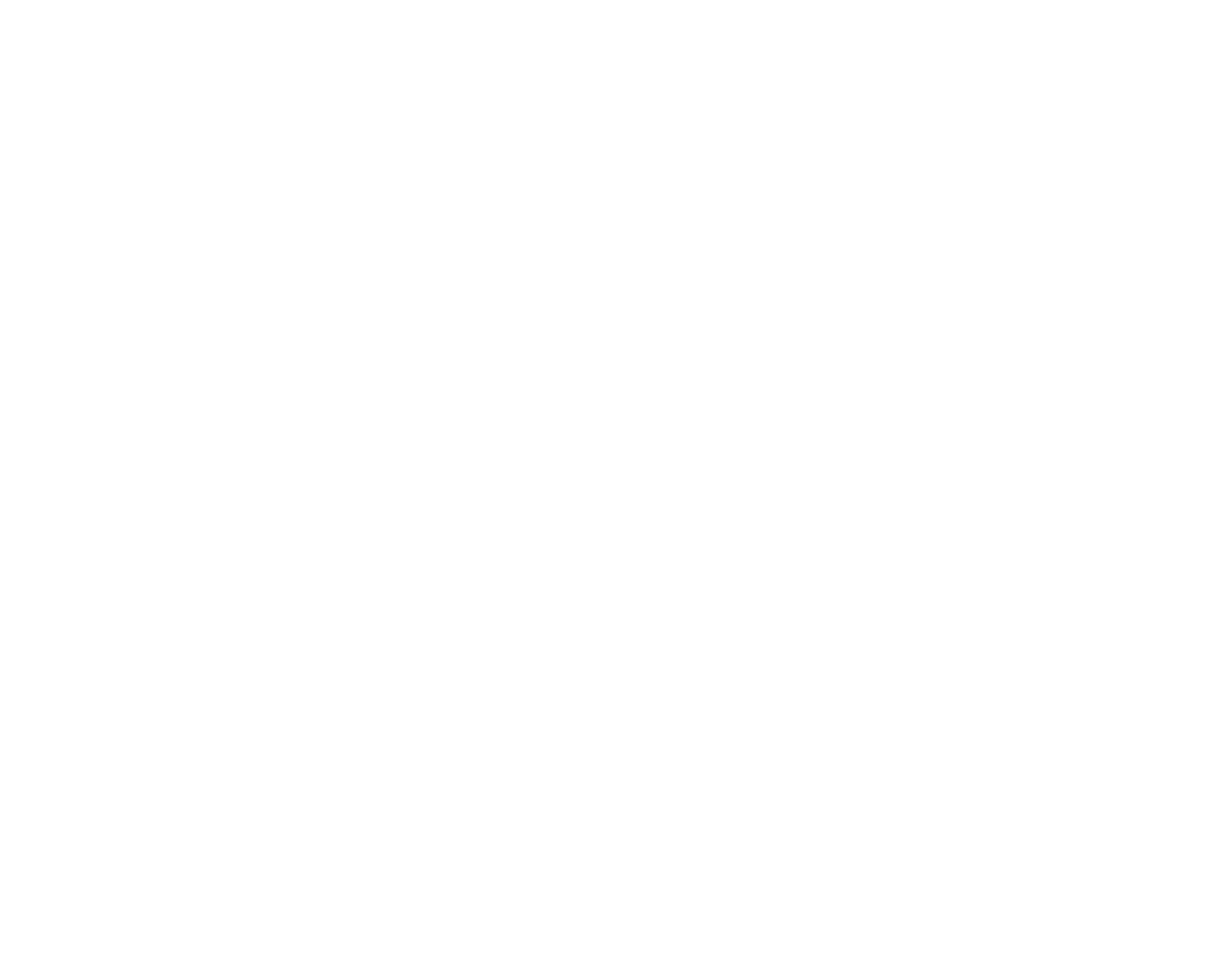# **Summary of Revenues and Expenditures**

### **Unit No. 500**

|                                                    | $\overline{(2)}$    | $\overline{(3)}$      | $\overline{(4)}$   | $\overline{(5)}$ | $\overline{(6)}$ | $\overline{(7)}$ | (8)                 | $\overline{(9)}$ |
|----------------------------------------------------|---------------------|-----------------------|--------------------|------------------|------------------|------------------|---------------------|------------------|
|                                                    | <b>LOCAL</b>        | <b>OTHER SPECIFIC</b> | <b>STATE</b>       | <b>FEDERAL</b>   | <b>CHILD</b>     | <b>CAPITAL</b>   | <b>TOTAL BUDGET</b> |                  |
|                                                    | <b>CURRENT</b>      | <b>REVENUE</b>        | <b>PUBLIC</b>      | <b>GRANT</b>     | <b>NUTRITION</b> | <b>OUTLAY</b>    |                     |                  |
|                                                    | <b>EXPENSE FUND</b> | <b>FUND</b>           | <b>SCHOOL FUND</b> | <b>FUND</b>      | <b>FUND</b>      | <b>FUND</b>      | 2017-18             | 2016-17          |
| <b>REVENUES</b>                                    |                     |                       |                    |                  |                  |                  |                     |                  |
| <b>State Sources</b>                               |                     | 50,000                | 23,142,378         |                  | 700              |                  | 23,193,078          | 22,933,088       |
| <b>Federal Sources</b>                             | 139,145             | 50,904                |                    | 3,360,600        | 1,525,835        |                  | 5,076,484           | 5,331,336        |
| <b>Local Sources</b>                               | 6,955,927           | 358,612               |                    |                  | 689,100          | 1,331,200        | 9,334,839           | 10,351,622       |
| <b>Total Operating Revenues</b>                    | 7,095,072           | 459,516               | 23,142,378         | 3,360,600        | 2,215,635        | 1,331,200        | 37,604,401          | 38,616,046       |
| Fund Balance Appropriated                          | 694,998             | 1,011,849             |                    |                  |                  |                  | 1,706,847           | 1,392,346        |
| Transfers in                                       |                     |                       |                    |                  | 80,281           |                  | 80,281              | 45,000           |
| TOTAL REVENUES                                     | 7,790,070           | 1,471,365             | 23,142,378         | 3,360,600        | 2,295,916        | 1,331,200        | 39,391,529          | 40,053,392       |
| <b>EXPENDITURES</b>                                |                     |                       |                    |                  |                  |                  |                     |                  |
| 5000 INSTRUCTIONAL SERVICES                        |                     |                       |                    |                  |                  |                  |                     |                  |
| 5100 Regular Instructional Services                | 1,004,604           | 522,468               | 13,144,778         | 171,136          |                  | 531              | 14,843,517          | 16,017,681       |
| 5200 Special Populations Services                  | 81,009              | 74,575                | 2,935,944          | 873,329          |                  |                  | 3,964,857           | 3,888,213        |
| 5300 Alternative Programs & Services               | 151,289             | 40,650                | 1,230,006          | 1,375,559        |                  |                  | 2,797,504           | 2,463,148        |
| 5400 School Leadership Services                    | 575,025             | 13,851                | 1,394,523          |                  |                  |                  | 1,983,399           | 2,040,809        |
| 5500 Co-Curricular Services                        | 513,210             | 40,010                |                    |                  |                  | 8,000            | 561,220             | 685,016          |
| 5800 School-Based Support Services                 | 467,004             | 336,659               | 1,823,913          | 30,360           |                  |                  | 2,657,936           | 2,548,602        |
| SUB-TOTAL INSTRUCTIONAL SVCS. (5000)               | 2,792,141           | 1,028,213             | 20,529,164         | 2,450,384        |                  | 8,531            | 26,808,433          | 27,643,469       |
| 6000 SYSTEM-WIDE SUPPORT SERVICES                  |                     |                       |                    |                  |                  |                  |                     |                  |
| 6100 Support & Development Services                | 127,898             | 16,684                | 132,514            |                  |                  |                  | 277,096             | 289,236          |
| 6200 Special Population Support & Dev. Svcs.       | 1,931               | 87,788                | 4,401              | 127,774          |                  |                  | 221,894             | 211,219          |
| 6300 Alternative Programs & Svcs. Sup. & Dev. Svc. | 287                 |                       |                    | 102,950          |                  |                  | 103,237             | 165,990          |
| 6400 Technology Support Services                   | 558,479             | 27,476                | 68,089             |                  |                  | 720,700          | 1,374,744           | 1,198,442        |
| 6500 Operational Support Services                  | 2,698,641           | 18,748                | 1,948,987          | 93,188           |                  | 470,911          | 5,230,475           | 4,796,284        |
| 6600 Financial & Human Resource Services           | 657,176             | 204,000               | 163,202            |                  |                  |                  | 1,024,378           | 879,282          |
| 6700 Accountability Services                       | 132,853             |                       | 23,615             |                  |                  |                  | 156,468             | 92,681           |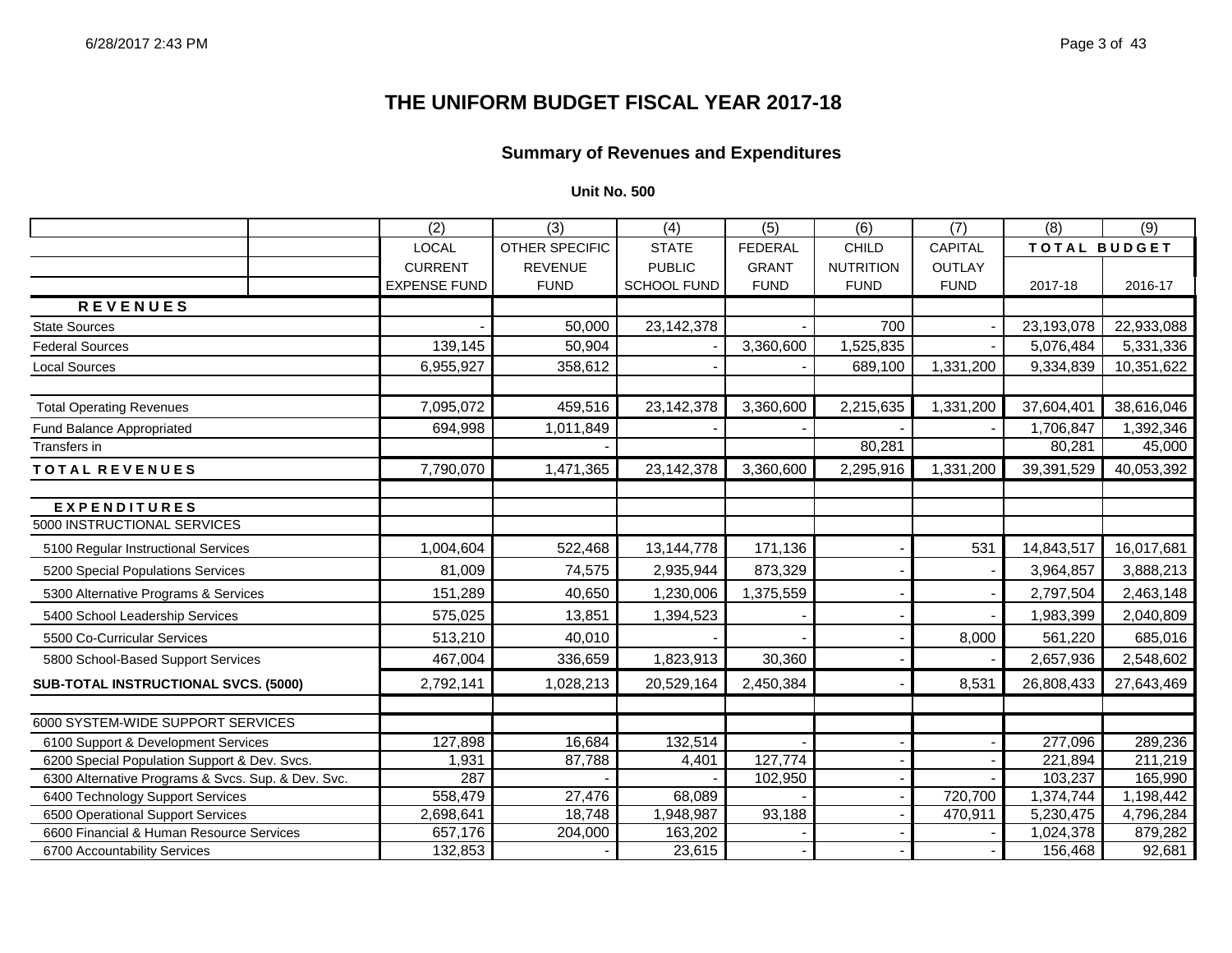# **Summary of Revenues and Expenditures**

#### **Unit No. 500**

|                                                                    | (2)                 | (3)                   | (4)                | (5)            | (6)              | (7)           | (8)                 | $\overline{(9)}$ |
|--------------------------------------------------------------------|---------------------|-----------------------|--------------------|----------------|------------------|---------------|---------------------|------------------|
|                                                                    | <b>LOCAL</b>        | <b>OTHER SPECIFIC</b> | <b>STATE</b>       | <b>FEDERAL</b> | <b>CHILD</b>     | CAPITAL       | <b>TOTAL BUDGET</b> |                  |
|                                                                    | <b>CURRENT</b>      | <b>REVENUE</b>        | <b>PUBLIC</b>      | <b>GRANT</b>   | <b>NUTRITION</b> | <b>OUTLAY</b> |                     |                  |
|                                                                    | <b>EXPENSE FUND</b> | <b>FUND</b>           | <b>SCHOOL FUND</b> | <b>FUND</b>    | <b>FUND</b>      | <b>FUND</b>   | 2017-18             | 2016-17          |
| 6800 System-wide Pupil Support Services                            | 73,409              |                       | 31,102             |                |                  |               | 104,511             | 161,417          |
| 6900 Policy, Leadership & Public Relations Services                | 254,416             | 200                   | 161,023            |                |                  |               | 415,639             | 529,046          |
| SUB-TOTAL SUPPORT SERVICES (6000)                                  | 4,505,090           | 354,896               | 2,532,933          | 323,912        |                  | 1,191,611     | 8,908,442           | 8,323,597        |
| 7000 ANCILLARY SERVICES                                            |                     |                       |                    |                |                  |               |                     |                  |
| 7100 Community Services                                            |                     | 73,991                |                    |                |                  |               | 73,991              | 195,608          |
| 7200 Nutrition Services                                            | 7,839               |                       | 80,281             |                | 2,120,916        |               | 2,209,036           | 2,182,890        |
|                                                                    |                     |                       |                    |                |                  |               |                     |                  |
| <b>SUB-TOTAL ANCILLARY SERVICES (7000)</b>                         | 7.839               | 73.991                | 80,281             |                | 2,120,916        |               | 2,283,027           | 2,378,498        |
| 8000 NON-PROGRAMMED CHARGES                                        |                     |                       |                    |                |                  |               |                     |                  |
| 8100 Payments to Other Governmental Units                          | 485,000             |                       |                    | 151,811        | 175,000          |               | 811,811             | 771,359          |
| 8200 Unbudgeted Funds                                              |                     |                       |                    | 434,493        |                  |               | 434,493             | 457,857          |
| 8300 Debt Service                                                  |                     |                       |                    |                |                  |               |                     | 357,974          |
| 8500 Contingency                                                   |                     | 14,265                |                    |                |                  | 131,058       | 145,323             |                  |
| 8700 Scholarships                                                  |                     |                       |                    |                |                  |               |                     | 1,095            |
| SUB-TOTAL NON-PROGRAMMED CHGS.(8000)                               | 485,000             | 14,265                |                    | 586,304        | 175,000          | 131,058       | 1,391,627           | 1,588,285        |
|                                                                    |                     |                       |                    |                |                  |               |                     |                  |
| <b>TOTAL OPERATING EXPENDITURES</b>                                | 7,790,070           | 1,471,365             | 23,142,378         | 3,360,600      | 2,295,916        | 1,331,200     | 39,391,529          | 39,933,849       |
| <b>CAPITAL OUTLAY EXPENDITURES</b>                                 |                     |                       |                    |                |                  |               |                     |                  |
| 9000 Unallocated Capital Projects                                  |                     |                       |                    |                |                  |               |                     | 119,543          |
| <b>TOTAL CAPITAL OUTLAY (9000)</b>                                 |                     |                       |                    |                |                  |               |                     | 119,543          |
|                                                                    |                     |                       |                    |                |                  |               |                     |                  |
| <b>TOTAL OPERATING &amp;</b><br><b>CAPITAL OUTLAY EXPENDITURES</b> | 7,790,070           | 1,471,365             | 23, 142, 378       | 3,360,600      | 2,295,916        | 1,331,200     | 39,391,529          | 40,053,392       |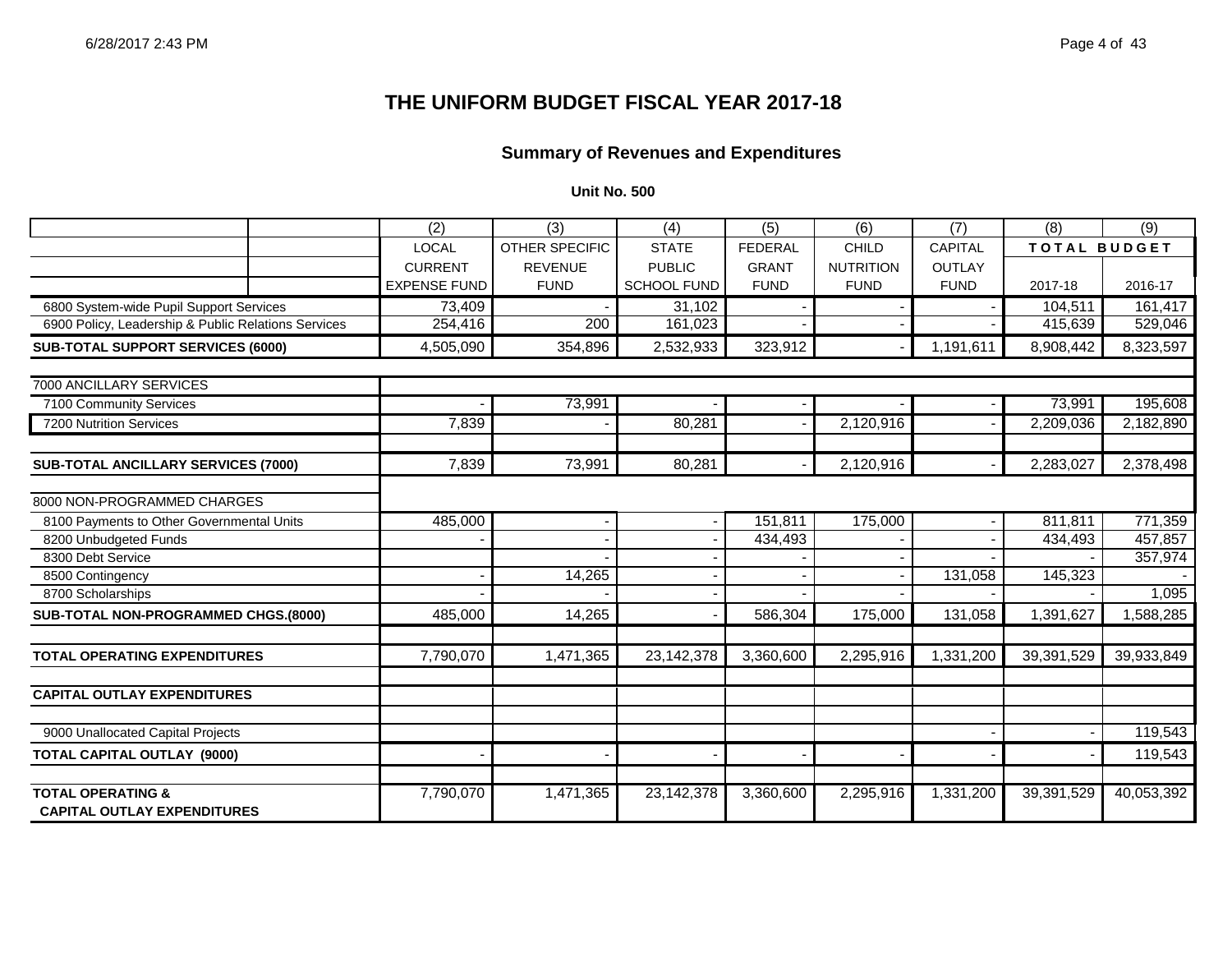|      |      |                          |                                                                           |                          | THE UNIFORM BUDGET FISCAL YEAR 2017-18 |                     |                   |                            |                |                |
|------|------|--------------------------|---------------------------------------------------------------------------|--------------------------|----------------------------------------|---------------------|-------------------|----------------------------|----------------|----------------|
|      |      |                          |                                                                           |                          |                                        |                     |                   |                            |                |                |
|      |      |                          |                                                                           |                          | <b>Revenues by Source</b>              |                     |                   |                            |                |                |
|      |      |                          |                                                                           |                          |                                        |                     |                   |                            |                |                |
|      |      |                          |                                                                           |                          |                                        | Unit No.            | 500               |                            |                |                |
|      |      |                          |                                                                           |                          |                                        |                     |                   |                            |                |                |
|      |      |                          |                                                                           | $\mathbf{1}$             | 2                                      | 3                   | $\overline{4}$    | 5                          | 6              | $\overline{7}$ |
|      |      |                          |                                                                           | <b>LOCAL CURRENT</b>     | <b>OTHER SPECIFIC</b>                  | <b>STATE PUBLIC</b> | <b>FEDERAL</b>    | CHILD                      | <b>CAPITAL</b> | <b>TOTAL</b>   |
|      |      |                          |                                                                           | <b>EXPENSE FUND</b>      | <b>REVENUE FUND</b>                    | <b>SCHOOL FUND</b>  | <b>GRANT FUND</b> | NUTRITION FUND OUTLAY FUND |                | <b>BUDGET</b>  |
| 3000 |      |                          | Revenues from State & Federal Sources                                     |                          |                                        |                     |                   |                            |                |                |
|      |      | <b>State Revenues</b>    |                                                                           |                          |                                        |                     |                   |                            |                |                |
|      | 3100 |                          | Allocations from State Public School Fund                                 | $\overline{\phantom{a}}$ | $\overline{\phantom{a}}$               | 23,142,378          | $\sim$            |                            | $\sim$         | 23, 142, 378   |
|      | 3200 |                          | Other State Allocations for Current Operations                            |                          |                                        |                     |                   |                            |                |                |
|      |      |                          | 3250.035. Sales tax refund                                                |                          |                                        |                     |                   | 700                        |                | 700            |
|      |      |                          | 3700.440. School Nurse (Health Dept.)                                     |                          | 50,000                                 |                     |                   |                            |                | 50,000         |
|      |      |                          | <b>TOTAL STATE REVENUES</b>                                               |                          | 50,000                                 | 23,142,378          |                   | 700                        |                | 23,193,078     |
|      |      | <b>Federal Revenues</b>  |                                                                           |                          |                                        |                     |                   |                            |                |                |
|      | 3600 |                          | Revenues from Federal Sources - Restricted                                |                          |                                        |                     |                   |                            |                |                |
|      |      |                          | 3600.017 Voc. Ed. Program Improvement                                     |                          |                                        |                     | 54,006            |                            |                | 54,006         |
|      |      |                          | 3600.049 IDEA Pre-School Handicapped Grant                                |                          |                                        |                     | 68,369            |                            |                | 68,369         |
|      |      |                          | 3600.050 ESEA Chapter 1 - LEA Basic Program                               |                          | $\blacksquare$                         |                     | 1,652,423         |                            | $\blacksquare$ | 1,652,423      |
|      |      |                          | 3600.060 IDEA - VI-B - Handicapped                                        |                          |                                        |                     | 1,308,634         |                            |                | 1,308,634      |
|      |      |                          | 3600.103 Improving Teacher Quality                                        |                          |                                        |                     | 149,589           |                            |                | 149,589        |
|      |      |                          | 3600.104 Language Acquisition                                             |                          |                                        |                     | 27,047            |                            |                | 27,047         |
|      |      |                          | 3600.105 Title I School Improvement                                       |                          |                                        |                     | 100,532           |                            |                | 100,532        |
|      | 3700 |                          | Revenues from Federal Sources - Other                                     |                          |                                        |                     |                   |                            |                |                |
|      |      | <b>Restricted Grants</b> |                                                                           |                          |                                        |                     |                   |                            |                |                |
|      |      |                          | 3700.310. Indian Education Act                                            |                          | 50,904                                 |                     |                   |                            | $\sim$         | 50,904         |
|      |      |                          | 3700.340. Timber receipts                                                 | 139,145                  |                                        |                     |                   |                            |                | 139,145        |
|      | 3800 |                          | Other Revenues from Federal Sources-                                      |                          |                                        |                     |                   |                            |                |                |
|      |      | <b>Restricted Grants</b> |                                                                           |                          |                                        |                     |                   |                            |                |                |
|      |      | 3811                     | <b>USDA Grants</b>                                                        |                          |                                        |                     |                   | 1,380,000                  |                | 1,380,000      |
|      |      | 3814                     | Summer Feeding Program                                                    |                          |                                        |                     |                   | 18,000                     |                | 18,000         |
|      |      | 3815                     | <b>Commodities Used</b>                                                   |                          |                                        |                     |                   | 127,835                    |                | 127,835        |
|      |      |                          | <b>TOTAL FEDERAL SOURCES</b>                                              | 139,145                  | 50,904                                 |                     | 3,360,600         | 1,525,835                  |                | 5,076,484      |
|      |      |                          | 4000 Revenues from Local and Other Sources                                |                          |                                        |                     |                   |                            |                |                |
|      | 4100 |                          | <b>Local Sources - General</b>                                            |                          |                                        |                     |                   |                            |                |                |
|      |      | 4110                     | <b>County Appropriation</b>                                               | 6,775,927                |                                        |                     |                   |                            |                | 6,775,927      |
|      |      |                          | 4110.069. County Appropriation-SRO supplement                             |                          | 66,356                                 |                     |                   |                            |                | 66,356         |
|      |      | 4140                     | Local Government Sales Tax (1/2 cent)                                     |                          |                                        |                     |                   |                            | 235,000        | 235,000        |
|      |      |                          | 4140.074. Local Government Sales Tax (1/2 cent) restricted for technology | $\sim$                   | $\overline{\phantom{a}}$               |                     | $\overline{a}$    |                            | 720,700        | 720,700        |
|      |      |                          | 4140.077. Local Government Sales Tax (1/2 cent)                           |                          |                                        |                     |                   |                            | 375,500        | 375,500        |
|      | 4200 |                          | <b>Local Sources - Tuition and Fees</b>                                   |                          |                                        |                     |                   |                            |                |                |
|      |      | 4210                     | Parent fees                                                               |                          | 76,256                                 |                     |                   |                            |                | 76,256         |
|      |      | 4211                     | Subsidy payments                                                          |                          | 12,000                                 |                     |                   |                            |                | 12,000         |
|      | 4300 |                          | Local Sources - Revenue                                                   |                          |                                        |                     |                   |                            |                |                |
|      |      | 4311                     | Sales - Breakfast - Full Pay                                              |                          |                                        |                     |                   | 30,000                     |                | 30,000         |
|      |      | 4314                     | Sales - Lunch - Full Pay                                                  |                          |                                        |                     |                   | 217,000                    |                | 217,000        |
|      |      | 4315                     | Sales - Lunch - Reduced                                                   |                          |                                        |                     |                   | 13,300                     |                | 13,300         |
|      |      | 4316                     | Sales - Lunch - Adults                                                    |                          |                                        |                     |                   | 33,000                     |                | 33,000         |
|      |      | 4318                     | Supplemental Sales                                                        |                          |                                        |                     |                   | 200,000                    |                | 200,000        |
|      |      | 4323                     | Suppers and Banquets                                                      |                          |                                        |                     |                   | 15,000                     |                | 15,000         |
|      |      | 4341                     | Kindergarten Breakfast<br>Local Sources - Unrestricted                    |                          |                                        |                     |                   | 3,000                      |                | 3,000          |
|      | 4400 |                          | <b>Fines and Forfeitures</b>                                              | 180.000                  |                                        |                     |                   |                            |                | 180,000        |
|      |      | 4410                     |                                                                           |                          |                                        |                     |                   | 1.100                      |                |                |
|      |      | 4450                     | Interest Earned on Investments                                            | $\sim$                   |                                        |                     |                   |                            |                | 1,100          |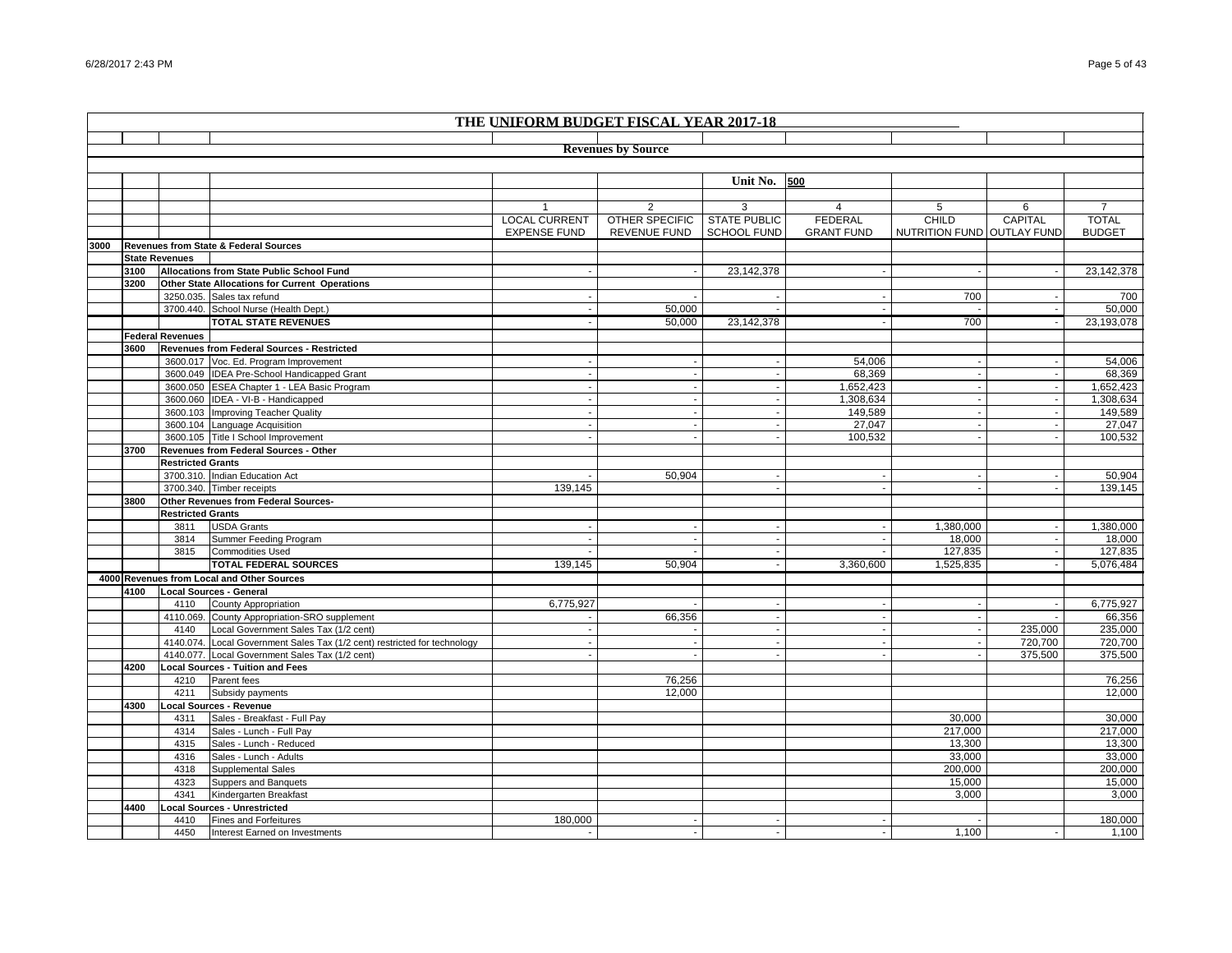|      |       |                                        | THE UNIFORM BUDGET FISCAL YEAR 2017-18 |                           |                     |                          |                            |           |                |
|------|-------|----------------------------------------|----------------------------------------|---------------------------|---------------------|--------------------------|----------------------------|-----------|----------------|
|      |       |                                        |                                        |                           |                     |                          |                            |           |                |
|      |       |                                        |                                        | <b>Revenues by Source</b> |                     |                          |                            |           |                |
|      |       |                                        |                                        |                           |                     |                          |                            |           |                |
|      |       |                                        |                                        |                           | Unit No.            | 500                      |                            |           |                |
|      |       |                                        |                                        |                           |                     |                          |                            |           |                |
|      |       |                                        |                                        | 2                         | 3                   | $\overline{4}$           | 5                          | 6         | $\overline{7}$ |
|      |       |                                        | <b>LOCAL CURRENT</b>                   | <b>OTHER SPECIFIC</b>     | <b>STATE PUBLIC</b> | <b>FEDERAL</b>           | CHILD                      | CAPITAL   | <b>TOTAL</b>   |
|      |       |                                        | <b>EXPENSE FUND</b>                    | <b>REVENUE FUND</b>       | <b>SCHOOL FUND</b>  | <b>GRANT FUND</b>        | NUTRITION FUND OUTLAY FUND |           | <b>BUDGET</b>  |
|      |       | 4490.035 Miscellaneous income          |                                        |                           |                     |                          | 700                        |           | 700            |
|      |       | 4490.834 Dental fee revenue            |                                        | 204,000                   |                     |                          |                            |           | 204,000        |
| 4800 |       | <b>Local Sources - Restricted</b>      |                                        |                           |                     |                          |                            |           |                |
|      | 4820  | Disposition of School Fixed Assets     |                                        |                           |                     |                          | 1,000                      |           | 1,000          |
|      |       | 4880.850. Indirect Cost Allocated      |                                        |                           |                     |                          | 175,000                    |           | 175,000        |
|      |       | <b>Total Local Revenues</b>            | 6,955,927                              | 358,612                   |                     |                          | 689.100                    | 1,331,200 | 9,334,839      |
|      |       |                                        |                                        |                           |                     |                          |                            |           |                |
|      |       | <b>TOTAL REVENUES</b>                  | 7,095,072                              | 459,516                   | 23,142,378          | 3,360,600                | 2,215,635                  | 1,331,200 | 37,604,401     |
|      |       |                                        |                                        |                           |                     |                          |                            |           |                |
| 4910 |       | Fund Balance Appropriated              | 694,998                                |                           |                     |                          |                            |           | 694,998        |
|      | .003. | Sales tax refund                       |                                        | 6,676                     |                     |                          |                            |           | 6,676          |
|      | .012. | <b>Driver Ed</b>                       |                                        | 6.080                     |                     |                          |                            |           | 6,080          |
|      | .305. | Medicaid Administrative Outreach       |                                        | 236,589                   |                     |                          |                            |           | 236,589        |
|      | .306. | Medicaid fees for service              |                                        | 159,963                   |                     |                          |                            |           | 159,963        |
|      | .308. | <b>Impact Aid</b>                      |                                        | 43,813                    |                     |                          |                            |           | 43,813         |
|      | .344. | NC STEP Federal Transition to Teaching |                                        | 461                       |                     |                          |                            |           | 461            |
|      | .484  | <b>Transportation Fund</b>             |                                        | 18,748                    |                     |                          |                            |           | 18,748         |
|      | .501. | Harris Wellsness Award                 |                                        | 1.068                     |                     | $\blacksquare$           |                            |           | 1,068          |
|      | .502. | Hennessee Playground Grant             |                                        | 13,851                    |                     |                          |                            |           | 13,851         |
|      | .504  | Mtn. Youth Charities Tutor Program     |                                        | 14,005                    |                     |                          |                            |           | 14,005         |
|      | .575. | Golden Leaf STEM & Digital Learning    |                                        | 334,858                   |                     | $\overline{\phantom{a}}$ |                            |           | 334,858        |
|      | .578. | Unrestricted contributions & donations |                                        | 1,752                     |                     |                          |                            |           | 1,752          |
|      | .579. | <b>Stacked Deck Grant</b>              |                                        | 352                       |                     |                          |                            |           | 352            |
|      | .641  | <b>NC PTA KBR Grant</b>                |                                        | 1,630                     |                     |                          |                            |           | 1,630          |
|      | .642. | Learning Links                         |                                        | 971                       |                     |                          |                            |           | 971            |
|      | .646. | <b>EBCI</b> grant                      |                                        | 361                       |                     |                          |                            |           | 361            |
|      | .648. | STEM-E grant                           |                                        | 16,200                    |                     |                          |                            |           | 16,200         |
|      | .649. | <b>Target Field Trip Grant</b>         |                                        | 407                       |                     |                          |                            |           | 407            |
|      | .710. | <b>SCC Class Reimbursements</b>        |                                        | 12,587                    |                     |                          |                            |           | 12,587         |
|      | .808. | <b>Quality Assurance</b>               |                                        | 43,117                    |                     |                          |                            |           | 43,117         |
|      | .810. | <b>HUB Alternative Creations Sales</b> |                                        | 1,266                     |                     |                          |                            |           | 1,266          |
|      | .850. | <b>Indirect Cost</b>                   |                                        | 97,094                    |                     |                          |                            |           | 97,094         |
| 4921 |       | Transfer From State Public School Fund |                                        |                           |                     |                          | 80,281                     |           | 80,281         |
|      |       |                                        |                                        |                           |                     |                          |                            |           |                |
|      |       | <b>TOTALS</b>                          | 7,790,070                              | 1,471,365                 | 23, 142, 378        | 3,360,600                | 2,295,916                  | 1,331,200 | 39,391,529     |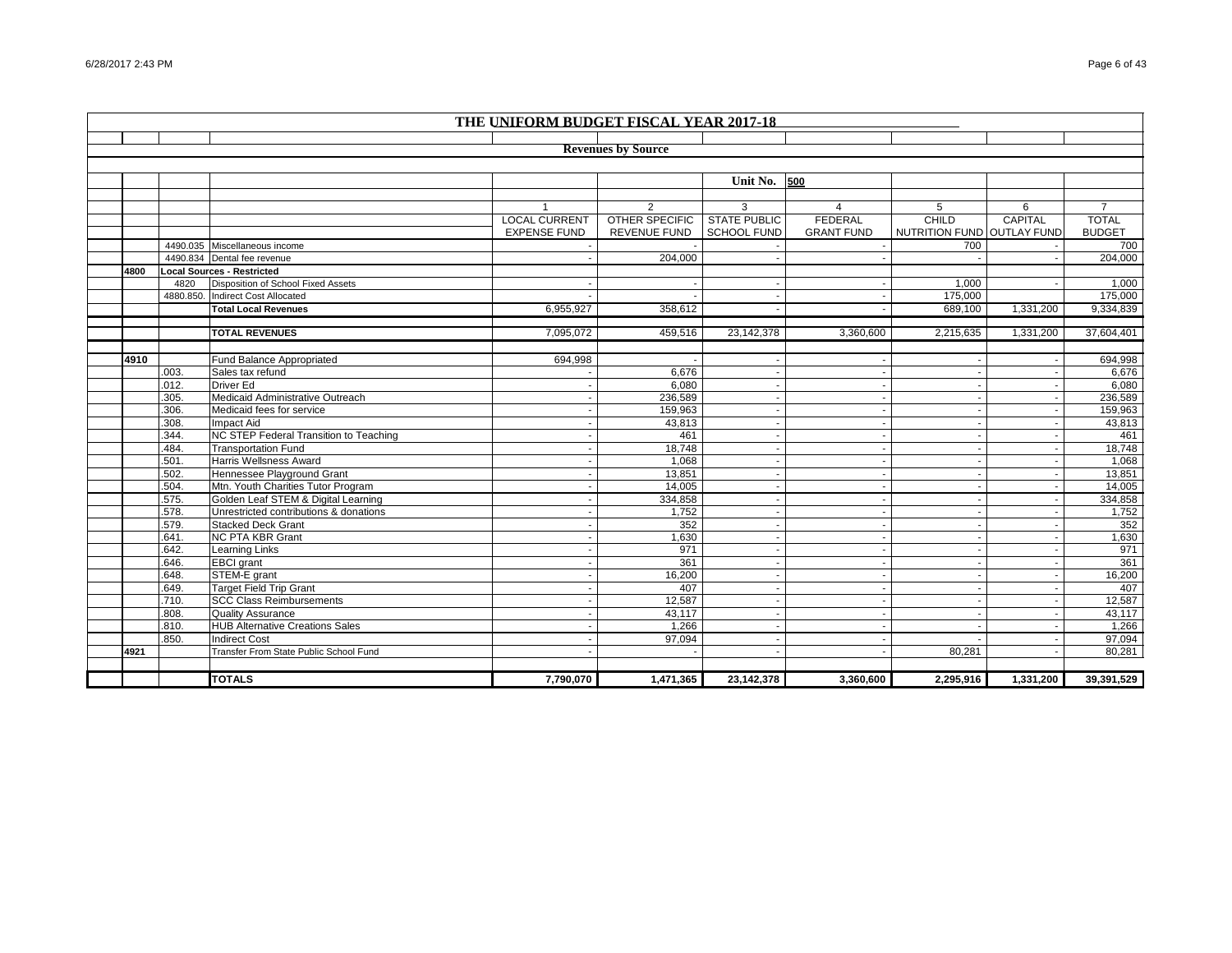|                                                                                    |                         |                                                                  |                  | <b>Objects of Expenditures by Program</b> |                 |                                   |                                    |                          |                             | Unit No.        |
|------------------------------------------------------------------------------------|-------------------------|------------------------------------------------------------------|------------------|-------------------------------------------|-----------------|-----------------------------------|------------------------------------|--------------------------|-----------------------------|-----------------|
|                                                                                    | (1)                     | (2)                                                              | (3)              |                                           | (4)             | (5)                               | (6)                                | (7)                      | (8)                         | (9)             |
|                                                                                    | County<br>Appropriation | <b>LOCAL CURRENT EXPENSE FUND</b><br>Voted<br>Supplement 431,044 | Other<br>Sources | Additional<br><b>Funding Request</b>      | Total           | Other Specific<br>Revenue<br>Fund | <b>State Public</b><br>School Fund | Federal<br>Grant Fund    | School Food<br>Service Fund | Total           |
|                                                                                    |                         |                                                                  |                  |                                           |                 |                                   |                                    |                          |                             |                 |
|                                                                                    |                         |                                                                  |                  |                                           |                 |                                   |                                    |                          |                             |                 |
|                                                                                    |                         |                                                                  |                  |                                           |                 |                                   |                                    |                          |                             |                 |
| <b>Purpose: Instructional Services</b><br>Function: Regular Instructional Services |                         |                                                                  |                  |                                           |                 |                                   |                                    |                          |                             |                 |
| Program: Classroom Teachers                                                        |                         |                                                                  |                  |                                           |                 |                                   |                                    |                          |                             |                 |
| 5110.001. 121 Salaries - Teachers                                                  |                         | 320,612                                                          |                  |                                           | 320,612         |                                   | 7,526,737                          |                          |                             | 7,847,349       |
| 135 Lead teacher                                                                   | 58.097                  |                                                                  |                  |                                           | 58,097          |                                   |                                    |                          |                             | 58,097          |
| 143<br>Tutor                                                                       | 13,056                  |                                                                  |                  |                                           | 13,056          |                                   |                                    |                          |                             | 13,056          |
| 181<br>Additional pay                                                              | 4,918                   |                                                                  |                  |                                           | 4,918           |                                   |                                    |                          |                             | 4,918           |
| Emp. Soc. Sec. Costs<br>211                                                        | 5,820                   | 24,527                                                           |                  |                                           | 30,347          |                                   | 575,796                            |                          |                             | 606,143         |
| 221<br>Emp. Retirement Costs                                                       | 13.184                  | 55,562                                                           |                  |                                           | 68,746          |                                   | 1,304,384                          |                          |                             | 1,373,130       |
| Emp. Hosp. Ins. Costs<br>231                                                       | 17,640                  |                                                                  |                  |                                           | 17,640          |                                   | 969,244                            |                          |                             | 986,884         |
| 234<br>Dental Insurance<br>235<br>Life Insurance                                   | 26,000<br>5,500         |                                                                  |                  |                                           | 26,000<br>5,500 |                                   |                                    |                          |                             | 26,000<br>5,500 |
|                                                                                    |                         |                                                                  |                  |                                           |                 |                                   |                                    |                          |                             |                 |
| Total                                                                              | 144,215                 | 400,701                                                          |                  |                                           | 544,916         |                                   | 10,376,161                         |                          |                             | 10,921,077      |
| Program: Central Office                                                            |                         |                                                                  |                  |                                           |                 |                                   |                                    |                          |                             |                 |
| 5110.002. 183 Additional License Bonus                                             |                         | $\overline{\phantom{a}}$                                         | 24,750           |                                           | 24,750          |                                   |                                    |                          |                             | 24,750          |
| 211 Emp. Soc. Sec. Costs                                                           |                         |                                                                  | 1,893            |                                           | 1,893           |                                   |                                    |                          |                             | 1,893           |
| 221 Emp. Retirement Costs                                                          |                         |                                                                  | 4,289            |                                           | 4,289           |                                   |                                    |                          |                             | 4,289           |
| 352 Testing fees                                                                   |                         |                                                                  | 4,500            |                                           | 4,500           |                                   |                                    |                          |                             | 4,500           |
|                                                                                    |                         |                                                                  |                  |                                           |                 |                                   |                                    |                          |                             |                 |
| Total                                                                              |                         |                                                                  | 35,432           |                                           | 35,432          |                                   | $\overline{\phantom{a}}$           | $\overline{\phantom{a}}$ |                             | 35,432          |
| Program: Non-Instructional Support Personnel                                       |                         |                                                                  |                  |                                           |                 |                                   |                                    |                          |                             |                 |
| 5110.003. 192<br>Yearbook staff                                                    | 3,000                   |                                                                  |                  |                                           | 3,000           |                                   |                                    |                          |                             | 3,000           |
| 211 Emp. Soc. Sec. Costs<br>221<br>Emp. Retirement Costs                           | 230<br>520              |                                                                  |                  |                                           | 230<br>520      |                                   |                                    |                          |                             | 230<br>520      |
| Center for School Leadership<br>311                                                |                         |                                                                  |                  |                                           |                 |                                   |                                    |                          |                             | $\sim$          |
| 311<br>Contracted substitute services                                              | 230,000                 |                                                                  | 17,709           |                                           | 247,709         |                                   |                                    |                          |                             | 247,709         |
|                                                                                    |                         |                                                                  |                  |                                           |                 |                                   |                                    |                          |                             |                 |
| Total                                                                              | 233,750                 |                                                                  | 17,709           |                                           | 251,459         |                                   |                                    |                          |                             | 251,459         |
|                                                                                    |                         |                                                                  |                  |                                           |                 |                                   |                                    |                          |                             |                 |
| Program: Non-Contributory Employee Benefits<br>5110.009. 184 Longevity pay         |                         | $\sim$                                                           |                  |                                           |                 |                                   | 17,000                             |                          |                             | 17,000          |
| 185 Bonus annual leave                                                             |                         |                                                                  |                  |                                           |                 |                                   | 9,000                              |                          |                             | 9,000           |
| 188 Annual leave                                                                   | 8,000                   |                                                                  |                  |                                           | 8,000           |                                   | 60,000                             |                          |                             | 68,000          |
| 211 Emp. Soc. Sec. Costs                                                           | 612                     |                                                                  |                  |                                           | 612             |                                   | 6,579                              |                          |                             | 7,191           |
| 221<br>Emp. Retirement Costs                                                       | 1,386                   | $\overline{\phantom{a}}$                                         |                  |                                           | 1,386           |                                   | 14,904                             |                          |                             | 16,290          |
| 233<br>Unemployment insurance                                                      | 5,000                   |                                                                  |                  |                                           | 5.000           |                                   |                                    |                          |                             | 5,000           |
|                                                                                    |                         |                                                                  |                  |                                           |                 |                                   |                                    |                          |                             |                 |
| <b>Total</b>                                                                       | 14,998                  | $\overline{\phantom{a}}$                                         |                  |                                           | 14,998          |                                   | 107,483                            |                          |                             | 122,481         |
| Program: Driver Training/Safety Ed.                                                |                         |                                                                  |                  |                                           |                 |                                   |                                    |                          |                             |                 |
| 5110.012. 121<br>Teacher salary                                                    |                         | $\overline{\phantom{a}}$                                         |                  |                                           |                 |                                   | 6,000                              |                          |                             | 6,000           |
| 148<br>Non-certified instructor                                                    |                         |                                                                  |                  |                                           |                 |                                   | 35,000                             |                          |                             | 35,000          |
| 148<br>Non-certified instructor                                                    |                         | $\overline{\phantom{a}}$                                         |                  |                                           |                 |                                   | 6,000                              | $\overline{\phantom{a}}$ |                             | 6,000           |
| Emp. Soc. Sec. Costs<br>211                                                        |                         |                                                                  |                  |                                           |                 |                                   | 3,595                              |                          |                             | 3,595           |
| 221<br>Emp. Retirement Costs                                                       |                         |                                                                  |                  |                                           |                 |                                   | 2,079                              |                          |                             | 2,079           |
| Emp. Hosp. Ins. Costs<br>231                                                       |                         |                                                                  |                  |                                           |                 |                                   | 2,940                              |                          |                             | 2,940           |
| 234<br>Dental Insurance                                                            |                         | $\sim$                                                           |                  |                                           |                 | 70                                | $\sim$                             | $\sim$                   |                             | 70              |
| 235<br>Life Insurance                                                              |                         |                                                                  |                  |                                           |                 | 10                                |                                    |                          |                             | 10              |
| Repair parts, materials, grease, etc.<br>422                                       |                         |                                                                  |                  |                                           |                 | 6,000                             | 1,625                              |                          |                             | 7,625           |
| 423<br>Gas                                                                         |                         |                                                                  |                  |                                           |                 |                                   | 3,280                              |                          |                             | 3,280           |
| 424<br>Oil                                                                         |                         |                                                                  |                  |                                           |                 |                                   | 505                                |                          |                             | 505             |
| Total                                                                              |                         | $\overline{\phantom{a}}$                                         |                  |                                           |                 | 6.080                             | 61,024                             | $\blacksquare$           |                             | 67,104          |
|                                                                                    |                         |                                                                  |                  |                                           |                 |                                   |                                    |                          |                             |                 |

500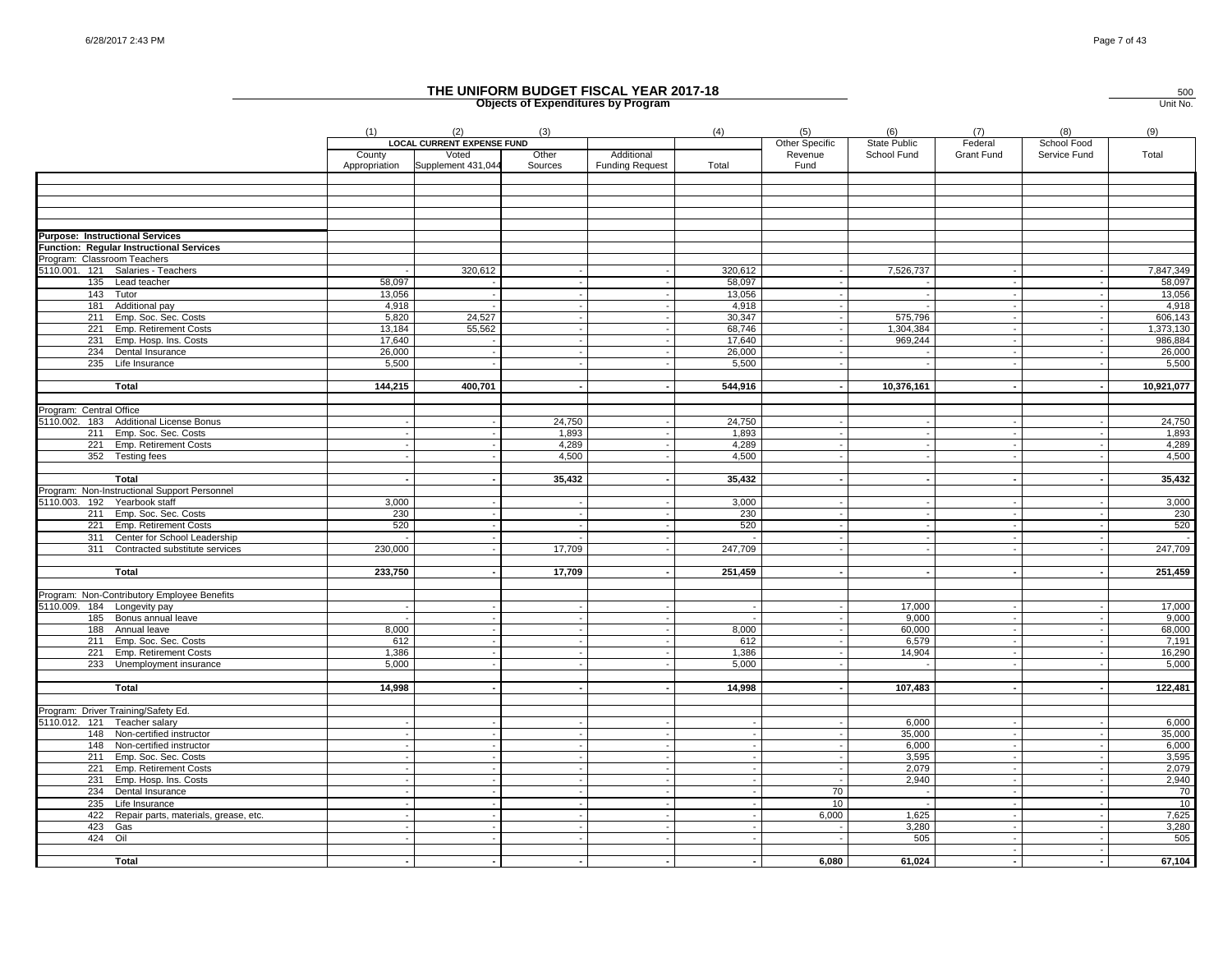|                             |                                                             |                         |                                          |                          | THE UNIFORM BUDGET FISCAL YEAR 2017-18<br><b>Objects of Expenditures by Program</b> |                |                       |                                    |                |                             | 500<br>Unit No. |
|-----------------------------|-------------------------------------------------------------|-------------------------|------------------------------------------|--------------------------|-------------------------------------------------------------------------------------|----------------|-----------------------|------------------------------------|----------------|-----------------------------|-----------------|
|                             |                                                             | (1)                     | (2)<br><b>LOCAL CURRENT EXPENSE FUND</b> | (3)                      |                                                                                     | (4)            | (5)<br>Other Specific | (6)                                | (7)<br>Federal | (8)                         | (9)             |
|                             |                                                             | County<br>Appropriation | Voted<br>Supplement 431,044              | Other<br>Sources         | Additional<br><b>Funding Request</b>                                                | Total          | Revenue<br>Fund       | <b>State Public</b><br>School Fund | Grant Fund     | School Food<br>Service Fund | Total           |
| Program: DSSF               |                                                             |                         |                                          |                          |                                                                                     |                |                       |                                    |                |                             |                 |
| 5110.024. 121               | Salary - Teacher                                            |                         |                                          |                          |                                                                                     |                |                       | 97,955                             |                |                             | 97,955          |
|                             | 211 Emp. Soc. Sec. Costs                                    |                         |                                          |                          |                                                                                     |                |                       | 7,493                              |                |                             | 7,493           |
| 221                         | Emp. Retirement Costs                                       |                         |                                          | $\sim$                   |                                                                                     |                |                       | 15,996                             |                |                             | 15,996          |
|                             | 231 Hospitalization                                         |                         |                                          |                          |                                                                                     |                |                       | 15,142                             |                |                             | 15,142          |
|                             | 234 Dental Insurance                                        | 564                     |                                          |                          |                                                                                     | 564            |                       |                                    |                |                             | 564             |
|                             | 235 Life Insurance                                          | 81                      |                                          |                          |                                                                                     | 81             |                       |                                    |                |                             | 81              |
|                             | Total                                                       | 645                     |                                          |                          |                                                                                     | 645            |                       | 136,586                            |                |                             | 137,231         |
|                             |                                                             |                         |                                          |                          |                                                                                     |                |                       |                                    |                |                             |                 |
| Program: Teacher Assistants |                                                             |                         |                                          |                          |                                                                                     |                |                       |                                    |                |                             |                 |
|                             | 5110.027. 142 Salary Teacher Assistants                     |                         |                                          |                          |                                                                                     |                |                       | 612,876                            |                |                             | 612,876         |
|                             | 211 Emp. Soc. Sec. Costs                                    |                         |                                          |                          |                                                                                     |                |                       | 46,886                             |                |                             | 46,886          |
| 221                         | Emp. Retirement Costs                                       |                         |                                          |                          |                                                                                     |                |                       | 106,211                            |                |                             | 106,211         |
| 231                         | Emp. Hosp. Ins. Costs                                       |                         |                                          |                          |                                                                                     |                |                       | 176,400                            |                |                             | 176,400         |
| 234                         | Dental Insurance                                            | 5,828                   |                                          | $\sim$                   |                                                                                     | 5,828          |                       |                                    |                |                             | 5,828           |
|                             | 235 Life Insurance                                          | 837                     |                                          |                          |                                                                                     | 837            |                       |                                    |                |                             | 837             |
|                             | Total                                                       | 6,665                   |                                          |                          | $\sim$                                                                              | 6,665          |                       | 942,373                            |                | ٠                           | 949,038         |
|                             |                                                             |                         |                                          |                          |                                                                                     |                |                       |                                    |                |                             |                 |
| Program: Learn & Earn       |                                                             |                         |                                          |                          |                                                                                     |                |                       |                                    |                |                             |                 |
| 5110.055. 135 Lead teacher  |                                                             |                         |                                          |                          |                                                                                     |                |                       | 18,250                             |                |                             | 18,250          |
|                             | 211 Emp. Soc. Sec. Costs                                    |                         |                                          |                          | $\overline{\phantom{a}}$                                                            |                |                       | 1,397                              |                |                             | 1,397           |
|                             | 221 Emp. Retirement Costs                                   |                         |                                          | $\sim$                   | $\overline{\phantom{a}}$<br>$\sim$                                                  | $\overline{a}$ |                       | 3,163                              |                |                             | 3,163           |
| 234                         | 231 Emp. Hosp. Ins. Costs<br>Dental Insurance               | 94                      |                                          |                          |                                                                                     | 94             |                       | 1,764                              |                |                             | 1,764<br>94     |
|                             | 235 Life insurance                                          | 14                      |                                          | $\overline{\phantom{a}}$ | $\overline{\phantom{a}}$                                                            | 14             |                       |                                    |                |                             | 14              |
|                             | 311 Copier                                                  |                         |                                          |                          | $\sim$                                                                              |                |                       | 637                                |                |                             | 637             |
|                             | 311 Contracted substitute services                          |                         |                                          |                          | $\overline{a}$                                                                      |                |                       | 1,027                              |                |                             | 1,027           |
| 312                         | Workshop expense                                            |                         |                                          |                          |                                                                                     |                |                       | 842                                |                |                             | 842             |
|                             | 342 Postage                                                 |                         |                                          |                          | $\overline{\phantom{a}}$                                                            |                |                       | 75                                 |                |                             | 75              |
| 411                         | Supplies & materials                                        |                         |                                          |                          | $\overline{a}$                                                                      |                |                       | 35,519                             |                |                             | 35,519          |
| 413                         | Other textbooks                                             |                         |                                          |                          |                                                                                     |                |                       | 64,772                             |                |                             | 64,772          |
| 461                         | Furniture & equip-inventoried                               |                         |                                          |                          |                                                                                     |                |                       | 17.541                             |                |                             | 17,541          |
|                             | 462 Computer equip-inventoried                              |                         |                                          |                          |                                                                                     |                |                       | 16,061                             |                |                             | 16,061          |
|                             |                                                             |                         |                                          |                          |                                                                                     |                |                       |                                    |                |                             |                 |
|                             | <b>Total</b>                                                | 108                     |                                          |                          |                                                                                     | 108            |                       | 161,048                            |                |                             | 161,156         |
|                             | Program: Classroom Materials/Instructional Supplies & Equip |                         |                                          |                          |                                                                                     |                |                       |                                    |                |                             |                 |
|                             | 5110.061. 311 Copier services                               | 75.000                  |                                          |                          | $\sim$                                                                              | 75.000         |                       |                                    |                |                             | 75,000          |
|                             | 333 Field Trips                                             | 9,753                   |                                          |                          |                                                                                     | 9,753          |                       |                                    |                |                             | 9,753           |
| 361                         | Lego robotics team membership fee                           | 7,800                   |                                          |                          |                                                                                     | 7,800          |                       |                                    |                |                             | 7,800           |
| 411                         | <b>Instructional Materials</b>                              |                         |                                          |                          | $\overline{\phantom{a}}$                                                            |                |                       | 114,000                            |                |                             | 114,000         |
| 418                         | Computer software                                           | 6,395                   |                                          |                          | $\overline{a}$                                                                      | 6,395          |                       |                                    |                |                             | 6,395           |
|                             | 459 Battle of the Books snacks                              | 200                     |                                          |                          |                                                                                     | 200            |                       |                                    |                |                             | 200             |
|                             | Total                                                       | 99,148                  |                                          |                          | $\sim$                                                                              | 99,148         |                       | 114,000                            |                |                             | 213,148         |
|                             |                                                             |                         |                                          |                          |                                                                                     |                |                       |                                    |                |                             |                 |
| Program: At Risk Services   |                                                             |                         |                                          |                          |                                                                                     |                |                       |                                    |                |                             |                 |
|                             | 5110.068. 459 Other food purchases                          | 750                     |                                          |                          |                                                                                     | 750            |                       |                                    |                |                             | 750             |
|                             | Total                                                       |                         |                                          |                          |                                                                                     | 750            |                       |                                    |                |                             | 750             |
|                             |                                                             | 750                     |                                          |                          |                                                                                     |                |                       |                                    |                |                             |                 |
|                             | Program: Improving Teacher Quality                          |                         |                                          |                          |                                                                                     |                |                       |                                    |                |                             |                 |
|                             | 5110.103. 121 Teacher Salaries                              |                         |                                          |                          |                                                                                     |                |                       |                                    | 88,750         |                             | 88,750          |
|                             | 211 Employer social security                                |                         |                                          |                          | $\blacksquare$                                                                      |                |                       |                                    | 6,790          |                             | 6,790           |
|                             | 221 Employer retirement                                     | $\sim$                  |                                          |                          |                                                                                     |                |                       |                                    | 16,798         |                             | 16,798          |
|                             | 231 Employer hospital insurance                             | $\sim$                  |                                          |                          |                                                                                     |                |                       |                                    | 14,148         |                             | 14,148          |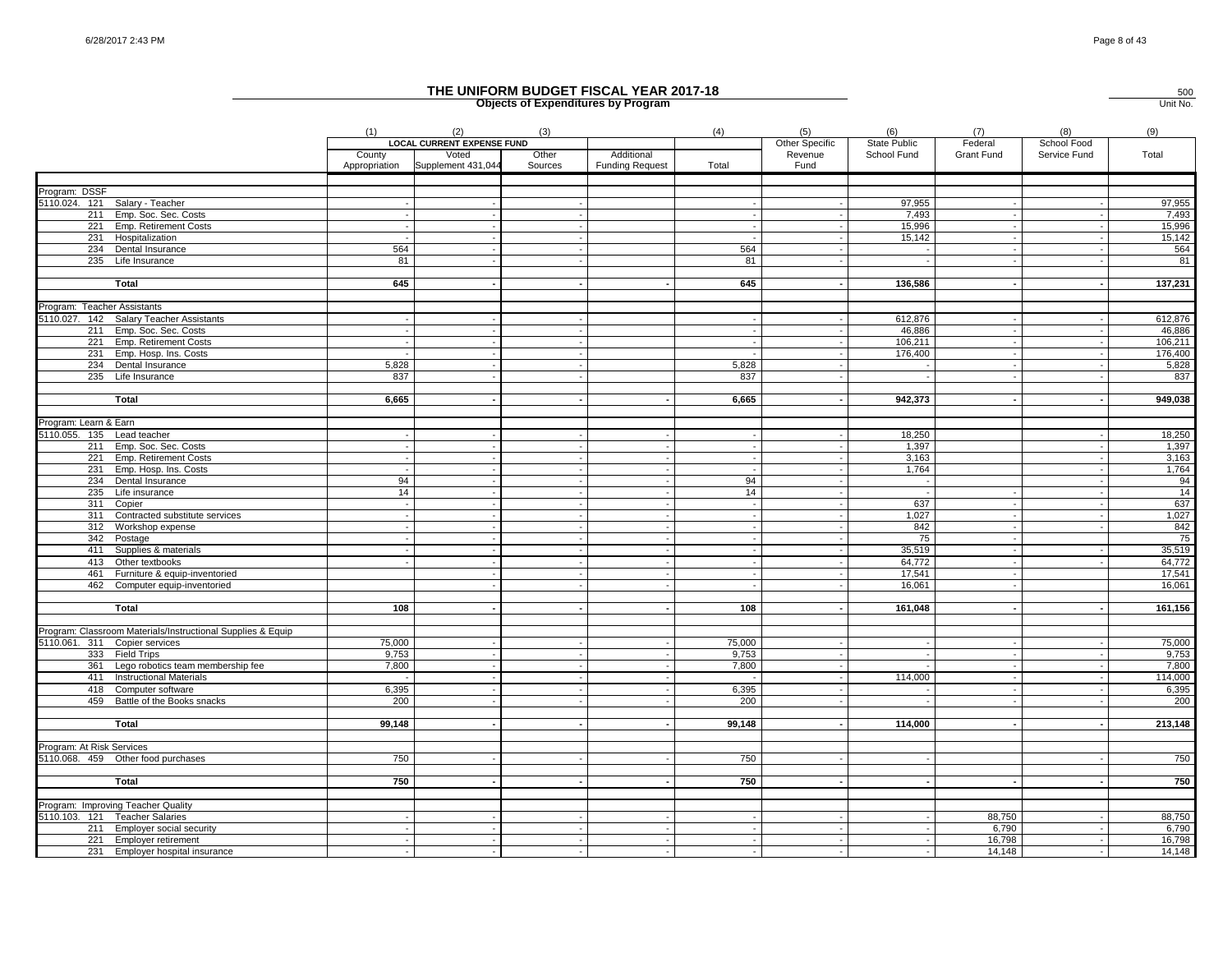|                                 |                                                            |                         |                                                                  |                          | THE UNIFORM BUDGET FISCAL YEAR 2017-18<br><b>Objects of Expenditures by Program</b> |       |                                   |                             |                       |                             | $\frac{500}{\text{Unit No.}}$ |
|---------------------------------|------------------------------------------------------------|-------------------------|------------------------------------------------------------------|--------------------------|-------------------------------------------------------------------------------------|-------|-----------------------------------|-----------------------------|-----------------------|-----------------------------|-------------------------------|
|                                 |                                                            | (1)                     | (2)                                                              | (3)                      |                                                                                     | (4)   | (5)                               | (6)                         | (7)                   | (8)                         | (9)                           |
|                                 |                                                            | County<br>Appropriation | <b>LOCAL CURRENT EXPENSE FUND</b><br>Voted<br>Supplement 431,044 | Other<br>Sources         | Additional<br><b>Funding Request</b>                                                | Total | Other Specific<br>Revenue<br>Fund | State Public<br>School Fund | Federal<br>Grant Fund | School Food<br>Service Fund | Total                         |
|                                 | 232 Workers compensation                                   |                         |                                                                  |                          |                                                                                     |       |                                   |                             | 1,597                 |                             | 1,597                         |
| 234                             | Dental Insurance                                           | 470                     | $\overline{\phantom{a}}$                                         | $\sim$                   | $\sim$                                                                              | 470   |                                   |                             |                       |                             | 470                           |
|                                 | 235 Life Insurance                                         | 68                      |                                                                  | $\sim$                   | $\sim$                                                                              | 68    |                                   |                             |                       |                             | 68                            |
|                                 | Total                                                      | 538                     |                                                                  |                          |                                                                                     | 538   |                                   |                             | 128,083               |                             | 128,621                       |
|                                 |                                                            |                         |                                                                  |                          |                                                                                     |       |                                   |                             |                       |                             |                               |
| Program: Impact Aid             |                                                            |                         |                                                                  |                          |                                                                                     |       |                                   |                             |                       |                             |                               |
|                                 | 5110.308. 135 Salary - Reading Specialist                  |                         |                                                                  |                          | $\overline{\phantom{a}}$                                                            |       | 31,597                            |                             |                       |                             | 31,597                        |
|                                 | 211 Employer Social Security                               |                         |                                                                  | $\sim$                   | $\sim$                                                                              |       | 2,417                             |                             |                       | $\overline{\phantom{a}}$    | 2,417                         |
| 231                             | 221 Employer Retirement<br><b>Employer Hospitalization</b> |                         |                                                                  | $\sim$<br>$\sim$         | $\sim$<br>$\overline{a}$                                                            |       | 5,476<br>3,881                    |                             |                       |                             | 5,476<br>3,881                |
| 234                             | Dental Insurance                                           |                         |                                                                  |                          |                                                                                     |       | 188                               |                             |                       |                             | 188                           |
|                                 | 235 Life Insurance                                         |                         |                                                                  |                          |                                                                                     |       | 54                                |                             |                       |                             | 54                            |
|                                 |                                                            |                         |                                                                  |                          |                                                                                     |       |                                   |                             |                       |                             |                               |
|                                 | Total                                                      |                         |                                                                  |                          |                                                                                     |       | 43,613                            |                             |                       |                             | 43,613                        |
|                                 |                                                            |                         |                                                                  |                          |                                                                                     |       |                                   |                             |                       |                             |                               |
| Program: Indian Ed              | 5110.310. 135 Salary - Reading Specialist                  |                         |                                                                  |                          | $\overline{\phantom{a}}$                                                            |       | 14,404                            |                             |                       |                             | 14,404                        |
|                                 | 143 Salary - Tutor                                         |                         |                                                                  |                          | $\sim$                                                                              |       | 15,792                            |                             |                       |                             | 15,792                        |
|                                 | 211 Employer Social Security                               |                         |                                                                  |                          |                                                                                     |       | 2,309                             |                             |                       |                             | 2,309                         |
|                                 | 221 Employer Retirement                                    |                         |                                                                  | $\sim$                   | $\sim$                                                                              |       | 2,496                             |                             |                       |                             | 2,496                         |
| 231                             | <b>Employer Hospitalization</b>                            |                         |                                                                  | $\overline{\phantom{a}}$ |                                                                                     |       | 1,999                             |                             |                       |                             | 1,999                         |
|                                 | 333 Fieldtrips                                             |                         |                                                                  |                          | $\overline{\phantom{a}}$                                                            |       | 12,504                            |                             |                       |                             | 12,504                        |
|                                 | 411 Supplies & materials                                   |                         |                                                                  |                          |                                                                                     |       | 1,400                             |                             |                       |                             | 1,400                         |
|                                 |                                                            |                         |                                                                  |                          |                                                                                     |       |                                   |                             |                       |                             |                               |
|                                 | Total                                                      |                         |                                                                  |                          |                                                                                     |       | 50,904                            |                             |                       |                             | 50,904                        |
|                                 |                                                            |                         |                                                                  |                          |                                                                                     |       |                                   |                             |                       |                             |                               |
|                                 | Program: NC STEP-Federal Transitions to Teaching           |                         |                                                                  |                          |                                                                                     |       |                                   |                             |                       |                             |                               |
|                                 | 5110.344. 311 Contracted substitute services               |                         |                                                                  |                          |                                                                                     |       | 461                               |                             |                       |                             | 461                           |
|                                 |                                                            |                         |                                                                  |                          |                                                                                     |       |                                   |                             |                       |                             | 461                           |
|                                 | Total                                                      |                         |                                                                  |                          |                                                                                     |       | 461                               |                             |                       |                             |                               |
| Program: Harris Wellness Award  |                                                            |                         |                                                                  |                          |                                                                                     |       |                                   |                             |                       |                             |                               |
|                                 | 5110.501. 459 Other food purchases                         |                         |                                                                  |                          |                                                                                     |       | 1,068                             |                             |                       |                             | 1,068                         |
|                                 |                                                            |                         |                                                                  |                          |                                                                                     |       |                                   |                             |                       |                             |                               |
|                                 | <b>Total</b>                                               |                         |                                                                  |                          |                                                                                     |       | 1,068                             |                             |                       |                             | 1,068                         |
|                                 |                                                            |                         |                                                                  |                          |                                                                                     |       |                                   |                             |                       |                             |                               |
|                                 | Program: Mountain Youth Charities Tutor Grant              |                         |                                                                  |                          |                                                                                     |       |                                   |                             |                       |                             |                               |
| 5110.504. 143 Salary - Tutor    |                                                            |                         |                                                                  |                          |                                                                                     |       | 12,313                            |                             |                       |                             | 12,313                        |
|                                 | 211 Employer Social Security                               |                         |                                                                  |                          |                                                                                     |       | 942                               |                             |                       |                             | 942                           |
| 232                             | Workers compensation<br>311 Contracted substitutes         |                         |                                                                  |                          | $\sim$                                                                              |       | 200<br>550                        |                             |                       |                             | 200<br>550                    |
|                                 |                                                            |                         |                                                                  |                          |                                                                                     |       |                                   |                             |                       |                             |                               |
|                                 | Total                                                      |                         |                                                                  |                          |                                                                                     |       | 14,005                            |                             |                       |                             | 14,005                        |
|                                 |                                                            |                         |                                                                  |                          |                                                                                     |       |                                   |                             |                       |                             |                               |
| Program: Golden Leaf            |                                                            |                         |                                                                  |                          |                                                                                     |       |                                   |                             |                       |                             |                               |
|                                 | 5110.575. 311 Contracted services                          |                         |                                                                  |                          |                                                                                     |       | 42.888                            |                             |                       |                             | 42,888                        |
| 311                             | Contracted substitute services                             | 1,500                   |                                                                  |                          | $\sim$                                                                              | 1,500 | 21,687                            |                             |                       |                             | 23,187                        |
| 312                             | Workshop expense                                           | $\sim$                  | $\overline{\phantom{a}}$                                         | $\sim$                   | $\sim$                                                                              |       | 43,321                            |                             |                       |                             | 43,321                        |
| 411                             | Supplies & materials                                       |                         |                                                                  |                          |                                                                                     |       | 16,200                            |                             |                       |                             | 16,200                        |
|                                 | 462 Computer equipment-inventoried                         |                         | $\overline{\phantom{a}}$                                         | $\overline{\phantom{a}}$ | $\sim$                                                                              |       | 207,864                           |                             |                       |                             | 207,864                       |
|                                 | Total                                                      |                         |                                                                  |                          |                                                                                     | 1,500 |                                   |                             |                       |                             |                               |
|                                 |                                                            | 1,500                   |                                                                  |                          |                                                                                     |       | 331,960                           |                             |                       |                             | 333,460                       |
| Program: Unrestricted donations |                                                            |                         |                                                                  |                          |                                                                                     |       |                                   |                             |                       |                             |                               |
|                                 | 5110.578. 411 Supplies & materials                         |                         |                                                                  |                          |                                                                                     |       | 1,752                             |                             |                       |                             | 1,752                         |
|                                 |                                                            |                         |                                                                  |                          |                                                                                     |       |                                   |                             |                       |                             |                               |
|                                 | Total                                                      |                         |                                                                  |                          |                                                                                     |       | 1,752                             |                             |                       |                             | 1,752                         |
|                                 |                                                            |                         |                                                                  |                          |                                                                                     |       |                                   |                             |                       |                             |                               |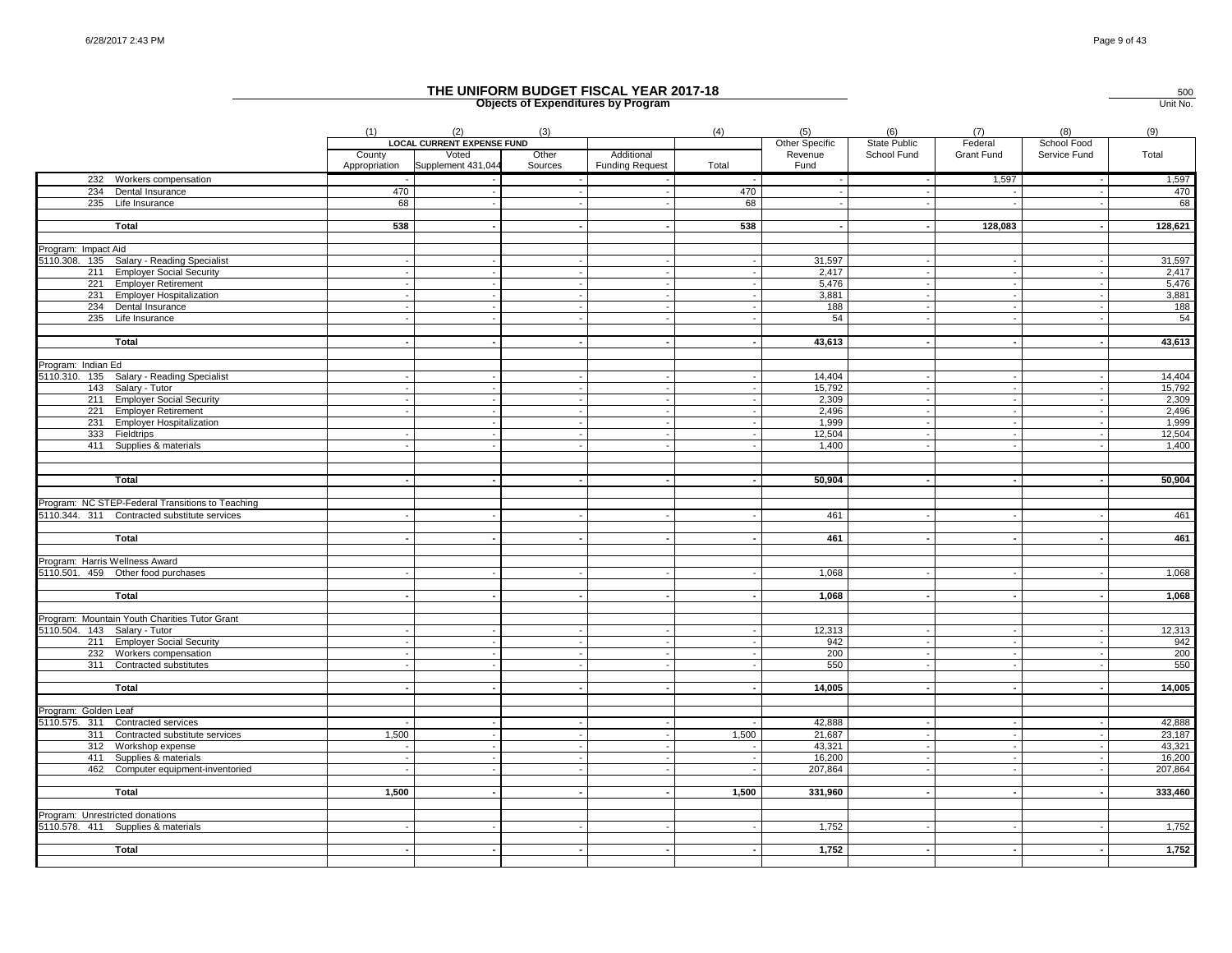|                                                          |                |                                          |              | THE UNIFORM BUDGET FISCAL YEAR 2017-18<br><b>Objects of Expenditures by Program</b> |                |                       |                                    |                |                                    | 500<br>Unit No. |
|----------------------------------------------------------|----------------|------------------------------------------|--------------|-------------------------------------------------------------------------------------|----------------|-----------------------|------------------------------------|----------------|------------------------------------|-----------------|
|                                                          | (1)<br>County  | (2)<br><b>LOCAL CURRENT EXPENSE FUND</b> | (3)<br>Other | Additional                                                                          | (4)            | (5)<br>Other Specific | (6)<br>State Public<br>School Fund | (7)<br>Federal | (8)<br>School Food<br>Service Fund | (9)             |
|                                                          | Appropriation  | Voted<br>Supplement 431,044              | Sources      | <b>Funding Request</b>                                                              | Total          | Revenue<br>Fund       |                                    | Grant Fund     |                                    | Total           |
| Program: Stacked Deck Grant                              |                |                                          |              |                                                                                     |                |                       |                                    |                |                                    |                 |
| 5110.579. 333 Fieldtrips                                 |                |                                          |              |                                                                                     |                | 352                   |                                    |                |                                    | 352             |
| Total                                                    |                |                                          |              | $\overline{a}$                                                                      |                | 352                   |                                    |                |                                    | 352             |
| Program: NC PTA KBR Grant                                |                |                                          |              |                                                                                     |                |                       |                                    |                |                                    |                 |
| 5110.641. 411 Supplies                                   |                |                                          |              |                                                                                     |                | 1,630                 |                                    |                |                                    | 1,630           |
|                                                          |                |                                          |              |                                                                                     |                |                       |                                    |                |                                    |                 |
| Total                                                    |                |                                          |              | $\overline{\phantom{a}}$                                                            |                | 1,630                 |                                    |                |                                    | 1,630           |
| Program: Learning Links Grant                            |                |                                          |              |                                                                                     |                |                       |                                    |                |                                    |                 |
| 5110.642. 411 Supplies                                   |                |                                          |              |                                                                                     |                | 971                   |                                    |                |                                    | 971             |
|                                                          |                |                                          |              |                                                                                     |                |                       |                                    |                |                                    |                 |
| Total                                                    |                |                                          |              | $\overline{a}$                                                                      |                | 971                   |                                    |                |                                    | 971             |
| Program: EBCI Grant                                      |                |                                          |              |                                                                                     |                |                       |                                    |                |                                    |                 |
| 5110.646. 311 Contracted services                        |                |                                          |              |                                                                                     |                | 361                   |                                    |                |                                    | 361             |
|                                                          |                |                                          |              |                                                                                     |                |                       |                                    |                |                                    |                 |
| Total                                                    |                |                                          |              |                                                                                     |                | 361                   |                                    |                |                                    | 361             |
| Program: STEM-E Grant                                    |                |                                          |              |                                                                                     |                |                       |                                    |                |                                    |                 |
| 5110.648. 196 Staff development participant pay          |                |                                          |              |                                                                                     |                | 1,513                 |                                    |                |                                    | 1,513           |
| 211 Employer Social Security                             |                |                                          |              | $\overline{a}$                                                                      |                | 116                   |                                    |                |                                    | 116             |
| 221 Employer Retirement                                  |                |                                          |              | $\sim$                                                                              |                | 247                   |                                    |                |                                    | 247             |
| 311 Contracted services                                  |                |                                          |              |                                                                                     |                | 2,137                 |                                    |                |                                    | 2,137           |
| 312 Workshop expense<br>411 Supplies & materials         |                |                                          |              |                                                                                     |                | 5,176<br>4,011        |                                    |                |                                    | 5,176<br>4,011  |
|                                                          |                |                                          |              |                                                                                     |                |                       |                                    |                |                                    |                 |
| <b>Total</b>                                             |                |                                          |              |                                                                                     |                | 13,200                |                                    |                |                                    | 13,200          |
|                                                          |                |                                          |              |                                                                                     |                |                       |                                    |                |                                    |                 |
| Program: Target Field Trip Grant                         |                |                                          |              |                                                                                     |                |                       |                                    |                |                                    |                 |
| 5110.649. 333 Field trips                                |                |                                          |              |                                                                                     |                | 407                   |                                    |                |                                    | 407             |
| Total                                                    |                |                                          |              |                                                                                     |                | 407                   |                                    |                |                                    | 407             |
|                                                          |                |                                          |              |                                                                                     |                |                       |                                    |                |                                    |                 |
| Program: SCC Class reimbursements                        |                |                                          |              |                                                                                     |                |                       |                                    |                |                                    |                 |
| 5110.710. 411 Supplies                                   |                |                                          |              |                                                                                     |                | 12,587                |                                    |                |                                    | 12,587          |
| Total                                                    |                |                                          |              |                                                                                     |                | 12,587                |                                    |                |                                    | 12,587          |
|                                                          |                |                                          |              |                                                                                     |                |                       |                                    |                |                                    |                 |
| Program: Quality Assurance                               |                |                                          |              |                                                                                     |                |                       |                                    |                |                                    |                 |
| 5110.808. 181 Quality Assurance                          |                |                                          |              | $\overline{a}$                                                                      |                | 9,201                 |                                    |                |                                    | 9,201           |
| 211 Employer Social Security                             |                |                                          |              |                                                                                     |                | 704                   |                                    |                |                                    | 704             |
| 221 Employer Retirement<br>411 Benchmarking tests/copies |                |                                          |              |                                                                                     |                | 1,595<br>31,617       |                                    |                |                                    | 1,595<br>31,617 |
|                                                          |                |                                          |              |                                                                                     |                |                       |                                    |                |                                    |                 |
| Total                                                    |                |                                          |              |                                                                                     |                | 43,117                |                                    |                |                                    | 43,117          |
|                                                          |                |                                          |              |                                                                                     |                |                       |                                    |                |                                    |                 |
| Program: Central Office                                  |                |                                          |              |                                                                                     |                |                       |                                    |                |                                    |                 |
| 5112.002. 411 Chorus supplies<br>541 Band equipment      | 4,000<br>7,500 |                                          |              |                                                                                     | 4,000<br>7,500 |                       |                                    |                |                                    | 4,000<br>7,500  |
|                                                          |                |                                          |              |                                                                                     |                |                       |                                    |                |                                    |                 |
| Total                                                    | 11,500         |                                          |              |                                                                                     | 11,500         |                       |                                    |                |                                    | 11,500          |
|                                                          |                |                                          |              |                                                                                     |                |                       |                                    |                |                                    |                 |
| <b>Function: CTE Curricular Services</b>                 |                |                                          |              |                                                                                     |                |                       |                                    |                |                                    |                 |
| Program: Non-instructional support personnel             |                |                                          |              |                                                                                     |                |                       |                                    |                |                                    |                 |
| 5120.003. 311 Contracted substitutes                     | 32,000         |                                          |              |                                                                                     | 32,000         |                       |                                    |                |                                    | 32,000          |
| Total                                                    | 32,000         |                                          |              |                                                                                     | 32,000         |                       |                                    |                |                                    | 32,000          |
|                                                          |                |                                          |              |                                                                                     |                |                       |                                    |                |                                    |                 |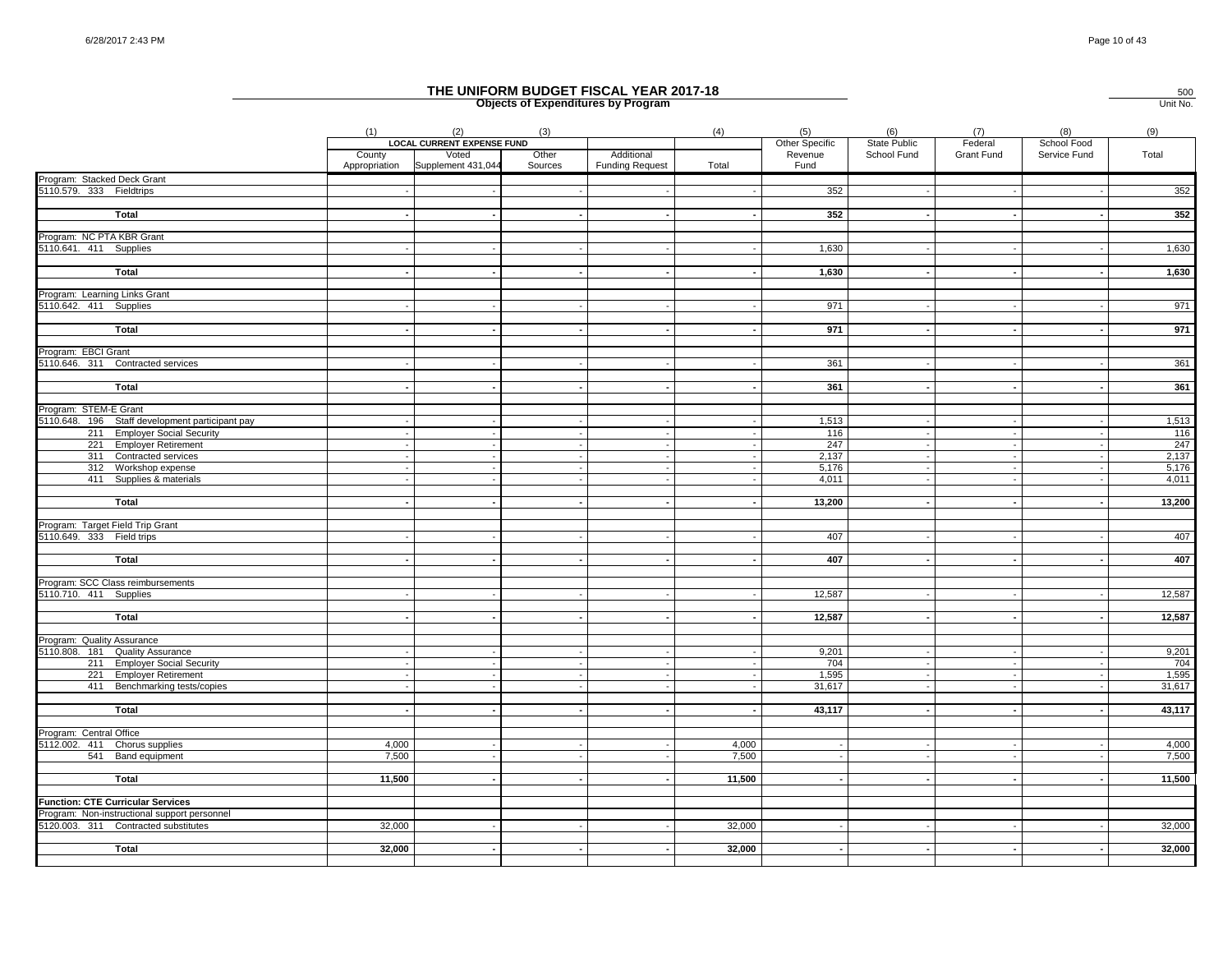|                         |                                                             |                         |                                                                  |                  | <b>Objects of Expenditures by Program</b> |                          |                                   |                             |                       |                             | Unit No.         |
|-------------------------|-------------------------------------------------------------|-------------------------|------------------------------------------------------------------|------------------|-------------------------------------------|--------------------------|-----------------------------------|-----------------------------|-----------------------|-----------------------------|------------------|
|                         |                                                             | (1)                     | (2)                                                              | (3)              |                                           | (4)                      | (5)                               | (6)                         | (7)                   | (8)                         | (9)              |
|                         |                                                             | County<br>Appropriation | <b>LOCAL CURRENT EXPENSE FUND</b><br>Voted<br>Supplement 431,044 | Other<br>Sources | Additional<br><b>Funding Request</b>      | Total                    | Other Specific<br>Revenue<br>Fund | State Public<br>School Fund | Federal<br>Grant Fund | School Food<br>Service Fund | Total            |
|                         | Program: Non-contributory employee benefits                 |                         |                                                                  |                  |                                           |                          |                                   |                             |                       |                             |                  |
| 5120.009. 184 Longevity |                                                             |                         |                                                                  |                  |                                           |                          |                                   | 1,500                       |                       |                             | 1,500            |
|                         | 188 Annual leave                                            |                         |                                                                  |                  |                                           |                          |                                   | 9,000                       |                       |                             | 9,000            |
| 221                     | 211 Employer Social Security                                |                         |                                                                  |                  |                                           |                          |                                   | 803<br>1,820                |                       |                             | 803<br>1,820     |
|                         | <b>Employer Retirement</b>                                  |                         |                                                                  |                  |                                           |                          |                                   |                             |                       |                             |                  |
|                         | Total                                                       |                         |                                                                  |                  |                                           |                          |                                   | 13,123                      |                       |                             | 13,123           |
|                         | Program: CTE Months of Employment                           |                         |                                                                  |                  |                                           |                          |                                   |                             |                       |                             |                  |
|                         | 5120.013. 121 Salary - Teacher                              |                         |                                                                  |                  |                                           |                          |                                   | 854,451                     |                       |                             | 854,451          |
|                         | 211 Employer Social Security                                |                         |                                                                  |                  |                                           |                          |                                   | 65,366                      |                       |                             | 65,366           |
| 221                     | <b>Employer Retirement</b>                                  |                         | $\overline{\phantom{a}}$                                         |                  |                                           |                          |                                   | 148,077                     |                       |                             | 148,077          |
| 231                     | <b>Employer Hospitalization</b>                             |                         |                                                                  |                  |                                           |                          |                                   | 105,840                     |                       |                             | 105,840          |
| 234                     | Dental Insurance                                            | 4.136                   |                                                                  |                  |                                           | 4.136                    |                                   |                             |                       |                             | 4,136            |
|                         | 235 Life Insurance                                          | 594                     |                                                                  |                  |                                           | 594                      |                                   |                             |                       |                             | 594              |
|                         | Total                                                       | 4,730                   |                                                                  |                  |                                           | 4,730                    |                                   | 1,173,734                   |                       |                             | 1,178,464        |
|                         |                                                             |                         |                                                                  |                  |                                           |                          |                                   |                             |                       |                             |                  |
|                         | Program: CTE - Program Support Funds                        |                         |                                                                  |                  |                                           |                          |                                   |                             |                       |                             |                  |
|                         | 5120.014. 146 Salary-technical assistant                    |                         |                                                                  |                  |                                           |                          |                                   | 25,590                      |                       |                             | 25,590           |
|                         | 211 Employer Social Security                                |                         |                                                                  |                  |                                           |                          |                                   | 1.958                       |                       |                             | 1,958            |
|                         | 221 Employer Retirement                                     |                         | $\sim$                                                           |                  |                                           |                          |                                   | 4,435                       |                       |                             | 4,435            |
| 231                     | <b>Employer Hospitalization</b>                             |                         |                                                                  |                  |                                           |                          |                                   | 5,880                       |                       |                             | 5,880            |
| 234<br>235              | Dental Insurance                                            | 188<br>27               | $\sim$                                                           |                  |                                           | 188<br>27                |                                   | $\sim$                      |                       |                             | 188<br>27        |
| 312                     | Life Insurance                                              |                         | $\overline{\phantom{a}}$                                         | $\sim$           |                                           | $\sim$                   |                                   | 4,000                       | $\sim$                |                             | 4,000            |
| 327                     | Workshop expense<br>Rentals/leases                          |                         |                                                                  |                  |                                           | $\overline{\phantom{a}}$ |                                   | 300                         |                       |                             | 300              |
| 332                     | Travel                                                      |                         |                                                                  |                  |                                           |                          |                                   | 800                         |                       |                             | 800              |
| 333                     | Fieldtrips                                                  |                         | $\overline{\phantom{a}}$                                         |                  |                                           |                          |                                   | 2,000                       |                       |                             | 2,000            |
| 351                     | <b>Tuition fees</b>                                         |                         |                                                                  |                  |                                           |                          |                                   | 4,500                       |                       |                             | 4,500            |
| 379                     | Other insurance                                             |                         | $\sim$                                                           |                  |                                           |                          |                                   | 1,250                       |                       |                             | 1,250            |
| 411                     | <b>Instructional Materials</b>                              |                         |                                                                  |                  |                                           |                          |                                   | 7,733                       |                       |                             | 7,733            |
| 413                     | Other textbooks                                             |                         |                                                                  |                  |                                           |                          |                                   | 500                         |                       |                             | 500              |
| 422                     | Repair parts, materials & labor                             |                         |                                                                  |                  |                                           |                          |                                   | 300                         |                       |                             | 300              |
|                         |                                                             | 215                     |                                                                  |                  |                                           | 215                      |                                   | 59,246                      |                       |                             | 59,461           |
|                         | Total                                                       |                         |                                                                  |                  |                                           |                          |                                   |                             |                       |                             |                  |
|                         | Program: CTE - Program Improvement                          |                         |                                                                  |                  |                                           |                          |                                   |                             |                       |                             |                  |
|                         | 5120.017. 311 Contracted services                           |                         |                                                                  |                  |                                           |                          |                                   |                             | 2,500                 |                             | 2,500            |
|                         | 312 Workshop expense                                        |                         | $\sim$                                                           |                  |                                           |                          |                                   |                             | 3,000                 |                             | 3,000            |
| 411                     | Instructional Supplies & Materials                          |                         |                                                                  |                  |                                           |                          |                                   |                             | 21,243                |                             | 21,243           |
| 418                     | <b>Computer Software &amp; Supplies</b>                     |                         |                                                                  |                  |                                           |                          |                                   |                             | 1,500                 |                             | 1,500            |
| 461                     | Furniture & equip-inventoried                               |                         |                                                                  |                  |                                           |                          |                                   |                             | 12,560                |                             | 12,560           |
| 462                     | Computer equip-inventoried                                  |                         |                                                                  |                  |                                           |                          |                                   |                             | 2,250                 |                             | 2,250            |
|                         | Total                                                       |                         |                                                                  |                  |                                           |                          |                                   |                             | 43,053                |                             | 43,053           |
|                         |                                                             |                         |                                                                  |                  |                                           |                          |                                   |                             |                       |                             |                  |
|                         | TOTAL REGULAR INSTRUCTIONAL SERVICES                        | 550,762                 | 400,701                                                          | 53,141           |                                           | 1,004,604                | 522,468                           | 13,144,778                  | 171,136               |                             | 14,842,986       |
|                         | Function: Special Populations Services                      |                         |                                                                  |                  |                                           |                          |                                   |                             |                       |                             |                  |
|                         | Subfunction: Children with Disabilities Curricular Services |                         |                                                                  |                  |                                           |                          |                                   |                             |                       |                             |                  |
|                         | Program: Exceptional Child-Classroom Teachers               |                         |                                                                  |                  |                                           |                          |                                   |                             |                       |                             |                  |
|                         | 5210.001. 121 Salary - Teacher                              | 15,000                  |                                                                  |                  |                                           | 15,000                   |                                   | 58,560                      |                       |                             | 58,560           |
| 181                     | 143 Homebound tutor<br>Local 2% supplement                  |                         | 24,000                                                           |                  |                                           | 24,000                   |                                   |                             |                       |                             | 15,000<br>24,000 |
|                         | 211 Employer Social Security                                | 1,148                   | 1,836                                                            |                  |                                           | 2,984                    |                                   | 4,480                       |                       |                             | 7,464            |
|                         | 221 Employer Retirement                                     |                         | 4,160                                                            |                  |                                           | 4,160                    |                                   | 10,148                      |                       |                             | 14,308           |
| 231                     | <b>Employer Hospitalization</b>                             |                         | $\sim$                                                           |                  |                                           |                          |                                   | 5,880                       |                       |                             | 5,880            |
|                         | 234 Dental Insurance                                        | 188                     | $\sim$                                                           |                  |                                           | 188                      |                                   |                             |                       |                             | 188              |

500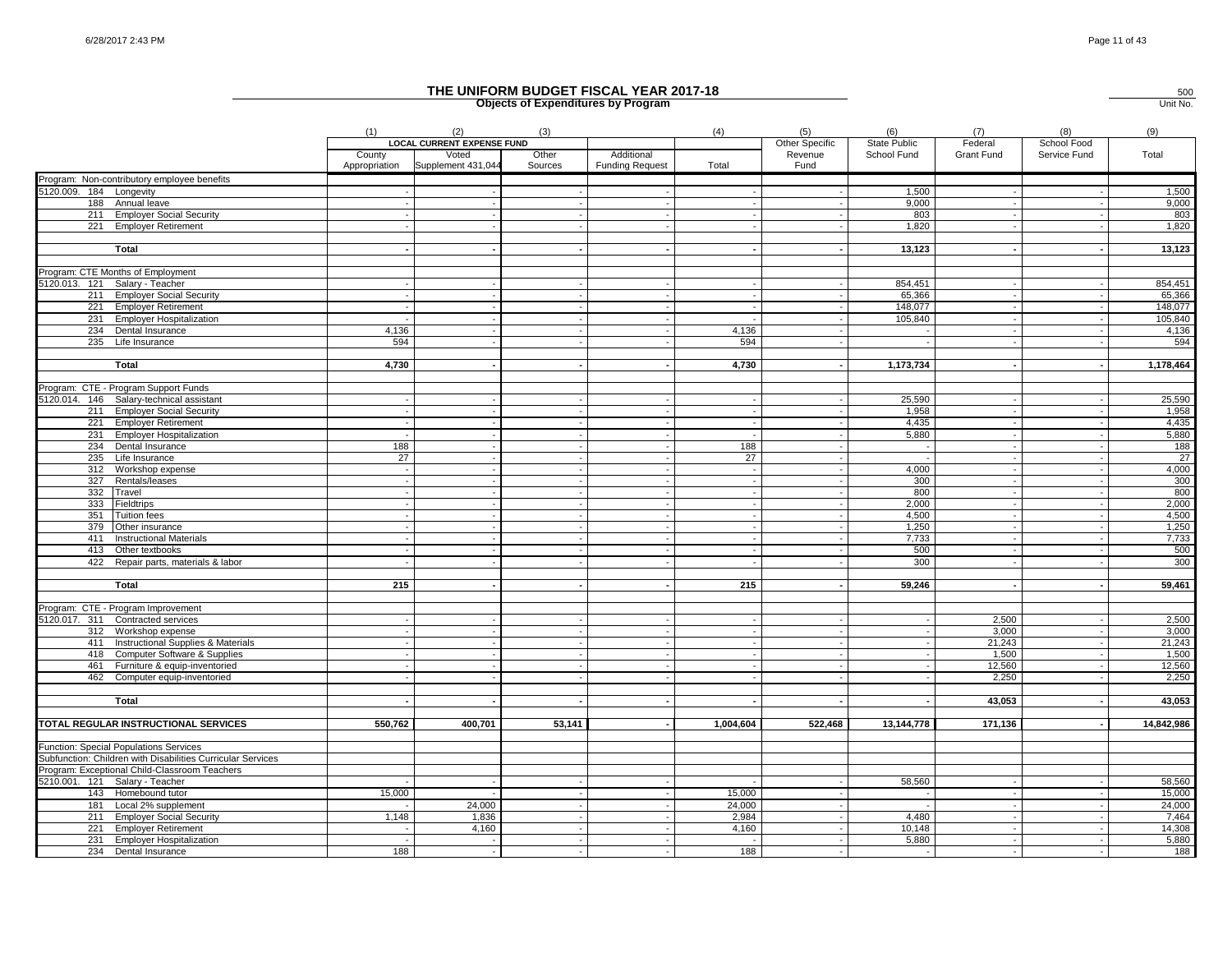|                             |                                              |                          |                                          |                          | THE UNIFORM BUDGET FISCAL YEAR 2017-18<br><b>Objects of Expenditures by Program</b> |                |                       |                            |                 |                          | 500<br>Unit No. |
|-----------------------------|----------------------------------------------|--------------------------|------------------------------------------|--------------------------|-------------------------------------------------------------------------------------|----------------|-----------------------|----------------------------|-----------------|--------------------------|-----------------|
|                             |                                              | (1)                      | (2)<br><b>LOCAL CURRENT EXPENSE FUND</b> | (3)                      |                                                                                     | (4)            | (5)<br>Other Specific | (6)<br><b>State Public</b> | (7)<br>Federal  | (8)<br>School Food       | (9)             |
|                             |                                              | County<br>Appropriation  | Voted<br>Supplement 431,044              | Other<br>Sources         | Additional<br><b>Funding Request</b>                                                | Total          | Revenue<br>Fund       | School Fund                | Grant Fund      | Service Fund             | Total           |
|                             | 235 Life Insurance                           | 27                       |                                          |                          |                                                                                     | 27             |                       |                            |                 |                          | 27              |
|                             | 332 Travel                                   | 2,500                    |                                          |                          | $\blacksquare$                                                                      | 2,500          |                       |                            |                 |                          | 2,500           |
|                             | Total                                        | 18,863                   | 29,996                                   |                          | $\overline{\phantom{a}}$                                                            | 48,859         |                       | 79,068                     |                 |                          | 127,927         |
|                             | Program: Non-Instructional Support Personnel |                          |                                          |                          |                                                                                     |                |                       |                            |                 |                          |                 |
|                             | 5210.003. 311 Contracted substitute services | 285                      |                                          |                          |                                                                                     | 285            |                       |                            |                 |                          | 285             |
|                             |                                              |                          |                                          |                          |                                                                                     |                |                       |                            |                 |                          |                 |
|                             | Total                                        | 285                      |                                          |                          |                                                                                     | 285            |                       |                            |                 |                          | 285             |
|                             |                                              |                          |                                          |                          |                                                                                     |                |                       |                            |                 |                          |                 |
|                             | Program: Non-contributory employee benefits  |                          |                                          |                          |                                                                                     |                |                       |                            |                 |                          |                 |
| 5210.009. 184 Longevity     |                                              |                          |                                          |                          | $\sim$                                                                              |                |                       | 8,000                      |                 |                          | 8,000           |
|                             | 188 Annual leave                             |                          |                                          |                          | $\overline{a}$                                                                      |                |                       | 7,000                      |                 |                          | 7,000           |
|                             | 211 Employer Social Security                 |                          |                                          |                          |                                                                                     |                |                       | 1,148                      |                 |                          | 1,148           |
| 221                         | <b>Employer Retirement</b>                   |                          |                                          |                          |                                                                                     |                |                       | 2,600                      |                 |                          | 2,600           |
|                             | Total                                        |                          |                                          |                          |                                                                                     |                |                       | 18,748                     |                 |                          | 18,748          |
|                             |                                              |                          |                                          |                          |                                                                                     |                |                       |                            |                 |                          |                 |
| Program: Behavioral Support |                                              |                          |                                          |                          |                                                                                     |                |                       |                            |                 |                          |                 |
|                             | 5210.029. 121 Salary - Teacher               |                          |                                          |                          | $\overline{\phantom{a}}$                                                            |                |                       | 32,683                     |                 |                          | 32,683          |
|                             | 211 Employer Social Security                 |                          |                                          |                          | $\sim$                                                                              |                |                       | 2,500                      |                 |                          | 2,500           |
| 221                         | <b>Employer Retirement</b>                   |                          |                                          |                          | $\overline{\phantom{a}}$                                                            |                |                       | 5,664                      |                 |                          | 5,664           |
| 231                         | <b>Employer Hospitalization</b>              |                          |                                          |                          |                                                                                     |                |                       | 5,880                      |                 |                          | 5,880           |
|                             | 234 Dental Insurance                         | 188                      |                                          |                          | $\overline{\phantom{a}}$                                                            | 188            |                       |                            |                 |                          | 188             |
|                             | 235 Life Insurance                           | 27                       |                                          |                          |                                                                                     | 27             |                       |                            |                 |                          | 27              |
|                             |                                              |                          |                                          |                          |                                                                                     |                |                       |                            |                 |                          |                 |
|                             | Total                                        | 215                      |                                          |                          |                                                                                     | 215            |                       | 46,727                     |                 |                          | 46,942          |
|                             | Program: Children with Special Needs         |                          |                                          |                          |                                                                                     |                |                       |                            |                 |                          |                 |
| 5210.032. 121               | Salary - Teachers                            |                          |                                          |                          |                                                                                     |                |                       | 884,303                    |                 |                          | 884,303         |
| 133                         | Salary - Psychologists                       |                          |                                          |                          |                                                                                     |                |                       | 97,080                     |                 |                          | 97,080          |
|                             | 142 Salary - Teacher assistant               |                          |                                          |                          | $\overline{\phantom{a}}$                                                            |                |                       | 52,498                     |                 |                          | 52,498          |
|                             | 143 Salary - Tutors                          |                          |                                          |                          | $\blacksquare$                                                                      |                |                       | 238                        |                 |                          | 238             |
| 146                         | Salary - Behavioral Specialist               |                          |                                          |                          |                                                                                     |                |                       | 4,224                      |                 |                          | 4,224           |
| 198                         | Salary - Tutors                              |                          |                                          |                          | $\overline{\phantom{a}}$                                                            |                |                       | 3,020                      |                 |                          | 3,020           |
|                             | 211 Employer Social Security                 |                          |                                          |                          | $\overline{a}$                                                                      |                |                       | 74,822                     |                 | $\overline{\phantom{a}}$ | 74,822          |
| 221                         | <b>Employer Retirement</b>                   |                          |                                          |                          | $\sim$                                                                              |                |                       | 169,386                    |                 |                          | 169,386         |
| 231                         | <b>Employer Hospitalization</b>              |                          |                                          |                          | $\overline{\phantom{a}}$                                                            |                |                       | 150,712                    |                 |                          | 150,712         |
|                             | 234 Dental Insurance                         | 5,640                    |                                          |                          |                                                                                     | 5.640          |                       |                            |                 |                          | 5,640           |
| 235                         | Life Insurance                               | 810                      |                                          |                          | $\sim$                                                                              | 810            |                       |                            |                 |                          | 810             |
| 311                         | <b>Contract Services</b>                     |                          |                                          |                          | $\sim$                                                                              |                |                       | 149.125                    |                 |                          | 149,125         |
| 312                         | Workshop expense<br>313 Advertising          |                          |                                          |                          |                                                                                     |                |                       | 6,188<br>125               |                 |                          | 6,188<br>125    |
|                             | 326 Contracted repair & maintenance          |                          |                                          | $\overline{\phantom{a}}$ | $\overline{\phantom{a}}$                                                            |                |                       | 1,378                      |                 |                          | 1,378           |
| 332                         | Travel                                       |                          |                                          |                          | $\sim$                                                                              |                |                       | 3,747                      |                 |                          | 3,747           |
| 333                         | Fieldtrips                                   |                          |                                          |                          |                                                                                     |                |                       | 2,067                      |                 |                          | 2,067           |
| 342                         | Postage                                      |                          |                                          |                          |                                                                                     |                |                       | 125                        |                 |                          | 125             |
| 353                         | Certification/licensing fees                 |                          |                                          |                          |                                                                                     |                |                       | 510                        |                 |                          | 510             |
| 411                         | Supplies & materials                         |                          |                                          |                          | $\sim$                                                                              |                |                       | 10.985                     |                 |                          | 10.985          |
|                             | 459 Other Food Purchases                     |                          |                                          |                          |                                                                                     |                |                       | 2,817                      |                 |                          | 2,817           |
|                             |                                              |                          |                                          |                          |                                                                                     |                |                       |                            |                 |                          |                 |
|                             | Total                                        | 6,450                    |                                          |                          | $\sim$                                                                              | 6,450          |                       | 1,613,350                  |                 | $\overline{\phantom{a}}$ | 1,619,800       |
|                             |                                              |                          |                                          |                          |                                                                                     |                |                       |                            |                 |                          |                 |
|                             | Program: IDEA Preschool Handicapped          |                          |                                          |                          |                                                                                     |                |                       |                            |                 |                          | 14,340          |
| 5210.049. 133 Psychologists | 211 Employer social security                 |                          |                                          |                          |                                                                                     |                |                       |                            | 14,340<br>1.097 |                          | 1,097           |
|                             | 221 Employer retirement                      | $\overline{\phantom{a}}$ | $\overline{\phantom{a}}$                 | $\sim$                   | $\sim$                                                                              | $\overline{a}$ |                       |                            | 2,342           |                          | 2,342           |
|                             | 231 Employer hospitalization                 | $\sim$                   |                                          |                          | $\sim$                                                                              | $\overline{a}$ |                       |                            | 1,415           |                          | 1,415           |
|                             | 234 Dental Insurance                         | 47                       |                                          |                          |                                                                                     | 47             |                       |                            |                 |                          | 47              |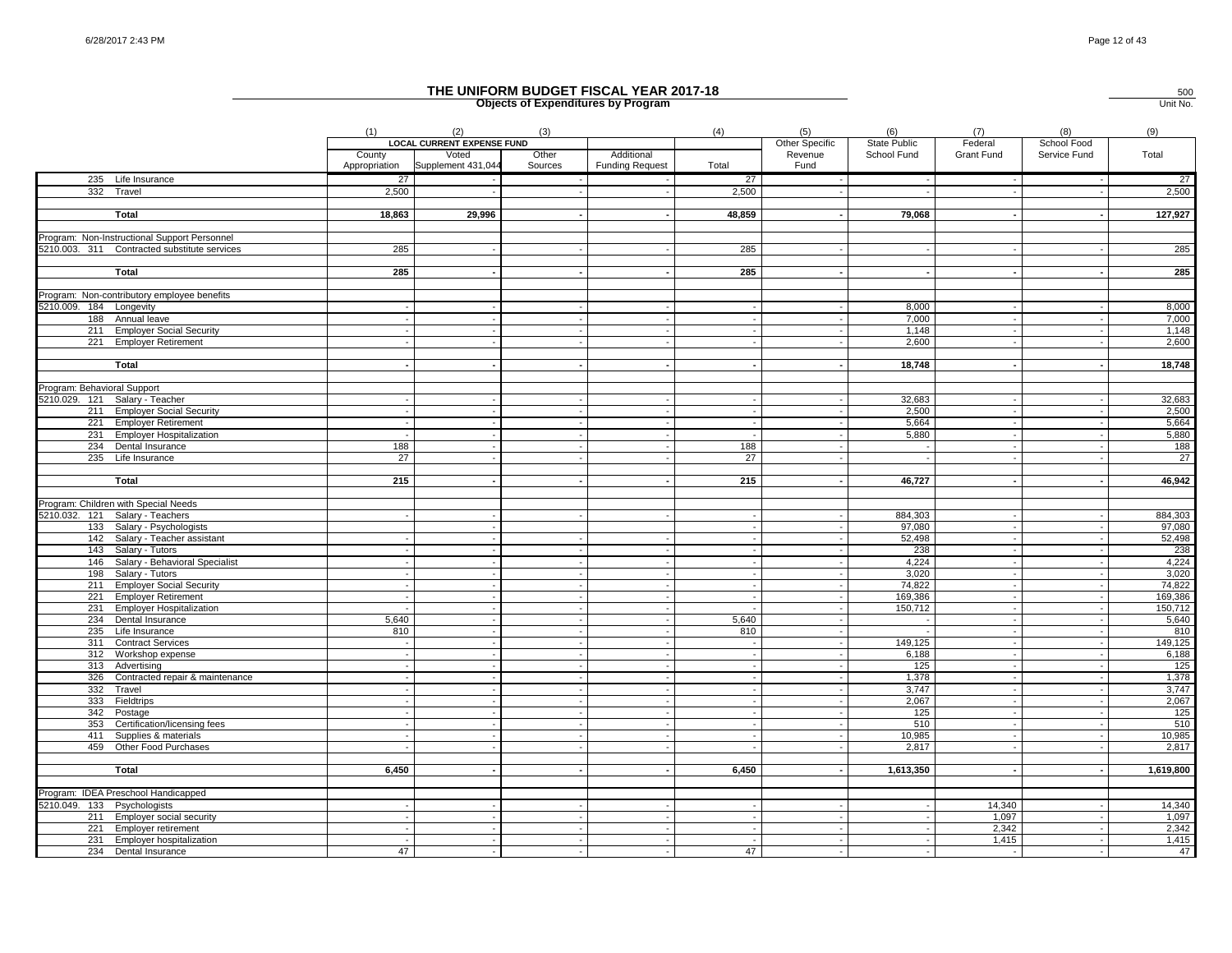500

|                            |                                                       |                         |                                                                  |                  | <b>Objects of Expenditures by Program</b> |                 |                                   |                                    |                          |                             | Unit No.       |
|----------------------------|-------------------------------------------------------|-------------------------|------------------------------------------------------------------|------------------|-------------------------------------------|-----------------|-----------------------------------|------------------------------------|--------------------------|-----------------------------|----------------|
|                            |                                                       | (1)                     | (2)                                                              | (3)              |                                           | (4)             | (5)                               | (6)                                | (7)                      | (8)                         | (9)            |
|                            |                                                       | County<br>Appropriation | <b>LOCAL CURRENT EXPENSE FUND</b><br>Voted<br>Supplement 431,044 | Other<br>Sources | Additional<br><b>Funding Request</b>      | Total           | Other Specific<br>Revenue<br>Fund | <b>State Public</b><br>School Fund | Federal<br>Grant Fund    | School Food<br>Service Fund | Total          |
|                            | 235 Life Insurance                                    | 7                       |                                                                  |                  |                                           | $\overline{7}$  |                                   |                                    |                          |                             | $\overline{7}$ |
|                            | <b>Total</b>                                          | 54                      |                                                                  |                  |                                           | 54              |                                   |                                    | 19,194                   |                             | 19,248         |
|                            | Program: IDEA Title VI-B Handicapped                  |                         |                                                                  |                  |                                           |                 |                                   |                                    |                          |                             |                |
|                            | 5210.060. 135 Salary - Lead teacher                   |                         |                                                                  |                  |                                           |                 |                                   |                                    | 56,269                   |                             | 56,269         |
| 142                        | Salary - Teacher Assistants                           |                         |                                                                  |                  |                                           |                 |                                   |                                    | 439,967                  |                             | 439,967        |
| 143                        | Salary-Tutors                                         |                         |                                                                  |                  |                                           |                 |                                   |                                    | 6,000                    |                             | 6,000          |
| 184                        | <b>Longevity Pay</b>                                  |                         | $\overline{\phantom{a}}$                                         |                  |                                           |                 |                                   |                                    | 4,615                    |                             | 4,615          |
| 199                        | Overtime pay                                          |                         |                                                                  |                  |                                           |                 |                                   |                                    | 870                      |                             | 870            |
| 211                        | <b>Employer Social Security</b>                       |                         |                                                                  |                  |                                           |                 |                                   |                                    | 39,008                   |                             | 39,008         |
| 221                        | <b>Employer Retirement</b>                            |                         | $\overline{\phantom{a}}$                                         | $\sim$           |                                           |                 |                                   |                                    | 81,931                   |                             | 81,931         |
| 231                        | <b>Employer Hospitalization</b>                       |                         | $\sim$                                                           |                  |                                           |                 |                                   |                                    | 124,498                  |                             | 124,498        |
| 232                        | Workers compensation                                  |                         | $\sim$                                                           |                  |                                           |                 |                                   |                                    | 9,062                    |                             | 9,062          |
| 234                        | Dental Insurance                                      | 3,008                   |                                                                  |                  |                                           | 3,008           |                                   |                                    |                          |                             | 3,008          |
| 235                        | Life Insurance                                        | 432                     |                                                                  |                  |                                           | 432             |                                   |                                    |                          |                             | 432            |
| 311                        | <b>Contracted Services</b>                            |                         |                                                                  |                  |                                           |                 |                                   |                                    | 42,698                   |                             | 42,698         |
|                            | Total                                                 | 3,440                   | $\overline{\phantom{a}}$                                         |                  |                                           | 3,440           |                                   |                                    | 804,918                  |                             | 808,358        |
|                            |                                                       |                         |                                                                  |                  |                                           |                 |                                   |                                    |                          |                             |                |
| Program: Developmental Day |                                                       |                         |                                                                  |                  |                                           |                 |                                   |                                    |                          |                             |                |
|                            | 5210.063. 121 Salary - Teachers                       |                         |                                                                  |                  |                                           |                 |                                   | 120,048                            |                          |                             | 120,048        |
|                            | 142 Salary - Teacher Assistants                       |                         |                                                                  |                  |                                           |                 |                                   | 13,445                             |                          |                             | 13,445         |
| 211                        | <b>Employer Social Security</b>                       |                         |                                                                  |                  |                                           |                 |                                   | 9,649                              |                          |                             | 9,649          |
| 221                        | <b>Employer Retirement</b>                            |                         |                                                                  |                  |                                           |                 |                                   | 21.480                             |                          |                             | 21,480         |
| 231                        | <b>Employer Hospitalization</b>                       |                         |                                                                  |                  |                                           |                 |                                   | 20,366                             |                          |                             | 20,366         |
| 234                        | Dental Insurance                                      | 564                     |                                                                  |                  |                                           | 564             |                                   |                                    |                          |                             | 564            |
| 235                        | Life Insurance                                        | 81                      |                                                                  |                  |                                           | 81              |                                   |                                    |                          |                             | 81             |
| 311                        | <b>Contractual Services</b>                           |                         |                                                                  |                  |                                           |                 |                                   | 101,685                            |                          |                             | 101,685        |
|                            | Total                                                 | 645                     |                                                                  |                  |                                           | 645             |                                   | 286,673                            |                          |                             | 287,318        |
|                            |                                                       |                         |                                                                  |                  |                                           |                 |                                   |                                    |                          |                             |                |
| Program: At-Risk           |                                                       |                         |                                                                  |                  |                                           |                 |                                   |                                    |                          |                             |                |
| 5210.068.                  | 142 Salary - Teacher assistant                        |                         |                                                                  |                  |                                           |                 |                                   | 10,077                             |                          |                             | 10,077         |
| 211                        | <b>Employer Social Security</b>                       |                         |                                                                  |                  |                                           |                 |                                   | 771                                |                          |                             | 771            |
| 221                        | <b>Employer Retirement</b>                            |                         | $\overline{\phantom{a}}$                                         |                  |                                           |                 |                                   | 1,747                              |                          |                             | 1,747          |
| 231                        | <b>Employer Hospitalization</b>                       |                         |                                                                  |                  |                                           |                 |                                   | 2.940                              |                          |                             | 2,940          |
| 234                        | Dental Insurance                                      | 94                      |                                                                  |                  |                                           | 94              |                                   |                                    |                          |                             | 94             |
|                            | 235 Life Insurance                                    | 27                      |                                                                  |                  |                                           | $\overline{27}$ |                                   |                                    |                          |                             | 27             |
|                            |                                                       |                         |                                                                  |                  |                                           |                 |                                   |                                    |                          |                             |                |
|                            | <b>Total</b>                                          | 121                     |                                                                  |                  |                                           | 121             |                                   | 15,535                             |                          |                             | 15,656         |
|                            | Program: Medicaid Administrative Outreach             |                         |                                                                  |                  |                                           |                 |                                   |                                    |                          |                             |                |
|                            | 5210.305. 332 Travel reimbursement                    |                         |                                                                  |                  |                                           |                 | 600                               |                                    |                          |                             | 600            |
| 411                        | Supplies & materials                                  |                         |                                                                  |                  |                                           |                 | 5,200                             |                                    |                          |                             | 5,200          |
| 422                        | Repair parts, materials & related labor               |                         |                                                                  |                  |                                           |                 | 2,000                             |                                    |                          |                             | 2,000          |
|                            | 462 Activeboards                                      |                         | $\sim$                                                           |                  | $\sim$                                    |                 | 3,600                             | $\sim$                             | $\overline{\phantom{a}}$ |                             | 3,600          |
|                            |                                                       |                         |                                                                  |                  |                                           |                 |                                   |                                    |                          |                             |                |
|                            | Total                                                 |                         |                                                                  |                  |                                           |                 | 11,400                            |                                    |                          |                             | 11,400         |
|                            |                                                       |                         |                                                                  |                  |                                           |                 |                                   |                                    |                          |                             |                |
|                            | Program: Medicaid Fees for Service                    |                         |                                                                  |                  |                                           |                 |                                   |                                    |                          |                             |                |
|                            | 5210.306. 311 Staff development contracted sustitutes |                         |                                                                  |                  |                                           |                 | 600                               |                                    |                          |                             | 600            |
|                            | 312 Workshop expense                                  |                         | $\overline{\phantom{a}}$                                         |                  |                                           |                 | 8,000                             |                                    |                          |                             | 8,000          |
| 332                        | Travel reimbursement                                  |                         | $\overline{\phantom{a}}$                                         |                  |                                           |                 | 100                               | $\overline{\phantom{a}}$           | $\overline{a}$           |                             | 100            |
| 411                        | Supplies & materials                                  |                         |                                                                  |                  |                                           |                 | 16,900                            |                                    |                          |                             | 16,900         |
| 418<br>462                 | Computer software & supplies                          |                         |                                                                  |                  |                                           |                 | 125<br>37,450                     |                                    |                          |                             | 125<br>37,450  |
|                            | Computer equipment - inventoried                      |                         |                                                                  |                  |                                           |                 |                                   |                                    |                          |                             |                |
|                            | Total                                                 |                         |                                                                  |                  |                                           |                 | 63.175                            |                                    |                          |                             | 63.175         |
|                            |                                                       |                         |                                                                  |                  |                                           |                 |                                   |                                    |                          |                             |                |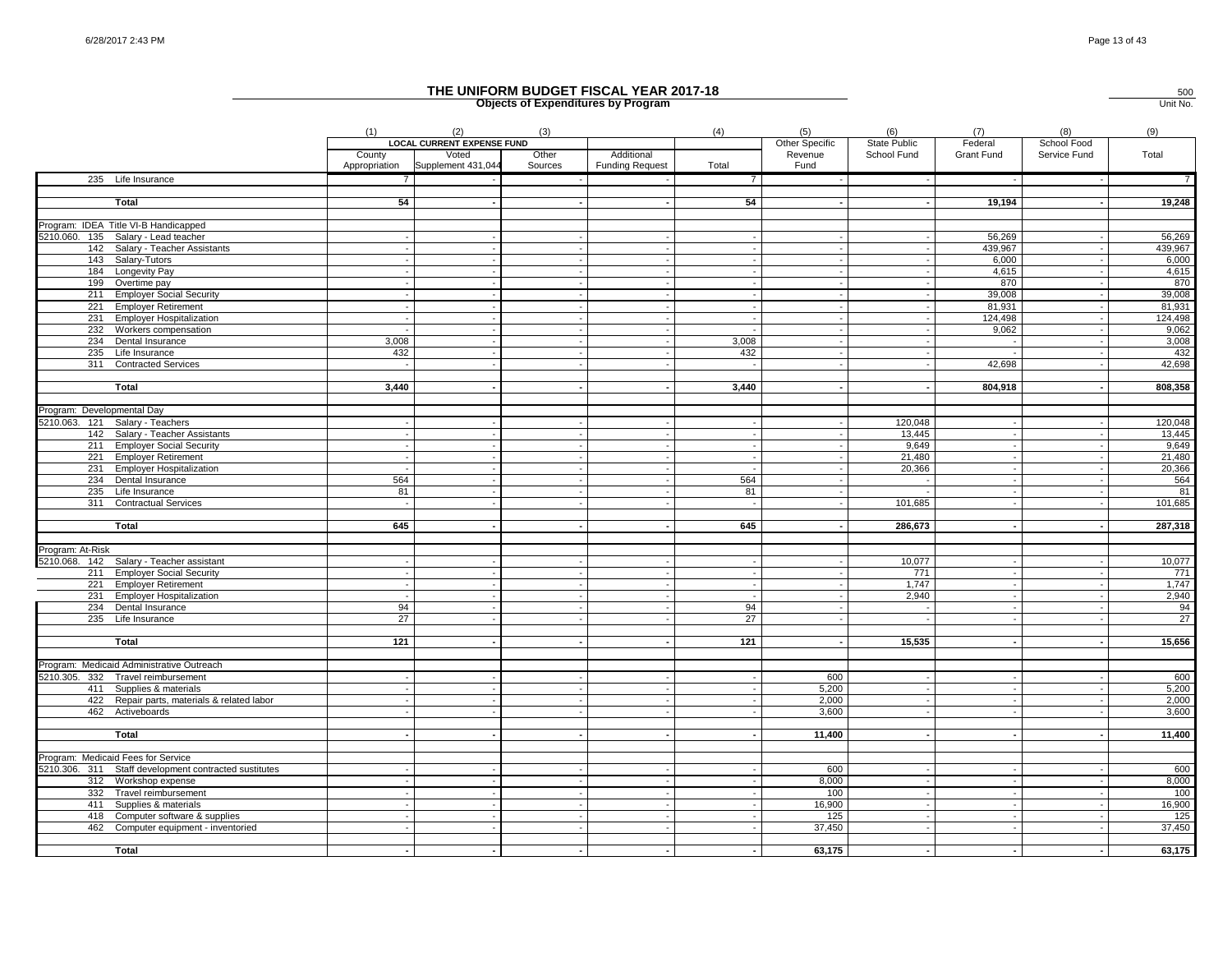|                                                                   |                         |                                          |                  | THE UNIFORM BUDGET FISCAL YEAR 2017-18<br><b>Objects of Expenditures by Program</b> |       |                                   |                                    |                       |                             | 500<br>Unit No. |
|-------------------------------------------------------------------|-------------------------|------------------------------------------|------------------|-------------------------------------------------------------------------------------|-------|-----------------------------------|------------------------------------|-----------------------|-----------------------------|-----------------|
|                                                                   | (1)                     | (2)<br><b>LOCAL CURRENT EXPENSE FUND</b> | (3)              |                                                                                     | (4)   | (5)                               | (6)                                | (7)                   | (8)                         | (9)             |
|                                                                   | County<br>Appropriation | Voted<br>Supplement 431,044              | Other<br>Sources | Additional<br><b>Funding Request</b>                                                | Total | Other Specific<br>Revenue<br>Fund | <b>State Public</b><br>School Fund | Federal<br>Grant Fund | School Food<br>Service Fund | Total           |
| Subfunction: Special Populations CTE Curricular Services          |                         |                                          |                  |                                                                                     |       |                                   |                                    |                       |                             |                 |
| Program: CTE Months of Employment                                 |                         |                                          |                  |                                                                                     |       |                                   |                                    |                       |                             |                 |
| 5220.013. 131 Instructional support-regular teacher pay scale     | 6,946                   |                                          |                  |                                                                                     | 6,946 |                                   | 31,642                             |                       |                             | 38,588          |
| 211 Employer Social Security                                      | 531                     |                                          |                  | $\blacksquare$                                                                      | 531   |                                   | 2,421                              |                       |                             | 2,952           |
| 221 Employer Retirement                                           | 1,204                   |                                          |                  |                                                                                     | 1,204 |                                   | 5,484                              |                       |                             | 6,688           |
| 231 Employer Hospitalization                                      | 1,059                   |                                          |                  |                                                                                     | 1,059 |                                   | 4,822                              |                       |                             | 5,881           |
| 234 Dental Insurance                                              | 189                     |                                          |                  |                                                                                     | 189   |                                   |                                    |                       |                             | 189             |
| 235 Life Insurance                                                | 5                       |                                          |                  |                                                                                     | 5     |                                   |                                    |                       |                             | $\overline{5}$  |
|                                                                   |                         |                                          |                  |                                                                                     |       |                                   |                                    |                       |                             |                 |
| <b>Total</b>                                                      | 9,934                   |                                          |                  |                                                                                     | 9,934 |                                   | 44,369                             |                       |                             | 54,303          |
| Program: CTE Program Improvement                                  |                         |                                          |                  |                                                                                     |       |                                   |                                    |                       |                             |                 |
| 5220.014. 411 Supplies & materials                                |                         |                                          |                  |                                                                                     |       |                                   | 250                                |                       |                             | 250             |
|                                                                   |                         |                                          |                  |                                                                                     |       |                                   |                                    |                       |                             |                 |
| Total                                                             |                         |                                          |                  |                                                                                     |       |                                   | 250                                |                       |                             | 250             |
| Subfunction: Pre-K Children with Disabilities Curricular Services |                         |                                          |                  |                                                                                     |       |                                   |                                    |                       |                             |                 |
| Program: Exceptional Children                                     |                         |                                          |                  |                                                                                     |       |                                   |                                    |                       |                             |                 |
| 5230.001. 181 Retention Supplement                                |                         | 281                                      |                  |                                                                                     | 281   |                                   |                                    |                       |                             | 281             |
| 211 Employer Social Security                                      |                         | 57                                       | $\sim$           | $\overline{\phantom{a}}$                                                            | 57    |                                   |                                    |                       |                             | 57              |
| 221 Employer Retirement                                           |                         | 9                                        |                  |                                                                                     | 9     |                                   |                                    |                       |                             | 9               |
| Total                                                             |                         | 347                                      |                  | $\overline{\phantom{a}}$                                                            | 347   |                                   |                                    |                       |                             | 347             |
|                                                                   |                         |                                          |                  |                                                                                     |       |                                   |                                    |                       |                             |                 |
| 5230.032. 121 Salary-Teacher                                      |                         |                                          |                  |                                                                                     |       |                                   | 14,025                             |                       |                             | 14,025          |
| 131<br>Salary-PK Coordinator                                      |                         |                                          |                  |                                                                                     |       |                                   | 32,725                             |                       |                             | 32,725          |
| 211 Employer Social Security                                      |                         |                                          |                  | $\overline{\phantom{a}}$                                                            |       |                                   | 3,577                              |                       |                             | 3,577           |
| 221 Employer Retirement                                           |                         |                                          |                  | $\sim$                                                                              |       |                                   | 8.102                              |                       |                             | 8,102           |
| 231 Employer Hospitalization                                      |                         |                                          |                  |                                                                                     |       |                                   | 5,880                              |                       |                             | 5,880           |
| 234 Dental Insurance                                              | 188                     |                                          |                  |                                                                                     | 188   |                                   |                                    |                       |                             | 188             |
| 235 Life Insurance                                                | 27                      |                                          |                  |                                                                                     | 27    |                                   |                                    |                       |                             | 27              |
| Total                                                             | 215                     |                                          |                  |                                                                                     | 215   |                                   | 64,309                             |                       |                             | 64,524          |
|                                                                   |                         |                                          |                  |                                                                                     |       |                                   |                                    |                       |                             |                 |
| Program: IDEA Pre-School Handicapped                              |                         |                                          |                  |                                                                                     |       |                                   |                                    |                       |                             |                 |
| 5230.049. 311 Contracted services                                 |                         |                                          |                  |                                                                                     |       |                                   |                                    | 21,000                |                             | 21,000          |
| 332<br>Travel reimbursement                                       |                         |                                          |                  |                                                                                     |       |                                   |                                    | 1,200                 |                             | 1,200           |
| 411 Supplies & materials                                          |                         |                                          |                  |                                                                                     |       |                                   |                                    | 500                   |                             | 500             |
|                                                                   |                         |                                          |                  | $\overline{\phantom{a}}$                                                            |       |                                   |                                    |                       |                             |                 |
| Total                                                             |                         |                                          |                  |                                                                                     |       |                                   |                                    | 22,700                |                             | 22,700          |
| Function: Speech, Pathology, Audio                                |                         |                                          |                  |                                                                                     |       |                                   |                                    |                       |                             |                 |
| Program: Non-contributory employee benefits                       |                         |                                          |                  |                                                                                     |       |                                   |                                    |                       |                             |                 |
| 5240.009. 188 Annual leave                                        |                         |                                          |                  |                                                                                     |       |                                   | 10,000                             |                       |                             | 10,000          |
| 211 Employer Social Security                                      |                         |                                          |                  |                                                                                     |       |                                   | 765                                |                       |                             | 765             |
| 221 Employer Retirement                                           |                         |                                          |                  |                                                                                     |       |                                   | 1,733                              |                       |                             | 1,733           |
|                                                                   |                         |                                          |                  |                                                                                     |       |                                   |                                    |                       |                             |                 |
| Total                                                             |                         |                                          |                  |                                                                                     |       |                                   | 12,498                             |                       |                             | 12,498          |
| Program: Exceptional Children                                     |                         |                                          |                  |                                                                                     |       |                                   |                                    |                       |                             |                 |
| 5240.032. 132 Salary - Speech Pathologist                         | 275                     |                                          |                  | $\overline{a}$                                                                      | 275   |                                   | 262,986                            |                       |                             | 263,261         |
| 211 Employer Social Security                                      | 21                      |                                          |                  |                                                                                     | 21    |                                   | 19.178                             |                       |                             | 19,199          |
| 221 Employer Retirement                                           | 48                      |                                          |                  |                                                                                     | 48    |                                   | 34,225                             |                       |                             | 34,273          |
| 231 Employer Hospitalization                                      |                         |                                          |                  |                                                                                     |       |                                   | 24,851                             |                       |                             | 24,851          |
| 234 Dental Insurance                                              | 1,316                   |                                          |                  | $\overline{\phantom{a}}$                                                            | 1,316 |                                   |                                    |                       |                             | 1,316           |
| 235 Life Insurance                                                | 189                     |                                          |                  |                                                                                     | 189   |                                   |                                    |                       |                             | 189             |
|                                                                   |                         |                                          |                  |                                                                                     |       |                                   |                                    |                       |                             |                 |
| Total                                                             | 1.849                   |                                          |                  |                                                                                     | 1.849 |                                   | 341.240                            |                       |                             | 343.089         |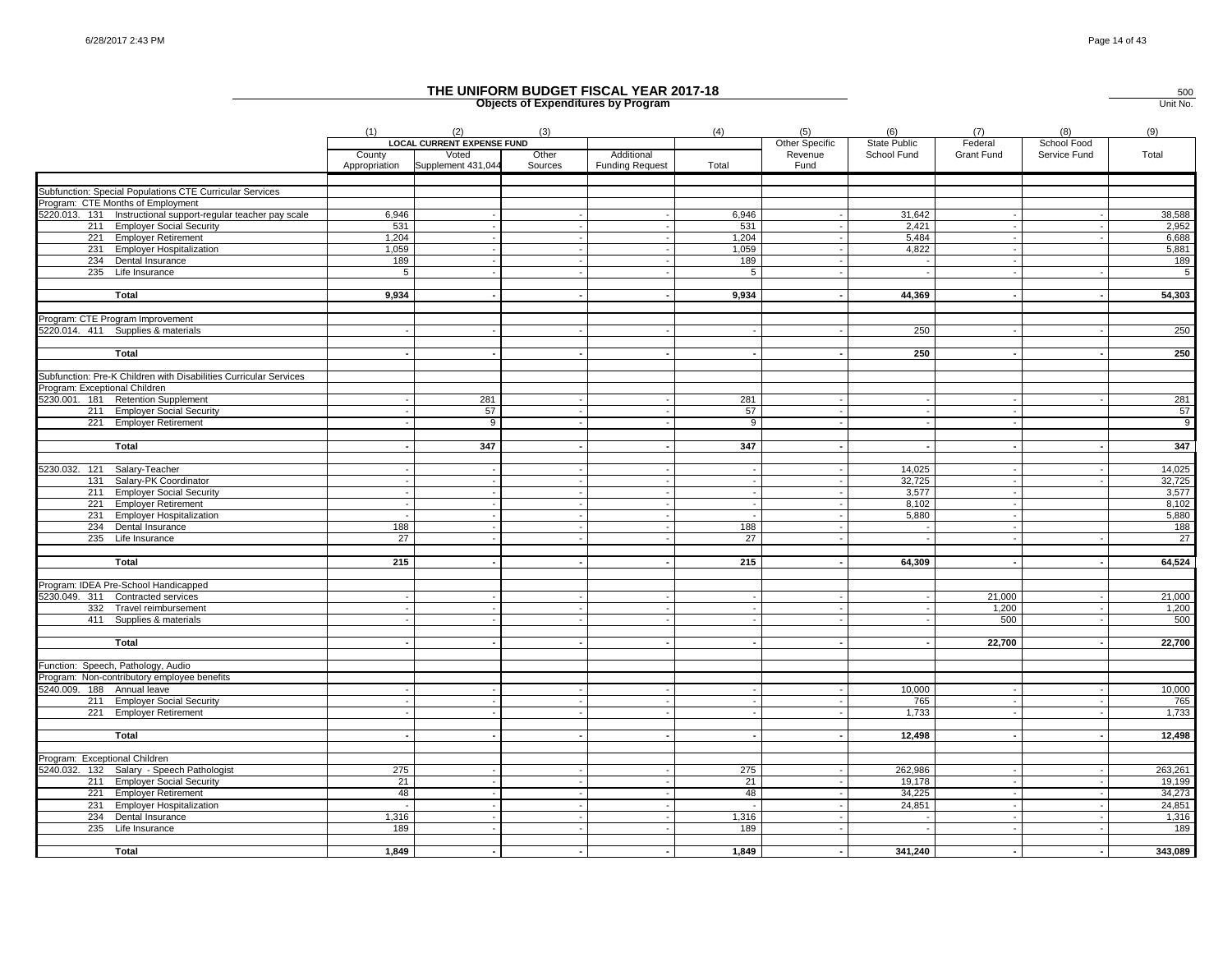|                                                          |                          |                                          |                  | THE UNIFORM BUDGET FISCAL YEAR 2017-18<br><b>Objects of Expenditures by Program</b> |                 |                       |                     |                |                    | 500<br>Unit No. |
|----------------------------------------------------------|--------------------------|------------------------------------------|------------------|-------------------------------------------------------------------------------------|-----------------|-----------------------|---------------------|----------------|--------------------|-----------------|
|                                                          | (1)                      | (2)<br><b>LOCAL CURRENT EXPENSE FUND</b> | (3)              |                                                                                     | (4)             | (5)<br>Other Specific | (6)<br>State Public | (7)<br>Federal | (8)<br>School Food | (9)             |
|                                                          | County<br>Appropriation  | Voted<br>Supplement 431,044              | Other<br>Sources | Additional<br><b>Funding Request</b>                                                | Total           | Revenue<br>Fund       | School Fund         | Grant Fund     | Service Fund       | Total           |
| Subfunction: AIG Curricular Services                     |                          |                                          |                  |                                                                                     |                 |                       |                     |                |                    |                 |
| Program: Classroom Teachers                              |                          |                                          |                  |                                                                                     |                 |                       |                     |                |                    |                 |
| 5260.001. 121 Salary-teacher                             |                          |                                          |                  |                                                                                     |                 |                       | 71,290              |                |                    | 71,290          |
| 211 Employer Social Security                             |                          |                                          | $\sim$           | $\overline{\phantom{a}}$                                                            |                 |                       | 5,454               |                |                    | 5,454           |
| 221 Employer Retirement                                  |                          |                                          |                  |                                                                                     |                 |                       | 12,355              |                |                    | 12,355          |
| 231 Employer Hospitalization                             | $\overline{\phantom{a}}$ |                                          | $\sim$           | $\overline{\phantom{a}}$                                                            |                 |                       | 10,290              |                |                    | 10,290          |
| 234 Dental Insurance                                     | 517                      |                                          |                  |                                                                                     | 517             |                       |                     |                |                    | 517             |
| 235 Life Insurance                                       | 75                       |                                          |                  | $\sim$                                                                              | 75              |                       |                     |                |                    | 75              |
|                                                          |                          |                                          |                  |                                                                                     |                 |                       |                     |                |                    |                 |
| <b>Total</b>                                             | 592                      |                                          |                  | $\sim$                                                                              | 592             |                       | 99,389              |                |                    | 99,981          |
| Program: Non-Instructional Support Personnel             |                          |                                          |                  |                                                                                     |                 |                       |                     |                |                    |                 |
| 5260.003. 311 Contracted substitutes                     | 2,550                    |                                          |                  |                                                                                     | 2,550           |                       |                     |                |                    | 2,550           |
| <b>Total</b>                                             | 2,550                    |                                          |                  | $\blacksquare$                                                                      | 2,550           |                       |                     |                |                    | 2,550           |
| 5260.009. 188 Annual leave                               |                          |                                          |                  |                                                                                     |                 |                       | 2,000               |                |                    | 2,000           |
| <b>Employer Social Security</b><br>211                   |                          |                                          | $\sim$           |                                                                                     |                 |                       | 153                 |                |                    | 153             |
| 221 Employer Retirement                                  |                          |                                          |                  |                                                                                     |                 |                       | 347                 |                |                    | 347             |
|                                                          |                          |                                          |                  |                                                                                     |                 |                       |                     |                |                    |                 |
| <b>Total</b>                                             |                          |                                          |                  | $\overline{\phantom{a}}$                                                            |                 |                       | 2,500               |                |                    | 2,500           |
| Program: Academically Gifted                             |                          |                                          |                  |                                                                                     |                 |                       |                     |                |                    |                 |
| 5260.034. 121 Salary - AG Teachers                       |                          |                                          |                  | $\sim$                                                                              |                 |                       | 141,370             |                |                    | 141,370         |
| 211 Employer Social Security                             |                          |                                          |                  | $\sim$                                                                              |                 |                       | 10,815              |                |                    | 10,815          |
| Employer Retirement<br>221                               |                          |                                          |                  |                                                                                     |                 |                       | 24,499              |                |                    | 24,499          |
| 231 Employer Hospitalization                             | $\overline{\phantom{a}}$ |                                          | $\sim$           | $\overline{\phantom{a}}$                                                            |                 |                       | 19,110              |                | ٠.                 | 19,110          |
| 234 Dental Insurance                                     | 470                      |                                          |                  | $\sim$                                                                              | 470             |                       |                     |                |                    | 470             |
| 235 Life Insurance                                       | 68                       |                                          |                  |                                                                                     | 68              |                       |                     |                |                    | 68              |
| 312 Workshop expense                                     | 2,000                    |                                          |                  |                                                                                     | 2,000           |                       |                     |                |                    | 2,000           |
| 352 Employee education reimbursement                     | 1,600                    |                                          |                  | $\overline{\phantom{a}}$                                                            | 1,600           |                       |                     |                |                    | 1,600           |
| 411 Supplies and materials                               | 700                      |                                          |                  | $\sim$                                                                              | 700             |                       |                     |                |                    | 700             |
| Total                                                    | 4,838                    |                                          |                  |                                                                                     | 4,838           |                       | 195,794             |                |                    | 200,632         |
|                                                          |                          |                                          |                  |                                                                                     |                 |                       |                     |                |                    |                 |
| Subfunction: Limited English Proficiency Services        |                          |                                          |                  |                                                                                     |                 |                       |                     |                |                    |                 |
| Program: Limited English Proficiency                     |                          |                                          |                  |                                                                                     |                 |                       |                     |                |                    |                 |
| 5270.001. 121 Teacher Salary                             |                          |                                          |                  |                                                                                     |                 |                       | 7,200               |                |                    | 7,200           |
| 211 Emp. Soc. Sec. Costs                                 | $\sim$                   |                                          | $\sim$           | $\sim$                                                                              | $\overline{a}$  |                       | 551                 |                |                    | 551             |
| 221 Emp. Retirement Costs                                |                          |                                          |                  |                                                                                     |                 |                       | 1,248               |                |                    | 1,248           |
| 231<br>Emp. Hosp. Ins. Costs                             |                          |                                          |                  |                                                                                     |                 |                       | 882                 |                |                    | 882             |
| 234 Dental Insurance                                     | 29                       |                                          |                  | $\overline{\phantom{a}}$                                                            | 29              |                       |                     |                |                    | 29              |
| 235 Life Insurance                                       | 5                        |                                          |                  |                                                                                     | $5\overline{)}$ |                       |                     |                |                    | $5\overline{)}$ |
| Total                                                    | 34                       |                                          |                  |                                                                                     | 34              |                       | 9,881               |                |                    | 9,915           |
|                                                          |                          |                                          |                  |                                                                                     |                 |                       |                     |                |                    |                 |
| Program: Limited English Proficiency                     |                          |                                          |                  |                                                                                     |                 |                       |                     |                |                    |                 |
| 5270.054. 121 Teacher Salary<br>211 Emp. Soc. Sec. Costs |                          |                                          |                  |                                                                                     |                 |                       | 75,800<br>5,799     |                |                    | 75,800<br>5,799 |
| 221 Emp. Retirement Costs                                | $\overline{\phantom{a}}$ |                                          | $\sim$           | $\overline{\phantom{a}}$                                                            | $\overline{a}$  |                       | 13,136              |                | . .                | 13,136          |
| 231 Emp. Hosp. Ins. Costs                                |                          |                                          |                  | $\sim$                                                                              |                 |                       | 10,878              |                |                    | 10,878          |
| 234 Dental Insurance                                     | 376                      |                                          |                  |                                                                                     | 376             |                       |                     |                |                    | 376             |
| 235 Life Insurance                                       | 54                       |                                          |                  |                                                                                     | 54              |                       |                     |                |                    | 54              |
|                                                          |                          |                                          |                  |                                                                                     |                 |                       |                     |                |                    |                 |
| Total                                                    | 430                      |                                          | $\sim$           | $\overline{\phantom{a}}$                                                            | 430             |                       | 105,613             |                |                    | 106,043         |
|                                                          |                          |                                          |                  |                                                                                     |                 |                       |                     |                |                    |                 |
| Program: Language Acquisition                            |                          |                                          |                  |                                                                                     |                 |                       |                     |                |                    |                 |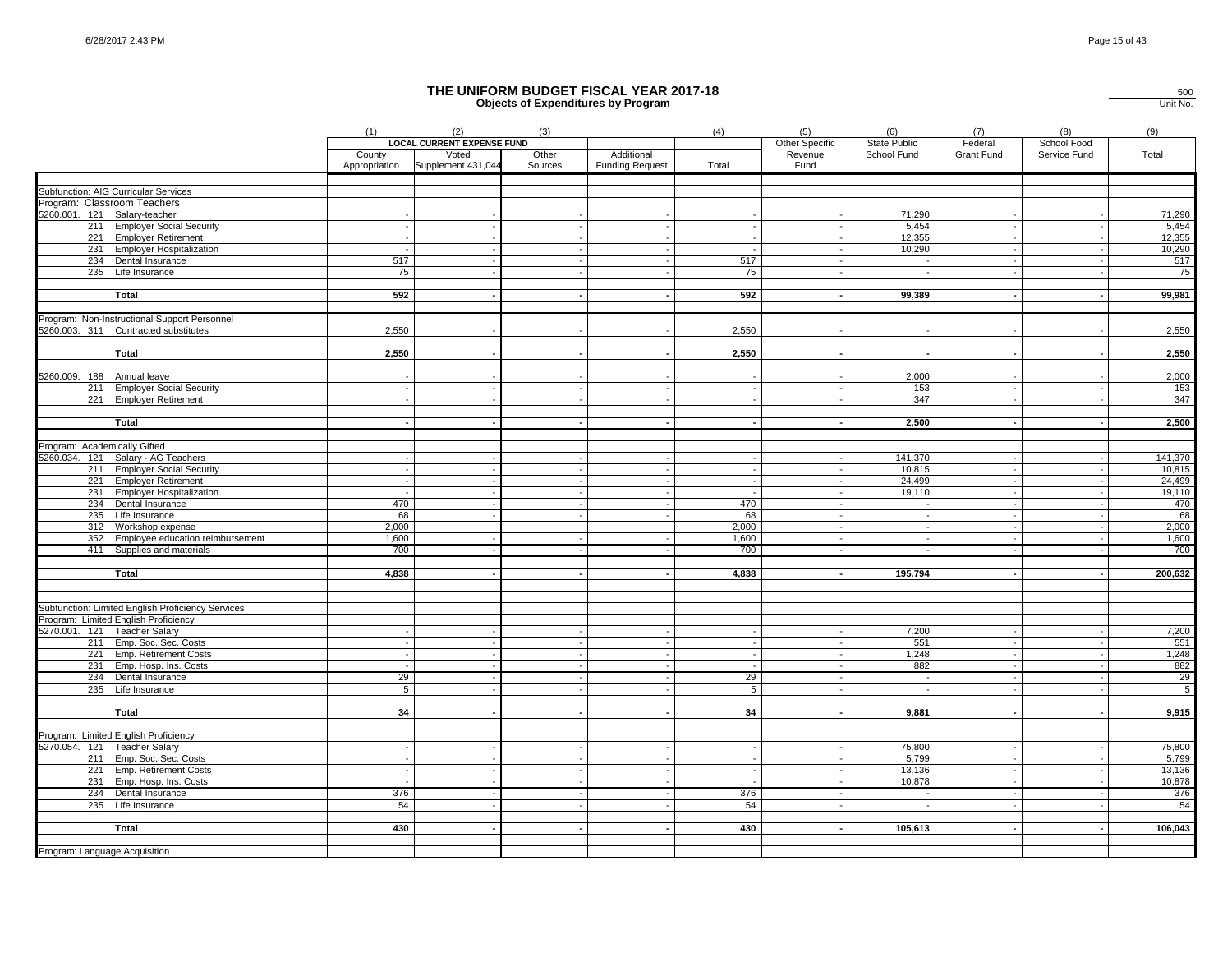|                         |                                                      |                         |                                                                  |                  | THE UNIFORM BUDGET FISCAL YEAR 2017-18<br><b>Objects of Expenditures by Program</b> |        |                                   |                                    |                       |                             | 500<br>Unit No. |
|-------------------------|------------------------------------------------------|-------------------------|------------------------------------------------------------------|------------------|-------------------------------------------------------------------------------------|--------|-----------------------------------|------------------------------------|-----------------------|-----------------------------|-----------------|
|                         |                                                      | (1)                     | (2)                                                              | (3)              |                                                                                     | (4)    | (5)                               | (6)                                | (7)                   | (8)                         | (9)             |
|                         |                                                      | County<br>Appropriation | <b>LOCAL CURRENT EXPENSE FUND</b><br>Voted<br>Supplement 431,044 | Other<br>Sources | Additional<br><b>Funding Request</b>                                                | Total  | Other Specific<br>Revenue<br>Fund | <b>State Public</b><br>School Fund | Federal<br>Grant Fund | School Food<br>Service Fund | Total           |
| 5270.104. 143 Tutor     |                                                      |                         |                                                                  |                  |                                                                                     |        |                                   |                                    | 12,798                |                             | 12,798          |
|                         | 211 Employer Social Security                         |                         |                                                                  |                  | $\overline{\phantom{a}}$                                                            |        |                                   |                                    | 979                   |                             | 979             |
|                         | 221 Emp. Retirement Costs                            |                         |                                                                  |                  | $\sim$                                                                              |        |                                   |                                    | 2,063                 | $\sim$                      | 2,063           |
|                         | 231 Emp. Hosp. Ins. Costs                            |                         |                                                                  |                  | $\overline{\phantom{a}}$                                                            | $\sim$ |                                   |                                    | 4,471                 |                             | 4,471           |
| 233                     | Unemployment ins.                                    | 132                     |                                                                  |                  |                                                                                     | 132    |                                   |                                    | 298                   |                             | 298<br>132      |
| 234<br>235              | Dental Insurance<br>Life Insurance                   | 19                      |                                                                  |                  |                                                                                     | 19     |                                   |                                    |                       |                             | 19              |
| 322                     | Travel reimbursement                                 |                         |                                                                  |                  |                                                                                     |        |                                   |                                    | 1.083                 |                             | 1,083           |
|                         | 418 Computer software & supplies                     |                         |                                                                  |                  |                                                                                     |        |                                   |                                    | 4,825                 |                             | 4,825           |
|                         |                                                      |                         |                                                                  |                  |                                                                                     |        |                                   |                                    |                       |                             |                 |
|                         | Total                                                | 151                     |                                                                  |                  | $\overline{\phantom{a}}$<br>$\sim$                                                  | 151    |                                   |                                    | 26,517                | $\overline{\phantom{a}}$    | 26,668          |
|                         | TOTAL SPECIAL POPULATIONS SERVICES                   | 50,666                  | 30,343                                                           |                  |                                                                                     | 81,009 | 74,575                            | 2,935,944                          | 873,329               |                             | 3,964,857       |
|                         | <b>Function: Alternative Programs &amp; Services</b> |                         |                                                                  |                  |                                                                                     |        |                                   |                                    |                       |                             |                 |
|                         | Subfunction: Alternative Instructional Services K-12 |                         |                                                                  |                  |                                                                                     |        |                                   |                                    |                       |                             |                 |
| Program: Central Office |                                                      |                         |                                                                  |                  |                                                                                     |        |                                   |                                    |                       |                             |                 |
|                         | 5310.003. 311 Contracted substitute services         | 800                     |                                                                  |                  |                                                                                     | 800    |                                   |                                    |                       |                             | 800             |
|                         |                                                      |                         |                                                                  |                  |                                                                                     |        |                                   |                                    |                       |                             |                 |
|                         | Total                                                | 800                     |                                                                  |                  |                                                                                     | 800    |                                   |                                    |                       |                             | 800             |
|                         |                                                      |                         |                                                                  |                  |                                                                                     |        |                                   |                                    |                       |                             |                 |
|                         | Program: Non-contributory employee benefits          |                         |                                                                  |                  |                                                                                     |        |                                   |                                    |                       |                             |                 |
| 5310.009. 184 Longevity |                                                      |                         |                                                                  |                  |                                                                                     |        |                                   | 500                                |                       |                             | 500             |
| 211                     | <b>Employer Social Security</b>                      |                         |                                                                  |                  |                                                                                     |        |                                   | 38                                 |                       |                             | 38              |
| 221                     | <b>Employer Retirement</b>                           |                         |                                                                  |                  |                                                                                     |        |                                   | 87                                 |                       |                             | 87              |
|                         | Total                                                |                         |                                                                  |                  | $\overline{\phantom{a}}$                                                            |        |                                   | 625                                |                       |                             | 625             |
|                         | Program: CTE Months of Employment                    |                         |                                                                  |                  |                                                                                     |        |                                   |                                    |                       |                             |                 |
| 5310.013. 121           | Salary - teacher                                     |                         |                                                                  |                  |                                                                                     |        |                                   | 144,102                            |                       |                             | 144,102         |
|                         | 211 Employer Social Security                         |                         |                                                                  |                  | $\overline{a}$                                                                      |        |                                   | 11,024                             |                       |                             | 11,024          |
|                         | 221 Employer Retirement                              |                         |                                                                  |                  | $\blacksquare$                                                                      |        |                                   | 24,973                             |                       |                             | 24,973          |
| 231                     | <b>Employer Hospitalization</b>                      |                         |                                                                  |                  |                                                                                     |        |                                   | 17,640                             |                       |                             | 17,640          |
|                         | 234 Dental Insurance                                 | 564                     |                                                                  |                  | $\overline{\phantom{a}}$                                                            | 564    |                                   |                                    |                       |                             | 564             |
|                         | 235 Life Insurance                                   | 81                      |                                                                  |                  | $\sim$                                                                              | 81     |                                   |                                    |                       |                             | 81              |
|                         |                                                      |                         |                                                                  |                  |                                                                                     |        |                                   |                                    |                       |                             |                 |
|                         | Total                                                | 645                     |                                                                  |                  |                                                                                     | 645    |                                   | 197,739                            |                       |                             | 198,384         |
|                         | Program: CTE Program Improvement                     |                         |                                                                  |                  |                                                                                     |        |                                   |                                    |                       |                             |                 |
|                         | 5310.017. 411 Supplies & materials                   |                         |                                                                  |                  |                                                                                     |        |                                   |                                    | 3.000                 |                             | 3,000           |
|                         | 422 Repair parts, materials & labor                  |                         |                                                                  |                  |                                                                                     |        |                                   |                                    | 5,500                 |                             | 5,500           |
|                         | Total                                                |                         |                                                                  |                  | $\overline{\phantom{a}}$                                                            |        |                                   |                                    | 8,500                 |                             | 8,500           |
|                         | Program: Alternative Instructional Services          |                         |                                                                  |                  |                                                                                     |        |                                   |                                    |                       |                             |                 |
|                         | 5310.068. 121 Salary - teacher                       |                         |                                                                  |                  |                                                                                     |        |                                   | 13,725                             |                       |                             | 13,725          |
|                         | 142 Salary - Teacher assistant                       |                         |                                                                  |                  | $\overline{a}$                                                                      |        |                                   | 10,077                             |                       |                             | 10,077          |
|                         | 143 Salary - tutor                                   |                         |                                                                  |                  |                                                                                     |        |                                   | 26,250                             |                       |                             | 26,250          |
|                         | 211 Employer Social Security                         |                         |                                                                  |                  | $\overline{\phantom{a}}$                                                            |        |                                   | 3,829                              |                       |                             | 3,829           |
| 221                     | <b>Employer Retirement</b>                           |                         |                                                                  |                  |                                                                                     |        |                                   | 8.674                              |                       |                             | 8,674           |
|                         | 231 Employer Hospitalization                         |                         |                                                                  |                  | $\sim$                                                                              |        |                                   | 14,700                             |                       |                             | 14,700          |
| 234                     | Dental Insurance                                     | 470                     |                                                                  |                  | $\sim$                                                                              | 470    |                                   |                                    |                       |                             | 470             |
| 235                     | Life Insurance                                       | 65                      |                                                                  |                  |                                                                                     | 65     |                                   |                                    |                       |                             | 65              |
|                         | 311 Copier                                           |                         |                                                                  |                  |                                                                                     |        |                                   | 5,000                              |                       |                             | 5,000           |
|                         | 311 Contracted services                              |                         |                                                                  |                  | $\overline{\phantom{a}}$                                                            |        |                                   | 43,000                             |                       |                             | 43,000          |
|                         | 311 Contracted substitute services                   |                         |                                                                  |                  |                                                                                     |        |                                   | 500                                |                       |                             | 500             |
| 322                     | Natural gas                                          | 3,000                   |                                                                  |                  |                                                                                     | 3,000  |                                   |                                    |                       |                             | 3,000           |
| 323                     | Water                                                | 5.500                   |                                                                  |                  |                                                                                     | 5.500  |                                   |                                    |                       |                             | 5,500           |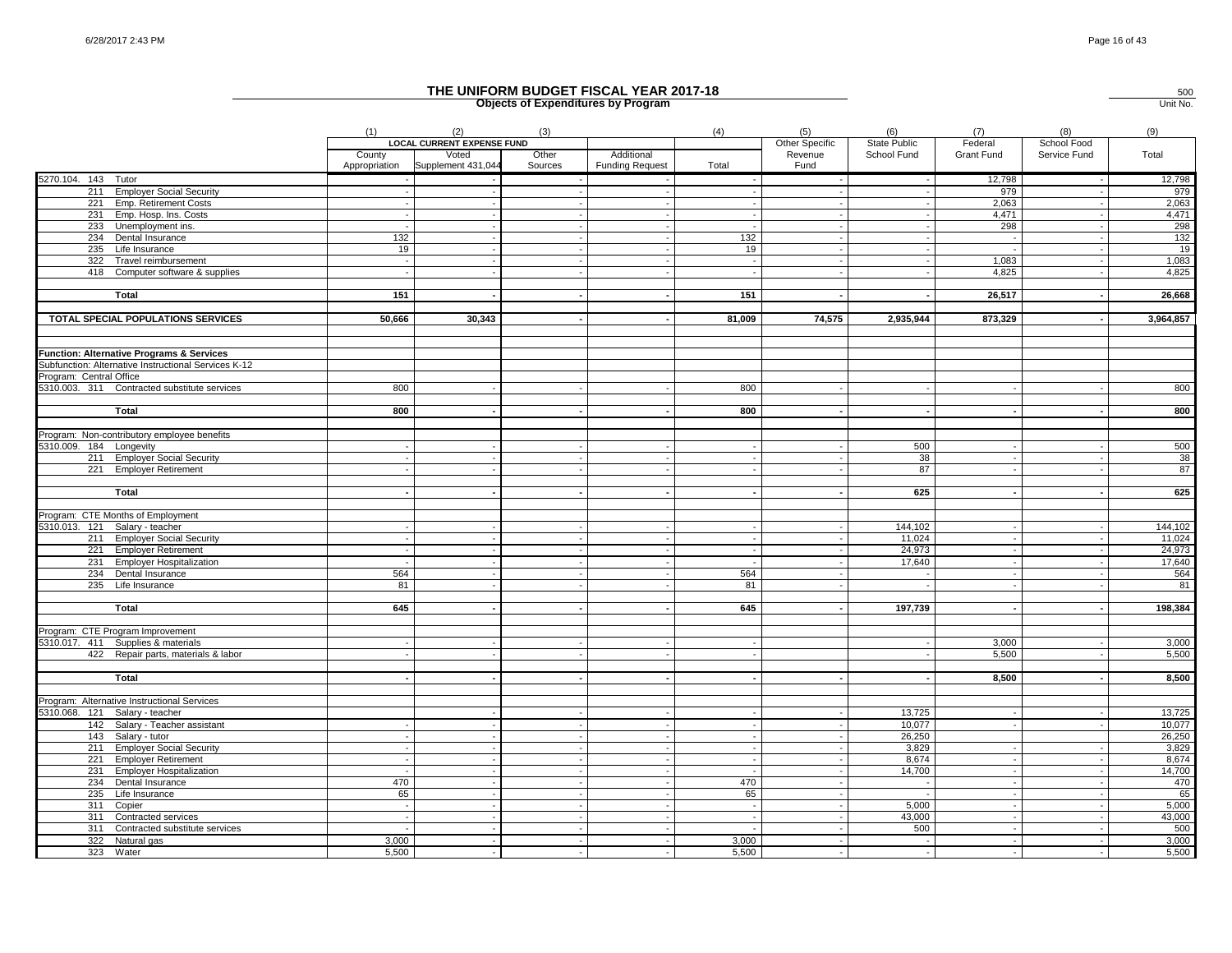|                               |                                                               |                                 |                                          |                  | THE UNIFORM BUDGET FISCAL YEAR 2017-18<br><b>Objects of Expenditures by Program</b> |                          |                       |                            |                |                          | 500<br>Unit No. |
|-------------------------------|---------------------------------------------------------------|---------------------------------|------------------------------------------|------------------|-------------------------------------------------------------------------------------|--------------------------|-----------------------|----------------------------|----------------|--------------------------|-----------------|
|                               |                                                               | (1)                             | (2)<br><b>LOCAL CURRENT EXPENSE FUND</b> | (3)              |                                                                                     | (4)                      | (5)<br>Other Specific | (6)<br><b>State Public</b> | (7)<br>Federal | (8)<br>School Food       | (9)             |
|                               |                                                               | County<br>Appropriation         | Voted<br>Supplement 431,044              | Other<br>Sources | Additional<br><b>Funding Request</b>                                                | Total                    | Revenue<br>Fund       | School Fund                | Grant Fund     | Service Fund             | Total           |
|                               | 333 Field trips                                               |                                 |                                          |                  |                                                                                     |                          |                       | 8,500                      |                |                          | 8,500           |
|                               | 341 Telephone                                                 |                                 |                                          |                  | $\overline{\phantom{a}}$                                                            |                          |                       | 5,000                      |                |                          | 5,000           |
|                               | 411 Supplies & materials                                      |                                 |                                          |                  | $\sim$                                                                              |                          |                       | 20,250                     |                | $\overline{\phantom{a}}$ | 20,250          |
|                               | <b>Total</b>                                                  | 9,035                           |                                          |                  | $\overline{\phantom{a}}$                                                            | 9,035                    |                       | 159,505                    |                |                          | 168,540         |
|                               | Program: Title I School Improvement                           |                                 |                                          |                  |                                                                                     |                          |                       |                            |                |                          |                 |
|                               | 5310.105. 332 Travel reimbursement                            |                                 |                                          |                  |                                                                                     |                          |                       |                            | 1,200          |                          | 1,200           |
|                               | 411 Supplies & materials                                      |                                 |                                          |                  |                                                                                     |                          |                       |                            | 24.831         |                          | 24,831          |
|                               | Total                                                         |                                 |                                          |                  |                                                                                     |                          |                       |                            | 26,031         |                          | 26,031          |
|                               | Subfunction: Attendance & Social Work Services                |                                 |                                          |                  |                                                                                     |                          |                       |                            |                |                          |                 |
|                               | Program: Non-instructional support personnel                  | 500                             |                                          |                  |                                                                                     | 500                      |                       |                            |                |                          | 500             |
|                               | 5320.003. 311 Contracted substitutes                          |                                 |                                          |                  |                                                                                     |                          |                       |                            |                |                          |                 |
|                               | Total                                                         | 500                             |                                          |                  |                                                                                     | 500                      |                       |                            |                |                          | 500             |
|                               | Program: Instructional Support-Certified                      |                                 |                                          |                  |                                                                                     |                          |                       |                            |                |                          |                 |
|                               | 5320.007. 131 Salary-social worker                            | 37,538                          |                                          |                  |                                                                                     | 37,538                   |                       | 209,940                    |                |                          | 247,478         |
|                               | 211 Employer Social Security                                  | 2,872                           |                                          | $\sim$           | $\sim$                                                                              | 2,872                    |                       | 16,060                     |                | $\overline{\phantom{a}}$ | 18,932          |
| 221                           | <b>Employer Retirement</b>                                    | 6,506                           |                                          |                  | $\sim$                                                                              | 6,506                    |                       | 36,383                     |                |                          | 42,889          |
| 231                           | <b>Employer Hospitalization</b>                               | 5,880                           |                                          |                  | $\overline{\phantom{a}}$                                                            | 5,880                    |                       | 32,384                     |                |                          | 38,264          |
| 234                           | Dental Insurance                                              | 940                             |                                          |                  |                                                                                     | 940                      |                       |                            |                |                          | 940             |
| 235                           | Life Insurance                                                | 135                             |                                          |                  | $\overline{\phantom{a}}$                                                            | 135                      |                       |                            |                |                          | 135             |
| 332<br>411                    | Travel<br>Social worker supplies                              | 625<br>4,000                    |                                          |                  |                                                                                     | 625<br>4,000             |                       |                            |                |                          | 625<br>4,000    |
|                               |                                                               |                                 |                                          |                  |                                                                                     |                          |                       |                            |                |                          |                 |
|                               | Total                                                         | 58,496                          |                                          |                  | $\overline{\phantom{a}}$                                                            | 58,496                   |                       | 294,767                    |                | ٠.                       | 353,263         |
| Program: Behavioral Support   |                                                               |                                 |                                          |                  |                                                                                     |                          |                       |                            |                |                          |                 |
|                               | 5320.029. 131 Salary - Social Worker                          |                                 |                                          |                  |                                                                                     |                          |                       | 43,145                     |                |                          | 43,145          |
|                               | 184 Longevity                                                 |                                 |                                          |                  | $\overline{\phantom{a}}$                                                            |                          |                       |                            |                |                          |                 |
|                               | 211 Employer Social Security                                  |                                 |                                          |                  | $\blacksquare$                                                                      |                          |                       | 3,301                      |                |                          | 3,301           |
| 221<br>231                    | <b>Employer Retirement</b><br><b>Employer Hospitalization</b> |                                 |                                          |                  | $\overline{\phantom{a}}$                                                            |                          |                       | 7,477<br>2,940             |                |                          | 7,477<br>2,940  |
|                               | 234 Dental Insurance                                          | 188                             |                                          |                  | $\sim$                                                                              | 188                      |                       |                            |                |                          | 188             |
|                               | 235 Life Insurance                                            | 27                              |                                          |                  |                                                                                     | 27                       |                       |                            |                |                          | 27              |
|                               |                                                               |                                 |                                          |                  |                                                                                     |                          |                       |                            |                |                          |                 |
|                               | Total                                                         | 215                             |                                          |                  |                                                                                     | 215                      |                       | 56,863                     |                |                          | 57,078          |
| Program: Exceptional Children |                                                               |                                 |                                          |                  |                                                                                     |                          |                       |                            |                |                          |                 |
| 5320.032. 131                 | Salary - social worker                                        |                                 |                                          |                  |                                                                                     |                          |                       | 15,003                     |                |                          | 15,003          |
|                               | 211 Employer Social Security                                  |                                 |                                          |                  |                                                                                     |                          |                       | 7,152                      |                |                          | 7,152           |
|                               | 221 Employer Retirement                                       |                                 |                                          |                  | $\overline{\phantom{a}}$                                                            | $\overline{\phantom{a}}$ |                       | 2,432                      |                |                          | 2,432           |
| 231<br>234                    | <b>Employer Hospitalization</b><br>Dental Insurance           | 188                             |                                          |                  | $\sim$                                                                              | 188                      |                       | 862                        |                |                          | 862<br>188      |
|                               | 235 Life Insurance                                            | 27                              |                                          |                  |                                                                                     | 27                       |                       |                            |                |                          | 27              |
|                               |                                                               |                                 |                                          |                  |                                                                                     |                          |                       |                            |                |                          |                 |
|                               | Total                                                         | 215                             |                                          |                  | $\sim$                                                                              | 215                      |                       | 25.449                     |                |                          | 25,664          |
| Program: At Risk Services     |                                                               |                                 |                                          |                  |                                                                                     |                          |                       |                            |                |                          |                 |
|                               | 5320.068. 131 Salary - Social Worker                          |                                 |                                          |                  | $\overline{\phantom{a}}$                                                            |                          |                       | 41,000                     |                |                          | 41,000          |
|                               | 211 Employer Social Security                                  | $\sim$                          |                                          | $\sim$           | $\sim$                                                                              | $\overline{\phantom{a}}$ |                       | 3,137                      |                | $\overline{\phantom{a}}$ | 3,137           |
| 221                           | <b>Employer Retirement</b>                                    |                                 |                                          |                  |                                                                                     |                          |                       | 7,105                      |                |                          | 7,105           |
| 231<br>234                    | <b>Employer Hospitalization</b><br>Dental Insurance           | $\overline{\phantom{a}}$<br>188 |                                          |                  |                                                                                     | 188                      |                       | 5,880                      |                |                          | 5,880<br>188    |
| 235                           | Life Insurance                                                | 27                              |                                          | $\sim$           | $\sim$                                                                              | 27                       |                       |                            |                |                          | 27              |
|                               |                                                               |                                 |                                          |                  |                                                                                     |                          |                       |                            |                |                          |                 |
|                               | Total                                                         | 215                             |                                          |                  |                                                                                     | 215                      |                       | 57,122                     |                |                          | 57,337          |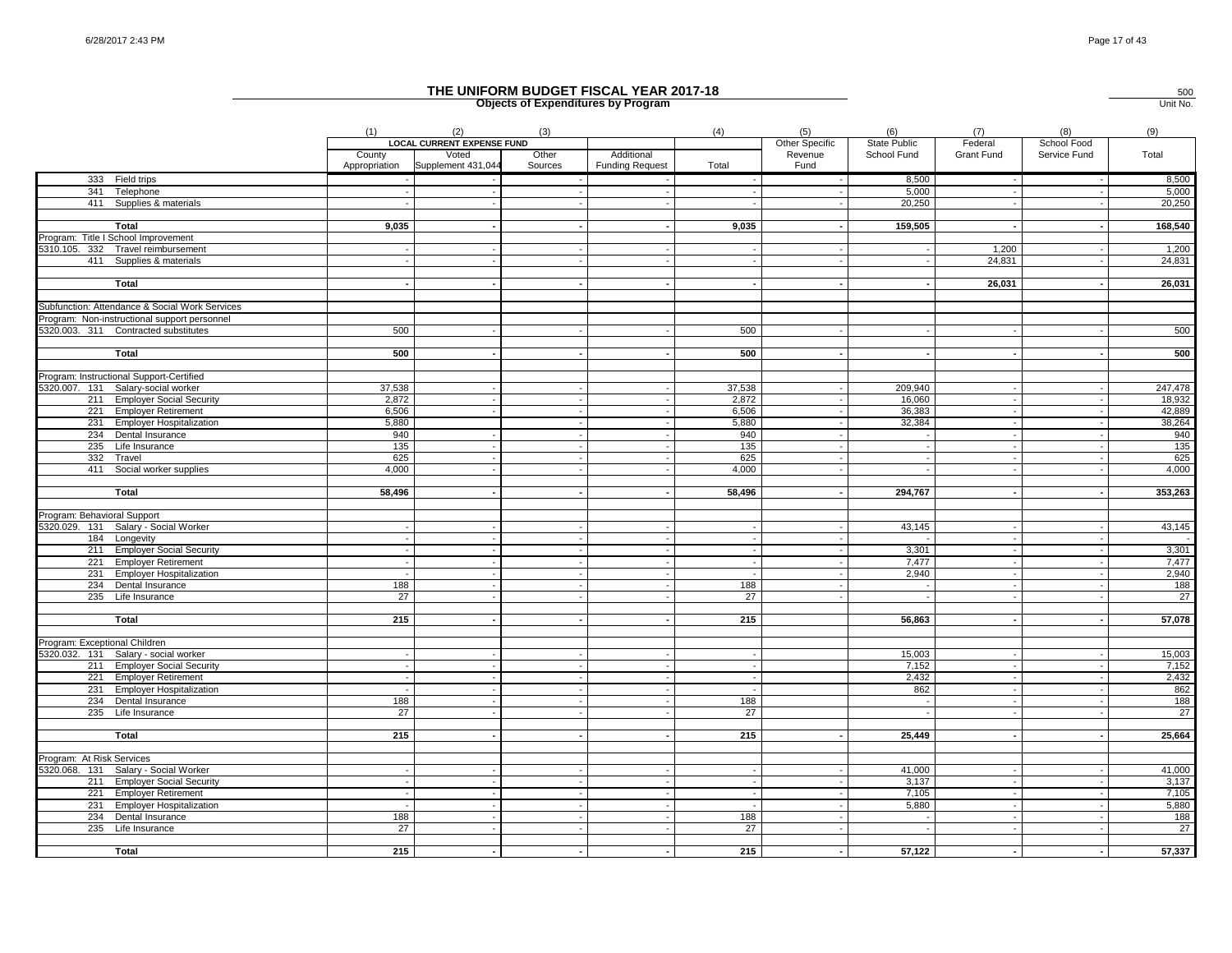|                                                                             |                          |                                                                  |                  | THE UNIFORM BUDGET FISCAL YEAR 2017-18<br><b>Objects of Expenditures by Program</b> |        |                                   |                                    |                       |                             | 500<br>Unit No.   |
|-----------------------------------------------------------------------------|--------------------------|------------------------------------------------------------------|------------------|-------------------------------------------------------------------------------------|--------|-----------------------------------|------------------------------------|-----------------------|-----------------------------|-------------------|
|                                                                             | (1)                      | (2)                                                              | (3)              |                                                                                     | (4)    | (5)                               | (6)                                | (7)                   | (8)                         | (9)               |
|                                                                             | County<br>Appropriation  | <b>LOCAL CURRENT EXPENSE FUND</b><br>Voted<br>Supplement 431,044 | Other<br>Sources | Additional<br><b>Funding Request</b>                                                | Total  | Other Specific<br>Revenue<br>Fund | <b>State Public</b><br>School Fund | Federal<br>Grant Fund | School Food<br>Service Fund | Total             |
|                                                                             |                          |                                                                  |                  |                                                                                     |        |                                   |                                    |                       |                             |                   |
| Program: At Risk Services                                                   |                          |                                                                  |                  |                                                                                     |        |                                   |                                    |                       |                             |                   |
| 5320.069. 187 Salary - Social Worker                                        | 3,570                    |                                                                  |                  |                                                                                     | 3,570  |                                   |                                    |                       |                             | 3,570             |
| <b>Employer Social Security</b><br>211                                      | 273                      |                                                                  |                  |                                                                                     | 273    |                                   |                                    |                       |                             | 273               |
| <b>Employer Retirement</b><br>221                                           | 619                      |                                                                  |                  |                                                                                     | 619    |                                   |                                    |                       |                             | 619               |
| 234 Dental Insurance                                                        | 94                       |                                                                  |                  |                                                                                     | 94     |                                   |                                    |                       |                             | 94                |
| 235 Life Insurance                                                          | 14                       |                                                                  |                  |                                                                                     | 14     |                                   |                                    |                       |                             | 14                |
| Total                                                                       | 4,570                    |                                                                  |                  |                                                                                     | 4,570  |                                   |                                    |                       |                             | 4,570             |
|                                                                             |                          |                                                                  |                  |                                                                                     |        |                                   |                                    |                       |                             |                   |
| Program: Medicaid Administrative Outreach                                   |                          |                                                                  |                  |                                                                                     |        |                                   |                                    |                       |                             |                   |
| 5320.305. 311 Contracted substitutes                                        |                          |                                                                  |                  |                                                                                     |        | 300                               |                                    |                       |                             | 300               |
| 312<br>Workshop expense                                                     |                          |                                                                  |                  |                                                                                     |        | 2,000                             |                                    |                       |                             | 2,000             |
| 411 Supplies & materials                                                    |                          |                                                                  |                  |                                                                                     |        | 800                               |                                    |                       |                             | 800               |
|                                                                             |                          |                                                                  |                  |                                                                                     |        |                                   |                                    |                       |                             |                   |
| Total                                                                       |                          |                                                                  |                  |                                                                                     |        | 3,100                             |                                    |                       |                             | 3,100             |
| Subfunction: Remedial & Supplementary K-12 Services                         |                          |                                                                  |                  |                                                                                     |        |                                   |                                    |                       |                             |                   |
| Program: Noncontributory employee benefits                                  |                          |                                                                  |                  |                                                                                     |        |                                   |                                    |                       |                             |                   |
| 5330.009. 184 Longevity                                                     |                          |                                                                  |                  |                                                                                     |        |                                   | 1,000                              |                       |                             | 1,000             |
| 188 Annual leave                                                            | 3,000                    |                                                                  |                  |                                                                                     | 3,000  |                                   |                                    |                       |                             | 3,000             |
| 211 Emp. Soc. Sec. Costs                                                    | 230                      |                                                                  |                  |                                                                                     | 230    |                                   | $\overline{77}$                    |                       |                             | 307               |
| 221 Emp. Retirement Costs                                                   | 520                      |                                                                  |                  |                                                                                     | 520    |                                   | 173                                |                       |                             | 693               |
|                                                                             |                          |                                                                  |                  |                                                                                     |        |                                   |                                    |                       |                             |                   |
| <b>Total</b>                                                                | 3,750                    |                                                                  |                  |                                                                                     | 3,750  |                                   | 1,250                              |                       |                             | 5,000             |
| Program: ESEA Title I Low Income                                            |                          |                                                                  |                  |                                                                                     |        |                                   |                                    |                       |                             |                   |
| 5330.050.<br>121<br>Salary - Teacher                                        |                          |                                                                  |                  |                                                                                     |        |                                   |                                    | 681,355               |                             | 681,355           |
| 143<br>Salary-Tutors                                                        |                          |                                                                  |                  |                                                                                     |        |                                   |                                    | 4,860                 |                             | 4,860             |
| Bonus pay (not subject to retirement)<br>180                                |                          |                                                                  |                  |                                                                                     |        |                                   |                                    | 21,200                |                             | 21,200            |
| 198<br>Tutor pay                                                            |                          |                                                                  |                  |                                                                                     |        |                                   |                                    | 7,000                 |                             | 7,000             |
| <b>Employer Social Security</b><br>211                                      |                          |                                                                  |                  |                                                                                     |        |                                   |                                    | 54,653                |                             | 54,653            |
| 221<br><b>Employer Retirement</b>                                           |                          |                                                                  |                  |                                                                                     |        |                                   |                                    | 115,164               |                             | 115,164           |
| <b>Employer Hospitalization</b><br>231                                      |                          |                                                                  |                  |                                                                                     |        |                                   |                                    | 109,219               |                             | 109,219           |
| 232<br>Workers compensation                                                 |                          |                                                                  |                  |                                                                                     |        |                                   |                                    | 12,424                |                             | 12,424            |
| 234<br>Dental Insurance                                                     | 3,102                    |                                                                  |                  |                                                                                     | 3,102  |                                   |                                    |                       |                             | 3,102             |
| 235<br>Life Insurance<br>311                                                | 446                      |                                                                  |                  |                                                                                     | 446    |                                   |                                    | 77.003                |                             | 446<br>77,003     |
| Contracted substitute pay<br>312<br>Workshop expense                        |                          |                                                                  |                  |                                                                                     |        |                                   |                                    | 95,789                |                             | 95,789            |
| 332<br>Travel reimbursement                                                 |                          |                                                                  |                  |                                                                                     |        |                                   |                                    | 3,000                 |                             | 3,000             |
| Supplies & Materials<br>411                                                 |                          |                                                                  |                  |                                                                                     |        |                                   |                                    | 79,411                |                             | 79,411            |
| 418 Computer software & supplies                                            |                          |                                                                  |                  |                                                                                     |        |                                   |                                    | 20,000                |                             | 20,000            |
|                                                                             |                          |                                                                  |                  |                                                                                     |        |                                   |                                    |                       |                             |                   |
| Total                                                                       | 3,548                    |                                                                  |                  |                                                                                     | 3,548  |                                   |                                    | 1,281,078             |                             | 1,284,626         |
|                                                                             |                          |                                                                  |                  |                                                                                     |        |                                   |                                    |                       |                             |                   |
| Program: At Risk                                                            |                          |                                                                  |                  |                                                                                     |        |                                   |                                    |                       |                             |                   |
| 5330.069. 135<br>Salary - lead teacher<br>142<br>Salary - teacher assistant |                          |                                                                  |                  |                                                                                     |        |                                   | 219,188<br>23,460                  |                       |                             | 219,188<br>23,460 |
| 143<br>Salary - tutor with benefits                                         | 15,377                   |                                                                  |                  |                                                                                     | 15,377 |                                   |                                    |                       |                             | 15,377            |
| 143<br>Salary - tutor w/o benefits                                          | 37,226                   |                                                                  |                  |                                                                                     | 37,226 |                                   |                                    |                       |                             | 37,226            |
| 199<br>Overtime                                                             | $\overline{\phantom{a}}$ |                                                                  |                  |                                                                                     |        |                                   | 5,000                              |                       |                             | 5,000             |
| 211<br>Emp. Soc. Sec. Costs                                                 | 7.106                    |                                                                  |                  |                                                                                     | 7,106  |                                   | 18.945                             |                       |                             | 26,051            |
| Emp. Retirement Costs<br>221                                                | 2,665                    |                                                                  |                  |                                                                                     | 2,665  |                                   | 42,917                             |                       |                             | 45,582            |
| 231<br>Hospitalization                                                      | 3.234                    |                                                                  |                  |                                                                                     | 3,234  |                                   | 32,340                             |                       |                             | 35,574            |
| 234<br>Dental                                                               | 1,316                    |                                                                  |                  |                                                                                     | 1,316  |                                   |                                    |                       |                             | 1,316             |
| 235 Life Insurance                                                          | 162                      |                                                                  |                  |                                                                                     | 162    |                                   |                                    |                       |                             | 162               |
|                                                                             |                          |                                                                  |                  |                                                                                     |        |                                   |                                    |                       |                             |                   |
| <b>Total</b>                                                                | 67,086                   |                                                                  |                  |                                                                                     | 67,086 |                                   | 341,850                            |                       |                             | 408,936           |
|                                                                             |                          |                                                                  |                  |                                                                                     |        |                                   |                                    |                       |                             |                   |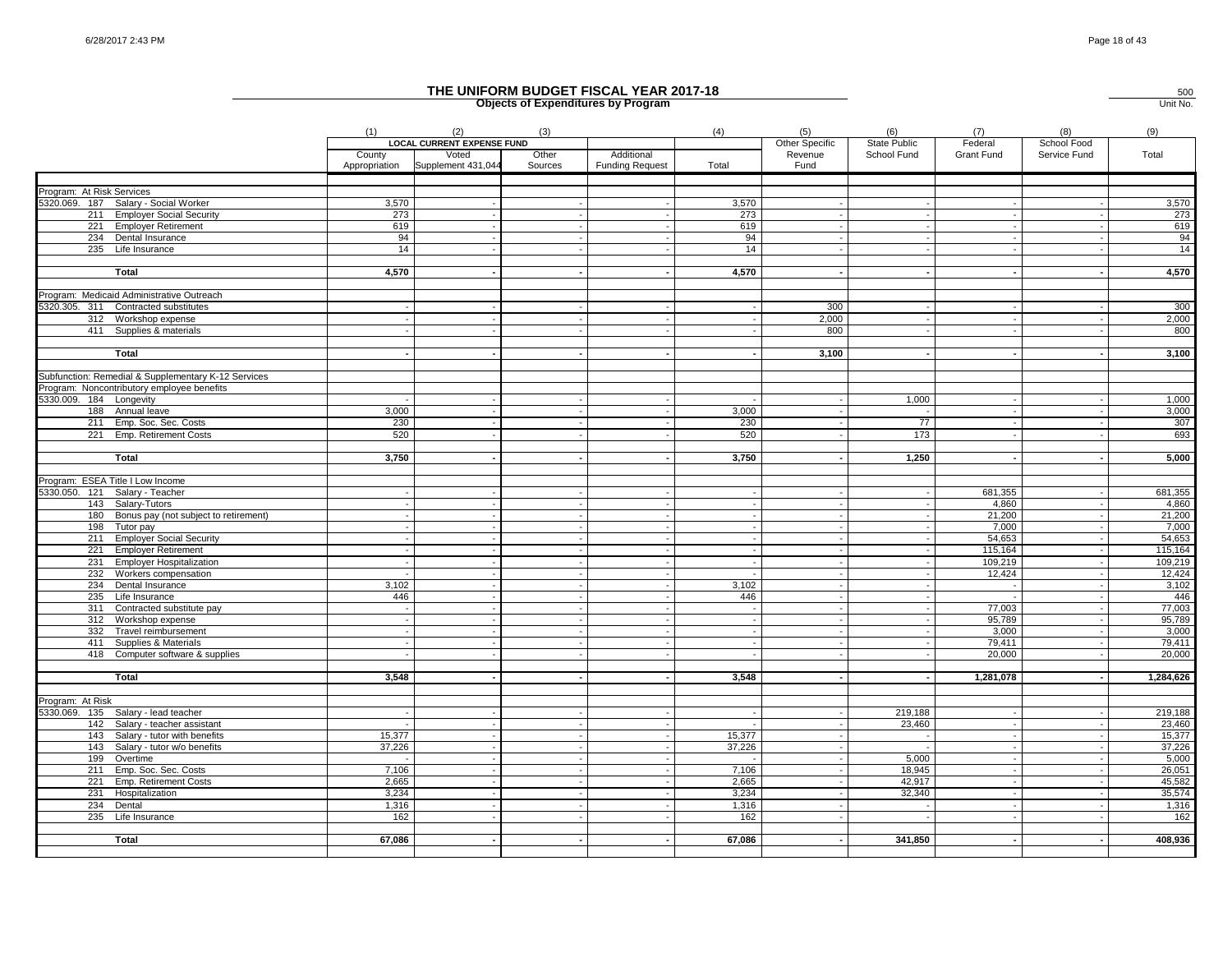|                                                                   |                         |                                          |                  | THE UNIFORM BUDGET FISCAL YEAR 2017-18<br><b>Objects of Expenditures by Program</b> |         |                       |                            |                |                          | 500<br>Unit No. |
|-------------------------------------------------------------------|-------------------------|------------------------------------------|------------------|-------------------------------------------------------------------------------------|---------|-----------------------|----------------------------|----------------|--------------------------|-----------------|
|                                                                   | (1)                     | (2)<br><b>LOCAL CURRENT EXPENSE FUND</b> | (3)              |                                                                                     | (4)     | (5)<br>Other Specific | (6)<br><b>State Public</b> | (7)<br>Federal | (8)<br>School Food       | (9)             |
|                                                                   | County<br>Appropriation | Voted<br>Supplement 431,044              | Other<br>Sources | Additional<br><b>Funding Request</b>                                                | Total   | Revenue<br>Fund       | School Fund                | Grant Fund     | Service Fund             | Total           |
| Program: Title I School Improvement                               |                         |                                          |                  |                                                                                     |         |                       |                            |                |                          |                 |
| 5330.105. 146 School based specialist                             |                         |                                          |                  |                                                                                     |         |                       |                            | 43,263         |                          | 43,263          |
| 211 Employer Social Security                                      |                         |                                          |                  | $\overline{a}$                                                                      |         |                       |                            | 3,310          | $\overline{\phantom{a}}$ | 3,310           |
| 221 Employer Retirement<br><b>Employer Hospitalization</b><br>231 |                         |                                          |                  |                                                                                     |         |                       |                            | 7,497<br>5,880 |                          | 7,497<br>5,880  |
| 234<br>Dental insurance                                           | 188                     |                                          |                  |                                                                                     | 188     |                       |                            |                |                          | 188             |
| 235 Life insurance                                                | 27                      |                                          |                  |                                                                                     | 27      |                       |                            |                |                          | $\overline{27}$ |
|                                                                   |                         |                                          |                  |                                                                                     |         |                       |                            |                |                          |                 |
| Total                                                             | 215                     |                                          |                  |                                                                                     | 215     |                       |                            | 59,950         |                          | 60,165          |
| Program: Indirect Cost Allocated                                  |                         |                                          |                  |                                                                                     |         |                       |                            |                |                          |                 |
| 5330.850. 418 Edgenuity                                           |                         |                                          |                  |                                                                                     |         | 37,550                |                            |                |                          | 37,550          |
|                                                                   |                         |                                          |                  |                                                                                     |         |                       |                            |                |                          |                 |
| Total                                                             |                         |                                          |                  |                                                                                     |         | 37,550                |                            |                |                          | 37,550          |
|                                                                   |                         |                                          |                  |                                                                                     |         |                       |                            |                |                          |                 |
| Subfunction: Extended Day/Year Instructional Services             |                         |                                          |                  |                                                                                     |         |                       |                            |                |                          |                 |
| Program: Summer Reading Camps                                     |                         |                                          |                  |                                                                                     |         |                       |                            |                |                          |                 |
| 5350.016. 198 Tutorial pay                                        |                         |                                          |                  |                                                                                     |         |                       | 62,771                     |                |                          | 62,771          |
| 211 Employer Social Security                                      |                         |                                          |                  | $\overline{\phantom{a}}$                                                            |         |                       | 4,801                      |                |                          | 4,801           |
| 221<br><b>Employer Retirement</b>                                 |                         |                                          |                  | $\overline{a}$                                                                      |         |                       | 10,878                     |                |                          | 10,878          |
| 411 Supplies & materials                                          |                         |                                          |                  |                                                                                     |         |                       | 13,968                     |                |                          | 13,968          |
|                                                                   |                         |                                          |                  |                                                                                     |         |                       |                            |                |                          |                 |
| <b>Total</b>                                                      |                         |                                          |                  |                                                                                     |         |                       | 92,418                     |                |                          | 92,418          |
| Program: At Risk                                                  |                         |                                          |                  |                                                                                     |         |                       |                            |                |                          |                 |
|                                                                   | 1,600                   |                                          |                  |                                                                                     | 1,600   |                       | 1,935                      |                |                          | 3,535           |
| 5350.069. 198 Tutorial pay<br>211 Employer Social Security        | 122                     |                                          |                  |                                                                                     | 122     |                       | 148                        |                |                          | 270             |
| 221 Employer Retirement                                           | 277                     |                                          |                  | $\overline{\phantom{a}}$                                                            | 277     |                       | 335                        |                |                          | 612             |
|                                                                   |                         |                                          |                  |                                                                                     |         |                       |                            |                |                          |                 |
| Total                                                             | 1,999                   |                                          |                  |                                                                                     | 1,999   |                       | 2,418                      |                |                          | 4,417           |
|                                                                   |                         |                                          |                  |                                                                                     |         |                       |                            |                |                          |                 |
| TOTAL ALTERNATIVE PROGRAMS & SERVICES                             | 151,289                 |                                          |                  | $\sim$                                                                              | 151,289 | 40.650                | 1,230,006                  | 1,375,559      |                          | 2,797,504       |
| Function: School Leadership Services                              |                         |                                          |                  |                                                                                     |         |                       |                            |                |                          |                 |
| Program: Non-instructional support personnel                      |                         |                                          |                  |                                                                                     |         |                       |                            |                |                          |                 |
| 5400.003. 151 Salary - office personnel                           | 218,280                 |                                          |                  | $\blacksquare$                                                                      | 218,280 |                       | 33,688                     |                |                          | 251,968         |
| 151 Salary - office personnel                                     | 24,480                  |                                          |                  |                                                                                     | 24,480  |                       |                            |                |                          | 24,480          |
| 211 Employer Social Security                                      | 18,571                  |                                          |                  |                                                                                     | 18,571  |                       | 2,577                      |                |                          | 21,148          |
| <b>Employer Retirement</b><br>221                                 | 37,828                  |                                          |                  |                                                                                     | 37,828  |                       | 5,838                      |                |                          | 43,666          |
| 231 Employer Hospitalization                                      | 41,050                  |                                          |                  | $\overline{a}$                                                                      | 41,050  |                       | 8,930                      |                |                          | 49,980          |
| 234 Dental insurance                                              | 1,598                   |                                          |                  |                                                                                     | 1,598   |                       |                            |                |                          | 1,598           |
| $235$ Life insurance                                              | 230                     |                                          |                  |                                                                                     | 230     |                       |                            |                |                          | 230             |
|                                                                   | 342,037                 |                                          |                  | $\overline{\phantom{a}}$                                                            | 342,037 |                       | 51,033                     |                |                          | 393,070         |
| Total                                                             |                         |                                          |                  |                                                                                     |         |                       |                            |                |                          |                 |
| Program: School Building Administration                           |                         |                                          |                  |                                                                                     |         |                       |                            |                |                          |                 |
| 5400.005. 114 Salary - principals                                 | 2,760                   |                                          |                  |                                                                                     | 2,760   |                       | 553,710                    |                |                          | 556,470         |
| 116 Salary - asst principals                                      | 47,261                  |                                          |                  | $\sim$                                                                              | 47,261  |                       | 215,424                    |                |                          | 262,685         |
| 129 Salary differential                                           | 5,510                   |                                          |                  | $\sim$                                                                              | 5.510   |                       | 35,194                     |                |                          | 40,704          |
| 182<br>Travel allowance                                           | 8,040                   |                                          |                  | $\overline{a}$                                                                      | 8,040   |                       |                            |                |                          | 8,040           |
| 187 Additional pay - principals                                   | 39,459                  |                                          |                  |                                                                                     | 39,459  |                       |                            |                |                          | 39,459          |
| 211 Employer Social Security                                      | 7,882                   |                                          |                  | $\overline{\phantom{a}}$                                                            | 7,882   |                       | 61,531                     |                |                          | 69,413          |
| 221<br><b>Employer Retirement</b>                                 | 16,462                  |                                          |                  | $\sim$                                                                              | 16,462  |                       | 139,390                    |                |                          | 155,852         |
| 231<br><b>Employer Hospitalization</b>                            | 17,640                  |                                          |                  |                                                                                     | 17,640  |                       | 73,500                     |                |                          | 91,140          |
| 234 Dental insurance                                              | 2,632                   |                                          |                  |                                                                                     | 2,632   |                       |                            |                |                          | 2,632           |
| 235 Life Insurance                                                | 378                     |                                          |                  | $\overline{\phantom{a}}$                                                            | 378     |                       |                            |                |                          | 378             |
| 332<br>Travel                                                     | 5,000                   |                                          |                  |                                                                                     | 5,000   |                       |                            |                |                          | 5,000           |
| 361<br>Membership & dues                                          | 4,200                   |                                          |                  |                                                                                     | 4,200   |                       |                            |                |                          | 4,200<br>1,230  |
| 411 Lobbyguard                                                    | 1,230                   |                                          |                  |                                                                                     | 1,230   |                       |                            |                |                          |                 |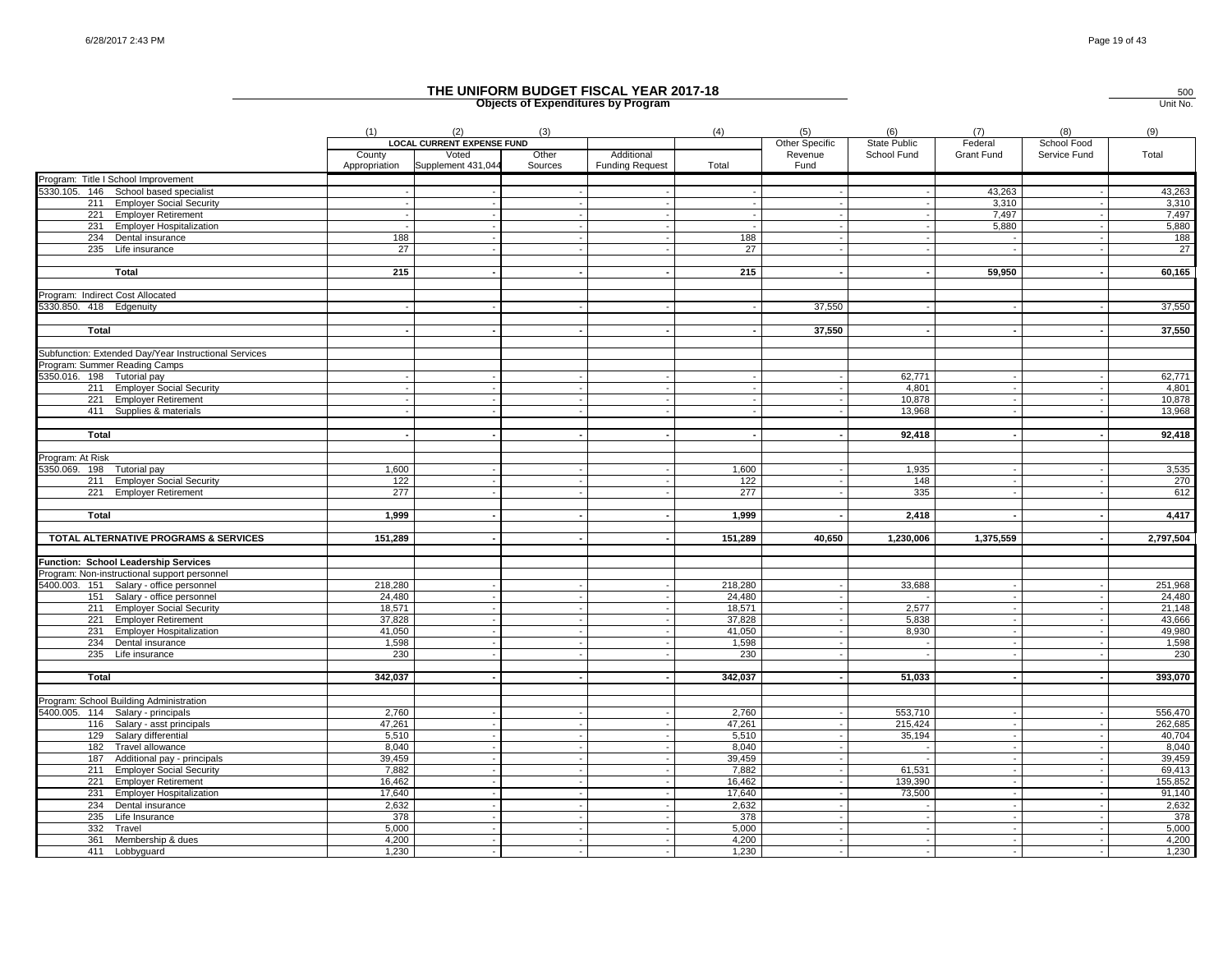|                                              |                         | <b>Objects of Expenditures by Program</b><br>Unit No.            |                  |                                      |         |                                   |                             |                       |                             |           |
|----------------------------------------------|-------------------------|------------------------------------------------------------------|------------------|--------------------------------------|---------|-----------------------------------|-----------------------------|-----------------------|-----------------------------|-----------|
|                                              | (1)                     | (2)                                                              | (3)              |                                      | (4)     | (5)                               | (6)                         | (7)                   | (8)                         | (9)       |
|                                              | County<br>Appropriation | <b>LOCAL CURRENT EXPENSE FUND</b><br>Voted<br>Supplement 431,044 | Other<br>Sources | Additional<br><b>Funding Request</b> | Total   | Other Specific<br>Revenue<br>Fund | State Public<br>School Fund | Federal<br>Grant Fund | School Food<br>Service Fund | Total     |
| 418 Computer software & supplies             | 4,700                   |                                                                  |                  |                                      | 4,700   |                                   |                             |                       |                             | 4,700     |
| Total                                        | 163,154                 |                                                                  |                  |                                      | 163,154 |                                   | 1,078,749                   |                       |                             | 1,241,903 |
| Program: Non-contributory employee benefits  |                         |                                                                  |                  |                                      |         |                                   |                             |                       |                             |           |
| 5400.009. 184 Longevity pay                  | 2,215                   |                                                                  |                  |                                      | 2,215   |                                   | 33,000                      |                       |                             | 35,215    |
| 188 Annual leave payout                      | 2,000                   | $\overline{\phantom{a}}$                                         |                  |                                      | 2,000   |                                   | 15,000                      |                       |                             | 17,000    |
| 211 Employer Social Security                 | 322                     |                                                                  |                  |                                      | 322     |                                   | 3,672                       |                       |                             | 3,994     |
| 221 Employer Retirement                      | 730                     |                                                                  |                  |                                      | 730     |                                   | 8,318                       |                       |                             | 9,048     |
| Total                                        | 5,267                   |                                                                  |                  |                                      | 5,267   |                                   | 59,990                      |                       |                             | 65,257    |
|                                              |                         |                                                                  |                  |                                      |         |                                   |                             |                       |                             |           |
| Program: Learn & Earn                        |                         |                                                                  |                  |                                      |         |                                   |                             |                       |                             |           |
| 5400.055. 114 Salary - principal             |                         |                                                                  |                  |                                      |         |                                   | 28,410                      |                       |                             | 28,410    |
| 151 Salary - office support                  |                         |                                                                  |                  |                                      |         |                                   | 73,982                      |                       |                             | 73,982    |
| 211 Employer Social Security                 |                         |                                                                  |                  |                                      |         |                                   | 7,834                       |                       |                             | 7,834     |
| <b>Employer Retirement</b><br>221            |                         | $\sim$                                                           |                  |                                      |         |                                   | 17,746                      |                       |                             | 17,746    |
| 231<br><b>Employer Hospitalization</b>       |                         |                                                                  |                  |                                      |         |                                   | 20,580                      |                       |                             | 20,580    |
| 234<br>Dental insurance                      | 564                     | $\sim$                                                           |                  |                                      | 564     |                                   |                             | $\sim$                |                             | 564       |
| 235 Life insurance                           | 81                      |                                                                  |                  |                                      | 81      |                                   |                             |                       |                             | 81        |
| Total                                        | 645                     |                                                                  |                  |                                      | 645     |                                   | 148,552                     |                       |                             | 149,197   |
| Program: Non-instructional support personnel |                         |                                                                  |                  |                                      |         |                                   |                             |                       |                             |           |
| 5400.068. 151 Salary - office support        |                         |                                                                  |                  |                                      |         |                                   | 34,500                      |                       |                             | 34,500    |
| 211 Employer Social Security                 |                         | $\sim$                                                           |                  |                                      |         |                                   | 2,639                       |                       |                             | 2,639     |
| <b>Employer Retirement</b><br>221            |                         |                                                                  |                  |                                      | ÷.      |                                   | 5,979                       |                       |                             | 5,979     |
| 231<br><b>Employer Hospitalization</b>       |                         | $\overline{\phantom{a}}$                                         |                  |                                      |         |                                   | 5,880                       |                       |                             | 5,880     |
| 234 Dental insurance                         | 188                     |                                                                  |                  |                                      | 188     |                                   |                             |                       |                             | 188       |
| 235 Life insurance                           | 27                      |                                                                  |                  |                                      | 27      |                                   |                             |                       |                             | 27        |
| Total                                        | 215                     |                                                                  |                  |                                      | 215     |                                   | 48,998                      |                       |                             | 49,213    |
|                                              |                         |                                                                  |                  |                                      |         |                                   |                             |                       |                             |           |
| Program: Hennessee Playground Grant          |                         |                                                                  |                  |                                      |         |                                   |                             |                       |                             |           |
| 5400.502. 541 Playground equipment           |                         |                                                                  |                  |                                      |         | 13,851                            |                             |                       |                             | 13,851    |
|                                              |                         |                                                                  |                  |                                      |         |                                   |                             |                       |                             |           |
| Total                                        |                         |                                                                  |                  |                                      |         | 13,851                            |                             |                       |                             | 13,851    |
| Program: Non-instructional support personnel |                         |                                                                  |                  |                                      |         |                                   |                             |                       |                             |           |
| 5404.003. 151 Salary - office support        | 42,126                  |                                                                  |                  |                                      | 42,126  |                                   | 4,356                       |                       |                             | 46,482    |
| 211 Employer Social Security                 | 3,223                   |                                                                  |                  |                                      | 3,223   |                                   | 333                         |                       |                             | 3,556     |
| 221 Employer Retirement                      | 7,300                   |                                                                  |                  |                                      | 7,300   |                                   | 755                         |                       |                             | 8,055     |
| 231 Employer Hospitalization                 | 10,628                  |                                                                  |                  |                                      | 10,628  |                                   | 1,132                       |                       |                             | 11,760    |
| 234 Dental insurance                         | 376                     | $\overline{\phantom{a}}$                                         |                  |                                      | 376     |                                   | $\sim$                      |                       |                             | 376       |
| 235 Life insurance                           | 54                      |                                                                  |                  |                                      | 54      |                                   |                             |                       |                             | 54        |
|                                              |                         |                                                                  |                  |                                      |         |                                   |                             |                       |                             |           |
| Total                                        | 63,707                  | $\sim$                                                           |                  |                                      | 63,707  |                                   | 6,576                       |                       |                             | 70,283    |
|                                              |                         |                                                                  |                  |                                      |         |                                   |                             |                       |                             |           |
| Program: Non-contributory employee benefits  |                         |                                                                  |                  |                                      |         |                                   |                             |                       |                             |           |
| 5404.009. 184 Longevity pay                  |                         |                                                                  |                  |                                      |         |                                   | 500                         | $\overline{a}$        |                             | 500       |
| 211 Employer Social Security                 |                         |                                                                  |                  |                                      |         |                                   | 38                          |                       |                             | 38        |
| 221 Employer Retirement                      |                         |                                                                  |                  |                                      |         |                                   | 87                          |                       |                             | 87        |
| Total                                        |                         | $\sim$                                                           |                  |                                      |         |                                   | 625                         | $\sim$                |                             | 625       |
| TOTAL SCHOOL LEADERSHIP SERVICES             | 575,025                 |                                                                  |                  |                                      | 575,025 | 13,851                            | 1,394,523                   |                       |                             | 1,983,399 |
|                                              |                         |                                                                  |                  |                                      |         |                                   |                             |                       |                             |           |
| Function: Co-Curricular Services             |                         |                                                                  |                  |                                      |         |                                   |                             |                       |                             |           |
|                                              |                         |                                                                  |                  |                                      |         |                                   |                             |                       |                             |           |

500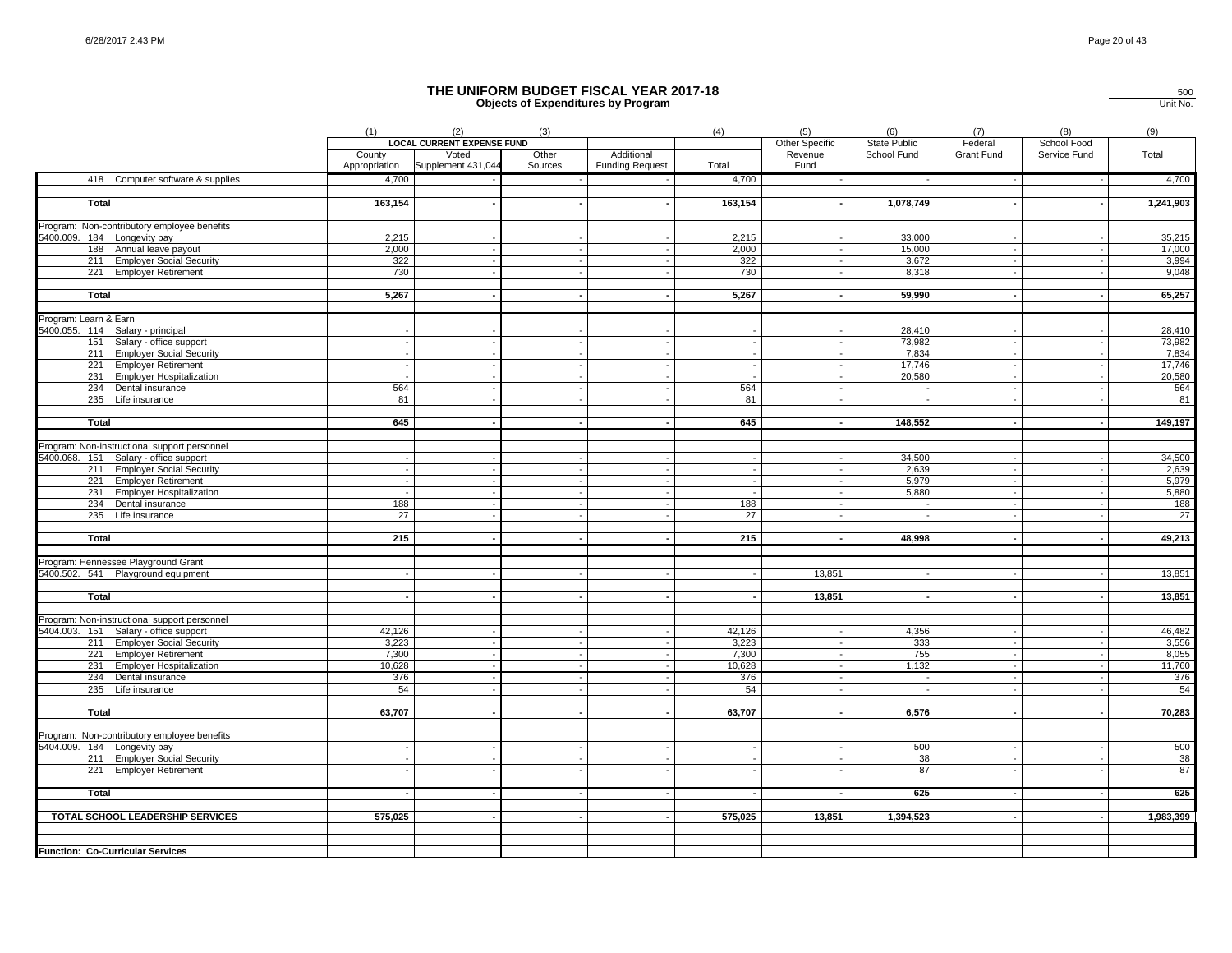|                                  |                                                                                     |                         |                                          |                  | THE UNIFORM BUDGET FISCAL YEAR 2017-18<br><b>Objects of Expenditures by Program</b> |                 |                       |                            |                |                          | 500<br>Unit No. |
|----------------------------------|-------------------------------------------------------------------------------------|-------------------------|------------------------------------------|------------------|-------------------------------------------------------------------------------------|-----------------|-----------------------|----------------------------|----------------|--------------------------|-----------------|
|                                  |                                                                                     | (1)                     | (2)<br><b>LOCAL CURRENT EXPENSE FUND</b> | (3)              |                                                                                     | (4)             | (5)<br>Other Specific | (6)<br><b>State Public</b> | (7)<br>Federal | (8)<br>School Food       | (9)             |
|                                  |                                                                                     | County<br>Appropriation | Voted<br>Supplement 431,044              | Other<br>Sources | Additional<br><b>Funding Request</b>                                                | Total           | Revenue<br>Fund       | School Fund                | Grant Fund     | Service Fund             | Total           |
|                                  | Program: Co-Curricular Programs                                                     |                         |                                          |                  |                                                                                     |                 |                       |                            |                |                          |                 |
|                                  | 5500.002. 192 Salary - coaching/AD supplements                                      | 255,000                 |                                          |                  |                                                                                     | 255,000         |                       |                            |                |                          | 255,000         |
|                                  | 211 Employer Social Security                                                        | 19,508<br>44,192        |                                          |                  | $\overline{a}$                                                                      | 19,508          |                       |                            |                | $\overline{\phantom{a}}$ | 19,508          |
|                                  | 221 Employer Retirement<br>319 Drug testing                                         | 9,000                   |                                          |                  |                                                                                     | 44,192<br>9,000 |                       |                            |                |                          | 44,192<br>9,000 |
|                                  | 332 Travel reimbursement                                                            | 250                     |                                          |                  |                                                                                     | 250             |                       |                            |                |                          | 250             |
|                                  |                                                                                     |                         |                                          |                  |                                                                                     |                 |                       |                            |                |                          |                 |
|                                  | Total                                                                               | 327,950                 |                                          |                  |                                                                                     | 327,950         |                       |                            |                |                          | 327,950         |
|                                  | Program: Co-Curricular Programs                                                     |                         |                                          |                  |                                                                                     |                 |                       |                            |                |                          |                 |
| 5501.002. 121 A/D salary         |                                                                                     | 35,662                  |                                          |                  | $\sim$                                                                              | 35,662          |                       |                            |                |                          | 35,662          |
|                                  | 192 Athletic supplement                                                             | 30,996                  |                                          |                  | $\sim$                                                                              | 30,996          |                       |                            |                |                          | 30,996          |
|                                  | 211 Employer Social Security                                                        | 5,099                   |                                          |                  | $\sim$                                                                              | 5,099           |                       |                            |                |                          | 5,099           |
|                                  | 221 Employer Retirement                                                             | 11.552                  |                                          |                  |                                                                                     | 11.552          |                       |                            |                |                          | 11,552          |
|                                  | 231 Employer Hospitalization                                                        | 4,410                   |                                          |                  | $\sim$                                                                              | 4,410           |                       |                            |                |                          | 4,410           |
|                                  | 234 Dental insurance                                                                | 188                     |                                          |                  |                                                                                     | 188             |                       |                            |                |                          | 188             |
|                                  | 235 Life insurance                                                                  | 27                      |                                          |                  |                                                                                     | 27              |                       |                            |                |                          | 27              |
|                                  | 319 Elementary Athletic Allotment                                                   | 10,000                  |                                          |                  |                                                                                     | 10,000          |                       |                            |                |                          | 10,000          |
|                                  | 319 BR & SMHS Athletic Allotment                                                    | 33,000                  |                                          |                  | $\overline{\phantom{a}}$                                                            | 33,000          |                       |                            |                |                          | 33,000          |
| 378                              | Scholastic Accident Insurance                                                       | 18,500                  |                                          |                  | $\sim$                                                                              | 18,500          |                       |                            |                |                          | 18,500          |
|                                  |                                                                                     |                         |                                          |                  |                                                                                     |                 |                       |                            |                |                          |                 |
|                                  | Total                                                                               | 149,434                 |                                          |                  |                                                                                     | 149,434         |                       |                            |                |                          | 149,434         |
| Program: Middle School Athletics |                                                                                     |                         |                                          |                  |                                                                                     |                 |                       |                            |                |                          |                 |
|                                  | 5501.720. 192 Athletic supplement                                                   | 5,150                   |                                          |                  |                                                                                     | 5,150           |                       |                            |                |                          | 5,150           |
|                                  | 211 Employer Social Security                                                        | 393                     |                                          |                  |                                                                                     | 393             |                       |                            |                |                          | 393             |
| 221                              | <b>Employer Retirement</b>                                                          | 895                     |                                          |                  |                                                                                     | 895             |                       |                            |                |                          | 895             |
|                                  | 311 Event fees/officals                                                             | 2,419                   |                                          |                  | $\overline{\phantom{a}}$                                                            | 2,419           |                       |                            |                |                          | 2,419           |
| 333                              | Travel                                                                              | 1,116                   |                                          |                  |                                                                                     | 1,116           |                       |                            |                |                          | 1,116           |
| 361                              | Conference dues                                                                     | 350                     |                                          |                  |                                                                                     | 350             |                       |                            |                |                          | 350             |
|                                  | 461 Equipment                                                                       | 500                     |                                          |                  |                                                                                     | 500             |                       |                            |                |                          | 500             |
|                                  |                                                                                     |                         |                                          |                  |                                                                                     |                 |                       |                            |                |                          |                 |
|                                  | Total                                                                               | 10,823                  |                                          |                  |                                                                                     | 10,823          |                       |                            |                |                          | 10,823          |
| Program: Central Office          |                                                                                     |                         |                                          |                  |                                                                                     |                 |                       |                            |                |                          |                 |
|                                  | 5502.002. 146 Band supplements                                                      | 2,000                   |                                          |                  | $\sim$                                                                              | 2,000           |                       |                            |                |                          | 2,000           |
| 181                              | Supplements                                                                         | 12,500                  |                                          |                  |                                                                                     | 12,500          |                       |                            |                |                          | 12,500          |
| 192                              | Extend pay                                                                          | 4,305                   |                                          |                  |                                                                                     | 4,305           |                       |                            |                |                          | 4,305           |
| 211                              | <b>Employer Social Security</b>                                                     | 1,439                   |                                          |                  |                                                                                     | 1,439           |                       |                            |                |                          | 1,439           |
|                                  | 221 Employer Retirement                                                             | 3,259                   |                                          |                  |                                                                                     | 3,259           |                       |                            |                |                          | 3,259           |
|                                  |                                                                                     |                         |                                          |                  |                                                                                     |                 |                       |                            |                |                          |                 |
|                                  | Total                                                                               | 23,503                  |                                          |                  | $\overline{\phantom{a}}$                                                            | 23,503          |                       |                            |                |                          | 23,503          |
|                                  |                                                                                     |                         |                                          |                  |                                                                                     |                 |                       |                            |                |                          |                 |
| Program: Indirect cost           |                                                                                     |                         |                                          |                  |                                                                                     |                 | 26,010                |                            |                |                          |                 |
|                                  | 5502.850. 146 Salary-piano accompanist<br>180 Bonus pay (not subject to retirement) |                         |                                          |                  |                                                                                     |                 | 131                   |                            |                |                          | 26,010<br>131   |
|                                  | 211 Employer Social Security                                                        |                         |                                          |                  | $\overline{\phantom{a}}$                                                            |                 | 2,000                 |                            |                |                          | 2,000           |
|                                  | 221 Employer Retirement                                                             |                         |                                          |                  | $\overline{\phantom{a}}$                                                            |                 | 4,508                 |                            |                |                          | 4,508           |
| 231                              | <b>Employer Hospitalization</b>                                                     |                         |                                          |                  |                                                                                     |                 | 5.880                 |                            |                |                          | 5,880           |
| 234                              | Dental insurance                                                                    |                         |                                          |                  |                                                                                     |                 | 188                   |                            |                |                          | 188             |
|                                  | 235 Life insurance                                                                  |                         |                                          |                  |                                                                                     |                 | 27                    |                            |                |                          | 27              |
|                                  |                                                                                     |                         |                                          |                  |                                                                                     |                 |                       |                            |                |                          |                 |
|                                  | Total                                                                               |                         |                                          |                  |                                                                                     |                 | 38,744                |                            |                |                          | 38,744          |
|                                  |                                                                                     |                         |                                          |                  |                                                                                     |                 |                       |                            |                |                          |                 |
| Program: Governor's School       |                                                                                     |                         |                                          |                  |                                                                                     |                 |                       |                            |                |                          |                 |
|                                  | 5503.002. 351 Governor's school tuition                                             | 1,500                   |                                          |                  |                                                                                     | 1,500           |                       |                            |                |                          | 1,500           |
|                                  | <b>Total</b>                                                                        | 1,500                   |                                          |                  |                                                                                     | 1,500           |                       |                            |                |                          | 1,500           |
|                                  |                                                                                     |                         |                                          |                  |                                                                                     |                 |                       |                            |                |                          |                 |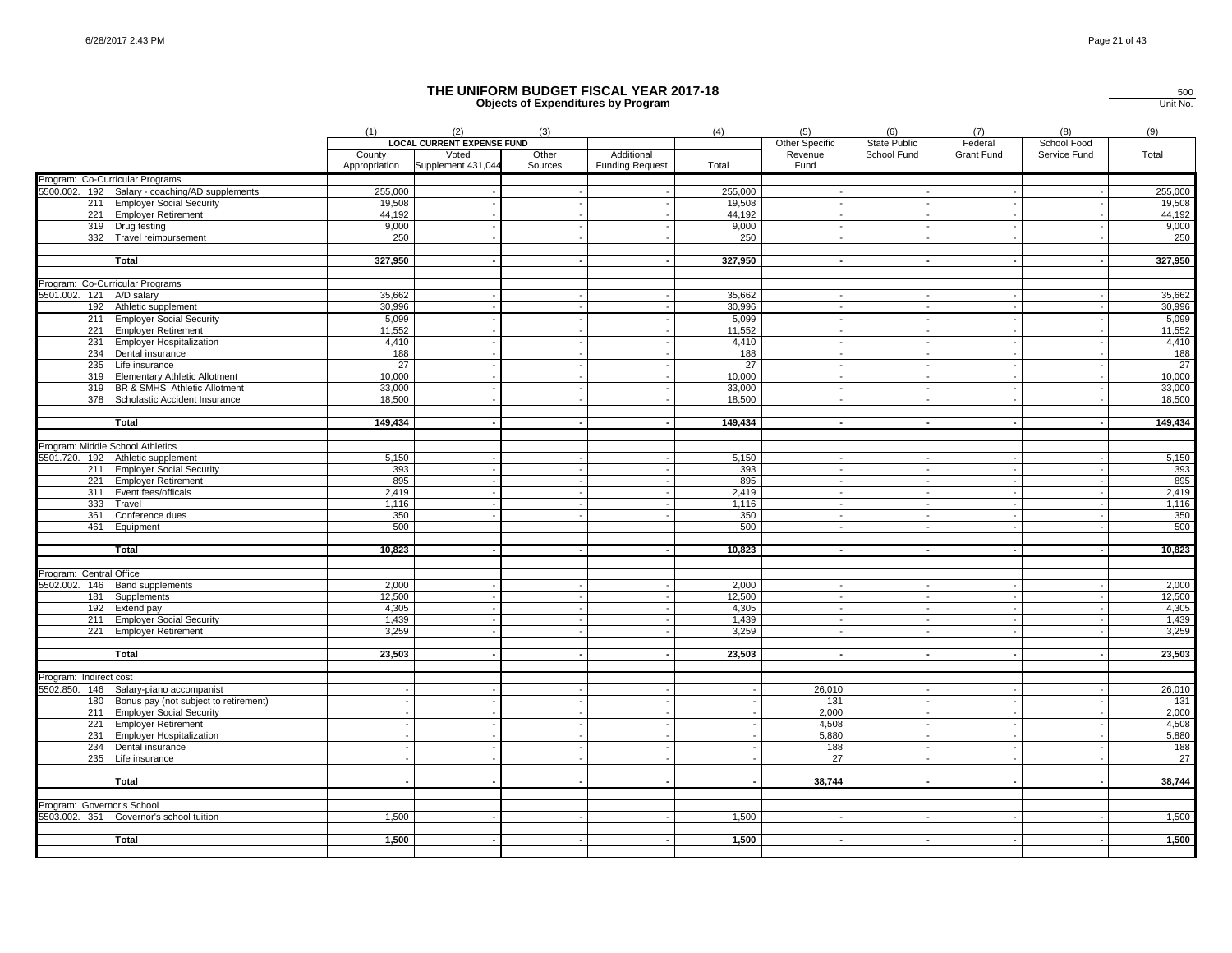|                                                                   |                         |                                          | <b>Objects of Expenditures by Program</b> | THE UNIFORM BUDGET FISCAL YEAR 2017-18 |                          |                          |                     |                |                          | 500<br>Unit No.  |
|-------------------------------------------------------------------|-------------------------|------------------------------------------|-------------------------------------------|----------------------------------------|--------------------------|--------------------------|---------------------|----------------|--------------------------|------------------|
|                                                                   | (1)                     | (2)<br><b>LOCAL CURRENT EXPENSE FUND</b> | (3)                                       |                                        | (4)                      | (5)<br>Other Specific    | (6)<br>State Public | (7)<br>Federal | (8)<br>School Food       | (9)              |
|                                                                   | County<br>Appropriation | Voted<br>Supplement 431,044              | Other<br>Sources                          | Additional<br><b>Funding Request</b>   | Total                    | Revenue<br>Fund          | School Fund         | Grant Fund     | Service Fund             | Total            |
| Program: HUB Alternative Creations                                |                         |                                          |                                           |                                        |                          |                          |                     |                |                          |                  |
| 5503.810. 411 HUB Alternative Creations                           |                         |                                          |                                           |                                        |                          | 1,266                    |                     |                |                          | 1,266            |
| Total                                                             |                         |                                          |                                           |                                        |                          | 1,266                    |                     |                |                          | 1,266            |
| TOTAL CO-CURR. INSTRUCTIONAL PROG.                                | 513,210                 |                                          |                                           |                                        | 513,210                  | 40,010                   |                     |                |                          | 553,220          |
| Function: School-Based Support Services                           |                         |                                          |                                           |                                        |                          |                          |                     |                |                          |                  |
| Subfunction: Educational Media Services                           |                         |                                          |                                           |                                        |                          |                          |                     |                |                          |                  |
| Program: Non-instructional Support Personnel                      |                         |                                          |                                           |                                        |                          |                          |                     |                |                          |                  |
| 5810.003. 151 Media Center support staff                          | 20,706                  |                                          |                                           |                                        | 20,706                   |                          | 4,142               |                |                          | 24,848           |
| 211 Employer Social Security                                      | 1,584                   |                                          |                                           |                                        | 1,584                    |                          | 317                 |                |                          | 1,901            |
| 221 Employer Retirement                                           | 3,588                   |                                          |                                           | $\overline{a}$                         | 3,588                    |                          | 718                 |                | $\overline{\phantom{a}}$ | 4,306            |
| 231<br><b>Employer Hospitalization</b>                            | 4,748                   |                                          |                                           |                                        | 4,748                    |                          | 1,132               |                |                          | 5,880            |
| 234<br>Dental insurance                                           | 188                     |                                          |                                           |                                        | 188                      |                          | $\sim$              |                |                          | 188              |
| 235 Life insurance                                                | 27                      |                                          |                                           |                                        | 27                       |                          |                     |                |                          | 27               |
| 311 Contracted substitutes                                        | 3,600                   |                                          |                                           |                                        | 3,600                    |                          |                     |                |                          | 3,600            |
| Total                                                             | 34,441                  |                                          |                                           |                                        | 34,441                   |                          | 6,309               |                |                          | 40,750           |
|                                                                   |                         |                                          |                                           |                                        |                          |                          |                     |                |                          |                  |
| Program: Instructional Support Personnel-Certified                |                         |                                          |                                           |                                        |                          |                          |                     |                |                          |                  |
| 5810.007. 131 Salary - Media coordinator                          | 41,874                  |                                          |                                           |                                        | 41.874                   |                          | 272,160             |                |                          | 314,034          |
| <b>Employer Social Security</b><br>211                            | 3,203                   |                                          |                                           |                                        | 3,203                    |                          | 20,820              |                |                          | 24,023           |
| 221<br><b>Employer Retirement</b><br>231 Employer Hospitalization | 7,257<br>5,880          |                                          |                                           |                                        | 7,257<br>5,880           |                          | 47,165<br>29,400    |                |                          | 54,422<br>35,280 |
| 234<br>Dental insurance                                           | 1.128                   |                                          |                                           |                                        | 1.128                    |                          |                     |                |                          | 1,128            |
| 235 Life insurance                                                | 162                     |                                          |                                           |                                        | 162                      |                          |                     |                |                          | 162              |
|                                                                   |                         |                                          |                                           |                                        |                          |                          |                     |                |                          |                  |
| Total                                                             | 59,504                  |                                          |                                           | $\sim$                                 | 59,504                   |                          | 369,545             |                |                          | 429,049          |
| Program: Non-contributory benefits                                |                         |                                          |                                           |                                        |                          |                          |                     |                |                          |                  |
| 5810.009. 184 Longevity                                           |                         |                                          |                                           |                                        |                          |                          | 1,000               |                |                          | 1,000            |
| 211 Employer Social Security                                      |                         |                                          |                                           |                                        |                          |                          | 77                  |                |                          | 77               |
| 221 Employer Retirement                                           |                         |                                          |                                           |                                        |                          |                          | 173                 |                |                          | 173              |
|                                                                   |                         |                                          |                                           |                                        |                          |                          |                     |                |                          |                  |
| Total                                                             |                         |                                          |                                           |                                        | $\overline{\phantom{a}}$ |                          | 1,250               |                |                          | 1,250            |
| Program: Instructional Supplies                                   |                         |                                          |                                           |                                        |                          |                          |                     |                |                          |                  |
| 5810.061. 418 Software                                            | 9.448                   |                                          |                                           |                                        | 9.448                    |                          |                     |                |                          | 9,448            |
|                                                                   |                         |                                          |                                           |                                        |                          |                          |                     |                |                          |                  |
| Total                                                             | 9,448                   |                                          |                                           |                                        | 9,448                    |                          |                     |                |                          | 9,448            |
| Subfunction: Student Accounting                                   |                         |                                          |                                           |                                        |                          |                          |                     |                |                          |                  |
| Program: Non-instructional Support Personnel                      |                         |                                          |                                           |                                        |                          |                          |                     |                |                          |                  |
| 5820.003. 151 PowerSchool Operators                               | 131,580                 |                                          |                                           |                                        | 131,580                  |                          | 9,996               |                |                          | 141,576          |
| 211 Employer Social Security                                      | 10,066                  |                                          |                                           |                                        | 10,066                   |                          | 765                 |                |                          | 10,831           |
| 221 Employer Retirement                                           | 22,803                  |                                          |                                           |                                        | 22,803                   |                          | 1,732               |                |                          | 24,535           |
| <b>Employer Hospitalization</b><br>231                            | 27,136                  |                                          |                                           |                                        | 27,136                   |                          | 2,264               |                |                          | 29,400           |
| 234<br>Dental insurance                                           | 940                     |                                          |                                           |                                        | 940                      |                          |                     |                |                          | 940              |
| 235<br>Life insurance                                             | 135                     |                                          |                                           |                                        | 135                      |                          | $\sim$              |                |                          | 135              |
| 312 Workshop expense                                              | 2,000                   |                                          |                                           |                                        | 2,000                    |                          |                     |                |                          | 2,000            |
| 332<br>Travel                                                     | 200                     |                                          |                                           |                                        | 200                      |                          |                     |                |                          | 200              |
| 411<br>Supplies & materials                                       | 1,000                   |                                          |                                           |                                        | 1,000                    |                          |                     |                |                          | 1,000            |
| Total                                                             | 195,860                 |                                          |                                           | $\overline{\phantom{a}}$               | 195,860                  | $\overline{\phantom{a}}$ | 14,757              |                | $\overline{a}$           | 210,617          |
|                                                                   |                         |                                          |                                           |                                        |                          |                          |                     |                |                          |                  |
| Program: Non-contributory benefits                                |                         |                                          |                                           |                                        |                          |                          |                     |                |                          |                  |
| 5820.009. 184 Longevity                                           |                         |                                          |                                           |                                        |                          |                          | 2,244               |                |                          | 2,244            |
| 188 Annual leave                                                  |                         |                                          | 1,064                                     |                                        | 1,064                    |                          |                     |                |                          | 1,064            |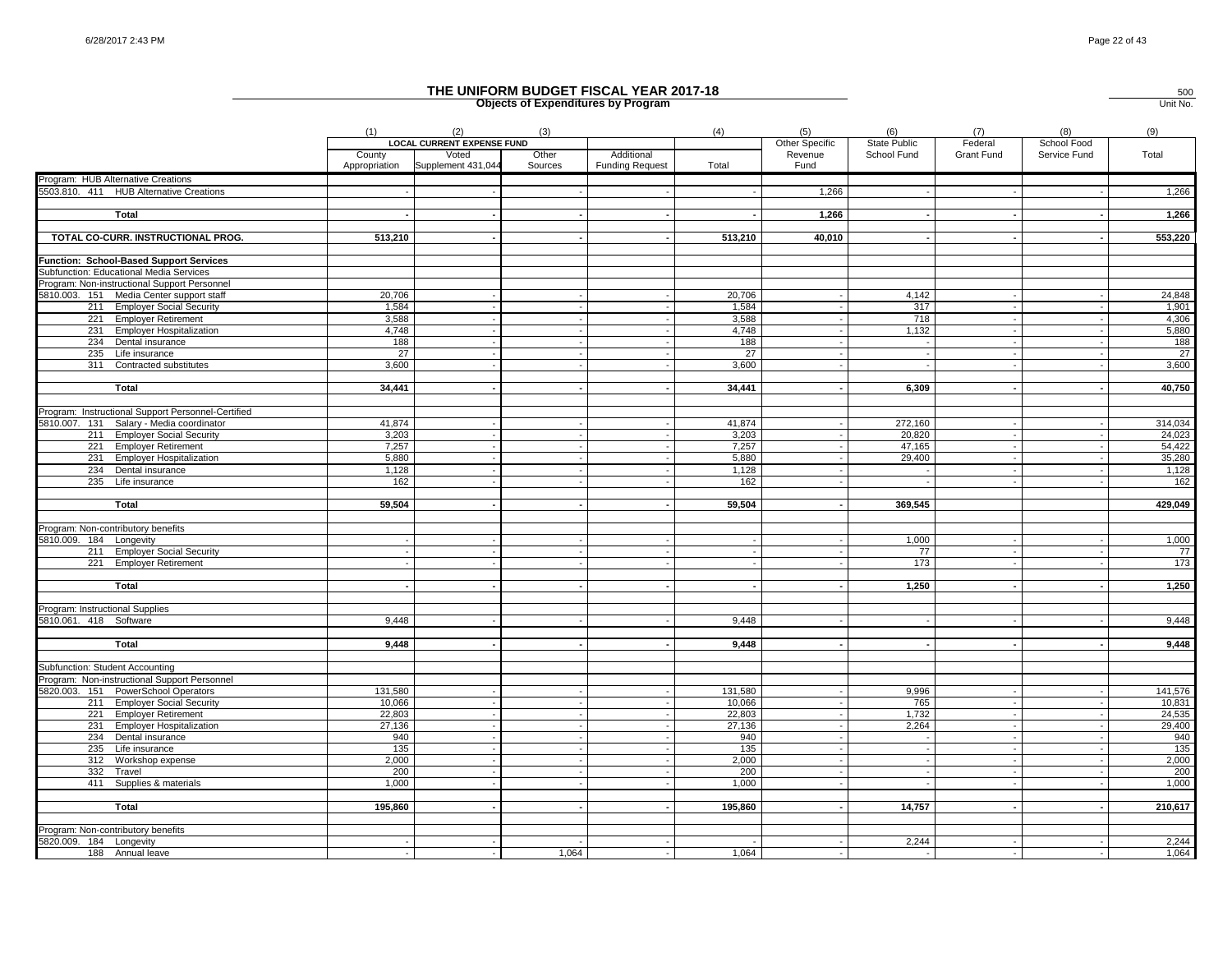|                                |                                                    |                          |                                                                  |                          | THE UNIFORM BUDGET FISCAL YEAR 2017-18<br><b>Objects of Expenditures by Program</b> |                          |                                   |                             |                       |                             | 500<br>Unit No. |
|--------------------------------|----------------------------------------------------|--------------------------|------------------------------------------------------------------|--------------------------|-------------------------------------------------------------------------------------|--------------------------|-----------------------------------|-----------------------------|-----------------------|-----------------------------|-----------------|
|                                |                                                    | (1)                      | (2)                                                              | (3)                      |                                                                                     | (4)                      | (5)                               | (6)                         | (7)                   | (8)                         | (9)             |
|                                |                                                    | County<br>Appropriation  | <b>LOCAL CURRENT EXPENSE FUND</b><br>Voted<br>Supplement 431,044 | Other<br>Sources         | Additional<br><b>Funding Request</b>                                                | Total                    | Other Specific<br>Revenue<br>Fund | State Public<br>School Fund | Federal<br>Grant Fund | School Food<br>Service Fund | Total           |
|                                | 211 Employer Social Security                       |                          |                                                                  | 81                       |                                                                                     | 81                       |                                   | 172                         |                       |                             | 253             |
| 221                            | <b>Employer Retirement</b>                         |                          |                                                                  | 184                      | $\sim$                                                                              | 184                      |                                   | 389                         |                       |                             | 573             |
|                                | Total                                              |                          |                                                                  | 1,329                    |                                                                                     | 1,329                    |                                   | 2,805                       |                       |                             | 4,134           |
| Program: Student Accounting    |                                                    |                          |                                                                  |                          |                                                                                     |                          |                                   |                             |                       |                             |                 |
|                                | 5820.061. 411 Powerschool supplies                 | 1,500                    |                                                                  |                          |                                                                                     | 1,500                    |                                   |                             |                       |                             | 1,500           |
|                                |                                                    |                          |                                                                  |                          |                                                                                     |                          |                                   |                             |                       |                             |                 |
|                                | Total                                              | 1,500                    |                                                                  |                          |                                                                                     | 1,500                    |                                   |                             |                       |                             | 1,500           |
|                                |                                                    |                          |                                                                  |                          |                                                                                     |                          |                                   |                             |                       |                             |                 |
| Subfunction: Guidance Services |                                                    |                          |                                                                  |                          |                                                                                     |                          |                                   |                             |                       |                             |                 |
| Program: School Administration |                                                    |                          |                                                                  |                          |                                                                                     |                          |                                   |                             |                       |                             |                 |
|                                | 5830.005. 135 9th Grade Instructional Facilitator  | 59,294                   |                                                                  |                          |                                                                                     | 59,294                   |                                   |                             |                       |                             | 59,294          |
|                                | 211 Employer Social Security                       | 4,536                    |                                                                  |                          |                                                                                     | 4,536                    |                                   |                             |                       |                             | 4,536           |
|                                | 221 Employer Retirement                            | 10,276                   |                                                                  |                          | $\overline{a}$                                                                      | 10,276                   |                                   |                             |                       |                             | 10,276          |
|                                | 231 Employer Hospitalization                       | 5,880                    |                                                                  |                          | $\overline{\phantom{a}}$                                                            | 5,880                    |                                   |                             |                       |                             | 5,880           |
|                                | 234 Dental insurance                               | 188                      |                                                                  |                          |                                                                                     | 188                      |                                   |                             |                       |                             | 188             |
|                                | 235 Life insurance                                 | 27                       |                                                                  |                          |                                                                                     | 27                       |                                   |                             |                       |                             | 27              |
|                                |                                                    |                          |                                                                  |                          |                                                                                     |                          |                                   |                             |                       |                             |                 |
|                                | Total                                              | 80,201                   |                                                                  |                          | $\sim$                                                                              | 80,201                   |                                   |                             |                       |                             | 80,201          |
|                                |                                                    |                          |                                                                  |                          |                                                                                     |                          |                                   |                             |                       |                             |                 |
|                                | Program: Instructional Support Personnel-Certified |                          |                                                                  |                          |                                                                                     |                          |                                   |                             |                       |                             |                 |
|                                | 5830.007. 131 Salary - Guidance                    |                          |                                                                  |                          |                                                                                     |                          |                                   | 522,879                     |                       |                             | 522,879         |
|                                | 211 Employer Social Security                       | $\overline{\phantom{a}}$ |                                                                  | $\overline{\phantom{a}}$ | $\sim$                                                                              | $\sim$                   |                                   | 40,000                      |                       |                             | 40,000          |
|                                | 221 Employer Retirement                            | $\overline{\phantom{a}}$ |                                                                  | $\sim$                   | $\overline{a}$                                                                      |                          |                                   | 90,615                      |                       |                             | 90,615          |
| 231                            | <b>Employer Hospitalization</b>                    | $\sim$                   |                                                                  | $\sim$                   | $\sim$                                                                              |                          |                                   | 35,280                      | $\sim$                |                             | 35,280          |
| 234                            | Dental insurance                                   | 1,504                    |                                                                  |                          |                                                                                     | 1,504                    |                                   |                             |                       |                             | 1,504           |
| 235                            | Life insurance                                     | 216                      |                                                                  |                          | $\overline{a}$                                                                      | 216                      |                                   |                             |                       |                             | 216             |
|                                | 311 Vocational Rehabiltation                       | 9,212                    |                                                                  |                          |                                                                                     | 9,212                    |                                   |                             |                       |                             | 9,212           |
|                                |                                                    |                          |                                                                  |                          |                                                                                     |                          |                                   |                             |                       |                             |                 |
|                                | Total                                              | 10,932                   |                                                                  |                          |                                                                                     | 10,932                   |                                   | 688,774                     |                       |                             | 699,706         |
|                                |                                                    |                          |                                                                  |                          |                                                                                     |                          |                                   |                             |                       |                             |                 |
| 5830.009. 184 Longevity pay    | Program: Noncontributory employee benefits         | 100                      |                                                                  |                          |                                                                                     | 100                      |                                   | 800                         |                       |                             | 900             |
|                                | 211 Employer Social Security                       | 8                        |                                                                  |                          |                                                                                     | 8                        |                                   | 61                          |                       |                             | 69              |
|                                | 221 Employer Retirement                            | 17                       |                                                                  |                          |                                                                                     | 17                       |                                   | 139                         |                       |                             | 156             |
|                                |                                                    |                          |                                                                  |                          |                                                                                     |                          |                                   |                             |                       |                             |                 |
|                                | Total                                              | 125                      |                                                                  |                          |                                                                                     | 125                      |                                   | 1,000                       |                       |                             | 1,125           |
|                                |                                                    |                          |                                                                  |                          |                                                                                     |                          |                                   |                             |                       |                             |                 |
|                                | Program: CTE - State Months of Employment          |                          |                                                                  |                          |                                                                                     |                          |                                   |                             |                       |                             |                 |
|                                | 5830.013. 131 Salary - Curricular support          |                          |                                                                  |                          | $\blacksquare$                                                                      |                          |                                   | 36,439                      |                       |                             | 36,439          |
| 187                            | Salary differential                                | 4,190                    |                                                                  |                          |                                                                                     | 4,190                    |                                   |                             |                       |                             | 4,190           |
| 211                            | <b>Employer Social Security</b>                    | 321                      |                                                                  |                          |                                                                                     | 321                      |                                   | 2,788                       |                       |                             | 3,109           |
| 221                            | <b>Employer Retirement</b>                         | 727                      |                                                                  |                          | $\overline{\phantom{a}}$                                                            | 727                      |                                   | 6,315                       |                       |                             | 7,042           |
| 231                            | <b>Employer Hospitalization</b>                    | $\sim$                   |                                                                  | $\overline{\phantom{a}}$ | $\overline{\phantom{a}}$                                                            | $\overline{\phantom{a}}$ |                                   | 3,234                       |                       |                             | 3,234           |
|                                | 234 Employer dental                                | 188                      |                                                                  |                          |                                                                                     | 188                      |                                   |                             |                       |                             | 188             |
| 235                            | Employer life ins                                  | 27                       |                                                                  |                          |                                                                                     | 27                       |                                   |                             |                       |                             | 27              |
|                                |                                                    |                          |                                                                  |                          |                                                                                     |                          |                                   |                             |                       |                             |                 |
|                                | Total                                              | 5,453                    |                                                                  |                          | $\sim$                                                                              | 5,453                    |                                   | 48,776                      |                       |                             | 54,229          |
|                                |                                                    |                          |                                                                  |                          |                                                                                     |                          |                                   |                             |                       |                             |                 |
| Program: Learn & Earn          |                                                    |                          |                                                                  |                          |                                                                                     |                          |                                   |                             |                       |                             |                 |
|                                | 5830.055. 131 Salary - guidance counselor          |                          |                                                                  |                          |                                                                                     |                          |                                   | 53,724                      |                       |                             | 53,724          |
|                                | 211 Employer Social Security                       |                          |                                                                  |                          | $\sim$                                                                              |                          |                                   | 4,111                       |                       | $\overline{\phantom{a}}$    | 4,111           |
| 221                            | <b>Employer Retirement</b>                         |                          |                                                                  |                          | $\overline{\phantom{a}}$                                                            |                          |                                   | 8.773                       |                       |                             | 8,773           |
| 231                            | <b>Employer Hospitalization</b>                    |                          |                                                                  |                          |                                                                                     |                          |                                   | 5,880                       |                       |                             | 5,880           |
| 234                            | Dental Insurance                                   | 188                      |                                                                  |                          |                                                                                     | 188                      |                                   |                             |                       |                             | 188             |
|                                | 235 Life Insurance                                 | 27                       |                                                                  |                          |                                                                                     | 27                       |                                   |                             |                       |                             | 27              |
|                                |                                                    |                          |                                                                  |                          |                                                                                     |                          |                                   |                             |                       |                             |                 |
|                                | Total                                              | 215                      |                                                                  |                          | $\sim$                                                                              | 215                      |                                   | 72,488                      |                       |                             | 72,703          |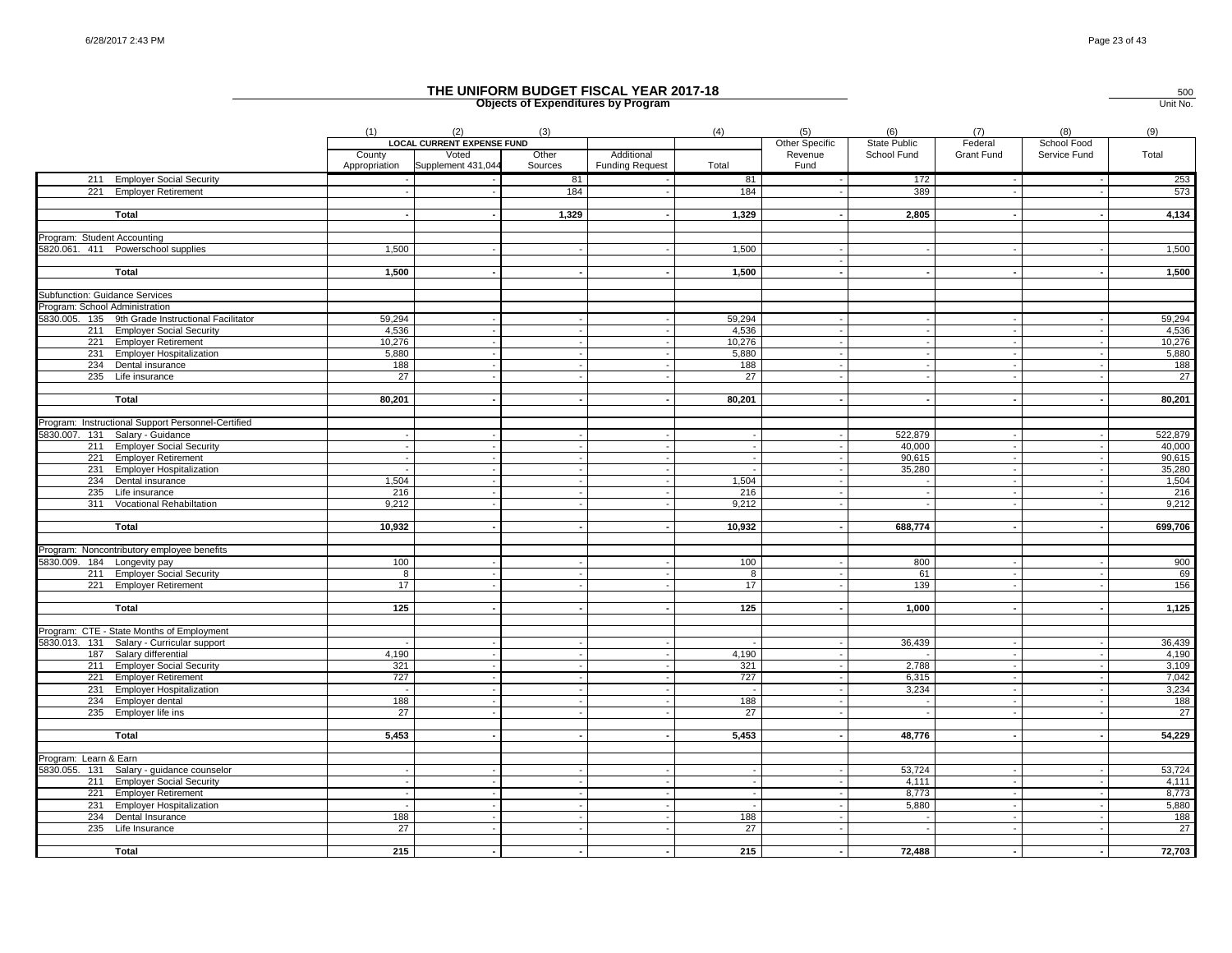|               |                                                                                                    |                                |                                          |                  | THE UNIFORM BUDGET FISCAL YEAR 2017-18<br><b>Objects of Expenditures by Program</b> |              |                       |                             |                       |                             | 500<br>Unit No. |
|---------------|----------------------------------------------------------------------------------------------------|--------------------------------|------------------------------------------|------------------|-------------------------------------------------------------------------------------|--------------|-----------------------|-----------------------------|-----------------------|-----------------------------|-----------------|
|               |                                                                                                    | (1)                            | (2)<br><b>LOCAL CURRENT EXPENSE FUND</b> | (3)              |                                                                                     | (4)          | (5)<br>Other Specific | (6)                         | (7)                   | (8)                         | (9)             |
|               |                                                                                                    | County<br>Appropriation        | Voted<br>Supplement 431,044              | Other<br>Sources | Additional<br><b>Funding Request</b>                                                | Total        | Revenue<br>Fund       | State Public<br>School Fund | Federal<br>Grant Fund | School Food<br>Service Fund | Total           |
|               | Program: At Risk Student Services-Guidance Services                                                |                                |                                          |                  |                                                                                     |              |                       |                             |                       |                             |                 |
|               | 5830.068. 131 Salary - Guidance Counselor                                                          |                                |                                          |                  |                                                                                     |              |                       | 11,472                      |                       |                             | 11,472          |
|               | 211 Employer Social Security                                                                       |                                |                                          |                  |                                                                                     |              |                       | 878                         |                       |                             | 878             |
| 221           | <b>Employer Retirement</b>                                                                         |                                |                                          |                  | $\overline{\phantom{a}}$                                                            |              |                       | 1,988                       |                       |                             | 1,988           |
| 231           | <b>Employer Hospitalization</b>                                                                    |                                |                                          |                  |                                                                                     |              |                       | 1,470                       |                       |                             | 1,470           |
|               | 234 Dental insurance                                                                               | 16<br>3                        |                                          |                  |                                                                                     | 16           |                       |                             |                       |                             | 16              |
|               | 235 Life insurance                                                                                 |                                |                                          |                  |                                                                                     | 3            |                       |                             |                       |                             | $\mathbf{3}$    |
|               | <b>Total</b>                                                                                       | 19                             |                                          |                  |                                                                                     | 19           |                       | 15,808                      |                       |                             | 15,827          |
|               | Program: At Risk Student Services-Guidance Services                                                |                                |                                          |                  |                                                                                     |              |                       |                             |                       |                             |                 |
| 5830.069. 131 | Salary - Guidance Counselor                                                                        |                                |                                          |                  |                                                                                     |              |                       | 99,786                      |                       |                             | 99,786          |
|               | 211 Employer Social Security                                                                       |                                |                                          |                  |                                                                                     |              |                       | 7,634                       |                       |                             | 7,634           |
|               | 221 Employer Retirement                                                                            |                                |                                          |                  | $\overline{a}$                                                                      |              |                       | 17,293                      |                       |                             | 17,293          |
|               | 231 Employer Hospitalization                                                                       |                                |                                          |                  | $\sim$                                                                              |              |                       | 11,760                      |                       |                             | 11,760          |
| 234           | Dental insurance                                                                                   | 376                            |                                          |                  |                                                                                     | 376          |                       |                             |                       |                             | 376             |
| 235           | Life insurance<br>311 Contract Services-Dare                                                       | 54<br>$\overline{\phantom{a}}$ |                                          | $\sim$           | $\sim$                                                                              | 54<br>$\sim$ |                       | 6,000                       |                       |                             | 54<br>6,000     |
| 332           | Travel                                                                                             |                                |                                          |                  |                                                                                     |              |                       | 500                         |                       |                             | 500             |
|               |                                                                                                    |                                |                                          |                  |                                                                                     |              |                       |                             |                       |                             |                 |
|               | Total                                                                                              | 430                            |                                          |                  |                                                                                     | 430          |                       | 142,973                     |                       |                             | 143,403         |
|               | Program: Title I School Improvement                                                                |                                |                                          |                  |                                                                                     |              |                       |                             |                       |                             |                 |
|               | 5830.105. 312 Workshop expense                                                                     |                                |                                          |                  |                                                                                     |              |                       |                             | 2,500                 |                             | 2,500           |
|               | 333 Fieldtrips                                                                                     |                                |                                          |                  |                                                                                     |              |                       |                             | 5,000                 |                             | 5,000           |
|               | 344 Mobile communication                                                                           |                                |                                          |                  | $\overline{\phantom{a}}$                                                            |              |                       |                             | 860                   |                             | 860             |
|               | 462 Computer equipement-inventoried                                                                |                                |                                          |                  |                                                                                     |              |                       |                             | 3,000                 |                             | 3,000           |
|               | Total                                                                                              |                                |                                          |                  |                                                                                     |              |                       |                             | 11,360                |                             | 11,360          |
|               | Program: Medicaid Administrative Outreach                                                          |                                |                                          |                  |                                                                                     |              |                       |                             |                       |                             |                 |
|               | 5830.305. 312 Workship expense                                                                     |                                |                                          |                  |                                                                                     |              | 2,200                 |                             |                       |                             | 2,200           |
|               | 332 Travel reimbursement                                                                           |                                |                                          |                  |                                                                                     |              | 300                   |                             |                       |                             | 300             |
|               | 411 Supplies & materials                                                                           |                                |                                          |                  | $\sim$                                                                              |              | 1,200                 |                             |                       |                             | 1,200           |
|               |                                                                                                    |                                |                                          |                  |                                                                                     |              |                       |                             |                       |                             |                 |
|               | Total                                                                                              |                                |                                          |                  |                                                                                     |              | 3,700                 |                             |                       |                             | 3,700           |
|               |                                                                                                    |                                |                                          |                  |                                                                                     |              |                       |                             |                       |                             |                 |
|               | <b>Sub-function: Health Support Services</b><br>Program: Instructional Support Personnel-Certified |                                |                                          |                  |                                                                                     |              |                       |                             |                       |                             |                 |
|               | 5840.007. 131 Salary School Health Nurse                                                           |                                |                                          |                  |                                                                                     |              |                       | 65,360                      |                       |                             | 65,360          |
|               | 211 Employer Social Security                                                                       |                                |                                          |                  |                                                                                     |              |                       | 5,000                       |                       |                             | 5,000           |
|               | 221 Employer Retirement                                                                            |                                |                                          |                  | $\overline{\phantom{a}}$                                                            |              |                       | 11,327                      |                       |                             | 11,327          |
| 231           | <b>Employer Hospitalization</b>                                                                    |                                |                                          |                  |                                                                                     |              |                       | 5,880                       |                       |                             | 5,880           |
|               | 234 Dental insurance                                                                               | 188                            |                                          |                  |                                                                                     | 188          |                       |                             |                       |                             | 188             |
|               | 235 Life insurance                                                                                 | 27                             |                                          |                  |                                                                                     | 27           |                       |                             |                       |                             | 27              |
|               | Total                                                                                              | 215                            |                                          |                  |                                                                                     | 215          |                       | 87,567                      |                       |                             | 87,782          |
|               | Program: Exceptional Child-Health Support Services                                                 |                                |                                          |                  |                                                                                     |              |                       |                             |                       |                             |                 |
|               | 5840.032. 145 Salary - therapist                                                                   |                                |                                          |                  | $\overline{\phantom{a}}$                                                            |              |                       | 104,360                     |                       |                             | 104,360         |
|               | 211 Employer Social Security                                                                       |                                |                                          |                  |                                                                                     |              |                       | 7,984                       |                       |                             | 7,984           |
| 221           | <b>Employer Retirement</b>                                                                         |                                |                                          |                  |                                                                                     |              |                       | 17,247                      |                       |                             | 17,247          |
| 231           | <b>Employer Hospitalization</b>                                                                    |                                |                                          |                  |                                                                                     |              |                       | 11,760                      |                       |                             | 11,760          |
| 234           | Dental insurance                                                                                   | 376                            |                                          |                  |                                                                                     | 376          |                       |                             |                       |                             | 376             |
|               | 235 Life insurance                                                                                 | 54                             |                                          |                  |                                                                                     | 54           |                       |                             |                       |                             | 54              |
|               |                                                                                                    |                                |                                          |                  |                                                                                     |              |                       |                             |                       |                             |                 |
|               | <b>Total</b>                                                                                       | 430                            |                                          |                  |                                                                                     | 430          |                       | 141,351                     |                       |                             | 141,781         |
|               |                                                                                                    |                                |                                          |                  |                                                                                     |              |                       |                             |                       |                             |                 |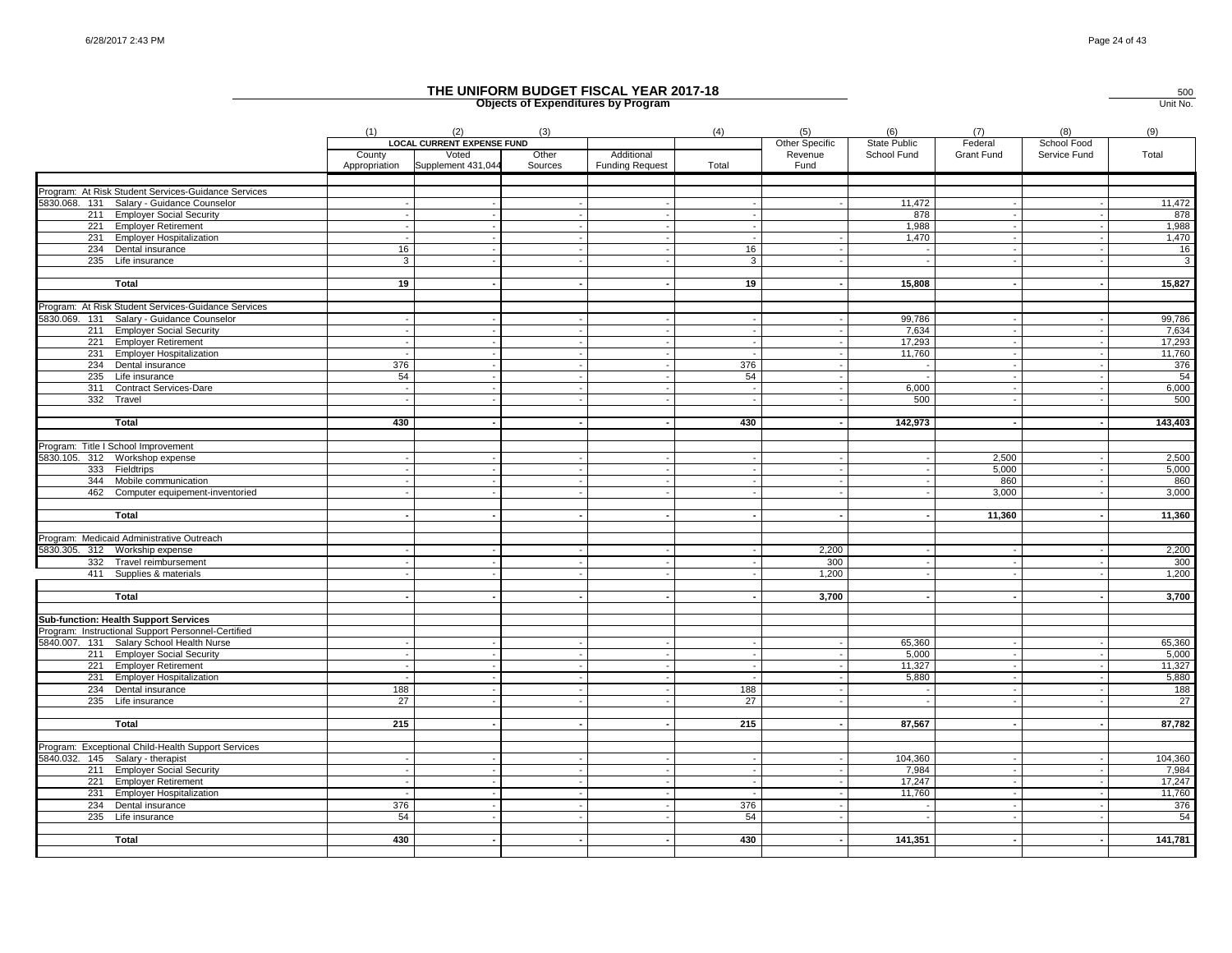|                             |                                                   |                          |                                                   |                          | THE UNIFORM BUDGET FISCAL YEAR 2017-18<br><b>Objects of Expenditures by Program</b> |                |                                  |                                    |                              |                                    | 500<br>Unit No. |
|-----------------------------|---------------------------------------------------|--------------------------|---------------------------------------------------|--------------------------|-------------------------------------------------------------------------------------|----------------|----------------------------------|------------------------------------|------------------------------|------------------------------------|-----------------|
|                             |                                                   | (1)<br>County            | (2)<br><b>LOCAL CURRENT EXPENSE FUND</b><br>Voted | (3)<br>Other             | Additional                                                                          | (4)            | (5)<br>Other Specific<br>Revenue | (6)<br>State Public<br>School Fund | (7)<br>Federal<br>Grant Fund | (8)<br>School Food<br>Service Fund | (9)<br>Total    |
|                             |                                                   | Appropriation            | Supplement 431,044                                | Sources                  | <b>Funding Request</b>                                                              | Total          | Fund                             |                                    |                              |                                    |                 |
|                             | Program: Medicaid Administrative Outreach Program |                          |                                                   |                          |                                                                                     |                |                                  |                                    |                              |                                    |                 |
| 5840.305. 131 Salary-nurse  |                                                   |                          |                                                   |                          |                                                                                     |                | 143,781                          |                                    |                              |                                    | 143,781         |
|                             | 182 Employee allowances taxable                   |                          |                                                   |                          |                                                                                     |                | 2,400                            |                                    |                              |                                    | 2,400           |
|                             | 211 Employer Social Security                      |                          |                                                   |                          |                                                                                     |                | 11,183                           |                                    |                              |                                    | 11,183          |
| 221                         | <b>Employer Retirement</b>                        |                          |                                                   | $\overline{\phantom{a}}$ | $\overline{a}$                                                                      |                | 25,334                           |                                    |                              |                                    | 25,334          |
| 231                         | <b>Employer Hospitalization</b>                   |                          |                                                   |                          |                                                                                     |                | 13,360                           |                                    |                              |                                    | 13,360          |
| 234                         | Dental insurance                                  |                          |                                                   |                          |                                                                                     |                | 564                              |                                    |                              |                                    | 564             |
|                             | 235 Life insurance                                |                          |                                                   |                          |                                                                                     |                | 81                               |                                    |                              |                                    | 81              |
| 312                         | Workshop expense                                  |                          |                                                   |                          | $\overline{a}$                                                                      |                | 3,800                            |                                    |                              |                                    | 3,800           |
| 332                         | Travel reimbursement                              |                          |                                                   |                          |                                                                                     |                | 300                              |                                    |                              |                                    | 300<br>1,800    |
| 361<br>411                  | Membership dues & fees                            |                          |                                                   |                          |                                                                                     |                | 1,800                            |                                    |                              |                                    |                 |
|                             | Supplies & materials                              |                          |                                                   |                          |                                                                                     |                | 2,000                            |                                    |                              |                                    | 2,000           |
|                             | <b>Total</b>                                      |                          |                                                   |                          | $\overline{\phantom{a}}$                                                            |                | 204,603                          |                                    |                              |                                    | 204,603         |
|                             |                                                   |                          |                                                   |                          |                                                                                     |                |                                  |                                    |                              |                                    |                 |
|                             | Program: Medicaid Fees for Service                |                          |                                                   |                          |                                                                                     |                |                                  |                                    |                              |                                    |                 |
|                             | 5840.306. 311 Contracted services                 |                          |                                                   |                          |                                                                                     |                | 9,000                            |                                    |                              |                                    | 9,000           |
|                             |                                                   |                          |                                                   |                          |                                                                                     |                |                                  |                                    |                              |                                    |                 |
|                             | Total                                             |                          |                                                   |                          |                                                                                     |                | 9,000                            |                                    |                              |                                    | 9,000           |
|                             |                                                   |                          |                                                   |                          |                                                                                     |                |                                  |                                    |                              |                                    |                 |
| Program: Health Dept. Nurse |                                                   |                          |                                                   |                          |                                                                                     |                |                                  |                                    |                              |                                    |                 |
|                             | 5840.440. 131 Salary - School Nurse               |                          |                                                   |                          |                                                                                     |                | 35,416                           |                                    |                              |                                    | 35,416          |
|                             | 211 Employer Social Security                      |                          |                                                   |                          |                                                                                     |                | 2,710                            |                                    |                              |                                    | 2,710           |
| 221                         | <b>Employer Retirement</b>                        |                          |                                                   |                          |                                                                                     |                | 6.137                            |                                    |                              |                                    | 6,137           |
| 231                         | <b>Employer Hospitalization</b>                   |                          |                                                   |                          |                                                                                     |                | 4,987                            |                                    |                              |                                    | 4,987           |
| 312                         | Workshop expense                                  |                          |                                                   |                          |                                                                                     |                | 750                              |                                    |                              |                                    | 750             |
|                             |                                                   |                          |                                                   |                          |                                                                                     |                |                                  |                                    |                              |                                    |                 |
|                             | <b>Total</b>                                      |                          |                                                   |                          |                                                                                     |                | 50,000                           |                                    |                              |                                    | 50,000          |
|                             | Sub-function: Safety & Security Support Services  |                          |                                                   |                          |                                                                                     |                |                                  |                                    |                              |                                    |                 |
|                             | Program: At-Risk Student Services                 |                          |                                                   |                          |                                                                                     |                |                                  |                                    |                              |                                    |                 |
|                             | 5850.069. 311 Contracted services-security guard  |                          |                                                   |                          |                                                                                     |                | 66,356                           | 167,000                            |                              |                                    | 233,356         |
|                             | 411 Supplies & materals                           |                          |                                                   |                          |                                                                                     |                |                                  | 500                                |                              |                                    | 500             |
|                             |                                                   |                          |                                                   |                          |                                                                                     |                |                                  |                                    |                              |                                    |                 |
|                             | Total                                             |                          |                                                   |                          |                                                                                     |                | 66,356                           | 167,500                            |                              |                                    | 233,856         |
|                             |                                                   |                          |                                                   |                          |                                                                                     |                |                                  |                                    |                              |                                    |                 |
|                             |                                                   |                          |                                                   |                          |                                                                                     |                |                                  |                                    |                              |                                    |                 |
|                             | Sub-function: Instructional Technology Services   |                          |                                                   |                          |                                                                                     |                |                                  |                                    |                              |                                    |                 |
|                             | Program: Non-instructional support personnel      |                          |                                                   |                          |                                                                                     |                |                                  |                                    |                              |                                    |                 |
|                             | 5860.003. 311 Contracted substitutes              | 1,750                    |                                                   |                          |                                                                                     | 1,750          |                                  |                                    |                              |                                    | 1,750           |
|                             | Total                                             |                          |                                                   |                          |                                                                                     |                |                                  |                                    |                              |                                    | 1,750           |
|                             |                                                   | 1,750                    |                                                   |                          |                                                                                     | 1,750          |                                  |                                    |                              |                                    |                 |
| Program: Teacher Assistants |                                                   |                          |                                                   |                          |                                                                                     |                |                                  |                                    |                              |                                    |                 |
|                             | 5860.027. 146 Virtual School Facilitator          | 42,000                   |                                                   |                          | $\overline{\phantom{a}}$                                                            | 42,000         |                                  |                                    |                              |                                    | 42,000          |
|                             | 211 Employer Social Security                      | 3,213                    |                                                   |                          | $\sim$                                                                              | 3,213          |                                  |                                    |                              | $\overline{\phantom{a}}$           | 3,213           |
| 221                         | <b>Employer Retirement</b>                        | 7,279                    |                                                   |                          |                                                                                     | 7,279          |                                  |                                    |                              |                                    | 7,279           |
| 231                         | <b>Employer Hospitalization</b>                   | 11,760                   |                                                   |                          |                                                                                     | 11,760         |                                  |                                    |                              |                                    | 11,760          |
|                             | 234 Dental Insurance                              | 376                      |                                                   |                          |                                                                                     | 376            |                                  |                                    |                              |                                    | 376             |
|                             | 235 Life Insurance                                | 54                       |                                                   | $\sim$                   | $\sim$                                                                              | 54             |                                  |                                    |                              |                                    | 54              |
|                             |                                                   |                          |                                                   |                          |                                                                                     |                |                                  |                                    |                              |                                    |                 |
|                             | Total                                             | 64,682                   |                                                   | $\sim$                   | $\blacksquare$                                                                      | 64,682         |                                  |                                    |                              |                                    | 64,682          |
|                             |                                                   |                          |                                                   |                          |                                                                                     |                |                                  |                                    |                              |                                    |                 |
| Program: Learn & Earn       |                                                   |                          |                                                   |                          |                                                                                     |                |                                  |                                    |                              |                                    |                 |
|                             | 5860.055. 146 Virtual School Facilitator          |                          |                                                   |                          |                                                                                     |                |                                  | 41,006                             |                              |                                    | 41,006          |
|                             | 211 Employer Social Security                      |                          |                                                   | $\sim$                   | $\sim$                                                                              |                |                                  | 3,137                              |                              |                                    | 3,137           |
| 221                         | <b>Employer Retirement</b>                        |                          |                                                   |                          |                                                                                     |                |                                  | 7,107                              |                              |                                    | 7,107           |
|                             | 231 Employer Hospitalization                      | $\overline{\phantom{a}}$ |                                                   | $\sim$                   | $\sim$                                                                              | $\overline{a}$ |                                  | 11,760                             |                              |                                    | 11,760          |
|                             | 234 Dental Insurance                              | 376                      |                                                   | $\sim$                   | $\sim$                                                                              | 376            |                                  |                                    |                              |                                    | 376             |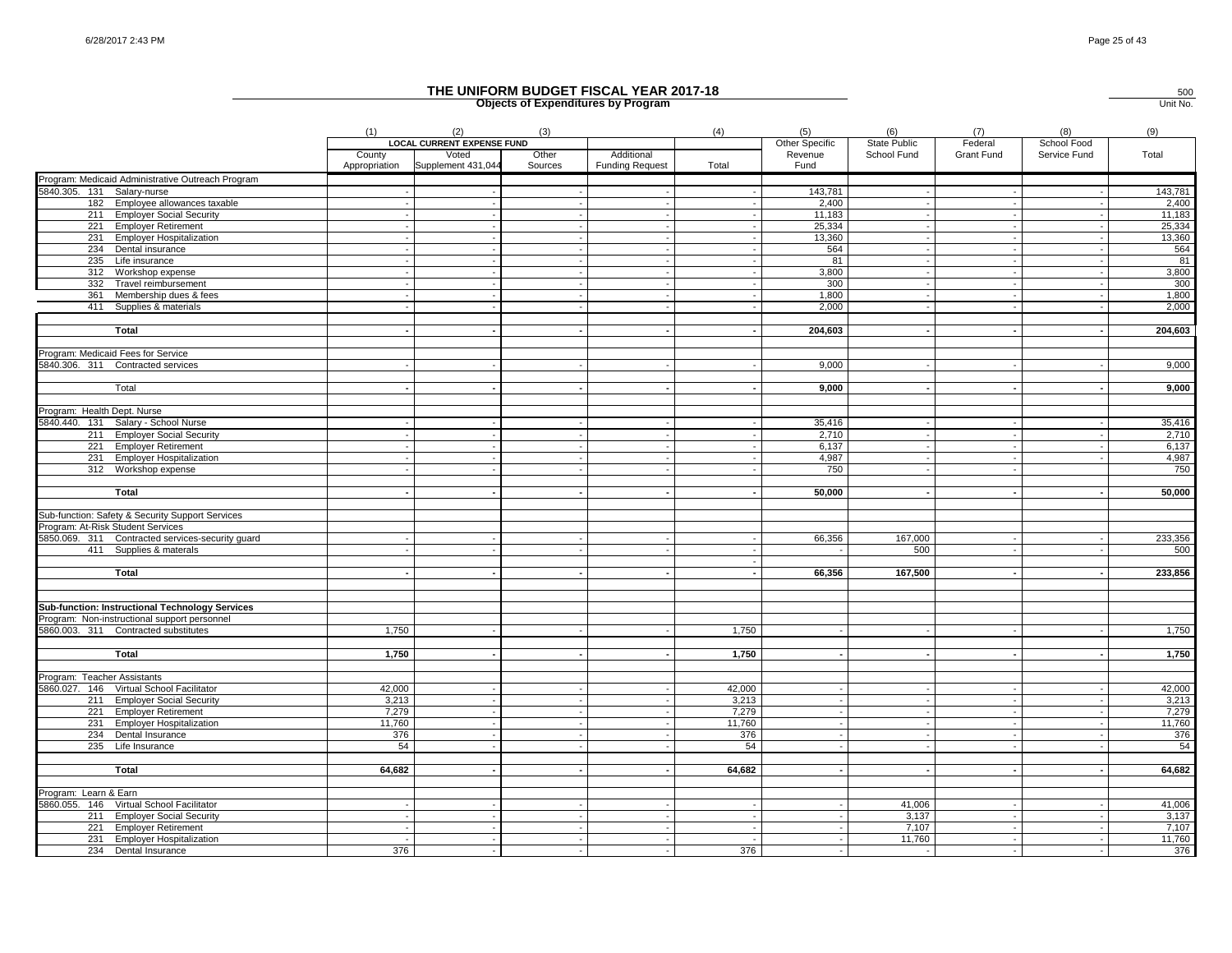|                                                         |                         |                                                                  |                          | THE UNIFORM BUDGET FISCAL YEAR 2017-18<br><b>Objects of Expenditures by Program</b> |              |                                   |                                    |                       |                             | 500<br>Unit No. |
|---------------------------------------------------------|-------------------------|------------------------------------------------------------------|--------------------------|-------------------------------------------------------------------------------------|--------------|-----------------------------------|------------------------------------|-----------------------|-----------------------------|-----------------|
|                                                         | (1)                     | (2)                                                              | (3)                      |                                                                                     | (4)          | (5)                               | (6)                                | (7)                   | (8)                         | (9)             |
|                                                         | County<br>Appropriation | <b>LOCAL CURRENT EXPENSE FUND</b><br>Voted<br>Supplement 431,044 | Other<br>Sources         | Additional<br><b>Funding Request</b>                                                | Total        | Other Specific<br>Revenue<br>Fund | <b>State Public</b><br>School Fund | Federal<br>Grant Fund | School Food<br>Service Fund | Total           |
| 235 Life Insurance                                      | 54                      |                                                                  |                          |                                                                                     | 54           |                                   |                                    |                       |                             | 54              |
|                                                         |                         |                                                                  |                          |                                                                                     | 430          |                                   |                                    |                       |                             | 63,440          |
| Total                                                   | 430                     |                                                                  |                          |                                                                                     |              |                                   | 63,010                             |                       |                             |                 |
| Sub-function: Parent Involvement Services               |                         |                                                                  |                          |                                                                                     |              |                                   |                                    |                       |                             |                 |
| Program: AIG                                            |                         |                                                                  |                          |                                                                                     |              |                                   |                                    |                       |                             |                 |
| 5880.034. 459<br>Other food purchases (snacks only)     | 40                      |                                                                  |                          |                                                                                     | 40           |                                   |                                    |                       |                             | 40              |
| Total                                                   | 40                      |                                                                  |                          |                                                                                     | 40           |                                   |                                    |                       |                             | 40              |
| Program: ESEA Title I-Basic Program                     |                         |                                                                  |                          |                                                                                     |              |                                   |                                    |                       |                             |                 |
| 5880.050. 411 Supplies & materials                      |                         |                                                                  |                          |                                                                                     |              |                                   |                                    | 19,000                |                             | 19,000          |
|                                                         |                         |                                                                  |                          |                                                                                     |              |                                   |                                    |                       |                             |                 |
| Total                                                   |                         |                                                                  |                          |                                                                                     |              |                                   |                                    | 19,000                |                             | 19,000          |
| Program: STEM-E                                         |                         |                                                                  |                          |                                                                                     |              |                                   |                                    |                       |                             |                 |
| 5880.648. 411 Supplies & materials                      |                         |                                                                  |                          |                                                                                     |              | 3,000                             |                                    |                       |                             | 3,000           |
| <b>Total</b>                                            |                         |                                                                  | $\overline{\phantom{a}}$ | . —                                                                                 |              | 3,000                             |                                    |                       |                             | 3,000           |
|                                                         |                         |                                                                  |                          |                                                                                     |              |                                   |                                    |                       |                             |                 |
| TOTAL SCHOOL-BASED SUPPORT SERVICES                     | 465,675                 |                                                                  | 1,329                    |                                                                                     | 467,004      | 336,659                           | 1,823,913                          | 30,360                |                             | 2,657,936       |
| TOTAL INSTRUCTIONAL SERVICES                            | 2,306,627               | 431,044                                                          | 54,470                   |                                                                                     | 2,792,141    | 1,028,213                         | 20,529,164                         | 2,450,384             |                             | 26,799,902      |
| <b>Purpose: System-Wide Support Services</b>            |                         |                                                                  |                          |                                                                                     |              |                                   |                                    |                       |                             |                 |
| <b>Function: Support &amp; Development Services</b>     |                         |                                                                  |                          |                                                                                     |              |                                   |                                    |                       |                             |                 |
| Sub-function: Reg Curricular Support & Dev Svcs         |                         |                                                                  |                          |                                                                                     |              |                                   |                                    |                       |                             |                 |
| Program: Central Office Administration                  |                         |                                                                  |                          |                                                                                     |              |                                   |                                    |                       |                             |                 |
| 6110.002. 113 Curricumlum director                      | 11,151                  |                                                                  |                          |                                                                                     | 11,151       |                                   |                                    |                       |                             | 11,151          |
| 135 Curriculum coordinator                              | 1,087                   |                                                                  |                          |                                                                                     | 1,087        |                                   | 3,259                              |                       |                             | 4,346           |
| 211 Employer Social Security<br>221 Employer Retirement | 937<br>2,121            |                                                                  |                          |                                                                                     | 937<br>2,121 |                                   | 249<br>565                         |                       |                             | 1,186<br>2,686  |
| 231 Employer Hospitalization                            | 103                     |                                                                  | $\sim$                   |                                                                                     | 103          |                                   | 309                                |                       |                             | 412             |
| 234 Dental insurance                                    | 13                      |                                                                  |                          |                                                                                     | 13           |                                   | $\overline{\phantom{a}}$           |                       |                             | 13              |
| 235 Life insurance                                      | $\overline{2}$          |                                                                  | $\sim$                   | $\sim$                                                                              | 2            |                                   |                                    |                       |                             | $\overline{2}$  |
| 312<br>Workshop expense                                 | 200                     |                                                                  | $\sim$                   | $\sim$                                                                              | 200          |                                   |                                    | $\sim$                |                             | 200             |
| 332<br>Travel reimbursement                             | 100                     |                                                                  |                          |                                                                                     | 100          |                                   |                                    |                       |                             | 100             |
| 411<br>Supplies & materials                             | 1,125                   |                                                                  |                          |                                                                                     | 1,125        |                                   |                                    |                       |                             | 1,125           |
| <b>Total</b>                                            | 16,839                  |                                                                  |                          |                                                                                     | 16,839       |                                   | 4,382                              |                       |                             | 21,221          |
| Program: Non-instructional support personnel            |                         |                                                                  |                          |                                                                                     |              |                                   |                                    |                       |                             |                 |
| 6110.003. 151 Salary - office support                   | 14,122                  |                                                                  |                          |                                                                                     | 14,122       |                                   | 6,010                              |                       |                             | 20,132          |
| 211 Employer Social Security                            | 1,080                   |                                                                  | $\overline{\phantom{a}}$ | $\sim$                                                                              | 1,080        |                                   | 460                                |                       |                             | 1,540           |
| <b>Employer Retirement</b><br>221                       | 2,447                   |                                                                  |                          |                                                                                     | 2,447        |                                   | 1,042                              |                       |                             | 3,489           |
| 231 Employer Hospitalization                            | 2,338                   |                                                                  |                          |                                                                                     | 2,338        |                                   | 600                                |                       |                             | 2,938           |
| 234<br>Dental insurance                                 | 100                     |                                                                  |                          |                                                                                     | 100          |                                   |                                    |                       |                             | 100             |
| 235<br>Life insurance                                   | 15                      |                                                                  |                          |                                                                                     | 15           |                                   | $\overline{\phantom{a}}$           |                       |                             | 15              |
| <b>Total</b>                                            | 20,102                  |                                                                  |                          |                                                                                     | 20,102       | $\overline{\phantom{a}}$          | 8,112                              |                       |                             | 28,214          |
| Program: Non-contributory benefits                      |                         |                                                                  |                          |                                                                                     |              |                                   |                                    |                       |                             |                 |
| 6110.009. 184 Longevity                                 |                         |                                                                  |                          |                                                                                     |              |                                   | 500                                |                       |                             | 500             |
| 211 Employer Social Security                            |                         |                                                                  |                          |                                                                                     |              |                                   | 38                                 |                       |                             | 38              |
| 221 Employer Retirement                                 |                         |                                                                  |                          |                                                                                     |              |                                   | 87                                 |                       |                             | 87              |
|                                                         |                         |                                                                  |                          |                                                                                     |              |                                   |                                    |                       |                             |                 |
| Total                                                   |                         |                                                                  |                          |                                                                                     |              |                                   | 625                                |                       |                             | 625             |
| Program: Learn & Earn                                   |                         |                                                                  |                          |                                                                                     |              |                                   |                                    |                       |                             |                 |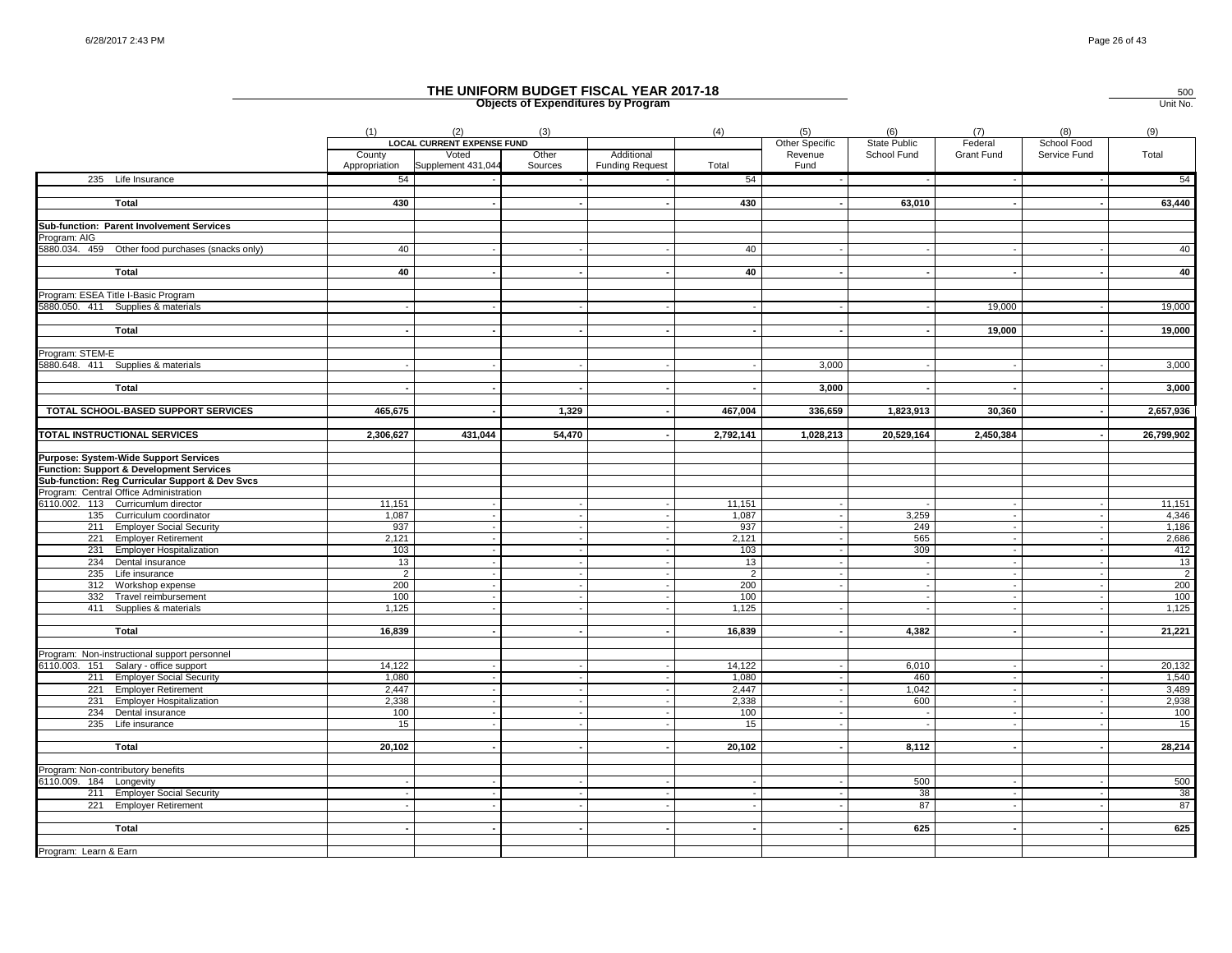|                               |                                                            |                         |                                          |                  | THE UNIFORM BUDGET FISCAL YEAR 2017-18<br><b>Objects of Expenditures by Program</b> |                |                                   |                             |                       |                             | 500<br>Unit No. |
|-------------------------------|------------------------------------------------------------|-------------------------|------------------------------------------|------------------|-------------------------------------------------------------------------------------|----------------|-----------------------------------|-----------------------------|-----------------------|-----------------------------|-----------------|
|                               |                                                            | (1)                     | (2)<br><b>LOCAL CURRENT EXPENSE FUND</b> | (3)              |                                                                                     | (4)            | (5)                               | (6)                         | (7)                   | (8)                         | (9)             |
|                               |                                                            | County<br>Appropriation | Voted<br>Supplement 431,044              | Other<br>Sources | Additional<br><b>Funding Request</b>                                                | Total          | Other Specific<br>Revenue<br>Fund | State Public<br>School Fund | Federal<br>Grant Fund | School Food<br>Service Fund | Total           |
|                               | 6110.055. 311 Contracted services                          |                         |                                          |                  |                                                                                     |                |                                   | 92,000                      |                       |                             | 92,000          |
|                               | Total                                                      |                         |                                          |                  |                                                                                     |                |                                   | 92,000                      |                       |                             | 92,000          |
|                               |                                                            |                         |                                          |                  |                                                                                     |                |                                   |                             |                       |                             |                 |
|                               | Program: Medicaid Administrative Outreach                  |                         |                                          |                  |                                                                                     |                |                                   |                             |                       |                             |                 |
|                               | 6110.305. 311 Contracted substitutes -- PBIS training      |                         |                                          |                  |                                                                                     |                | 7,000                             |                             |                       |                             | 7,000           |
|                               | 312 Workshop expense                                       |                         |                                          |                  |                                                                                     |                | 5,000                             |                             |                       |                             | 5,000           |
|                               | 411 Supplies & materials                                   |                         |                                          |                  |                                                                                     |                | 1,786                             |                             |                       |                             | 1,786           |
|                               | Total                                                      |                         |                                          |                  |                                                                                     |                | 13,786                            |                             |                       |                             | 13,786          |
|                               |                                                            |                         |                                          |                  |                                                                                     |                |                                   |                             |                       |                             |                 |
|                               | Program: Golden Leaf STEM Iniative                         |                         |                                          |                  |                                                                                     |                |                                   |                             |                       |                             |                 |
|                               | 6110.575. 312 Workshop expense<br>332 Travel reimbursement |                         |                                          |                  |                                                                                     |                | 2,125<br>773                      |                             |                       |                             | 2,125<br>773    |
|                               |                                                            |                         |                                          |                  |                                                                                     |                |                                   |                             |                       |                             |                 |
|                               | Total                                                      |                         |                                          |                  | $\overline{\phantom{a}}$                                                            |                | 2,898                             |                             |                       |                             | 2,898           |
|                               |                                                            |                         |                                          |                  |                                                                                     |                |                                   |                             |                       |                             |                 |
|                               | Program: Central Office Administration                     |                         |                                          |                  |                                                                                     |                |                                   |                             |                       |                             |                 |
|                               | 6113.002. 113 Salary-Healthful living coordinator          | 33,869                  |                                          |                  |                                                                                     | 33,869         |                                   | 16,773                      |                       |                             | 50,642          |
|                               | 211 Employer Social Security                               | 2,591                   |                                          |                  |                                                                                     | 2,591          |                                   | 1,284                       |                       |                             | 3,875           |
|                               | 221 Employer Retirement                                    | 5,869                   |                                          |                  | $\overline{\phantom{a}}$                                                            | 5,869          |                                   | 2,907                       |                       |                             | 8,776           |
| 231                           | <b>Employer Hospitalization</b><br>234 Dental insurance    | 2,600<br>125            |                                          |                  |                                                                                     | 2,600<br>125   |                                   | 1,281                       |                       |                             | 3,881<br>125    |
|                               | 235 Life insurance                                         | 18                      |                                          |                  |                                                                                     | 18             |                                   |                             |                       |                             | 18              |
|                               | 312 Workshop expense                                       | 100                     |                                          |                  |                                                                                     | 100            |                                   |                             |                       |                             | 100             |
| 332                           | Travel reimbursement                                       | 600                     |                                          |                  |                                                                                     | 600            |                                   |                             |                       |                             | 600             |
|                               | 411 Materials & supplies                                   | 100                     |                                          |                  |                                                                                     | 100            |                                   |                             |                       |                             | 100             |
|                               |                                                            |                         |                                          |                  |                                                                                     |                |                                   |                             |                       |                             |                 |
|                               | Total                                                      | 45,872                  |                                          |                  | $\blacksquare$                                                                      | 45,872         | $\overline{\phantom{a}}$          | 22,245                      |                       | ÷                           | 68,117          |
|                               |                                                            |                         |                                          |                  |                                                                                     |                |                                   |                             |                       |                             |                 |
|                               | Program: Noncontributory employee benefits                 |                         |                                          |                  |                                                                                     |                |                                   |                             |                       |                             |                 |
| 6113.009. 184 Longevity       |                                                            |                         |                                          |                  |                                                                                     |                |                                   | 2,640                       |                       |                             | 2,640           |
|                               | 211 Employer Social Security                               |                         |                                          |                  |                                                                                     |                |                                   | 202                         |                       |                             | 202             |
|                               | 221 Employer Retirement                                    |                         |                                          |                  |                                                                                     |                |                                   | 458                         |                       |                             | 458             |
|                               | Total                                                      |                         |                                          |                  | $\overline{\phantom{a}}$                                                            |                |                                   | 3,300                       |                       | $\overline{\phantom{a}}$    | 3,300           |
|                               |                                                            |                         |                                          |                  |                                                                                     |                |                                   |                             |                       |                             |                 |
|                               | Program: Central Office Administration                     |                         |                                          |                  |                                                                                     |                |                                   |                             |                       |                             |                 |
|                               | 6117.002. 187 Salary differential                          | 1,346                   |                                          |                  |                                                                                     | 1,346          |                                   |                             |                       |                             | 1,346           |
|                               | 211 Employer Social Security                               | 103                     |                                          |                  |                                                                                     | 103            |                                   |                             |                       |                             | 103             |
|                               | 221 Employer Retirement                                    | 233                     |                                          |                  |                                                                                     | 233            |                                   |                             |                       |                             | 233             |
|                               | 361 Membership dues & fees                                 | 150                     |                                          |                  |                                                                                     | 150            |                                   |                             |                       |                             | 150             |
|                               |                                                            |                         |                                          |                  |                                                                                     |                |                                   |                             |                       |                             |                 |
|                               | <b>Total</b>                                               | 1,832                   |                                          |                  | $\overline{\phantom{a}}$                                                            | 1,832          |                                   |                             |                       | $\overline{\phantom{a}}$    | 1,832           |
|                               | Program: Non-contributory employee benefits                |                         |                                          |                  |                                                                                     |                |                                   |                             |                       |                             |                 |
| 6120.009. 184 Longevity       |                                                            | 750                     |                                          |                  |                                                                                     | 750            |                                   |                             |                       |                             | 750             |
|                               | 211 Employer Social Security                               | 58                      |                                          |                  |                                                                                     | 58             |                                   |                             |                       |                             | 58              |
|                               | 221 Employer Retirement                                    | 130                     |                                          |                  |                                                                                     | 130            |                                   |                             |                       |                             | 130             |
|                               |                                                            |                         |                                          |                  |                                                                                     |                |                                   |                             |                       |                             |                 |
|                               | <b>Total</b>                                               | 938                     |                                          |                  |                                                                                     | 938            |                                   |                             |                       |                             | 938             |
|                               |                                                            |                         |                                          |                  |                                                                                     |                |                                   |                             |                       |                             |                 |
|                               | Program: CTE State Months of Employment                    |                         |                                          |                  |                                                                                     |                |                                   |                             |                       |                             |                 |
| 6120.013. 131 Salary-director |                                                            | 28,230                  |                                          |                  |                                                                                     | 28,230         |                                   |                             |                       |                             | 28,230          |
|                               | 187 Salary differential<br>211 Employer Social Security    | 3,431<br>2,423          |                                          |                  | $\sim$                                                                              | 3,431<br>2,423 |                                   |                             |                       |                             | 3,431<br>2,423  |
|                               | 221 Employer Retirement                                    | 5,487                   |                                          |                  |                                                                                     | 5,487          |                                   |                             |                       |                             | 5,487           |
|                               | 231 Employer Hospitalization                               | 2,646                   |                                          |                  |                                                                                     | 2,646          |                                   |                             |                       |                             | 2,646           |
|                               | 234 Dental insurance                                       | 85                      |                                          |                  |                                                                                     | 85             |                                   |                             |                       |                             | 85              |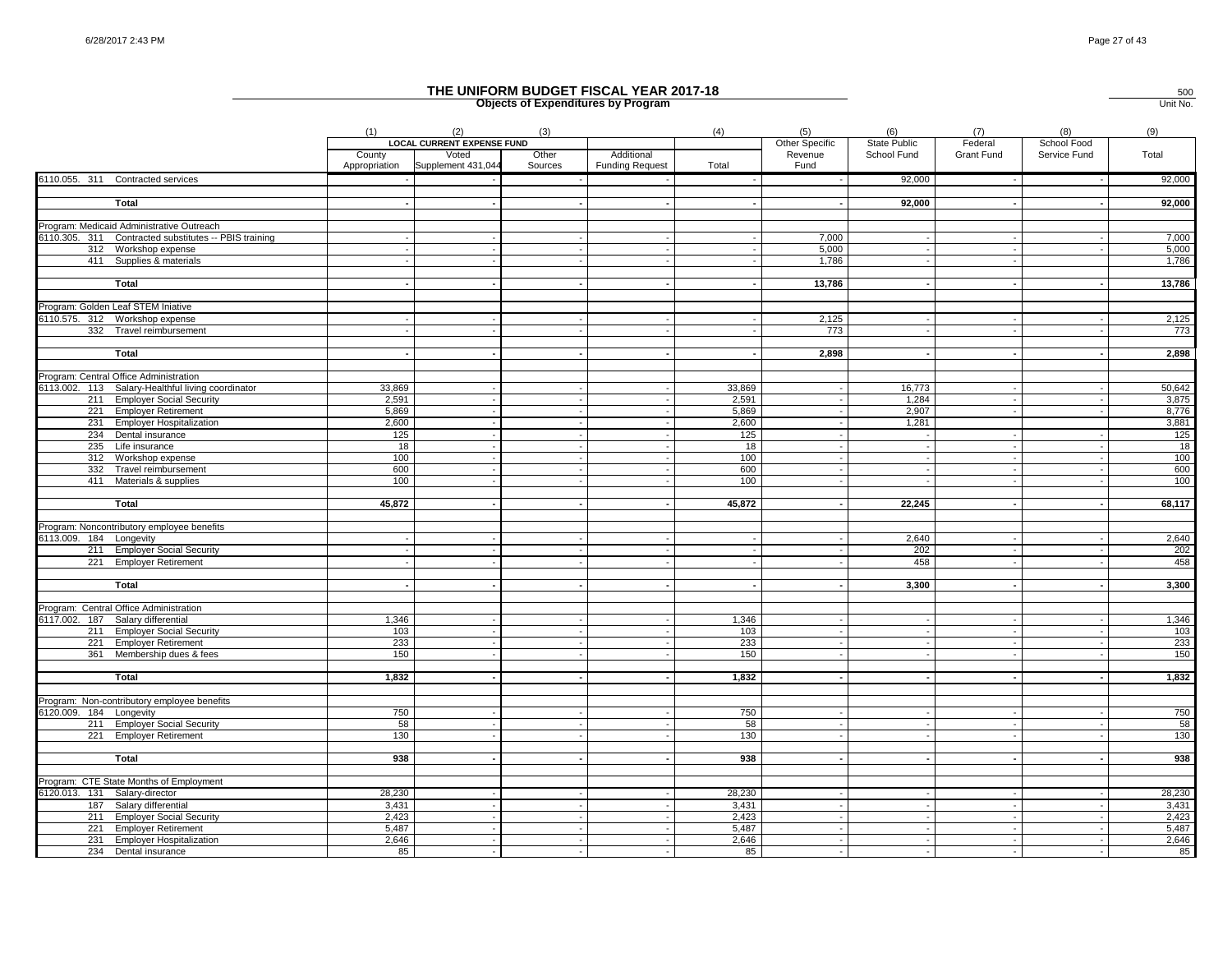|                                                         |                         |                                          |                  | THE UNIFORM BUDGET FISCAL YEAR 2017-18<br><b>Objects of Expenditures by Program</b> |                |                       |                            |                  |                          | 500<br>Unit No. |
|---------------------------------------------------------|-------------------------|------------------------------------------|------------------|-------------------------------------------------------------------------------------|----------------|-----------------------|----------------------------|------------------|--------------------------|-----------------|
|                                                         | (1)                     | (2)<br><b>LOCAL CURRENT EXPENSE FUND</b> | (3)              |                                                                                     | (4)            | (5)<br>Other Specific | (6)<br><b>State Public</b> | (7)<br>Federal   | (8)<br>School Food       | (9)             |
|                                                         | County<br>Appropriation | Voted<br>Supplement 431,044              | Other<br>Sources | Additional<br><b>Funding Request</b>                                                | Total          | Revenue<br>Fund       | School Fund                | Grant Fund       | Service Fund             | Total           |
| 235 Life insurance                                      | 13                      |                                          |                  |                                                                                     | 13             |                       |                            |                  |                          | 13              |
| Total                                                   | 42,315                  |                                          |                  | $\sim$                                                                              | 42,315         |                       |                            |                  | $\overline{\phantom{a}}$ | 42,315          |
| Program: CTE Program Improvement                        |                         |                                          |                  |                                                                                     |                |                       |                            |                  |                          |                 |
| 6120.014. 312 Workshop expense                          |                         |                                          |                  |                                                                                     |                |                       | 1,000                      |                  |                          | 1,000           |
| 332 Travel reimbursement                                |                         |                                          |                  |                                                                                     |                |                       | 750                        |                  |                          | 750             |
| 459 Other food purchases                                |                         |                                          |                  |                                                                                     |                |                       | 100                        |                  |                          | 100             |
| Total                                                   |                         |                                          |                  |                                                                                     |                |                       | 1,850                      |                  |                          | 1,850           |
| TOTAL SUPPORT & DEVELOPMENT SERVICES                    | 127,898                 |                                          | $\sim$           | $\overline{a}$                                                                      | 127,898        | 16,684                | 132,514                    |                  | ٠.                       | 277,096         |
| Function: Special Population Support & Dev Svcs         |                         |                                          |                  |                                                                                     |                |                       |                            |                  |                          |                 |
| Program: IDEA VI-B Handicapped                          |                         |                                          |                  |                                                                                     |                |                       |                            |                  |                          |                 |
| 6200.060. 131 Salary - compliance officer               |                         |                                          |                  |                                                                                     |                |                       |                            | 63,000           |                          | 63,000          |
| 151 Salary - office support                             |                         |                                          |                  |                                                                                     |                |                       |                            | 29,825           |                          | 29,825          |
| 211 Employer Social Security                            |                         |                                          |                  | $\overline{a}$                                                                      |                |                       |                            | 7,102            |                          | 7,102<br>16,087 |
| 221 Employer Retirement<br>231 Employer Hospitalization | $\sim$                  |                                          |                  | $\sim$                                                                              |                |                       |                            | 16,087<br>11,760 |                          | 11,760          |
| 234 Dental insurance                                    | 376                     |                                          |                  |                                                                                     | 376            |                       |                            |                  |                          | 376             |
| 235<br>Life insurance                                   | 54                      |                                          |                  |                                                                                     | 54             |                       |                            |                  |                          | 54              |
|                                                         |                         |                                          |                  |                                                                                     |                |                       |                            |                  |                          |                 |
| <b>Total</b>                                            | 430                     |                                          |                  | $\overline{\phantom{a}}$                                                            | 430            |                       |                            | 127,774          |                          | 128,204         |
| Program: Medicaid                                       |                         |                                          |                  |                                                                                     |                |                       |                            |                  |                          |                 |
| 6200.306. 113 Salary-director                           |                         |                                          |                  |                                                                                     |                | 65.465                |                            |                  |                          | 65,465          |
| 211 Employer Social Security                            |                         |                                          |                  | $\sim$                                                                              |                | 5,009                 |                            |                  | $\overline{\phantom{a}}$ | 5,009           |
| 221 Employer Retirement                                 |                         |                                          |                  | $\sim$                                                                              |                | 10,319                |                            |                  |                          | 10,319          |
| 231 Employer Hospitalization                            |                         |                                          |                  |                                                                                     |                | 5,880                 |                            |                  |                          | 5,880           |
| 234 Dental insurance                                    |                         |                                          |                  |                                                                                     |                | 188                   |                            |                  |                          | 188             |
| 235 Life insurance                                      |                         |                                          |                  |                                                                                     |                | 27                    |                            |                  |                          | 27              |
| 332<br>Travel reimbursement                             |                         |                                          |                  |                                                                                     |                | 900                   |                            |                  |                          | 900             |
|                                                         |                         |                                          |                  |                                                                                     |                |                       |                            |                  |                          |                 |
| Total                                                   |                         |                                          |                  |                                                                                     |                | 87,788                |                            |                  |                          | 87,788          |
| Program: AIG                                            |                         |                                          |                  |                                                                                     |                |                       |                            |                  |                          |                 |
| 6206.002. 113<br>Salary - director                      | 1,070                   |                                          |                  |                                                                                     | 1,070          |                       | 3,210                      |                  |                          | 4,280           |
| 211<br><b>Employer Social Security</b>                  | 82                      |                                          |                  |                                                                                     | 82             |                       | 246                        |                  |                          | 328             |
| <b>Employer Retirement</b><br>221                       | 186                     |                                          |                  |                                                                                     | 186            |                       | 557                        |                  |                          | 743             |
| 231<br><b>Employer Hospitalization</b>                  | 147                     |                                          |                  | $\overline{a}$                                                                      | 147            |                       | 309                        |                  |                          | 456             |
| 234<br>Dental insurance                                 | 14                      |                                          |                  |                                                                                     | 14             |                       |                            |                  |                          | 14              |
| 235 Life insurance                                      | $\overline{2}$          |                                          |                  |                                                                                     | $\overline{2}$ |                       |                            |                  |                          | $\overline{2}$  |
|                                                         |                         |                                          |                  |                                                                                     |                |                       |                            |                  |                          |                 |
| Total                                                   | 1,501                   |                                          |                  | $\sim$                                                                              | 1,501          |                       | 4,322                      |                  |                          | 5,823           |
| Program: Non-contributory employee benefits             |                         |                                          |                  |                                                                                     |                |                       |                            |                  |                          |                 |
| 6206.009. 184 Longevity                                 |                         |                                          |                  |                                                                                     |                |                       | 63                         |                  |                          | 63              |
| 211 Employer Social Security                            |                         |                                          |                  |                                                                                     |                |                       | $\overline{5}$             |                  |                          | $\overline{5}$  |
| 221 Employer Retirement                                 |                         |                                          |                  | $\sim$                                                                              |                |                       | 11                         |                  |                          | 11              |
| <b>Total</b>                                            |                         |                                          |                  |                                                                                     |                |                       | 79                         |                  |                          | 79              |
|                                                         |                         |                                          |                  |                                                                                     |                |                       |                            |                  |                          |                 |
| TOTAL SPEC POPULATION SUPPORT & DEV SVCS                | 1,931                   |                                          |                  |                                                                                     | 1,931          | 87,788                | 4,401                      | 127,774          |                          | 221,894         |
| Function: Alternative Prog & Svcs Supp & Dev Svcs       |                         |                                          |                  |                                                                                     |                |                       |                            |                  |                          |                 |
| Program: After School Quality Improvement Grant         |                         |                                          |                  |                                                                                     |                |                       |                            |                  |                          |                 |
| Program: ESEA Title I                                   |                         |                                          |                  |                                                                                     |                |                       |                            |                  |                          |                 |
| 6300.050. 113 Salary - Coordinator                      |                         |                                          |                  |                                                                                     |                |                       |                            | 53,881           |                          | 53,881          |
|                                                         |                         |                                          |                  |                                                                                     |                |                       |                            |                  |                          |                 |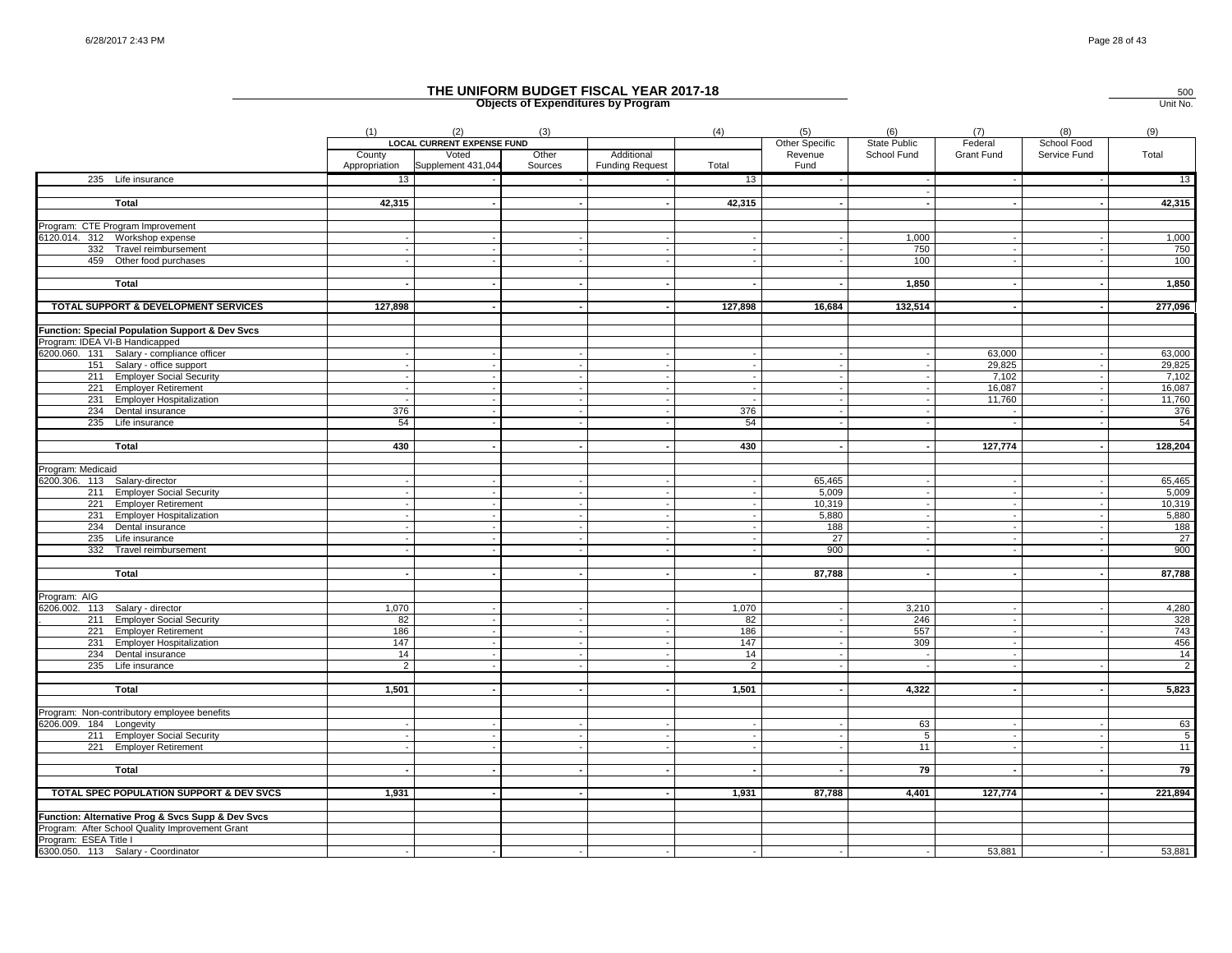|                            |                                              |                         |                                          |                          | THE UNIFORM BUDGET FISCAL YEAR 2017-18<br><b>Objects of Expenditures by Program</b> |         |                       |                     |                |                    | 500<br>Unit No. |
|----------------------------|----------------------------------------------|-------------------------|------------------------------------------|--------------------------|-------------------------------------------------------------------------------------|---------|-----------------------|---------------------|----------------|--------------------|-----------------|
|                            |                                              | (1)                     | (2)<br><b>LOCAL CURRENT EXPENSE FUND</b> | (3)                      |                                                                                     | (4)     | (5)<br>Other Specific | (6)<br>State Public | (7)<br>Federal | (8)<br>School Food | (9)             |
|                            |                                              | County<br>Appropriation | Voted<br>Supplement 431,044              | Other<br>Sources         | Additional<br><b>Funding Request</b>                                                | Total   | Revenue<br>Fund       | School Fund         | Grant Fund     | Service Fund       | Total           |
|                            | 151 Salary - Office support                  |                         |                                          |                          |                                                                                     |         |                       |                     | 15,980         |                    | 15,980          |
|                            | 180 Bonus pay not subject to retirement      |                         |                                          |                          | $\sim$                                                                              |         |                       |                     | 2,096          |                    | 2,096           |
| 184                        | Longevity                                    |                         |                                          |                          |                                                                                     |         |                       |                     | 1,168          |                    | 1,168           |
|                            | 211 Employer Social Security                 |                         |                                          |                          |                                                                                     |         |                       |                     | 5,594          |                    | 5,594           |
| 221                        | <b>Employer Retirement</b>                   |                         |                                          | $\sim$                   | $\overline{\phantom{a}}$                                                            |         |                       |                     | 11,788         |                    | 11,788          |
| 231                        | <b>Employer Hospitalization</b>              |                         |                                          |                          | $\overline{a}$                                                                      |         |                       |                     | 7,526          |                    | 7,526           |
| 232                        | Workers compensation                         |                         |                                          |                          | $\sim$                                                                              |         |                       |                     | 1,258          |                    | 1,258           |
| 234                        | Dental insurance                             | 251                     |                                          |                          |                                                                                     | 251     |                       |                     |                |                    | 251             |
| 235                        | Life insurance                               | 36                      |                                          |                          | $\sim$                                                                              | 36      |                       |                     |                |                    | 36              |
| 312                        | Staff development                            | $\sim$                  |                                          |                          |                                                                                     |         |                       |                     | 3,659          |                    | 3,659           |
|                            |                                              |                         |                                          |                          |                                                                                     |         |                       |                     |                |                    |                 |
|                            | Total                                        | 287                     |                                          |                          | ٠                                                                                   | 287     |                       |                     | 102,950        |                    | 103,237         |
|                            | TOTAL ALT PROG SUPPORT & DEV SVCS            | 287                     |                                          |                          |                                                                                     | 287     |                       |                     | 102,950        |                    | 103,237         |
|                            | <b>Function: Technology Support Services</b> |                         |                                          |                          |                                                                                     |         |                       |                     |                |                    |                 |
|                            | Sub-function: Technology Services            |                         |                                          |                          |                                                                                     |         |                       |                     |                |                    |                 |
| Program: Central Office    |                                              |                         |                                          |                          |                                                                                     |         |                       |                     |                |                    |                 |
|                            | 6400.002. 113 Salary - technology director   | 58,905                  |                                          |                          |                                                                                     | 58,905  |                       | 11,781              |                |                    | 70,686          |
|                            | 211 Employer Social Security                 | 4,506                   |                                          |                          |                                                                                     | 4,506   |                       | 901                 |                |                    | 5,407           |
|                            | 221 Employer Retirement                      | 9,228                   |                                          |                          | $\overline{\phantom{a}}$                                                            | 9,228   |                       | 2,042               |                |                    | 11,270          |
| 231                        | <b>Employer Hospitalization</b>              | 4,900                   |                                          |                          | $\sim$                                                                              | 4,900   |                       | 980                 |                |                    | 5,880           |
| 234                        | Dental insurance                             | 188                     |                                          |                          |                                                                                     | 188     |                       | $\sim$              |                |                    | 188             |
|                            | 235 Life insurance                           | 27                      |                                          |                          |                                                                                     | 27      |                       |                     |                |                    | 27              |
|                            |                                              |                         |                                          |                          |                                                                                     |         |                       |                     |                |                    |                 |
|                            | <b>Total</b>                                 | 77,754                  |                                          |                          | $\sim$                                                                              | 77,754  |                       | 15,704              |                |                    | 93,458          |
|                            |                                              |                         |                                          |                          |                                                                                     |         |                       |                     |                |                    |                 |
|                            | Program: Non-instructional personnel         |                         |                                          |                          |                                                                                     |         |                       |                     |                |                    |                 |
|                            | 6400.003. 152 Computer technician            | 153,000                 |                                          |                          | $\overline{\phantom{a}}$                                                            | 153,000 |                       |                     |                |                    | 153,000         |
|                            | 211 Employer Social Security                 | 11,705                  |                                          |                          | ÷.                                                                                  | 11,705  |                       |                     |                |                    | 11,705          |
| 221                        | <b>Employer Retirement</b>                   | 26,515                  |                                          | $\sim$                   | $\overline{\phantom{a}}$                                                            | 26,515  |                       |                     |                |                    | 26,515          |
| 231                        | <b>Employer Hospitalization</b>              | 23,520                  |                                          |                          | $\blacksquare$                                                                      | 23,520  |                       |                     |                |                    | 23,520          |
| 234                        | Dental insurance                             | 752                     |                                          |                          |                                                                                     | 752     |                       |                     |                |                    | 752             |
|                            | 235 Life insurance                           | 108                     |                                          |                          | $\sim$                                                                              | 108     |                       |                     |                |                    | 108             |
|                            |                                              |                         |                                          |                          |                                                                                     |         |                       |                     |                |                    |                 |
|                            | Total                                        | 215,600                 |                                          |                          | $\sim$                                                                              | 215,600 |                       |                     |                |                    | 215,600         |
|                            |                                              |                         |                                          |                          |                                                                                     |         |                       |                     |                |                    |                 |
|                            | Program: Non-contributory benefits           |                         |                                          |                          |                                                                                     |         |                       |                     |                |                    |                 |
| 6400.009. 184 Longevity    |                                              |                         |                                          |                          |                                                                                     |         |                       | 2,958               |                |                    | 2,958           |
|                            | 211 Employer Social Security                 |                         |                                          |                          |                                                                                     |         |                       | 226                 |                |                    | 226             |
|                            | 221 Employer Retirement                      |                         |                                          |                          | $\overline{a}$                                                                      |         |                       | 513                 |                |                    | 513             |
|                            |                                              |                         |                                          |                          |                                                                                     |         |                       |                     |                |                    |                 |
|                            | Total                                        |                         |                                          | $\overline{\phantom{a}}$ |                                                                                     |         |                       | 3,697               |                |                    | 3,697           |
| Program: School Technology |                                              |                         |                                          |                          |                                                                                     |         |                       |                     |                |                    |                 |
|                            | 6400.015. 311 Contracted substitutes         |                         |                                          |                          |                                                                                     |         |                       | 5,000               |                |                    | 5,000           |
| 312                        | Workshop expense                             |                         |                                          | $\overline{\phantom{a}}$ | $\overline{\phantom{a}}$                                                            |         |                       | 3,000               |                |                    | 3,000           |
|                            | 379 Other food purchases                     |                         |                                          | 500                      |                                                                                     | 500     |                       |                     |                |                    | 500             |
| 462                        | Computer equipment -- inventoried            |                         |                                          |                          | $\blacksquare$                                                                      |         |                       | 40,688              |                |                    | 40,688          |
|                            |                                              |                         |                                          |                          |                                                                                     |         |                       |                     |                |                    |                 |
|                            | Total                                        |                         |                                          | 500                      |                                                                                     | 500     |                       | 48,688              |                |                    | 49,188          |
|                            |                                              |                         |                                          |                          |                                                                                     |         |                       |                     |                |                    |                 |
|                            | Program: Rural & Low Income Schools          |                         |                                          |                          |                                                                                     |         |                       |                     |                |                    |                 |
|                            | 6400.109. 152 Computer technician            |                         |                                          | 39,814                   |                                                                                     | 39,814  |                       |                     |                |                    | 39,814          |
|                            | 211 Employer Social Security                 |                         |                                          | 3,046                    |                                                                                     | 3,046   |                       |                     |                |                    | 3,046           |
| 221                        | <b>Employer Retirement</b>                   |                         |                                          | 6,900                    |                                                                                     | 6,900   |                       |                     |                |                    | 6,900           |
|                            | 231 Employer Hospitalization                 |                         |                                          | 5,880                    | $\sim$                                                                              | 5,880   |                       |                     |                |                    | 5,880           |
|                            | 234 Dental insurance                         | 188                     |                                          |                          |                                                                                     | 188     |                       |                     |                |                    | 188             |
|                            | 235 Life insurance                           | 27                      |                                          |                          |                                                                                     | 27      |                       |                     |                |                    | 27              |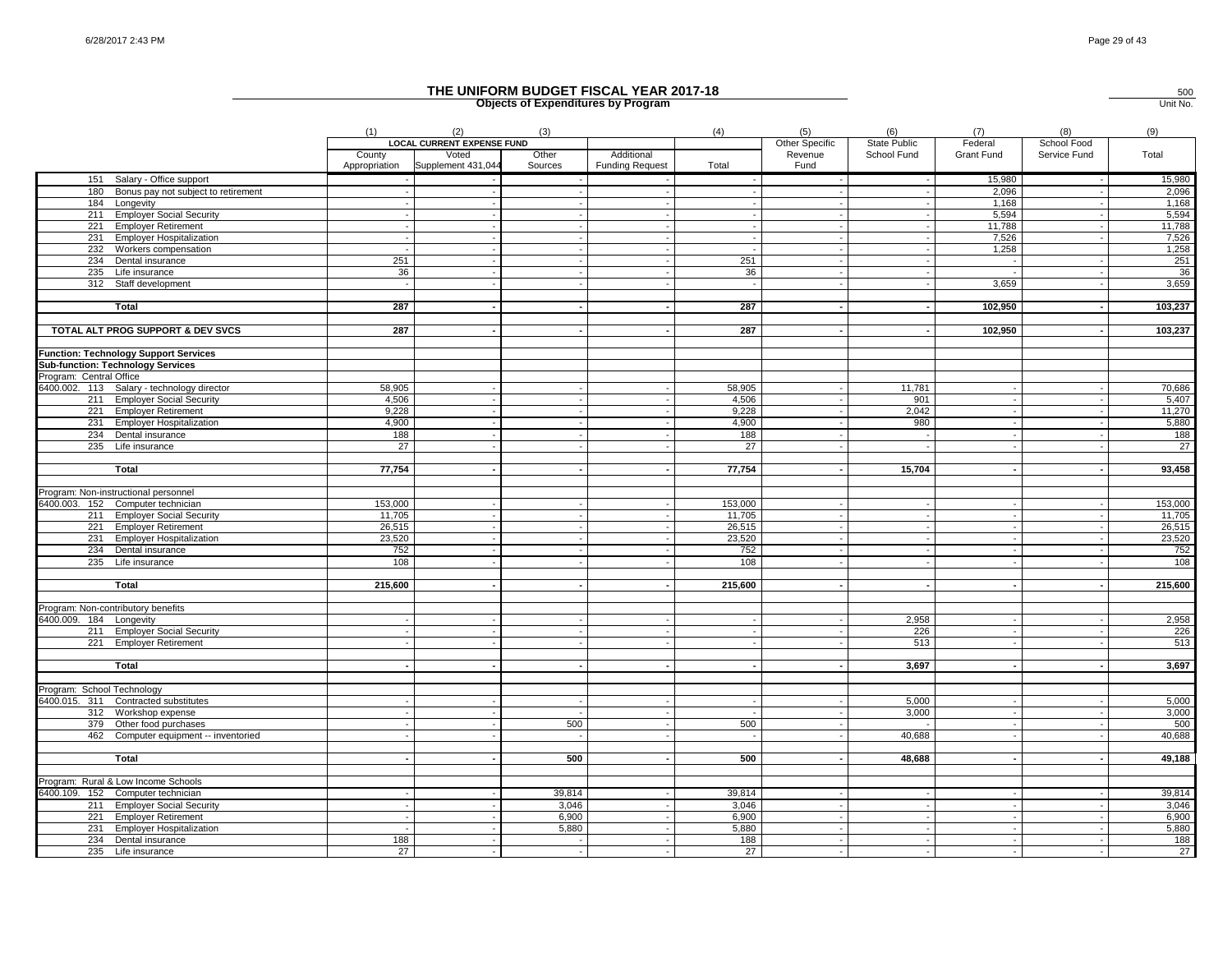|                                                                             |                         |                                          |                  | THE UNIFORM BUDGET FISCAL YEAR 2017-18<br><b>Objects of Expenditures by Program</b> |                  |                                   |                                    |                       |                             | $\frac{500}{\text{Unit No.}}$ |
|-----------------------------------------------------------------------------|-------------------------|------------------------------------------|------------------|-------------------------------------------------------------------------------------|------------------|-----------------------------------|------------------------------------|-----------------------|-----------------------------|-------------------------------|
|                                                                             | (1)                     | (2)<br><b>LOCAL CURRENT EXPENSE FUND</b> | (3)              |                                                                                     | (4)              | (5)                               | (6)                                | (7)                   | (8)                         | (9)                           |
|                                                                             | County<br>Appropriation | Voted<br>Supplement 431,044              | Other<br>Sources | Additional<br><b>Funding Request</b>                                                | Total            | Other Specific<br>Revenue<br>Fund | <b>State Public</b><br>School Fund | Federal<br>Grant Fund | School Food<br>Service Fund | Total                         |
| Total                                                                       | 215                     |                                          | 55,640           |                                                                                     | 55,855           |                                   |                                    |                       |                             | 55,855                        |
|                                                                             |                         |                                          |                  |                                                                                     |                  |                                   |                                    |                       |                             |                               |
| Program: Sales Tax Refund<br>6401.003. 319 ConnectEd                        |                         |                                          |                  |                                                                                     |                  | 6,676                             |                                    |                       |                             | 6,676                         |
|                                                                             |                         |                                          |                  |                                                                                     |                  |                                   |                                    |                       |                             |                               |
| <b>Total</b>                                                                |                         |                                          |                  |                                                                                     |                  | 6,676                             |                                    |                       |                             | 6,676                         |
| Program: Central Office Adm.                                                |                         |                                          |                  |                                                                                     |                  |                                   |                                    |                       |                             |                               |
| 6403.002. 131<br><b>Technology Facilitator</b>                              | 53,997                  |                                          | 98,175           |                                                                                     | 152,172          |                                   |                                    |                       |                             | 152,172                       |
| 211 Employer Social Security                                                | 4.131                   |                                          | 7.510            |                                                                                     | 11.641           |                                   |                                    |                       |                             | 11,641                        |
| 221<br><b>Employer Retirement</b><br><b>Employer Hospitalization</b><br>231 | 9,358<br>5,880          |                                          | 17,014<br>11,760 | $\sim$                                                                              | 26,372<br>17,640 |                                   |                                    |                       | $\overline{\phantom{a}}$    | 26,372<br>17,640              |
| 234<br>Dental insurance                                                     | 188                     |                                          | 376              |                                                                                     | 564              |                                   |                                    |                       |                             | 564                           |
| 235 Life insurance                                                          | 27                      |                                          | 54               |                                                                                     | 81               |                                   |                                    |                       |                             | 81                            |
| 332 Travel reimbursement                                                    | 300                     |                                          |                  |                                                                                     | 300              |                                   |                                    |                       |                             | 300                           |
| Total                                                                       | 73,881                  |                                          | 134,889          |                                                                                     | 208,770          |                                   |                                    |                       |                             | 208,770                       |
|                                                                             |                         |                                          |                  |                                                                                     |                  |                                   |                                    |                       |                             |                               |
| Program: Indirect Costs                                                     |                         |                                          |                  |                                                                                     |                  |                                   |                                    |                       |                             |                               |
| 6410.850. 311 Contracted services                                           |                         |                                          |                  |                                                                                     |                  | 20,800                            |                                    |                       |                             | 20,800                        |
| Total                                                                       |                         |                                          |                  |                                                                                     |                  | 20,800                            |                                    |                       |                             | 20,800                        |
|                                                                             |                         |                                          |                  |                                                                                     |                  |                                   |                                    |                       |                             |                               |
| TOTAL TECHNOLOGY SUPPORT SERVICES                                           | 367,450                 |                                          | 191,029          | $\sim$                                                                              | 558,479          | 27,476                            | 68,089                             |                       |                             | 654,044                       |
| <b>Function: Operational Support Services</b>                               |                         |                                          |                  |                                                                                     |                  |                                   |                                    |                       |                             |                               |
| <b>Sub-function: Communications Services</b>                                |                         |                                          |                  |                                                                                     |                  |                                   |                                    |                       |                             |                               |
| Program: Central Office Adm.                                                |                         |                                          |                  |                                                                                     |                  |                                   |                                    |                       |                             |                               |
| 6510.002. 341 Telephone<br>343 Telecommunications services                  | 120,000<br>100          |                                          | 25,000           |                                                                                     | 145,000<br>100   |                                   |                                    |                       |                             | 145,000<br>100                |
| 344 Mobile communication costs                                              | 15,000                  |                                          |                  |                                                                                     | 15,000           |                                   |                                    |                       |                             | 15,000                        |
|                                                                             |                         |                                          |                  |                                                                                     |                  |                                   |                                    |                       |                             |                               |
| Total                                                                       | 135,100                 |                                          | 25,000           | $\sim$                                                                              | 160,100          |                                   |                                    |                       |                             | 160,100                       |
|                                                                             |                         |                                          |                  |                                                                                     |                  |                                   |                                    |                       |                             |                               |
| Program: School Building Administration                                     |                         |                                          |                  |                                                                                     |                  |                                   |                                    |                       |                             |                               |
| 6510.005. 341 Telephone                                                     | 22,000                  |                                          | 10,000           |                                                                                     | 32,000           |                                   |                                    |                       |                             | 32,000                        |
| 344 Mobile communication costs                                              | 8,000                   |                                          |                  |                                                                                     | 8,000            |                                   |                                    |                       |                             | 8,000                         |
| Total                                                                       | 30,000                  |                                          | 10,000           |                                                                                     | 40,000           |                                   |                                    |                       |                             | 40,000                        |
|                                                                             |                         |                                          |                  |                                                                                     |                  |                                   |                                    |                       |                             |                               |
| Sub-function: Printing and copying services                                 |                         |                                          |                  |                                                                                     |                  |                                   |                                    |                       |                             |                               |
| Program: Central Office Adm.                                                |                         |                                          |                  |                                                                                     |                  |                                   |                                    |                       |                             |                               |
| 6520.002. 418 Digital imaging                                               | 2,000                   |                                          |                  |                                                                                     | 2,000            |                                   |                                    |                       |                             | 2,000                         |
| Total                                                                       | 2,000                   |                                          |                  |                                                                                     | 2,000            |                                   |                                    |                       |                             | 2,000                         |
|                                                                             |                         |                                          |                  |                                                                                     |                  |                                   |                                    |                       |                             |                               |
| Sub-function: Public Utility & Energy Services                              |                         |                                          |                  |                                                                                     |                  |                                   |                                    |                       |                             |                               |
| Program: Central Office Adm.<br>6530.002. 321 Public utilities-electric     | 20.000                  |                                          |                  |                                                                                     | 20,000           |                                   |                                    |                       |                             | 20,000                        |
| 323 Water & sewer                                                           | 2,500                   |                                          |                  |                                                                                     | 2,500            |                                   |                                    |                       |                             | 2,500                         |
| 329 Permits & fees                                                          |                         |                                          | 420              |                                                                                     | 420              |                                   |                                    |                       |                             | 420                           |
| 421 Fuel                                                                    | 4,000                   |                                          |                  |                                                                                     | 4,000            |                                   |                                    |                       |                             | 4,000                         |
|                                                                             |                         |                                          |                  |                                                                                     |                  |                                   |                                    |                       |                             |                               |
| Total                                                                       | 26,500                  |                                          | 420              |                                                                                     | 26,920           |                                   |                                    |                       |                             | 26,920                        |
|                                                                             |                         |                                          |                  |                                                                                     |                  |                                   |                                    |                       |                             |                               |
| Program: School Bldg Adm.<br>6530.005. 321 Public utilities-electric        | 776,345                 |                                          | 23,655           |                                                                                     | 800,000          |                                   |                                    |                       |                             | 800,000                       |
| 323 Water & sewer                                                           | 85,000                  |                                          |                  |                                                                                     | 85,000           |                                   |                                    |                       |                             | 85,000                        |
|                                                                             |                         |                                          |                  |                                                                                     |                  |                                   |                                    |                       |                             |                               |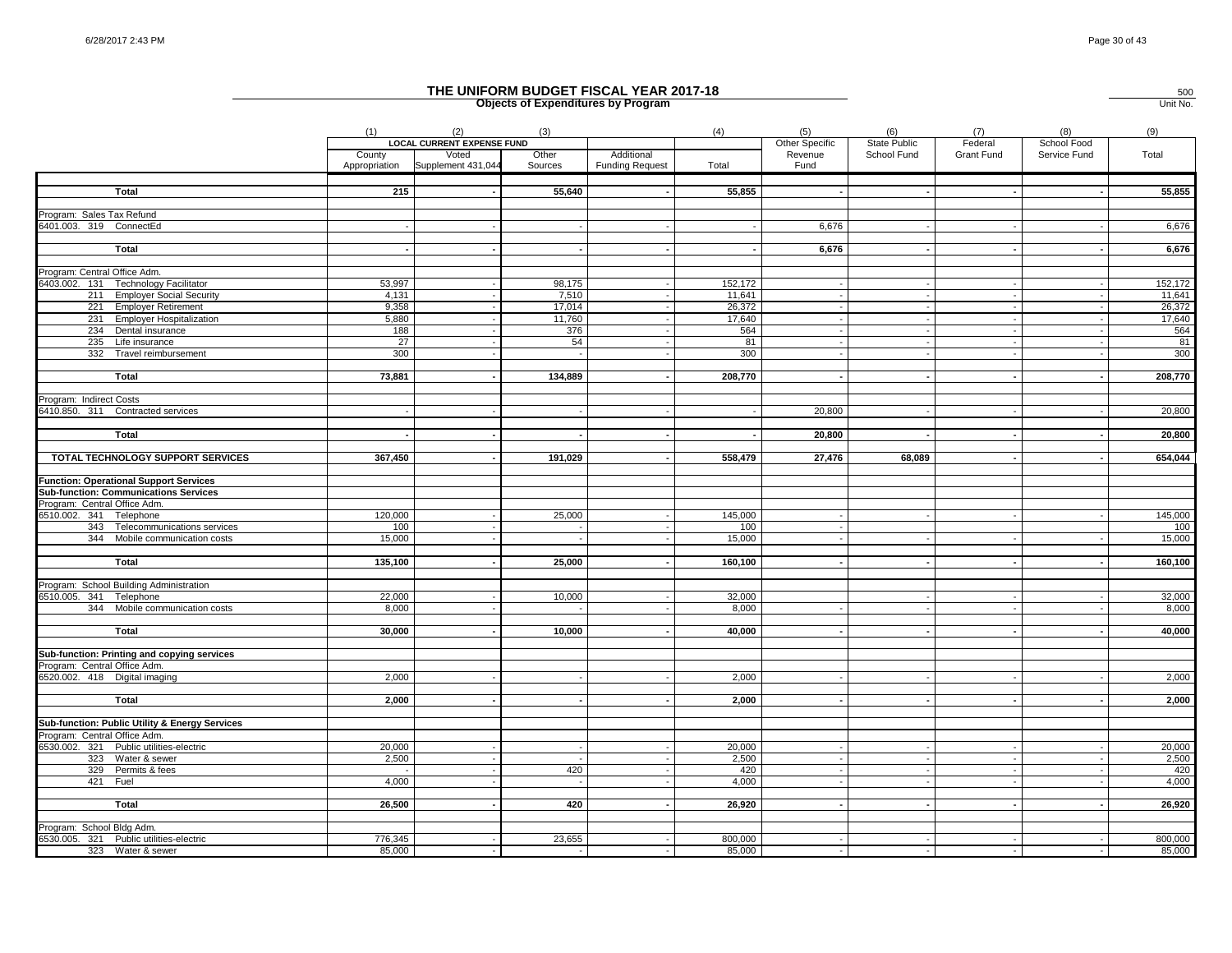|                              |                                               |                 |                                            |         | THE UNIFORM BUDGET FISCAL YEAR 2017-18<br><b>Objects of Expenditures by Program</b> |              |                           |                                    |                       |                             | 500<br>Unit No. |
|------------------------------|-----------------------------------------------|-----------------|--------------------------------------------|---------|-------------------------------------------------------------------------------------|--------------|---------------------------|------------------------------------|-----------------------|-----------------------------|-----------------|
|                              |                                               | (1)             | (2)                                        | (3)     |                                                                                     | (4)          | (5)                       | (6)                                | (7)                   | (8)                         | (9)             |
|                              |                                               | County          | <b>LOCAL CURRENT EXPENSE FUND</b><br>Voted | Other   | Additional                                                                          |              | Other Specific<br>Revenue | <b>State Public</b><br>School Fund | Federal<br>Grant Fund | School Food<br>Service Fund | Total           |
|                              |                                               | Appropriation   | Supplement 431,044                         | Sources | <b>Funding Request</b>                                                              | Total        | Fund                      |                                    |                       |                             |                 |
|                              | 329 Permits & fees                            | 2,100           |                                            |         |                                                                                     | 2,100        |                           |                                    |                       |                             | 2,100           |
| 421 Fuel                     |                                               | 85,000          |                                            |         |                                                                                     | 85,000       |                           |                                    |                       |                             | 85,000          |
|                              | Total                                         | 948,445         |                                            | 23,655  | $\sim$                                                                              | 972,100      |                           |                                    |                       |                             | 972,100         |
|                              | Sub-function: Custodial/Housekeeping Services |                 |                                            |         |                                                                                     |              |                           |                                    |                       |                             |                 |
| Program: Central Office Adm. |                                               |                 |                                            |         |                                                                                     |              |                           |                                    |                       |                             |                 |
|                              | 6540.002. 324 Waste management                | 75,000          |                                            |         |                                                                                     | 75,000       |                           |                                    |                       |                             | 75,000          |
|                              | 411 Supplies & materials                      | 7,000           |                                            |         |                                                                                     | 7,000        |                           |                                    |                       |                             | 7,000           |
|                              | 422 Custodial supplies                        | 105,000         |                                            |         |                                                                                     | 105,000      |                           |                                    |                       |                             | 105,000         |
|                              | 462 Equipment - inventoried                   | 7,000           |                                            |         |                                                                                     | 7,000        |                           |                                    |                       |                             | 7,000           |
|                              | Total                                         | 194,000         |                                            | $\sim$  | $\sim$                                                                              | 194,000      |                           |                                    |                       |                             | 194,000         |
|                              |                                               |                 |                                            |         |                                                                                     |              |                           |                                    |                       |                             |                 |
|                              | Program: Non-instructional support personnel  |                 |                                            |         |                                                                                     |              |                           |                                    |                       |                             |                 |
|                              | 6540.003. 173 Salary - custodian              | 141,780         |                                            | 91,214  |                                                                                     | 232,994      |                           | 536,385                            |                       |                             | 769,379         |
|                              | 199 Overtime pay - custodians                 |                 |                                            |         | $\blacksquare$                                                                      |              |                           | 19,000                             |                       |                             | 19,000          |
| 211                          | <b>Employer Social Security</b>               | 10,846          |                                            | 6,978   |                                                                                     | 17,824       |                           | 42,487                             |                       |                             | 60,311          |
| 221                          | <b>Employer Retirement</b>                    | 24,570          |                                            | 15,807  |                                                                                     | 40,377       |                           | 96,248                             |                       |                             | 136,625         |
| 231                          | <b>Employer Hospitalization</b>               | 14,698<br>5.264 |                                            | $\sim$  | $\overline{\phantom{a}}$<br>$\sim$                                                  | 14,698       |                           | 132,302                            |                       |                             | 147,000         |
| 234<br>235                   | Dental insurance<br>Life insurance            | 756             |                                            |         |                                                                                     | 5,264<br>756 |                           |                                    |                       |                             | 5,264<br>756    |
|                              |                                               |                 |                                            |         |                                                                                     |              |                           |                                    |                       |                             |                 |
|                              | <b>Total</b>                                  | 197,914         |                                            | 113,999 | $\blacksquare$                                                                      | 311,913      |                           | 826,422                            |                       |                             | 1,138,335       |
|                              | Program: Noncontributory employee benefits    |                 |                                            |         |                                                                                     |              |                           |                                    |                       |                             |                 |
| 6540.009. 184 Longevity      |                                               |                 |                                            |         |                                                                                     |              |                           | 12,570                             |                       |                             | 12,570          |
|                              | 185 Bonus leave payout                        |                 |                                            |         | $\sim$                                                                              |              |                           | 7,000                              |                       | $\overline{\phantom{a}}$    | 7,000           |
|                              | 188 Annual leave payout                       |                 |                                            |         | $\sim$                                                                              |              |                           | 10,000                             |                       |                             | 10,000          |
|                              | 211 Employer Social Security                  |                 |                                            |         |                                                                                     |              |                           | 2,262                              |                       |                             | 2,262           |
| 221                          | Employer Retirement                           |                 |                                            |         |                                                                                     |              |                           | 5,124                              |                       |                             | 5,124           |
|                              |                                               |                 |                                            |         |                                                                                     |              |                           |                                    |                       |                             |                 |
|                              | Total                                         |                 |                                            |         |                                                                                     |              |                           | 36,956                             |                       |                             | 36,956          |
|                              | <b>Sub-function: Transportation Services</b>  |                 |                                            |         |                                                                                     |              |                           |                                    |                       |                             |                 |
| Program: Central Office Adm. |                                               |                 |                                            |         |                                                                                     |              |                           |                                    |                       |                             |                 |
|                              | 6550.002. 113 Salary-bus garage supervisor    | 69.850          |                                            |         |                                                                                     | 69.850       |                           | 13.971                             |                       |                             | 83,821          |
|                              | 211 Employer Social Security                  | 5,344           |                                            |         |                                                                                     | 5,344        |                           | 1,069                              |                       |                             | 6,413           |
|                              | 221 Employer Retirement                       | 12.105          |                                            |         |                                                                                     | 12.105       |                           | 2,421                              |                       |                             | 14,526          |
| 231                          | <b>Employer Hospitalization</b>               | 4,900           |                                            |         |                                                                                     | 4,900        |                           | 980                                |                       |                             | 5,880           |
| 234                          | Dental insurance                              | 188             |                                            |         |                                                                                     | 188          |                           |                                    |                       |                             | 188             |
|                              | 235 Life insurance                            | 27              |                                            |         |                                                                                     | 27           |                           |                                    |                       |                             | 27              |
|                              |                                               |                 |                                            |         |                                                                                     |              |                           |                                    |                       |                             |                 |
|                              | Total                                         | 92,414          |                                            |         | $\sim$                                                                              | 92,414       |                           | 18,441                             |                       |                             | 110,855         |
|                              | Program: Noncontributory employee benefits    |                 |                                            |         |                                                                                     |              |                           |                                    |                       |                             |                 |
| 6550.009. 184 Longevity      |                                               |                 |                                            |         |                                                                                     |              |                           | 3,876                              |                       |                             | 3,876           |
|                              | 211 Employer Social Security                  |                 |                                            |         |                                                                                     |              |                           | 297                                |                       |                             | 297             |
| 221                          | <b>Employer Retirement</b>                    |                 |                                            |         |                                                                                     |              |                           | 672                                |                       |                             | 672             |
|                              |                                               |                 |                                            |         |                                                                                     |              |                           |                                    |                       |                             |                 |
|                              | Total                                         |                 |                                            |         |                                                                                     |              |                           | 4,845                              |                       |                             | 4,845           |
|                              | Program: Summer Reading Camps                 |                 |                                            |         |                                                                                     |              |                           |                                    |                       |                             |                 |
|                              | 6550.016. 171 Salary-bus driver               |                 |                                            |         |                                                                                     |              |                           | 5,224                              |                       |                             | 5,224           |
| 211                          | <b>Employer Social Security</b>               |                 |                                            |         |                                                                                     |              |                           | 697                                |                       |                             | 697             |
| 221                          | <b>Employer Retirement</b>                    |                 |                                            |         | $\sim$                                                                              |              |                           | 397                                |                       |                             | 397             |
| 331                          | Contracted transportation cost                |                 |                                            |         |                                                                                     |              |                           | 20,000                             |                       |                             | 20,000          |
|                              |                                               |                 |                                            |         |                                                                                     |              |                           |                                    |                       |                             |                 |
|                              | Total                                         |                 |                                            |         |                                                                                     |              |                           | 26,318                             |                       |                             | 26,318          |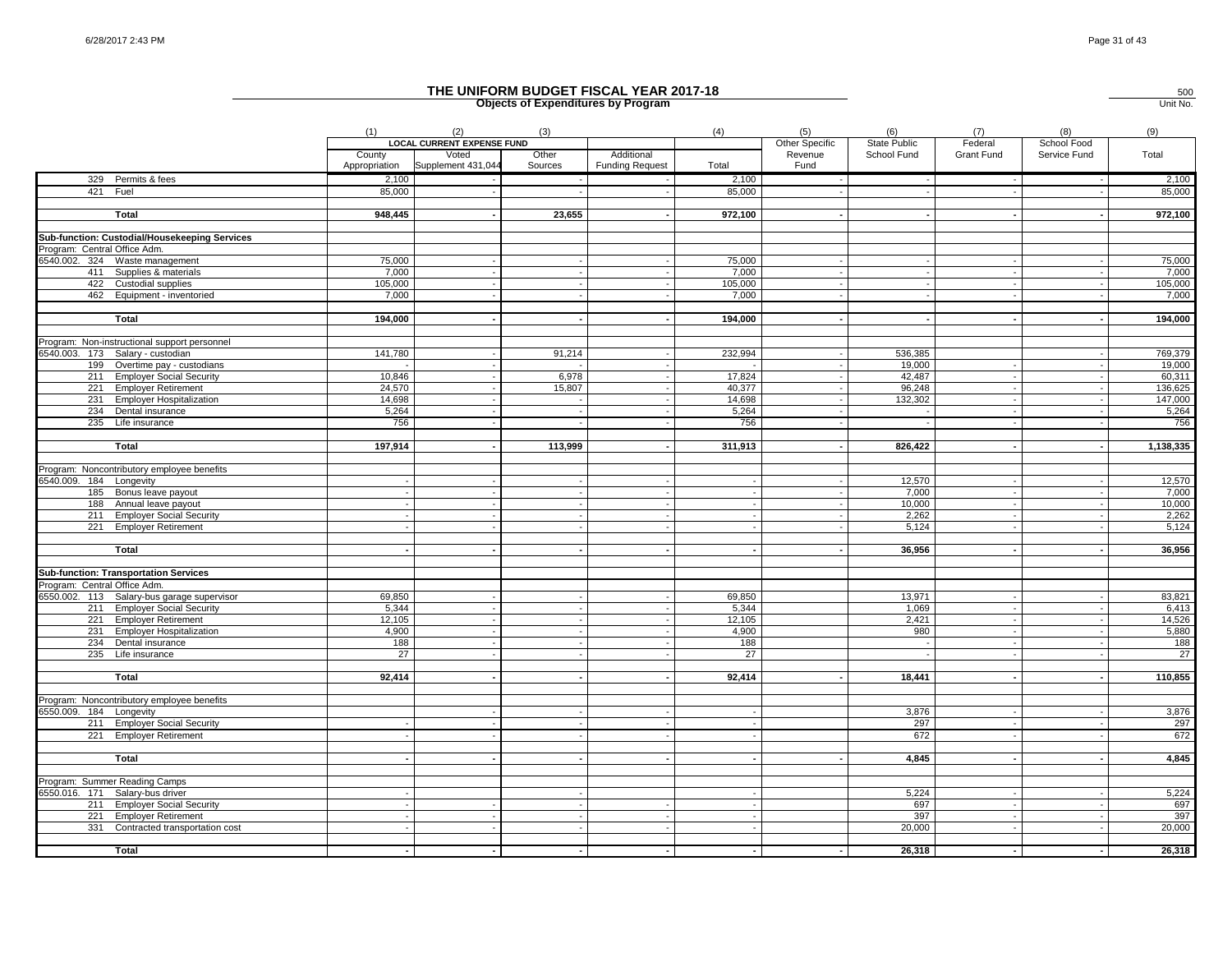|                               |                                                              |                         |                                          |                          | THE UNIFORM BUDGET FISCAL YEAR 2017-18<br><b>Objects of Expenditures by Program</b> |                |                       |                            |                |                          | 500<br>Unit No.   |
|-------------------------------|--------------------------------------------------------------|-------------------------|------------------------------------------|--------------------------|-------------------------------------------------------------------------------------|----------------|-----------------------|----------------------------|----------------|--------------------------|-------------------|
|                               |                                                              | (1)                     | (2)<br><b>LOCAL CURRENT EXPENSE FUND</b> | (3)                      |                                                                                     | (4)            | (5)<br>Other Specific | (6)<br><b>State Public</b> | (7)<br>Federal | (8)<br>School Food       | (9)               |
|                               |                                                              | County<br>Appropriation | Voted<br>Supplement 431,044              | Other<br>Sources         | Additional<br><b>Funding Request</b>                                                | Total          | Revenue<br>Fund       | School Fund                | Grant Fund     | Service Fund             | Total             |
| Program: Learn & Earn         |                                                              |                         |                                          |                          |                                                                                     |                |                       |                            |                |                          |                   |
| 6550.055. 171 Salary-driver   |                                                              |                         |                                          |                          |                                                                                     |                |                       | 664                        |                |                          | 664               |
|                               | 211 Employer Social Security                                 |                         |                                          |                          |                                                                                     |                |                       | 51                         |                |                          | 51                |
|                               | 221 Employer Retirement                                      |                         |                                          |                          | $\sim$                                                                              |                |                       | 28                         |                |                          | 28                |
|                               | Total                                                        |                         |                                          |                          | $\overline{\phantom{a}}$                                                            |                |                       | 743                        |                |                          | 743               |
|                               |                                                              |                         |                                          |                          |                                                                                     |                |                       |                            |                |                          |                   |
|                               | Program: Transportation of Pupils.                           |                         |                                          |                          |                                                                                     |                |                       |                            |                |                          |                   |
| 171                           | 6550.056. 165 Substitute bus drivers<br>Salary - bus drivers |                         |                                          | $\sim$                   | $\blacksquare$                                                                      |                |                       | 42,000<br>245,121          |                |                          | 42,000<br>245,121 |
|                               | 172 Overtime-bus drivers                                     |                         |                                          | $\overline{\phantom{a}}$ | $\overline{\phantom{a}}$                                                            |                |                       | 9,700                      |                |                          | 9,700             |
|                               | 175 Salary - trans. Personnel                                |                         |                                          | $\sim$                   | $\sim$                                                                              | $\overline{a}$ |                       | 193,000                    |                |                          | 193,000           |
| 197                           | Salary - staff dev instructor                                |                         |                                          | $\sim$                   | $\overline{a}$                                                                      |                |                       | 1,030                      |                |                          | 1,030             |
| 199                           | Overtime-bus drivers                                         |                         |                                          | $\sim$                   | $\overline{\phantom{a}}$                                                            |                |                       | 1,000                      |                |                          | 1,000             |
|                               | 211 Employer Social Security                                 |                         |                                          |                          | $\sim$                                                                              |                |                       | 37,000                     |                |                          | 37,000            |
|                               | 221 Employer Retirement                                      |                         | $\sim$                                   | $\sim$                   | $\sim$                                                                              | $\overline{a}$ |                       | 67,000                     |                |                          | 67,000            |
| 231                           | <b>Employer Hospitalization</b>                              |                         |                                          | $\sim$                   | $\overline{a}$                                                                      |                |                       | 83,000                     |                |                          | 83,000            |
| 311                           | Contracted services                                          |                         |                                          |                          |                                                                                     |                |                       | 3,000                      |                |                          | 3,000             |
| 311                           | Contracted services                                          |                         |                                          | $\overline{\phantom{a}}$ | $\overline{\phantom{a}}$                                                            |                |                       | 3,000                      |                |                          | 3,000             |
| 312                           | Workshop expense                                             |                         |                                          | $\sim$                   | $\sim$                                                                              | $\overline{a}$ |                       | 1,600                      |                |                          | 1,600             |
|                               | 319 Drug testing                                             |                         |                                          | $\overline{a}$<br>$\sim$ | $\overline{a}$<br>$\overline{a}$                                                    |                |                       | 5,185                      |                |                          | 5,185             |
| 321<br>323                    | Energy costs<br>Water/sewer                                  |                         |                                          |                          | $\overline{\phantom{a}}$                                                            |                |                       | 4,312<br>505               |                |                          | 4,312<br>505      |
| 326                           | Contracted repairs                                           |                         |                                          | $\sim$                   | $\overline{\phantom{a}}$                                                            |                |                       | 7,500                      |                |                          | 7,500             |
| 341                           | Telephone                                                    | 1,000                   |                                          | $\sim$                   | $\sim$                                                                              | 1,000          |                       |                            |                |                          | 1,000             |
| 344                           | Mobile communications                                        |                         |                                          |                          |                                                                                     |                |                       | 3,000                      |                |                          | 3,000             |
| 411                           | Supplies & materials                                         | 10,000                  |                                          | $\sim$                   | $\sim$                                                                              | 10,000         |                       | 71.053                     |                | $\overline{\phantom{a}}$ | 81,053            |
|                               | 418 Computer software & supplies                             |                         |                                          | $\sim$                   | $\overline{\phantom{a}}$                                                            |                |                       | 7,652                      |                |                          | 7,652             |
| 418                           | Synovia                                                      |                         |                                          | $\sim$                   | $\overline{\phantom{a}}$                                                            |                |                       | 23,880                     |                |                          | 23,880            |
| 421                           | Fuel for facilities                                          | 1,003                   |                                          | $\sim$                   | $\overline{\phantom{a}}$                                                            | 1,003          |                       | 1,700                      | $\sim$         |                          | 2,703             |
| 422                           | Repair parts, grease, antifreeze                             | 7,000                   |                                          |                          |                                                                                     | 7,000          |                       | 46,246                     |                |                          | 53,246            |
| 423                           | Gasoline & diesel fuel                                       | 2,000                   |                                          |                          | $\sim$                                                                              | 2,000          |                       | 80,000                     |                |                          | 82,000            |
| 425                           | Tires & tubes                                                | 4,000                   |                                          |                          |                                                                                     | 4,000          |                       | 31,665                     |                |                          | 35,665            |
|                               | Total                                                        | 25,003                  |                                          | $\overline{\phantom{a}}$ | $\sim$                                                                              | 25,003         |                       | 969,149                    |                | $\blacksquare$           | 994,152           |
|                               |                                                              |                         |                                          |                          |                                                                                     |                |                       |                            |                |                          |                   |
|                               | Program: ESEA Title VI-B Handicapped                         |                         |                                          |                          |                                                                                     |                |                       |                            |                |                          |                   |
|                               | 6550.060. 147 Salary - bus monitor                           |                         |                                          |                          |                                                                                     |                |                       |                            | 56,000         |                          | 56,000            |
|                               | 211 Employer Social Security<br>221 Employer Retirement      | $\sim$                  | $\overline{\phantom{a}}$                 | $\sim$<br>$\sim$         | $\sim$<br>$\sim$                                                                    | $\overline{a}$ |                       |                            | 4,284<br>9,268 | $\overline{\phantom{a}}$ | 4,284<br>9,268    |
| 231                           | <b>Employer Hospitalization</b>                              | $\sim$                  |                                          | $\sim$                   | $\sim$                                                                              |                |                       |                            | 22,636         |                          | 22,636            |
| 234                           | Dental insurance                                             | 752                     |                                          | $\sim$                   |                                                                                     | 752            |                       |                            |                |                          | 752               |
| 235                           | Life insurance                                               | 108                     |                                          |                          | $\overline{\phantom{a}}$                                                            | 108            |                       |                            |                |                          | 108               |
|                               | 311 Contracted services                                      |                         |                                          |                          | $\blacksquare$                                                                      |                |                       |                            | 1,000          |                          | 1,000             |
|                               | Total                                                        | 860                     |                                          |                          | $\sim$                                                                              | 860            |                       |                            | 93,188         |                          | 94,048            |
|                               |                                                              |                         |                                          |                          |                                                                                     |                |                       |                            |                |                          |                   |
| Program: At Risk (Math Camp)  |                                                              |                         |                                          |                          |                                                                                     |                |                       |                            |                |                          |                   |
| 6550.069. 171 Salary - driver |                                                              |                         |                                          |                          |                                                                                     |                |                       | 1,000                      |                |                          | 1,000             |
|                               | 211 Employer Social Security                                 |                         |                                          |                          |                                                                                     |                |                       | 77                         |                |                          | $\overline{77}$   |
|                               | 221 Employer Retirement                                      |                         |                                          |                          | $\overline{a}$                                                                      |                |                       | 174                        |                |                          | 174               |
|                               |                                                              |                         |                                          |                          |                                                                                     |                |                       |                            |                |                          |                   |
|                               | Total                                                        |                         |                                          |                          |                                                                                     |                |                       | 1,251                      |                |                          | 1,251             |
| Program: Transportation Trust |                                                              |                         |                                          |                          |                                                                                     |                |                       |                            |                |                          |                   |
|                               | 6550.484. 181 Bus driver attendance bonus                    |                         |                                          |                          |                                                                                     |                | 15,000                |                            |                |                          | 15,000            |
|                               | 211 Employer Social Security                                 |                         |                                          |                          |                                                                                     |                | 1,148                 |                            |                |                          | 1,148             |
|                               | 221 Employer Retirement                                      |                         |                                          |                          |                                                                                     |                | 2,600                 |                            |                |                          | 2.600             |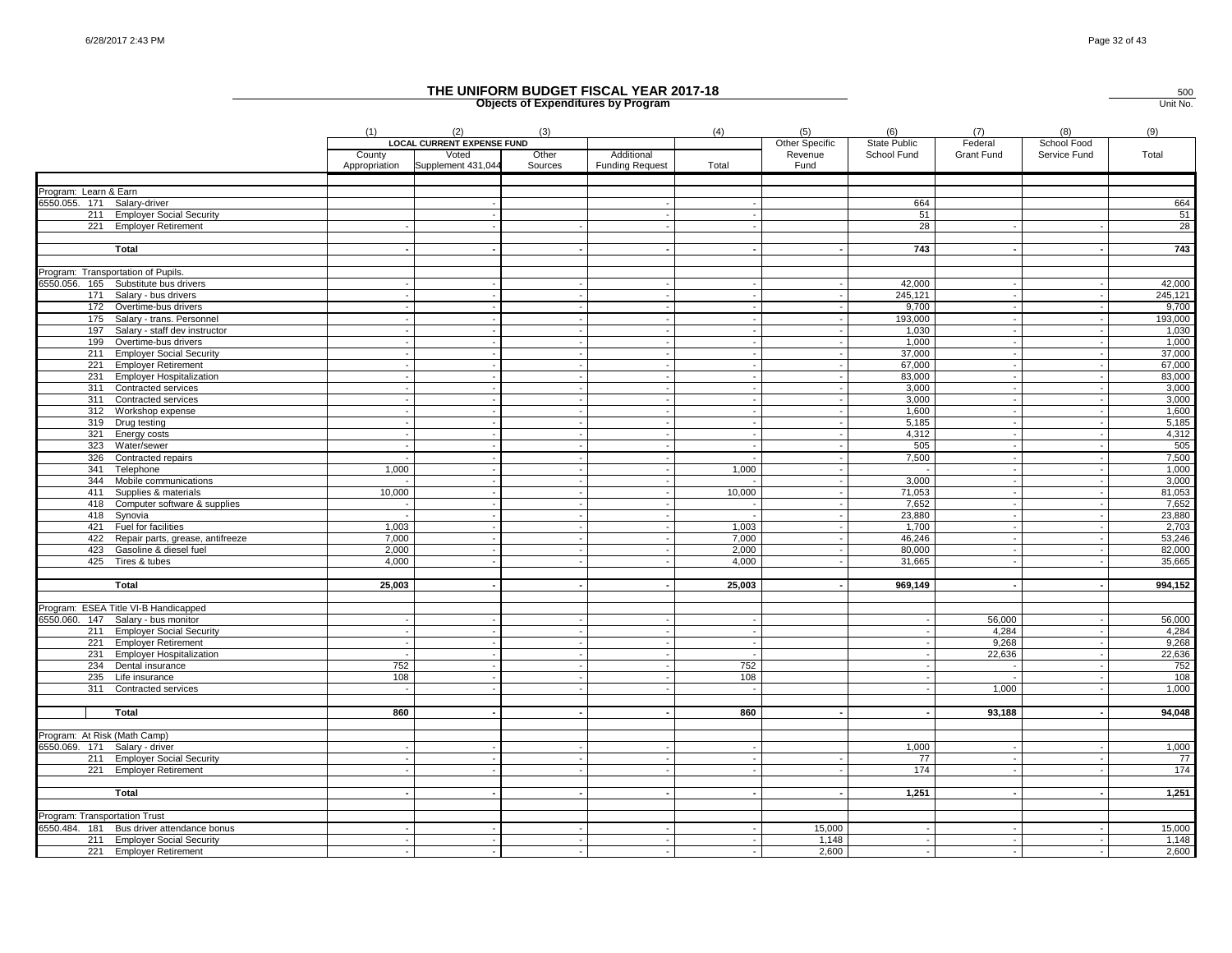500

|               |                                                                          |                         |                                                                  |                  | <b>Objects of Expenditures by Program</b> |                 |                                   |                                    |                          |                             | Unit No.        |
|---------------|--------------------------------------------------------------------------|-------------------------|------------------------------------------------------------------|------------------|-------------------------------------------|-----------------|-----------------------------------|------------------------------------|--------------------------|-----------------------------|-----------------|
|               |                                                                          | (1)                     | (2)                                                              | (3)              |                                           | (4)             | (5)                               | (6)                                | (7)                      | (8)                         | (9)             |
|               |                                                                          | County<br>Appropriation | <b>LOCAL CURRENT EXPENSE FUND</b><br>Voted<br>Supplement 431,044 | Other<br>Sources | Additional<br><b>Funding Request</b>      | Total           | Other Specific<br>Revenue<br>Fund | <b>State Public</b><br>School Fund | Federal<br>Grant Fund    | School Food<br>Service Fund | Total           |
|               | Total                                                                    |                         |                                                                  |                  |                                           |                 | 18,748                            |                                    |                          |                             | 18,748          |
|               | Program: Local Transportation Costs (non-Yellow Bus)                     |                         |                                                                  |                  |                                           |                 |                                   |                                    |                          |                             |                 |
| 6550.706. 165 | Substitute driver                                                        | 4,000                   |                                                                  |                  |                                           | 4,000           |                                   |                                    |                          |                             | 4,000           |
| 171           | Salary - driver                                                          | 10,000                  | $\sim$                                                           |                  |                                           | 10.000          |                                   |                                    |                          |                             | 10,000          |
| 175           | Salary-transportation personnel                                          | 20,000                  |                                                                  |                  |                                           | 20,000          |                                   |                                    |                          |                             | 20,000          |
| 211           | <b>Employer Social Security</b>                                          | 2,601                   |                                                                  |                  |                                           | 2,601           |                                   |                                    |                          |                             | 2,601           |
| 221<br>231    | <b>Employer Retirement</b><br><b>Employer Hospitalization</b>            | 5,892<br>7,350          | $\sim$                                                           |                  |                                           | 5,892<br>7,350  |                                   |                                    |                          |                             | 5,892<br>7,350  |
| 234           | Dental insurance                                                         | 2,400                   |                                                                  |                  |                                           | 2,400           |                                   |                                    |                          |                             | 2,400           |
| 235           | Life insurance                                                           | 600                     | $\overline{\phantom{a}}$                                         |                  |                                           | 600             |                                   | $\sim$                             | $\overline{\phantom{a}}$ |                             | 600             |
| 311           | Contracted services                                                      | 1,000                   | $\sim$                                                           |                  |                                           | 1,000           |                                   |                                    |                          |                             | 1,000           |
| 329           | Permits & fees                                                           | 840                     | $\sim$                                                           |                  |                                           | 840             |                                   |                                    |                          |                             | 840             |
| 332           | Travel                                                                   | 300                     | $\overline{\phantom{a}}$                                         |                  |                                           | 300             |                                   |                                    |                          |                             | 300             |
| 361           | Dues, fees, licenses                                                     | 550                     | $\sim$                                                           |                  |                                           | 550             |                                   |                                    |                          |                             | 550             |
| 373           | Inland marine insurance                                                  | 2,017                   | $\sim$                                                           |                  |                                           | 2,017           |                                   |                                    |                          |                             | 2,017           |
| 411           | Supplies & materials                                                     | 2,000                   | $\overline{\phantom{a}}$                                         |                  |                                           | 2.000           |                                   |                                    |                          |                             | 2,000           |
| 418<br>422    | Computer software                                                        | 6,665<br>25,000         | $\overline{\phantom{a}}$                                         |                  |                                           | 6,665<br>25,000 |                                   | $\sim$                             |                          |                             | 6,665<br>25,000 |
| 423           | Repair parts, grease, antifreeze<br>Gasoline & diesel fuel               | 30.000                  |                                                                  |                  |                                           | 30,000          |                                   |                                    |                          |                             | 30,000          |
| 424           | Oil                                                                      | 2.000                   |                                                                  |                  |                                           | 2,000           |                                   |                                    |                          |                             | 2,000           |
| 425           | Tires & tubes                                                            | 2,000                   |                                                                  |                  |                                           | 2,000           |                                   |                                    |                          |                             | 2,000           |
|               |                                                                          |                         |                                                                  |                  |                                           |                 |                                   |                                    |                          |                             |                 |
|               | <b>Total</b>                                                             | 125,215                 |                                                                  |                  |                                           | 125,215         |                                   |                                    |                          |                             | 125,215         |
|               | Program: Transportation of Pupils.                                       |                         |                                                                  |                  |                                           |                 |                                   |                                    |                          |                             |                 |
|               | 6551.056. 171 Salary - bus drivers                                       |                         |                                                                  |                  |                                           |                 |                                   | 30,600                             |                          |                             | 30,600          |
| 211           | <b>Employer Social Security</b>                                          |                         |                                                                  |                  |                                           |                 |                                   | 2,341                              |                          |                             | 2,341           |
| 221           | <b>Employer Retirement</b>                                               |                         |                                                                  |                  |                                           |                 |                                   | 5,303                              |                          |                             | 5,303           |
|               | 231 Employer Hospitalization                                             |                         | $\sim$                                                           |                  |                                           |                 |                                   | 8,820                              |                          |                             | 8,820           |
|               | Total                                                                    |                         | $\overline{\phantom{a}}$                                         |                  |                                           | $\sim$          |                                   | 47,064                             | $\overline{\phantom{a}}$ |                             | 47,064          |
|               |                                                                          |                         |                                                                  |                  |                                           |                 |                                   |                                    |                          |                             |                 |
|               | Program: Local Transportation Costs (non-Yellow Bus)                     |                         |                                                                  |                  |                                           |                 |                                   |                                    |                          |                             |                 |
|               | 6551.706. 171 Salary - EC Bus driver                                     | 3,825                   |                                                                  |                  |                                           | 3,825           |                                   |                                    |                          |                             | 3,825           |
|               | 211 Employer Social Security                                             | 293                     | $\overline{\phantom{a}}$                                         |                  |                                           | 293             |                                   |                                    |                          |                             | 293             |
| 221           | <b>Employer Retirement</b>                                               | 663                     | $\overline{\phantom{a}}$                                         |                  |                                           | 663             |                                   |                                    |                          |                             | 663             |
| 234<br>235    | Dental insurance<br>Life insurance                                       | 564<br>81               | $\overline{\phantom{a}}$                                         |                  |                                           | 564<br>81       |                                   | $\sim$                             |                          |                             | 564<br>81       |
|               |                                                                          |                         |                                                                  |                  |                                           |                 |                                   |                                    |                          |                             |                 |
|               | Total                                                                    | 5,426                   |                                                                  |                  |                                           | 5,426           |                                   |                                    |                          |                             | 5,426           |
|               | Sub-function: Facilities Planning, Acquisition and Construction Services |                         |                                                                  |                  |                                           |                 |                                   |                                    |                          |                             |                 |
|               | Program: Central Office Administration                                   |                         |                                                                  |                  |                                           |                 |                                   |                                    |                          |                             |                 |
|               | 6570.002. 113 Salary - director                                          | 59,530                  |                                                                  |                  |                                           | 59,530          |                                   |                                    |                          |                             | 59,530          |
|               | 211 Employer Social Security                                             | 4,554                   |                                                                  |                  |                                           | 4,554           |                                   |                                    |                          |                             | 4,554           |
| 221           | <b>Employer Retirement</b>                                               | 10,317                  |                                                                  |                  |                                           | 10,317          |                                   |                                    |                          |                             | 10,317          |
| 231           | <b>Employer Hospitalization</b>                                          | 5,880                   |                                                                  |                  |                                           | 5,880           |                                   |                                    |                          |                             | 5,880           |
| 234           | Dental insurance                                                         | 188                     |                                                                  |                  |                                           | 188             |                                   |                                    |                          |                             | 188             |
| 235           | Life insurance                                                           | 27                      |                                                                  |                  |                                           | 27              |                                   |                                    |                          |                             | 27              |
| 312<br>344    | Workshop expense<br>Mobile communication costs                           | 100<br>637              | $\overline{\phantom{a}}$                                         |                  |                                           | 100<br>637      |                                   |                                    |                          |                             | 100<br>637      |
| 353           | Certification/licensing fees                                             | 250                     |                                                                  |                  |                                           | 250             |                                   |                                    |                          |                             | 250             |
| 411           | Office supplies                                                          | 250                     |                                                                  |                  |                                           | 250             |                                   |                                    |                          |                             | 250             |
|               |                                                                          |                         |                                                                  |                  |                                           |                 |                                   |                                    |                          |                             |                 |
|               | Total                                                                    | 81,733                  |                                                                  |                  |                                           | 81,733          |                                   |                                    |                          |                             | 81,733          |
|               |                                                                          |                         |                                                                  |                  |                                           |                 |                                   |                                    |                          |                             |                 |
|               | Program: Central Office Administration                                   |                         |                                                                  |                  |                                           |                 |                                   |                                    |                          |                             |                 |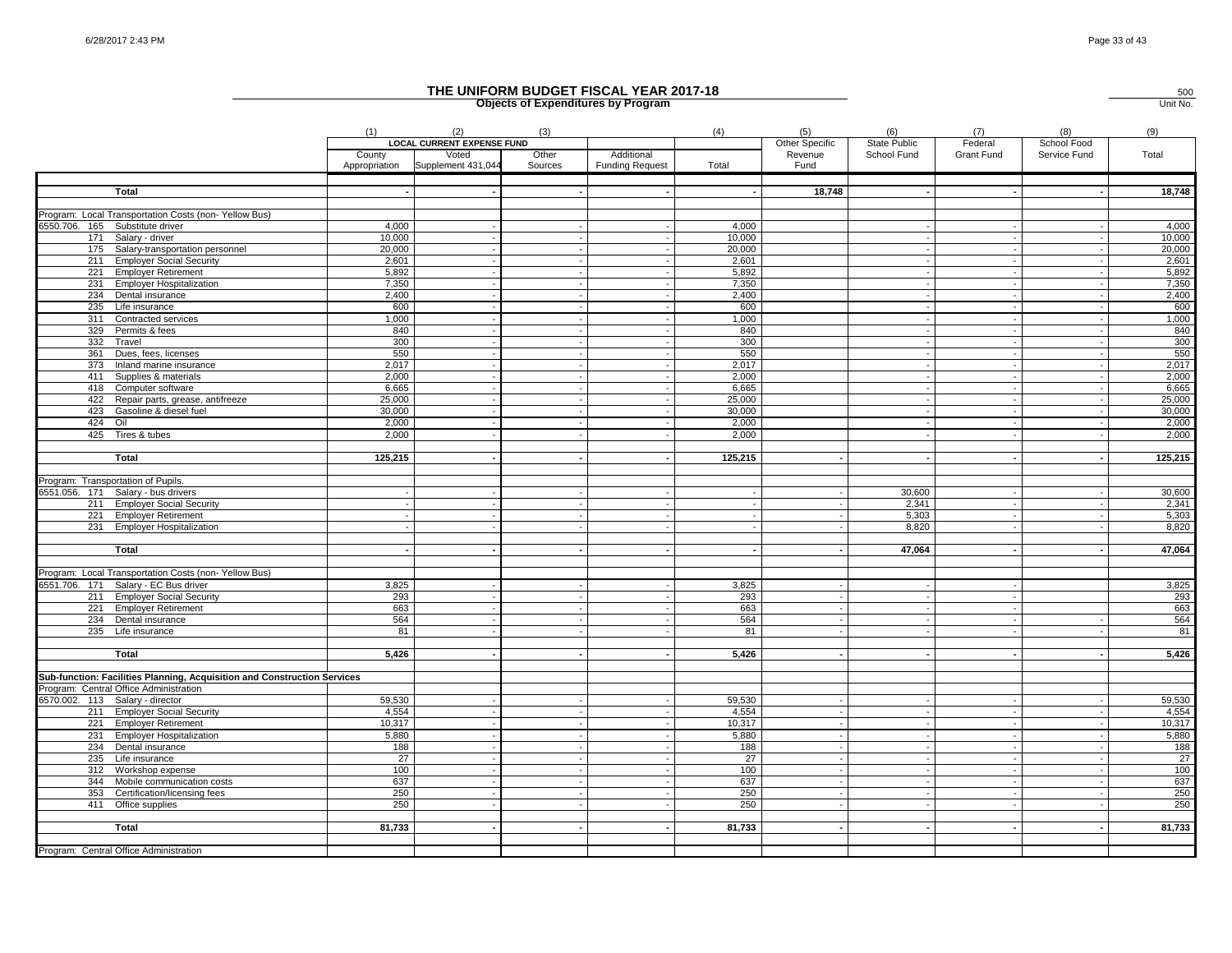|                              |                                                     |                         |                                                                  |                          | Objects of Experientlies by Program  |                 |                                   |                                    |                       |                             | UNII NO         |
|------------------------------|-----------------------------------------------------|-------------------------|------------------------------------------------------------------|--------------------------|--------------------------------------|-----------------|-----------------------------------|------------------------------------|-----------------------|-----------------------------|-----------------|
|                              |                                                     | (1)                     | (2)                                                              | (3)                      |                                      | (4)             | (5)                               | (6)                                | (7)                   | (8)                         | (9)             |
|                              |                                                     | County<br>Appropriation | <b>LOCAL CURRENT EXPENSE FUND</b><br>Voted<br>Supplement 431,044 | Other<br>Sources         | Additional<br><b>Funding Request</b> | Total           | Other Specific<br>Revenue<br>Fund | <b>State Public</b><br>School Fund | Federal<br>Grant Fund | School Food<br>Service Fund | Total           |
|                              | 6580.002. 113 Salary - director                     | 54,782                  |                                                                  |                          |                                      | 54,782          |                                   | 10,957                             | $\sim$                |                             | 65,739          |
| 187                          | Salary differential                                 | 1,354                   |                                                                  |                          |                                      | 1,354           |                                   |                                    | $\sim$                |                             | 1,354           |
|                              | 211 Employer Social Security                        | 4,294                   |                                                                  |                          |                                      | 4,294           |                                   | 838                                |                       |                             | 5,132           |
|                              | 221 Employer Retirement                             | 9,728                   |                                                                  |                          |                                      | 9,728           |                                   | 1,899                              |                       |                             | 11,627          |
| 231                          | <b>Employer Hospitalization</b>                     | 4,900                   |                                                                  | $\sim$                   |                                      | 4,900           |                                   | 980                                |                       |                             | 5,880           |
| 234                          | Dental insurance                                    | 188                     |                                                                  | $\sim$                   |                                      | 188             |                                   | $\sim$                             | $\sim$                |                             | 188             |
| 235                          | Life insurance                                      | 27                      |                                                                  |                          |                                      | 27              |                                   |                                    |                       |                             | 27              |
|                              | 311 Maintenance contracts                           | 28,500                  |                                                                  |                          |                                      | 28,500          |                                   |                                    | $\sim$                |                             | 28,500          |
| 312                          | Workshop expense                                    | 2,263                   |                                                                  |                          |                                      | 2,263           |                                   |                                    | $\overline{a}$        |                             | 2,263           |
| 325                          | Contracted repair & maint-land & bldgs              | 54,304                  |                                                                  |                          |                                      | 54,304          |                                   |                                    |                       |                             | 54,304          |
| 326                          | Contracted repair & maint-equipment                 | 26,196                  |                                                                  | $\sim$                   |                                      | 26,196          |                                   |                                    | $\sim$                |                             | 26,196          |
| 342                          | Postage                                             | 25                      |                                                                  | $\sim$                   |                                      | 25              |                                   |                                    |                       |                             | 25              |
| 344                          | Mobile communication costs                          | 1,031                   |                                                                  |                          |                                      | 1,031           |                                   |                                    |                       |                             | 1,031           |
| 353<br>411                   | Certification/licensing fees                        | 365<br>3,600            |                                                                  |                          |                                      | 365<br>3,600    |                                   |                                    | $\sim$<br>$\sim$      |                             | 365             |
|                              | Uniforms<br>Office supplies                         | 500                     |                                                                  |                          |                                      | 500             |                                   |                                    | $\sim$                |                             | 3,600<br>500    |
| 411<br>418                   | Computer software                                   | 5,300                   |                                                                  |                          |                                      | 5,300           |                                   |                                    |                       |                             | 5,300           |
| 422                          | Repair parts, materials & related labor             | 146,816                 |                                                                  | $\sim$                   |                                      | 146.816         |                                   |                                    | $\overline{a}$        |                             | 146,816         |
| 461                          | Equipment-inventoried                               | 1,070                   |                                                                  |                          |                                      | 1,070           |                                   |                                    |                       |                             | 1,070           |
|                              |                                                     |                         |                                                                  |                          |                                      |                 |                                   |                                    |                       |                             |                 |
|                              | Total                                               | 345,243                 |                                                                  |                          |                                      | 345,243         |                                   | 14,674                             | $\sim$                |                             | 359,917         |
|                              |                                                     |                         |                                                                  |                          |                                      |                 |                                   |                                    |                       |                             |                 |
|                              | Program: Non-instructional support personnel        |                         |                                                                  |                          |                                      |                 |                                   |                                    |                       |                             |                 |
|                              | 6580.003. 151 Salary - Office support               |                         |                                                                  | 36,401                   |                                      | 36,401          |                                   |                                    |                       |                             | 36,401          |
|                              | 175 Salary - skilled trades                         |                         |                                                                  | 183,750                  |                                      | 183,750         |                                   |                                    |                       |                             | 183,750         |
| 181                          | On-call pay                                         |                         |                                                                  | 2,600                    |                                      | 2,600           |                                   |                                    | $\sim$                |                             | 2,600           |
|                              | 211 Employer Social Security                        |                         |                                                                  | 17,040                   |                                      | 17,040          |                                   |                                    |                       |                             | 17,040          |
|                              | 221 Employer Retirement                             |                         |                                                                  | 38,603                   |                                      | 38,603          |                                   |                                    |                       |                             | 38,603          |
| 231<br>234                   | <b>Employer Hospitalization</b><br>Dental insurance |                         |                                                                  | 35,280<br>1,128          |                                      | 35,280<br>1,128 |                                   |                                    |                       |                             | 35,280<br>1,128 |
| 235                          | Life insurance                                      |                         |                                                                  | 162                      |                                      | 162             |                                   |                                    |                       |                             | 162             |
|                              |                                                     |                         |                                                                  |                          |                                      |                 |                                   |                                    |                       |                             |                 |
|                              | Total                                               |                         |                                                                  | 314,964                  |                                      | 314,964         |                                   |                                    |                       |                             | 314,964         |
|                              | Program: Noncontributory employee benefits          |                         |                                                                  |                          |                                      |                 |                                   |                                    |                       |                             |                 |
| 6580.009. 184 Longevity      |                                                     | 600                     |                                                                  |                          |                                      | 600             |                                   | 2,500                              |                       |                             | 3,100           |
|                              | 211 Employer Social Security                        | 46                      |                                                                  |                          |                                      | 46              |                                   | 191                                |                       |                             | 237             |
|                              | 221 Employer Retirement                             | 104                     |                                                                  |                          |                                      | 104             |                                   | 433                                |                       |                             | 537             |
|                              |                                                     |                         |                                                                  |                          |                                      |                 |                                   |                                    |                       |                             |                 |
|                              | Total                                               | 750                     |                                                                  |                          |                                      | 750             |                                   | 3,124                              |                       |                             | 3,874           |
|                              | TOTAL OPERATIONAL SUPPORT SERVICES                  | 2,210,603               |                                                                  | 488,038                  |                                      | 2,698,641       | 18,748                            | 1,948,987                          | 93,188                |                             | 4,759,564       |
|                              |                                                     |                         |                                                                  |                          |                                      |                 |                                   |                                    |                       |                             |                 |
|                              | Function: Financial & Human Resource Services       |                         |                                                                  |                          |                                      |                 |                                   |                                    |                       |                             |                 |
|                              | <b>Sub-function: Financial Services</b>             |                         |                                                                  |                          |                                      |                 |                                   |                                    |                       |                             |                 |
| Program: Central Office Adm. |                                                     |                         |                                                                  |                          |                                      |                 |                                   |                                    |                       |                             |                 |
|                              | 6610.002. 115 Salary - finance officer              |                         |                                                                  | 71,203                   |                                      | 71,203          |                                   | 23,735                             |                       |                             | 94,938          |
|                              | 211 Employer Social Security                        |                         |                                                                  | 5,447                    |                                      | 5,447           |                                   | 1,816                              | $\sim$                |                             | 7,263           |
|                              | 221 Employer Retirement                             |                         |                                                                  | 12,339                   |                                      | 12,339          |                                   | 4,113                              |                       |                             | 16,452          |
| 234                          | 231 Employer Hospitalization                        |                         |                                                                  | 4,410<br>188             |                                      | 4,410<br>188    |                                   | 1,470                              | $\sim$                |                             | 5,880           |
| 235                          | Dental insurance<br>Life insurance                  |                         |                                                                  | 27                       |                                      | 27              |                                   |                                    | $\sim$                |                             | 188<br>27       |
| 312                          |                                                     | 6.000                   |                                                                  | $\sim$                   |                                      | 6.000           |                                   |                                    |                       |                             | 6,000           |
| 326                          | Workshop expense<br>Contracted maintenance          | 35,000                  |                                                                  | $\overline{\phantom{a}}$ |                                      | 35,000          | $\sim$                            |                                    | $\sim$                |                             | 35,000          |
| 332                          | Travel                                              | 200                     |                                                                  | $\sim$                   |                                      | 200             |                                   |                                    | $\sim$                |                             | 200             |
| 342                          | Postage                                             | 625                     |                                                                  | $\sim$                   |                                      | 625             |                                   |                                    | $\sim$                |                             | 625             |
| 361                          | Membership dues                                     | 725                     |                                                                  |                          |                                      | 725             |                                   |                                    |                       |                             | 725             |
| 375                          | Fidelity bond                                       | 2,040                   |                                                                  |                          |                                      | 2,040           |                                   |                                    |                       |                             | 2,040           |
|                              | 411 Supplies & materials                            | 4,400                   |                                                                  |                          |                                      | 4,400           |                                   |                                    | $\sim$                |                             | 4,400           |
|                              |                                                     |                         |                                                                  |                          |                                      |                 |                                   |                                    |                       |                             |                 |

# **Objects of Expenditures by Program THE UNIFORM BUDGET FISCAL YEAR 2017-18**

 Unit No.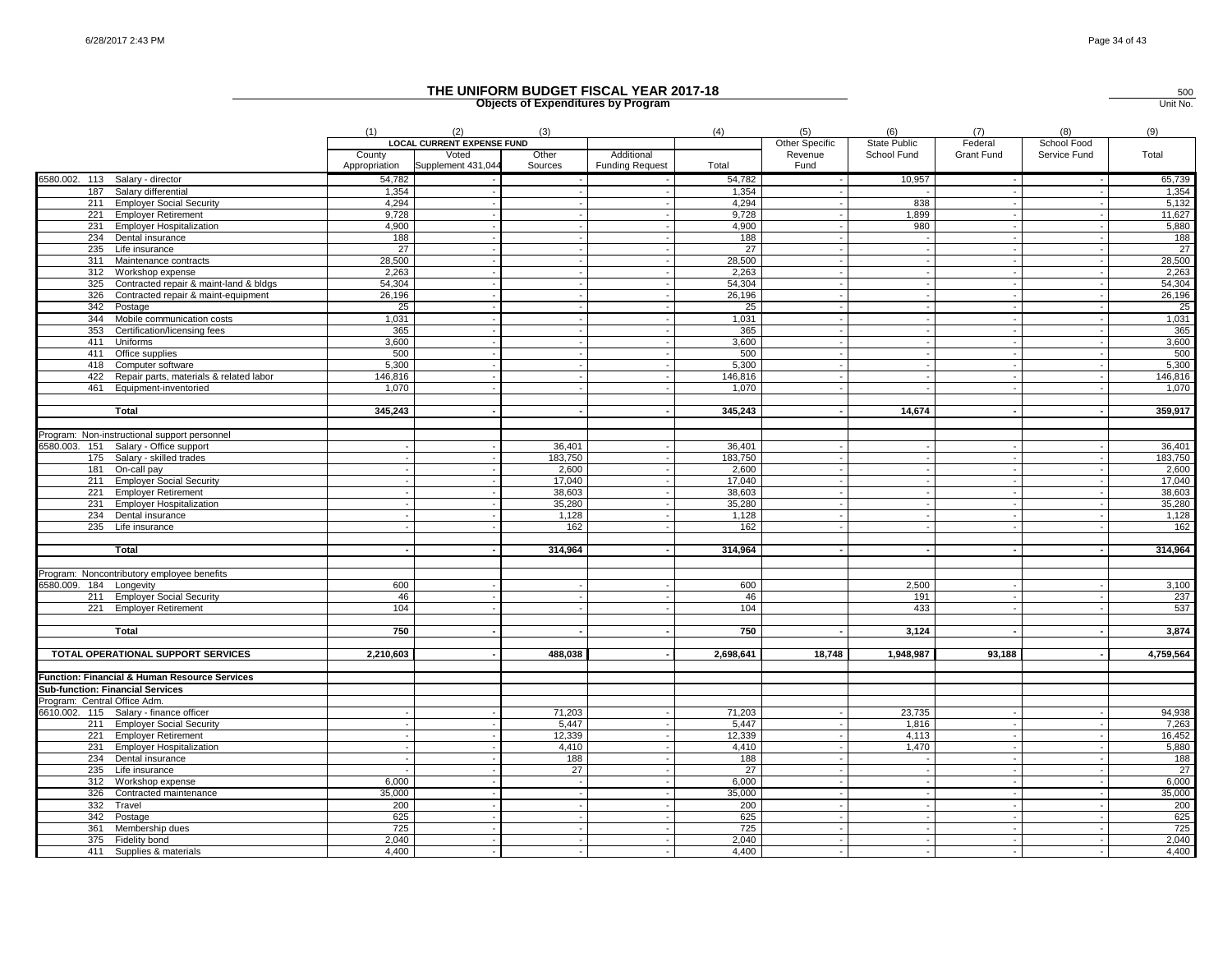|                                |                                                              |                                                                                                                                               |                             |                  | THE UNIFORM BUDGET FISCAL YEAR 2017-18<br><b>Objects of Expenditures by Program</b> |                  |                 |             |            |                             | 500<br>Unit No.  |
|--------------------------------|--------------------------------------------------------------|-----------------------------------------------------------------------------------------------------------------------------------------------|-----------------------------|------------------|-------------------------------------------------------------------------------------|------------------|-----------------|-------------|------------|-----------------------------|------------------|
|                                |                                                              | (2)<br>(4)<br>(5)<br>(6)<br>(7)<br>(8)<br>(1)<br>(3)<br><b>LOCAL CURRENT EXPENSE FUND</b><br>Other Specific<br><b>State Public</b><br>Federal |                             |                  |                                                                                     |                  |                 |             |            |                             |                  |
|                                |                                                              | County<br>Appropriation                                                                                                                       | Voted<br>Supplement 431,044 | Other<br>Sources | Additional<br><b>Funding Request</b>                                                | Total            | Revenue<br>Fund | School Fund | Grant Fund | School Food<br>Service Fund | Total            |
|                                | Total                                                        | 48,990                                                                                                                                        |                             | 93,614           |                                                                                     | 142,604          |                 | 31,134      |            |                             | 173,738          |
|                                |                                                              |                                                                                                                                               |                             |                  |                                                                                     |                  |                 |             |            |                             |                  |
|                                | Program: Non-instructional support personnel                 |                                                                                                                                               |                             |                  |                                                                                     |                  |                 |             |            |                             |                  |
|                                | 6610.003. 151 Salary - office personnel                      | 135,660                                                                                                                                       |                             |                  |                                                                                     | 135,660          |                 |             |            |                             | 135,660          |
| 221                            | 211 Employer Social Security<br><b>Employer Retirement</b>   | 10,378<br>23,510                                                                                                                              |                             |                  |                                                                                     | 10,378<br>23,510 |                 |             |            |                             | 10,378<br>23,510 |
| 231                            | <b>Employer Hospitalization</b>                              | 20,580                                                                                                                                        |                             |                  |                                                                                     | 20,580           |                 |             |            |                             | 20,580           |
| 234                            | Dental insurance                                             | 658                                                                                                                                           |                             |                  |                                                                                     | 658              |                 |             |            |                             | 658              |
| 235                            | Life insurance                                               | 94                                                                                                                                            |                             |                  |                                                                                     | 94               |                 |             |            |                             | 94               |
|                                |                                                              |                                                                                                                                               |                             |                  |                                                                                     |                  |                 |             |            |                             |                  |
|                                | <b>Total</b>                                                 | 190,880                                                                                                                                       |                             |                  | $\sim$                                                                              | 190,880          |                 |             |            | $\blacksquare$              | 190,880          |
|                                |                                                              |                                                                                                                                               |                             |                  |                                                                                     |                  |                 |             |            |                             |                  |
|                                | Program: Noncontributory employee benefits                   |                                                                                                                                               |                             |                  |                                                                                     |                  |                 |             |            |                             |                  |
| 6610.009. 184 Longevity        |                                                              |                                                                                                                                               |                             |                  |                                                                                     |                  |                 | 2,500       |            |                             | 2,500            |
|                                | 211 Employer Social Security                                 |                                                                                                                                               |                             |                  |                                                                                     |                  |                 | 191<br>433  |            |                             | 191<br>433       |
|                                | 221 Employer Retirement                                      |                                                                                                                                               |                             |                  |                                                                                     |                  |                 |             |            |                             |                  |
|                                | Total                                                        |                                                                                                                                               |                             |                  |                                                                                     |                  |                 | 3,124       |            |                             | 3,124            |
|                                |                                                              |                                                                                                                                               |                             |                  |                                                                                     |                  |                 |             |            |                             |                  |
| Program: Dental Insurance Fund |                                                              |                                                                                                                                               |                             |                  |                                                                                     |                  |                 |             |            |                             |                  |
|                                | 6611.834. 362 Administration fees                            |                                                                                                                                               |                             |                  |                                                                                     |                  | 32,000          |             |            |                             | 32,000           |
|                                | 379 Dental claims paid                                       |                                                                                                                                               |                             |                  |                                                                                     |                  | 172,000         |             |            |                             | 172,000          |
|                                |                                                              |                                                                                                                                               |                             |                  |                                                                                     |                  |                 |             |            |                             |                  |
|                                | Total                                                        |                                                                                                                                               |                             |                  |                                                                                     |                  | 204,000         |             |            |                             | 204,000          |
| Program: Central Office Adm.   |                                                              |                                                                                                                                               |                             |                  |                                                                                     |                  |                 |             |            |                             |                  |
|                                | 6612.002. 312 Workshop expense                               | 1,000                                                                                                                                         |                             |                  |                                                                                     | 1,000            |                 |             |            |                             | 1,000            |
|                                | 361 Membership dues & fees                                   | 150                                                                                                                                           |                             |                  | $\sim$                                                                              | 150              |                 |             |            |                             | 150              |
|                                | 411 Supplies & materials                                     | 100                                                                                                                                           |                             |                  |                                                                                     | 100              |                 |             |            |                             | 100              |
|                                |                                                              |                                                                                                                                               |                             |                  |                                                                                     |                  |                 |             |            |                             |                  |
|                                | Total                                                        | 1,250                                                                                                                                         |                             | $\overline{a}$   | $\sim$                                                                              | 1,250            |                 |             |            |                             | 1,250            |
| Program: Central Office Adm.   |                                                              |                                                                                                                                               |                             |                  |                                                                                     |                  |                 |             |            |                             |                  |
|                                | 6612.003. 151 Salary - purchasing specialist                 |                                                                                                                                               |                             | 34,313           |                                                                                     | 34,313           |                 | 6,863       |            |                             | 41,176           |
|                                | 211 Employer Social Security                                 |                                                                                                                                               |                             | 2,625            | $\overline{\phantom{a}}$                                                            | 2,625            |                 | 525         |            |                             | 3,150            |
|                                | 221 Employer Retirement                                      |                                                                                                                                               |                             | 5,946            | $\blacksquare$                                                                      | 5,946            |                 | 1,189       |            |                             | 7,135            |
|                                | 231 Employer Hospitalization                                 |                                                                                                                                               |                             | 4,748            |                                                                                     | 4,748            |                 | 1,132       |            |                             | 5,880            |
|                                | 234 Dental insurance                                         |                                                                                                                                               |                             | 188              |                                                                                     | 188              |                 |             |            |                             | 188              |
|                                | 235 Life insurance                                           |                                                                                                                                               |                             | $\overline{27}$  | $\overline{a}$                                                                      | $\overline{27}$  |                 |             |            |                             | 27               |
|                                |                                                              |                                                                                                                                               |                             |                  |                                                                                     |                  |                 |             |            |                             |                  |
|                                | Total                                                        |                                                                                                                                               |                             | 47,847           |                                                                                     | 47,847           |                 | 9,709       |            |                             | 57,556           |
|                                | Program: Non-contributory employee benefits                  |                                                                                                                                               |                             |                  |                                                                                     |                  |                 |             |            |                             |                  |
| 6612.009. 184 Longevity        |                                                              |                                                                                                                                               |                             |                  |                                                                                     |                  |                 | 1,100       |            |                             | 1,100            |
|                                | 211 Employer Social Security                                 |                                                                                                                                               |                             |                  |                                                                                     |                  |                 | 85          |            |                             | 85               |
| 221                            | <b>Employer Retirement</b>                                   |                                                                                                                                               |                             |                  |                                                                                     |                  |                 | 191         |            |                             | 191              |
|                                |                                                              |                                                                                                                                               |                             |                  |                                                                                     |                  |                 |             |            |                             |                  |
|                                | Total                                                        |                                                                                                                                               |                             |                  |                                                                                     |                  |                 | 1,376       |            |                             | 1,376            |
|                                |                                                              |                                                                                                                                               |                             |                  |                                                                                     |                  |                 |             |            |                             |                  |
| Program: Central Office Adm.   |                                                              |                                                                                                                                               |                             |                  |                                                                                     |                  |                 |             |            |                             |                  |
|                                | 6613.002. 232 Workers compensation                           | 55,000                                                                                                                                        |                             |                  | $\blacksquare$<br>$\sim$                                                            | 55,000           |                 |             |            |                             | 55,000           |
|                                | 371 Liability insurance                                      | 25,000<br>21,000                                                                                                                              |                             |                  |                                                                                     | 25,000<br>21,000 |                 |             |            |                             | 25,000<br>21,000 |
|                                | 372 Automobile liability insurance<br>373 Property insurance | 85,000                                                                                                                                        |                             |                  | $\sim$                                                                              | 85,000           |                 |             |            |                             | 85,000           |
|                                | 379 Adult volunteer accident insurance                       | 750                                                                                                                                           |                             |                  |                                                                                     | 750              |                 |             |            |                             | 750              |
|                                |                                                              |                                                                                                                                               |                             |                  |                                                                                     |                  |                 |             |            |                             |                  |
|                                | Total                                                        | 186,750                                                                                                                                       |                             |                  |                                                                                     | 186,750          |                 |             |            |                             | 186,750          |
|                                |                                                              |                                                                                                                                               |                             |                  |                                                                                     |                  |                 |             |            |                             |                  |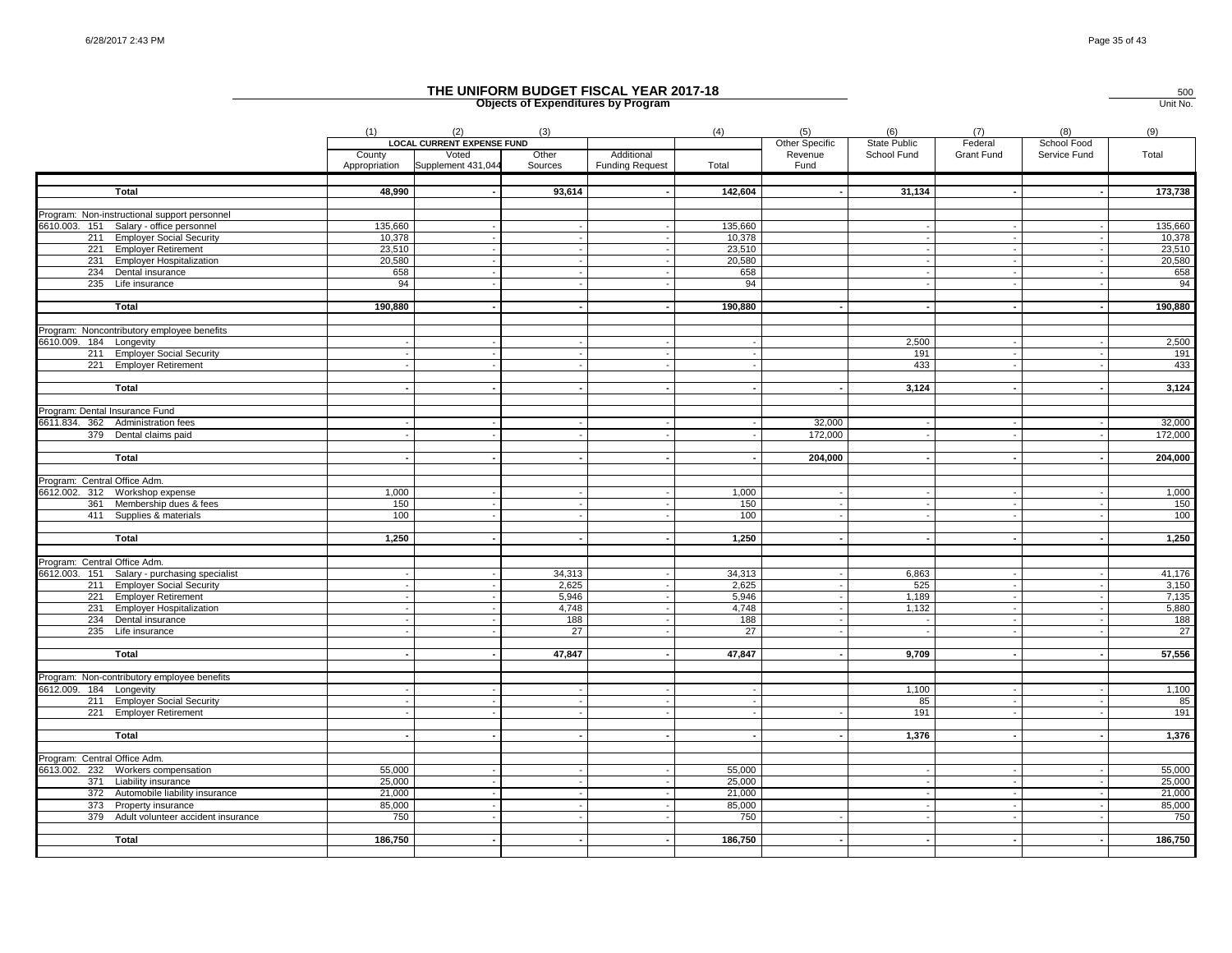|                                                            |                         |                                                                  |                  | <b>Objects of Expenditures by Program</b> |         |                                   |                             |                       |                             | Unit No.     |
|------------------------------------------------------------|-------------------------|------------------------------------------------------------------|------------------|-------------------------------------------|---------|-----------------------------------|-----------------------------|-----------------------|-----------------------------|--------------|
|                                                            | (1)                     | (2)                                                              | (3)              |                                           | (4)     | (5)                               | (6)                         | (7)                   | (8)                         | (9)          |
|                                                            | County<br>Appropriation | <b>LOCAL CURRENT EXPENSE FUND</b><br>Voted<br>Supplement 431,044 | Other<br>Sources | Additional<br><b>Funding Request</b>      | Total   | Other Specific<br>Revenue<br>Fund | State Public<br>School Fund | Federal<br>Grant Fund | School Food<br>Service Fund | Total        |
| <b>Sub-function: Human Resource Services</b>               |                         |                                                                  |                  |                                           |         |                                   |                             |                       |                             |              |
| Program: Central Office Administration                     |                         |                                                                  |                  |                                           |         |                                   |                             |                       |                             |              |
| 6620.002. 113 Salary-personnel director                    |                         |                                                                  |                  |                                           |         |                                   | 74,000                      |                       |                             | 74,000       |
| 211 Employer Social Security                               |                         |                                                                  |                  |                                           |         |                                   | 5,661                       |                       |                             | 5,661        |
| 221 Employer Retirement<br><b>Employer hospitalization</b> |                         |                                                                  |                  |                                           | $\sim$  |                                   | 12,824<br>5,880             |                       |                             | 12,824       |
| 231<br>234<br>Dental insurance                             | 188                     |                                                                  |                  |                                           | 188     |                                   | $\sim$                      |                       |                             | 5,880<br>188 |
| 235 Life insurance                                         | 27                      |                                                                  |                  |                                           | 27      |                                   |                             |                       |                             | 27           |
| 312 Workshop expense                                       | 3,500                   |                                                                  |                  |                                           | 3,500   |                                   |                             |                       |                             | 3,500        |
| 319<br>Employment records check                            | 8,000                   |                                                                  |                  |                                           | 8,000   |                                   |                             |                       |                             | 8,000        |
| 332<br>Travel reimbursement                                | 200                     |                                                                  |                  |                                           | 200     |                                   |                             |                       |                             | 200          |
| 361<br>HRMS subscription fees & dues                       | 4,000                   |                                                                  |                  |                                           | 4,000   |                                   |                             |                       |                             | 4,000        |
| Supplies & materials<br>411                                | 500                     |                                                                  |                  |                                           | 500     |                                   |                             |                       |                             | 500          |
| 459 Meals                                                  | 50                      |                                                                  |                  |                                           | 50      |                                   |                             |                       |                             | 50           |
|                                                            |                         |                                                                  |                  |                                           |         |                                   |                             |                       |                             |              |
| <b>Total</b>                                               | 16,465                  |                                                                  |                  |                                           | 16,465  |                                   | 98,365                      |                       |                             | 114,830      |
| Program: Non-instructional support personnel               |                         |                                                                  |                  |                                           |         |                                   |                             |                       |                             |              |
| 6620.003. 151 Salary-office support                        | 40,520                  |                                                                  | $\sim$           | $\overline{a}$                            | 40,520  |                                   | 8,104                       |                       |                             | 48,624       |
| 211 Employer Social Security                               | 3,100                   |                                                                  |                  |                                           | 3,100   |                                   | 620                         |                       |                             | 3,720        |
| 221 Employer Retirement                                    | 7.022                   |                                                                  |                  |                                           | 7.022   |                                   | 1,404                       |                       |                             | 8,426        |
| 231 Employer hospitalization                               | 4,748                   |                                                                  |                  |                                           | 4,748   |                                   | 1,132                       |                       |                             | 5,880        |
| 234 Dental insurance                                       | 188                     |                                                                  |                  |                                           | 188     |                                   |                             |                       |                             | 188          |
| 235 Life insurance                                         | 27                      |                                                                  |                  |                                           | 27      |                                   |                             |                       |                             | 27           |
| Total                                                      | 55,605                  |                                                                  | $\overline{a}$   | $\overline{\phantom{a}}$                  | 55,605  | $\blacksquare$                    | 11,260                      | $\blacksquare$        |                             | 66,865       |
|                                                            |                         |                                                                  |                  |                                           |         |                                   |                             |                       |                             |              |
| Program: Non-contributory employee benefits                |                         |                                                                  |                  |                                           |         |                                   |                             |                       |                             |              |
| 6620.009. 184 Longevity                                    |                         |                                                                  |                  |                                           |         |                                   | 6,588                       |                       |                             | 6,588        |
| 211 Employer Social Security<br>221 Employer Retirement    |                         |                                                                  |                  |                                           |         |                                   | 504<br>1,142                |                       |                             | 504<br>1,142 |
|                                                            |                         |                                                                  |                  |                                           |         |                                   |                             |                       |                             |              |
| Total                                                      |                         |                                                                  |                  |                                           | $\sim$  |                                   | 8,234                       |                       |                             | 8,234        |
| Program: Central Office Administration                     |                         |                                                                  |                  |                                           |         |                                   |                             |                       |                             |              |
| 6621.002. 459 Orientation break food purchases             | 125                     |                                                                  |                  |                                           | 125     |                                   |                             |                       |                             | 125          |
|                                                            |                         |                                                                  |                  |                                           |         |                                   |                             |                       |                             |              |
| <b>Total</b>                                               | 125                     |                                                                  |                  |                                           | 125     |                                   |                             |                       |                             | 125          |
| Program: Central Office Administration                     |                         |                                                                  |                  |                                           |         |                                   |                             |                       |                             |              |
| 6621.003. 411 Wellness Cards                               | 6,300                   |                                                                  |                  |                                           | 6,300   |                                   |                             |                       |                             | 6,300        |
|                                                            |                         |                                                                  |                  |                                           |         |                                   |                             |                       |                             |              |
| <b>Total</b>                                               | 6,300                   |                                                                  |                  |                                           | 6,300   |                                   |                             |                       |                             | 6,300        |
| Program: Non-instructional support personnel               |                         |                                                                  |                  |                                           |         |                                   |                             |                       |                             |              |
| 6623.003. 418 My Learning Plan                             | 6,150                   |                                                                  |                  |                                           | 6,150   |                                   |                             |                       |                             | 6,150        |
|                                                            | 6,150                   |                                                                  |                  |                                           | 6,150   |                                   |                             |                       |                             |              |
| <b>Total</b>                                               |                         |                                                                  |                  |                                           |         |                                   |                             |                       |                             | 6,150        |
| Program: Central Office Administration                     |                         |                                                                  |                  |                                           |         |                                   |                             |                       |                             |              |
| 6624.002. 311 ACA Reporting                                | 3,200                   |                                                                  |                  |                                           | 3,200   |                                   |                             |                       |                             | 3,200        |
| Total                                                      | 3,200                   |                                                                  |                  |                                           | 3,200   |                                   |                             |                       |                             | 3,200        |
|                                                            |                         |                                                                  |                  |                                           |         |                                   |                             |                       |                             |              |
| TOTAL FINANCIAL & HUMAN RESOURCE SVCS                      | 515,715                 |                                                                  | 141,461          |                                           | 657,176 | 204,000                           | 163,202                     |                       |                             | 1,024,378    |
| <b>Subfunction: Student Testing Services</b>               |                         |                                                                  |                  |                                           |         |                                   |                             |                       |                             |              |
| Program: Central Office Administration - Testing           |                         |                                                                  |                  |                                           |         |                                   |                             |                       |                             |              |
| 6710.002. 113 Salary-testing & Accountability Director     | 47.232                  |                                                                  |                  |                                           | 47.232  |                                   | 16.368                      |                       |                             | 63.600       |

500 Unit No.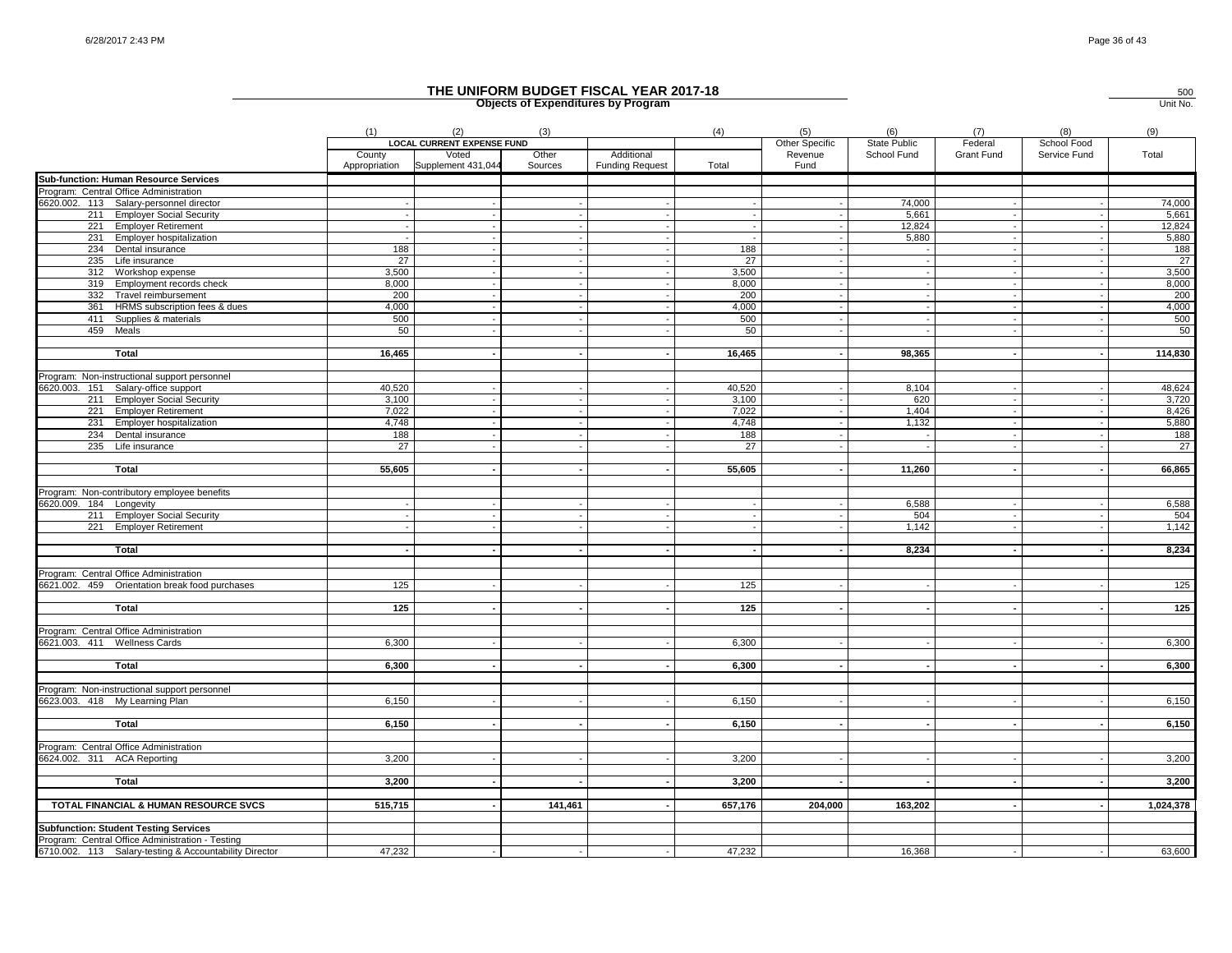|                                                            |                         |                                          |                          | THE UNIFORM BUDGET FISCAL YEAR 2017-18<br><b>Objects of Expenditures by Program</b> |                |                       |                            |                |                          | 500<br>Unit No. |
|------------------------------------------------------------|-------------------------|------------------------------------------|--------------------------|-------------------------------------------------------------------------------------|----------------|-----------------------|----------------------------|----------------|--------------------------|-----------------|
|                                                            |                         |                                          |                          |                                                                                     |                |                       |                            |                |                          |                 |
|                                                            | (1)                     | (2)<br><b>LOCAL CURRENT EXPENSE FUND</b> | (3)                      |                                                                                     | (4)            | (5)<br>Other Specific | (6)<br><b>State Public</b> | (7)<br>Federal | (8)<br>School Food       | (9)             |
|                                                            | County<br>Appropriation | Voted<br>Supplement 431,044              | Other<br>Sources         | Additional<br><b>Funding Request</b>                                                | Total          | Revenue<br>Fund       | School Fund                | Grant Fund     | Service Fund             | Total           |
| 187 Salary differential                                    | 2,544                   |                                          |                          |                                                                                     | 2,544          |                       |                            |                |                          | 2,544           |
| 211<br><b>Employer Social Security</b>                     | 3,808                   |                                          |                          |                                                                                     | 3,808          |                       | 1,252                      |                |                          | 5,060           |
| 221<br><b>Employer Retirement</b>                          | 8,626                   |                                          |                          |                                                                                     | 8,626          |                       | 2,837                      |                |                          | 11,463          |
| 231<br>Employer hospitalization                            | 3,920                   |                                          | $\overline{\phantom{a}}$ |                                                                                     | 3,920          |                       | 1,960                      |                |                          | 5,880           |
| 234 Dental insurance                                       | 188                     |                                          | $\sim$                   | $\overline{\phantom{a}}$                                                            | 188            |                       |                            |                |                          | 188             |
| 235 Life insurance                                         | 27                      |                                          | $\sim$                   |                                                                                     | 27             |                       |                            |                |                          | 27              |
| Shredding services<br>311                                  | 1,000                   |                                          | $\sim$                   | $\sim$                                                                              | 1,000          |                       |                            |                |                          | 1,000           |
| 312<br>Workshop expense                                    | 2,500                   |                                          |                          |                                                                                     | 2,500          |                       |                            |                |                          | 2,500           |
| 332<br>Travel reimbursment                                 | 600                     |                                          |                          | $\sim$                                                                              | 600            |                       |                            |                |                          | 600             |
| 411<br>Supplies & materials<br>418 Educators handbook      | 1,400<br>6,282          |                                          |                          |                                                                                     | 1,400<br>6,282 |                       |                            |                |                          | 1,400<br>6,282  |
|                                                            |                         |                                          |                          |                                                                                     |                |                       |                            |                |                          |                 |
| Total                                                      | 78,127                  |                                          | $\blacksquare$           | $\sim$                                                                              | 78,127         |                       | 22,417                     |                |                          | 100,544         |
|                                                            |                         |                                          |                          |                                                                                     |                |                       |                            |                |                          |                 |
| Program: Non-instructional support personnel               |                         |                                          |                          |                                                                                     |                |                       |                            |                |                          |                 |
| 6710.003. 311 Contracted substitutes                       | 500                     |                                          |                          |                                                                                     | 500            |                       |                            |                |                          | 500             |
| Total                                                      | 500                     | $\overline{\phantom{a}}$                 | $\sim$                   | $\overline{a}$                                                                      | 500            |                       | $\overline{\phantom{a}}$   | $\sim$         | $\overline{\phantom{a}}$ | 500             |
|                                                            |                         |                                          |                          |                                                                                     |                |                       |                            |                |                          |                 |
| Program: Non-contributory benefits                         |                         |                                          |                          |                                                                                     |                |                       |                            |                |                          |                 |
| 6710.009. 184 Longevity                                    |                         |                                          |                          |                                                                                     |                |                       | 959                        |                |                          | 959             |
| 211 Employer Social Security                               |                         |                                          | $\sim$                   | $\overline{\phantom{a}}$                                                            |                |                       | 73                         |                |                          | 73              |
| 221 Employer Retirement                                    |                         |                                          |                          |                                                                                     |                |                       | 166                        |                |                          | 166             |
|                                                            |                         |                                          |                          |                                                                                     |                |                       |                            |                |                          |                 |
| Total                                                      |                         |                                          |                          | $\sim$                                                                              |                |                       | 1,198                      |                |                          | 1,198           |
|                                                            |                         |                                          |                          |                                                                                     |                |                       |                            |                |                          |                 |
| Program: AIG<br>Contracted testing<br>6710.034. 311        | 5,136                   |                                          |                          |                                                                                     | 5,136          |                       |                            |                |                          | 5,136           |
| 411 Testing supplies                                       | 5,865                   |                                          |                          | $\overline{\phantom{a}}$                                                            | 5,865          |                       |                            |                |                          | 5,865           |
|                                                            |                         |                                          |                          |                                                                                     |                |                       |                            |                |                          |                 |
| Total                                                      | 11,001                  |                                          |                          | $\overline{\phantom{a}}$                                                            | 11,001         |                       |                            |                |                          | 11,001          |
|                                                            |                         |                                          |                          |                                                                                     |                |                       |                            |                |                          |                 |
| Subfunction: Planning, Research Development & Program Eval |                         |                                          |                          |                                                                                     |                |                       |                            |                |                          |                 |
| Program: Central Office                                    |                         |                                          |                          |                                                                                     |                |                       |                            |                |                          |                 |
| 6720.002. 311 Math Universal Screener                      | 30,000                  |                                          |                          |                                                                                     | 30,000         |                       |                            |                |                          | 30,000          |
| 311 Social/emotional screener                              | 3.000                   |                                          |                          |                                                                                     | 3.000          |                       |                            |                |                          | 3,000           |
| 312 Workshop expense                                       | 10,000                  |                                          |                          |                                                                                     | 10,000         |                       |                            |                |                          | 10,000          |
| 418 Survey Monkey                                          | 225                     |                                          |                          | $\blacksquare$                                                                      | 225            |                       |                            |                |                          | 225             |
|                                                            |                         |                                          |                          |                                                                                     |                |                       |                            |                |                          |                 |
| Total                                                      | 43,225                  |                                          |                          |                                                                                     | 43,225         |                       |                            |                |                          | 43,225          |
|                                                            |                         |                                          |                          | $\sim$                                                                              |                |                       |                            |                |                          |                 |
| TOTAL ACCOUNTABILITY SERVICES                              | 132,853                 |                                          |                          |                                                                                     | 132,853        |                       | 23,615                     |                |                          | 156,468         |
| Sub-function: Student Accounting Support Services          |                         |                                          |                          |                                                                                     |                |                       |                            |                |                          |                 |
| Program: Central Office Administration                     |                         |                                          |                          |                                                                                     |                |                       |                            |                |                          |                 |
| 6820.002. 113 Power School Coordinator                     | 34,251                  |                                          |                          |                                                                                     | 34,251         |                       | 11,417                     |                |                          | 45,668          |
| 211 Employer Social Security                               | 2,620                   |                                          |                          | $\overline{a}$                                                                      | 2,620          |                       | 873                        |                |                          | 3,493           |
| 221 Employer Retirement                                    | 5.936                   |                                          |                          |                                                                                     | 5.936          |                       | 1.979                      |                |                          | 7,915           |
| 231 Employer Hospitalization                               | 4,410                   |                                          |                          | $\overline{a}$                                                                      | 4,410          |                       | 1,470                      |                |                          | 5,880           |
| 234 Dental insurance                                       | 188                     |                                          |                          |                                                                                     | 188            |                       |                            |                |                          | 188             |
| 235<br>Life insurance                                      | 27                      |                                          |                          |                                                                                     | 27             |                       |                            |                |                          | 27              |
| 312<br>Workshop expense                                    | 500                     |                                          |                          |                                                                                     | 500            |                       |                            |                |                          | 500             |
| 411 Supplies                                               | 500                     |                                          |                          | $\overline{a}$                                                                      | 500            |                       |                            |                |                          | 500             |
|                                                            |                         |                                          |                          |                                                                                     |                |                       |                            |                |                          |                 |
| Total                                                      | 48,432                  |                                          |                          |                                                                                     | 48,432         |                       | 15,739                     |                |                          | 64,171          |
|                                                            |                         |                                          |                          |                                                                                     |                |                       |                            |                |                          |                 |
| Program: Non-Contributory Employee Benefits                |                         |                                          |                          |                                                                                     |                |                       |                            |                |                          | 2,040           |
| 6820.009. 184 Longevity<br>211 Emp. Soc. Sec. Costs        | $\sim$                  |                                          |                          |                                                                                     |                |                       | 2,040<br>156               |                |                          | 156             |
| 221 Emp. Retirement Costs                                  | $\sim$                  |                                          |                          |                                                                                     |                |                       | 354                        |                |                          | 354             |
|                                                            |                         |                                          |                          |                                                                                     |                |                       |                            |                |                          |                 |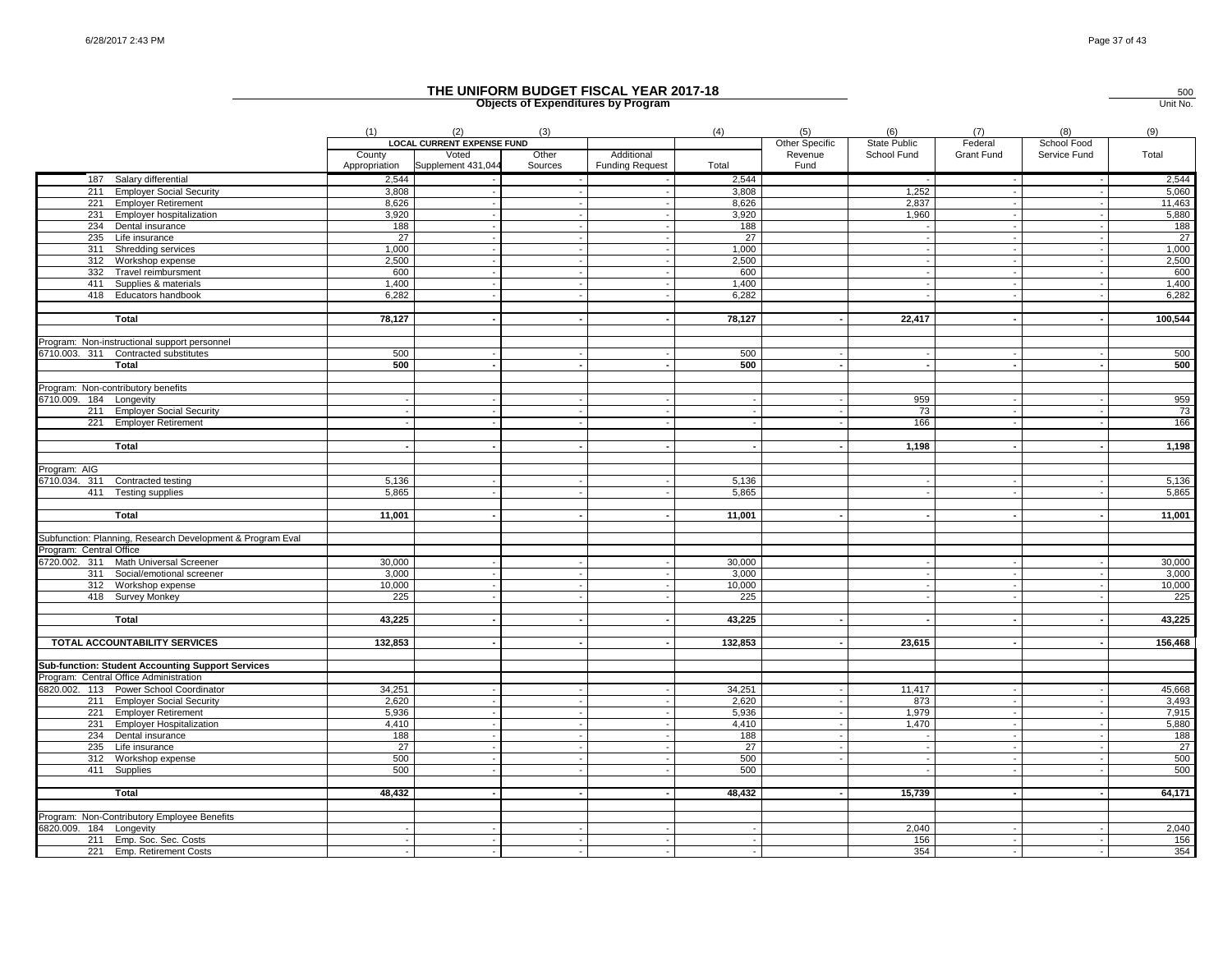500

|                                                   |                         |                                                                  |                  | <b>Objects of Expenditures by Program</b> |        |                                   |                                    |                       |                             | Unit No.      |
|---------------------------------------------------|-------------------------|------------------------------------------------------------------|------------------|-------------------------------------------|--------|-----------------------------------|------------------------------------|-----------------------|-----------------------------|---------------|
|                                                   | (1)                     | (2)                                                              | (3)              |                                           | (4)    | (5)                               | (6)                                | (7)                   | (8)                         | (9)           |
|                                                   | County<br>Appropriation | <b>LOCAL CURRENT EXPENSE FUND</b><br>Voted<br>Supplement 431,044 | Other<br>Sources | Additional<br><b>Funding Request</b>      | Total  | Other Specific<br>Revenue<br>Fund | <b>State Public</b><br>School Fund | Federal<br>Grant Fund | School Food<br>Service Fund | Total         |
| Total                                             |                         |                                                                  |                  |                                           |        |                                   | 2,550                              |                       |                             | 2,550         |
| Subfunction: Safety & Security Support Services   |                         |                                                                  |                  |                                           |        |                                   |                                    |                       |                             |               |
| Program: Central Office Administration            |                         |                                                                  |                  |                                           |        |                                   |                                    |                       |                             |               |
| 6850.002. 113 Salary-Healthful living coordinator | 16,979                  |                                                                  |                  |                                           | 16,979 |                                   | 8,364                              |                       |                             | 25,343        |
| 211 Employer Social Security                      | 1,299                   |                                                                  |                  |                                           | 1,299  |                                   | 640                                |                       |                             | 1,939         |
| 221 Employer Retirement                           | 2,942                   |                                                                  |                  |                                           | 2,942  |                                   | 1,449                              |                       |                             | 4,391         |
| 231 Employer Hospitalization                      | 1,340                   |                                                                  |                  |                                           | 1,340  |                                   | 660                                |                       |                             | 2,000         |
| 234<br>Dental insurance                           | 63                      |                                                                  |                  |                                           | 63     |                                   |                                    |                       |                             | 63            |
| 235<br>Life insurance                             | 9                       |                                                                  |                  |                                           | 9      |                                   |                                    |                       |                             | 9             |
| Workshop expense<br>312                           | 1,000                   | $\sim$                                                           |                  |                                           | 1,000  |                                   | $\overline{\phantom{a}}$           | $\sim$                |                             | 1,000         |
| 345<br>Security systems                           | 240                     | $\sim$                                                           |                  |                                           | 240    |                                   |                                    |                       |                             | 240           |
| Social Sentinel subscription<br>361               |                         | $\overline{\phantom{a}}$                                         |                  |                                           | ÷.     |                                   |                                    |                       |                             | $\sim$ $\sim$ |
| 411<br>Safety & security supplies                 | 1,105                   |                                                                  |                  |                                           | 1,105  |                                   |                                    |                       |                             | 1,105         |
| 461<br>Defibrilators                              |                         |                                                                  |                  |                                           |        |                                   |                                    |                       |                             | $\sim$        |
| <b>Total</b>                                      | 24,977                  |                                                                  |                  |                                           | 24,977 |                                   | 11,113                             |                       |                             | 36,090        |
|                                                   |                         |                                                                  |                  |                                           |        |                                   |                                    |                       |                             |               |
| Program: Non-Contributory Employee Benefits       |                         |                                                                  |                  |                                           |        |                                   |                                    |                       |                             |               |
| 6850.009. 184 Longevity                           |                         |                                                                  |                  |                                           |        |                                   | 1,360                              |                       |                             | 1,360         |
| 211 Emp. Soc. Sec. Costs                          |                         |                                                                  |                  |                                           |        |                                   | 104                                |                       |                             | 104           |
| 221 Emp. Retirement Costs                         |                         |                                                                  |                  |                                           |        |                                   | 236                                |                       |                             | 236           |
| Total                                             |                         | $\sim$                                                           |                  |                                           |        |                                   | 1,700                              |                       |                             | 1,700         |
|                                                   |                         |                                                                  |                  |                                           |        |                                   |                                    |                       |                             |               |
| TOTAL SYSTEMWIDE PUPIL SUPPORT SERVICES           | 73,409                  |                                                                  |                  |                                           | 73,409 |                                   | 31,102                             |                       |                             | 104,511       |
| Sub-function: Board of Education                  |                         |                                                                  |                  |                                           |        |                                   |                                    |                       |                             |               |
| 6910.002. 192 Board member salaries               | 16,850                  |                                                                  |                  |                                           | 16,850 |                                   |                                    |                       |                             | 16,850        |
| 211 Emp Soc Sec Cost                              | 1,290                   | $\sim$                                                           |                  |                                           | 1,290  |                                   |                                    |                       |                             | 1,290         |
| 299 Employee Assistance Program                   | 6,200                   | $\sim$                                                           |                  |                                           | 6,200  |                                   |                                    |                       |                             | 6,200         |
| 311 SACS                                          | 9,050                   | $\overline{\phantom{a}}$                                         |                  |                                           | 9,050  |                                   |                                    |                       |                             | 9,050         |
| 312 Workshop expense                              | 4,500                   |                                                                  |                  |                                           | 4,500  |                                   |                                    |                       |                             | 4,500         |
| 361 Membership & dues                             | 19,661                  |                                                                  |                  |                                           | 19,661 |                                   |                                    |                       |                             | 19,661        |
| 411<br>Supplies & materials                       | 3,500                   | $\sim$                                                           |                  |                                           | 3,500  |                                   |                                    |                       |                             | 3,500         |
| 411<br>Additonal allotment to schools             | 3,900                   |                                                                  |                  |                                           | 3,900  |                                   |                                    |                       |                             | 3,900         |
| 459 Food for board meetings                       | 3,800                   |                                                                  |                  |                                           | 3,800  |                                   |                                    |                       |                             | 3,800         |
|                                                   |                         |                                                                  |                  |                                           |        |                                   |                                    |                       |                             |               |
| Total                                             | 68,751                  |                                                                  |                  |                                           | 68,751 |                                   |                                    |                       |                             | 68,751        |
| Sub-function: Legal Services                      |                         |                                                                  |                  |                                           |        |                                   |                                    |                       |                             |               |
| Program: Central Office Administration            |                         |                                                                  |                  |                                           |        |                                   |                                    |                       |                             |               |
| 6920.002. 311 Legal counsel                       | 35,000                  |                                                                  |                  |                                           | 35,000 |                                   |                                    |                       |                             | 35,000        |
|                                                   |                         |                                                                  |                  |                                           |        |                                   |                                    |                       |                             |               |
| Total                                             | 35,000                  |                                                                  |                  |                                           | 35,000 |                                   |                                    |                       |                             | 35,000        |
| Program: Impact Aid                               |                         |                                                                  |                  |                                           |        |                                   |                                    |                       |                             |               |
| 6920.308. 411 Legal advertising                   |                         |                                                                  |                  |                                           |        | 200                               |                                    |                       |                             | 200           |
|                                                   |                         |                                                                  |                  |                                           |        |                                   |                                    |                       |                             |               |
| Total                                             |                         |                                                                  |                  |                                           |        | 200                               |                                    |                       |                             | 200           |
| Sub-function: Audit Services                      |                         |                                                                  |                  |                                           |        |                                   |                                    |                       |                             |               |
| Program: Central Office Administration            |                         |                                                                  |                  |                                           |        |                                   |                                    |                       |                             |               |
| 6932.002. 311 External audit                      | 31,500                  |                                                                  |                  |                                           | 31,500 |                                   |                                    |                       |                             | 31,500        |
|                                                   |                         |                                                                  |                  |                                           |        |                                   |                                    |                       |                             |               |
| Total                                             | 31,500                  |                                                                  |                  |                                           | 31,500 |                                   |                                    |                       |                             | 31,500        |
| Sub-function: Leadership Services                 |                         |                                                                  |                  |                                           |        |                                   |                                    |                       |                             |               |
|                                                   |                         |                                                                  |                  |                                           |        |                                   |                                    |                       |                             |               |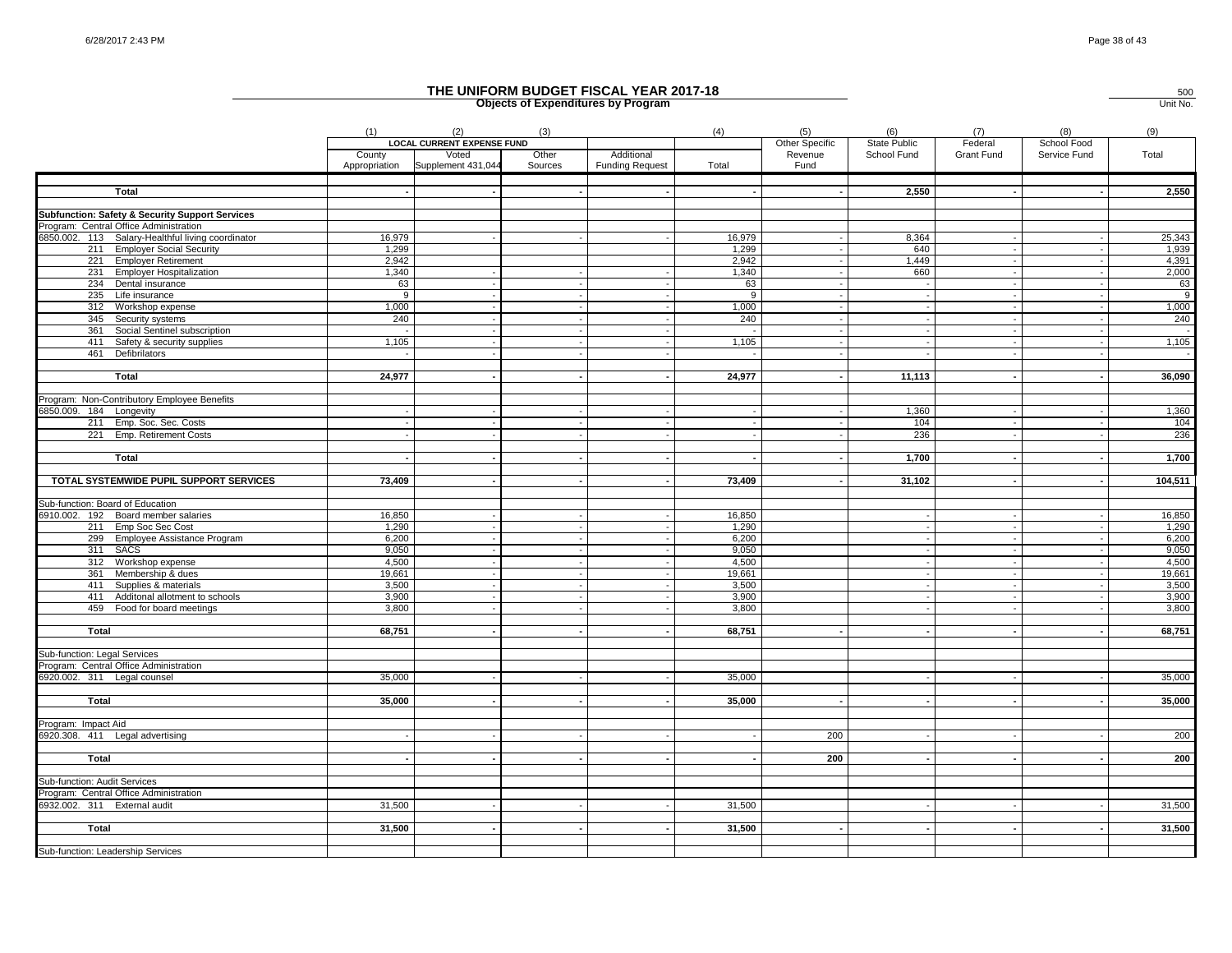|                                                                  |                         |                                          |                          | THE UNIFORM BUDGET FISCAL YEAR 2017-18<br><b>Objects of Expenditures by Program</b> |        |                       |                     |                       |                          | 500<br>Unit No. |
|------------------------------------------------------------------|-------------------------|------------------------------------------|--------------------------|-------------------------------------------------------------------------------------|--------|-----------------------|---------------------|-----------------------|--------------------------|-----------------|
|                                                                  | (1)                     | (2)<br><b>LOCAL CURRENT EXPENSE FUND</b> | (3)                      |                                                                                     | (4)    | (5)<br>Other Specific | (6)<br>State Public | (7)                   | (8)<br>School Food       | (9)             |
|                                                                  | County<br>Appropriation | Voted<br>Supplement 431,044              | Other<br>Sources         | Additional<br><b>Funding Request</b>                                                | Total  | Revenue<br>Fund       | School Fund         | Federal<br>Grant Fund | Service Fund             | Total           |
| Program: Central Office Administration                           |                         |                                          |                          |                                                                                     |        |                       |                     |                       |                          |                 |
| 6940.002. 311 WRESA                                              | 22,000                  |                                          |                          |                                                                                     | 22,000 |                       |                     |                       |                          | 22,000          |
| 411 Supplies & materials                                         | 2,500                   |                                          | $\overline{\phantom{a}}$ | $\sim$                                                                              | 2,500  |                       |                     |                       | $\overline{\phantom{a}}$ | 2,500           |
| 459 Other food purchases                                         | 500                     |                                          |                          |                                                                                     | 500    |                       |                     |                       |                          | 500             |
| Total                                                            | 25,000                  |                                          |                          |                                                                                     | 25,000 |                       |                     |                       |                          | 25,000          |
| Program: Non-instructional support personnel                     |                         |                                          |                          |                                                                                     |        |                       |                     |                       |                          |                 |
| 6940.003. 151 Salary - Office support                            | 20,768                  |                                          |                          |                                                                                     | 20,768 |                       |                     |                       |                          | 20,768          |
| 211 Employer Social Security                                     | 1,589                   |                                          |                          |                                                                                     | 1,589  |                       |                     |                       |                          | 1,589           |
| 221 Employer Retirement                                          | 3,599                   |                                          |                          |                                                                                     | 3,599  |                       |                     |                       |                          | 3,599           |
| 231 Employer Hospitalization                                     | 2,940                   |                                          |                          |                                                                                     | 2,940  |                       |                     |                       |                          | 2,940           |
| 234 Dental insurance                                             | 141                     |                                          |                          |                                                                                     | 141    |                       |                     |                       |                          | 141             |
| 235 Life insurance                                               | 20                      |                                          |                          |                                                                                     | 20     |                       |                     |                       |                          | 20              |
|                                                                  |                         |                                          |                          |                                                                                     |        |                       |                     |                       |                          |                 |
| Total                                                            | 29,057                  |                                          |                          |                                                                                     | 29,057 |                       |                     |                       |                          | 29,057          |
| Sub-function: Office of the Superintendent                       |                         |                                          |                          |                                                                                     |        |                       |                     |                       |                          |                 |
| Program: Central Office Administration                           |                         |                                          |                          |                                                                                     |        |                       |                     |                       |                          |                 |
| 6941.002. 111 Salary-superintendent                              |                         |                                          |                          | $\sim$                                                                              |        |                       | 118,422             |                       |                          | 118,422         |
| 181 Salary-supplement                                            | 15,668                  |                                          |                          | $\sim$                                                                              | 15,668 |                       |                     |                       |                          | 15,668          |
| 211 Employer Social Security                                     | 1,254                   |                                          | $\sim$                   |                                                                                     | 1,254  |                       | 9,059               |                       |                          | 10,313          |
| 221<br><b>Employer Retirement</b>                                | 2,715                   |                                          |                          |                                                                                     | 2,715  |                       | 20,523              |                       |                          | 23,238          |
| 231 Employer Hospitalization                                     |                         |                                          | $\overline{\phantom{a}}$ | $\overline{\phantom{a}}$                                                            |        |                       | 5,880               |                       |                          | 5,880           |
| 234 Dental insurance                                             | 188                     |                                          |                          |                                                                                     | 188    |                       |                     |                       |                          | 188             |
| 235<br>Life insurance                                            | 27                      |                                          |                          |                                                                                     | 27     |                       |                     |                       |                          | 27              |
| 312<br>Workshop expense                                          | 3,750                   |                                          |                          |                                                                                     | 3,750  |                       |                     |                       |                          | 3,750           |
| 342 Postage                                                      | 6,000                   |                                          | $\sim$                   | $\sim$                                                                              | 6,000  |                       |                     |                       |                          | 6,000           |
| Membership & dues<br>361                                         | 2,710                   |                                          |                          |                                                                                     | 2,710  |                       |                     |                       |                          | 2,710           |
| Supplies & materials<br>411                                      | 550                     |                                          | $\sim$                   | $\sim$                                                                              | 550    |                       |                     |                       |                          | 550             |
| 411<br>Coffee service                                            | 500                     |                                          |                          |                                                                                     | 500    |                       |                     |                       |                          | 500             |
| 459 Water service                                                | 1,500                   |                                          |                          |                                                                                     | 1,500  |                       |                     |                       |                          | 1,500           |
| <b>Total</b>                                                     | 34,862                  |                                          |                          |                                                                                     | 34,862 |                       | 153,884             |                       |                          | 188,746         |
| Program: Non-instructional support personnel                     |                         |                                          |                          |                                                                                     |        |                       |                     |                       |                          |                 |
| 6941.003. 151 Salary - Office support                            | 16,198                  |                                          |                          |                                                                                     | 16,198 |                       |                     |                       |                          | 16,198          |
| 211 Employer Social Security                                     | 1,239                   |                                          |                          |                                                                                     | 1,239  |                       |                     |                       |                          | 1,239           |
| 221<br><b>Employer Retirement</b>                                | 2.807                   |                                          |                          |                                                                                     | 2.807  |                       |                     |                       |                          | 2,807           |
| 231<br><b>Employer Hospitalization</b>                           | 2,940                   |                                          |                          |                                                                                     | 2,940  |                       |                     |                       |                          | 2,940           |
| 234 Dental insurance                                             | 94                      |                                          |                          |                                                                                     | 94     |                       |                     |                       |                          | 94              |
| 235<br>Life insurance                                            | 14                      |                                          |                          |                                                                                     | 14     |                       |                     |                       |                          | 14              |
|                                                                  |                         |                                          |                          |                                                                                     |        |                       |                     |                       |                          |                 |
| Total                                                            | 23,292                  |                                          |                          | $\overline{\phantom{a}}$                                                            | 23,292 |                       |                     |                       | $\overline{\phantom{a}}$ | 23,292          |
|                                                                  |                         |                                          |                          |                                                                                     |        |                       |                     |                       |                          |                 |
| Program: Non-contributory benefits<br>6941.009.<br>184 Longevity | 459                     |                                          |                          |                                                                                     | 459    |                       | 5.712               |                       |                          | 6,171           |
| 211 Employer Social Security                                     | 35                      |                                          |                          |                                                                                     | 35     |                       | 437                 |                       |                          | 472             |
| 221 Employer Retirement                                          | 80                      |                                          |                          |                                                                                     | 80     |                       | 990                 |                       |                          | 1.070           |
|                                                                  |                         |                                          |                          |                                                                                     |        |                       |                     |                       |                          |                 |
| Total                                                            | 574                     |                                          |                          |                                                                                     | 574    |                       | 7,139               |                       |                          | 7,713           |
| Subfunction: Public Relations & Marketing Services               |                         |                                          |                          |                                                                                     |        |                       |                     |                       |                          |                 |
| Program: Central Office Administration                           |                         |                                          |                          |                                                                                     |        |                       |                     |                       |                          |                 |
| 6950.002. 411<br>Teacher of the Year/Retirees                    | 3,500                   |                                          |                          |                                                                                     | 3,500  |                       |                     |                       |                          | 3,500           |
| Principal of the Year/Steve Jones Leadership<br>411              | 1,500                   |                                          |                          |                                                                                     | 1,500  |                       |                     |                       |                          | 1,500           |
| 411<br>Public relations advertising                              | 80                      |                                          | $\sim$                   | $\sim$                                                                              | 80     |                       |                     |                       |                          | 80              |
| 462 Teacher of the Year Computer                                 | 1,300                   |                                          |                          |                                                                                     | 1.300  |                       |                     |                       |                          | 1,300           |
|                                                                  |                         |                                          |                          |                                                                                     |        |                       |                     |                       |                          |                 |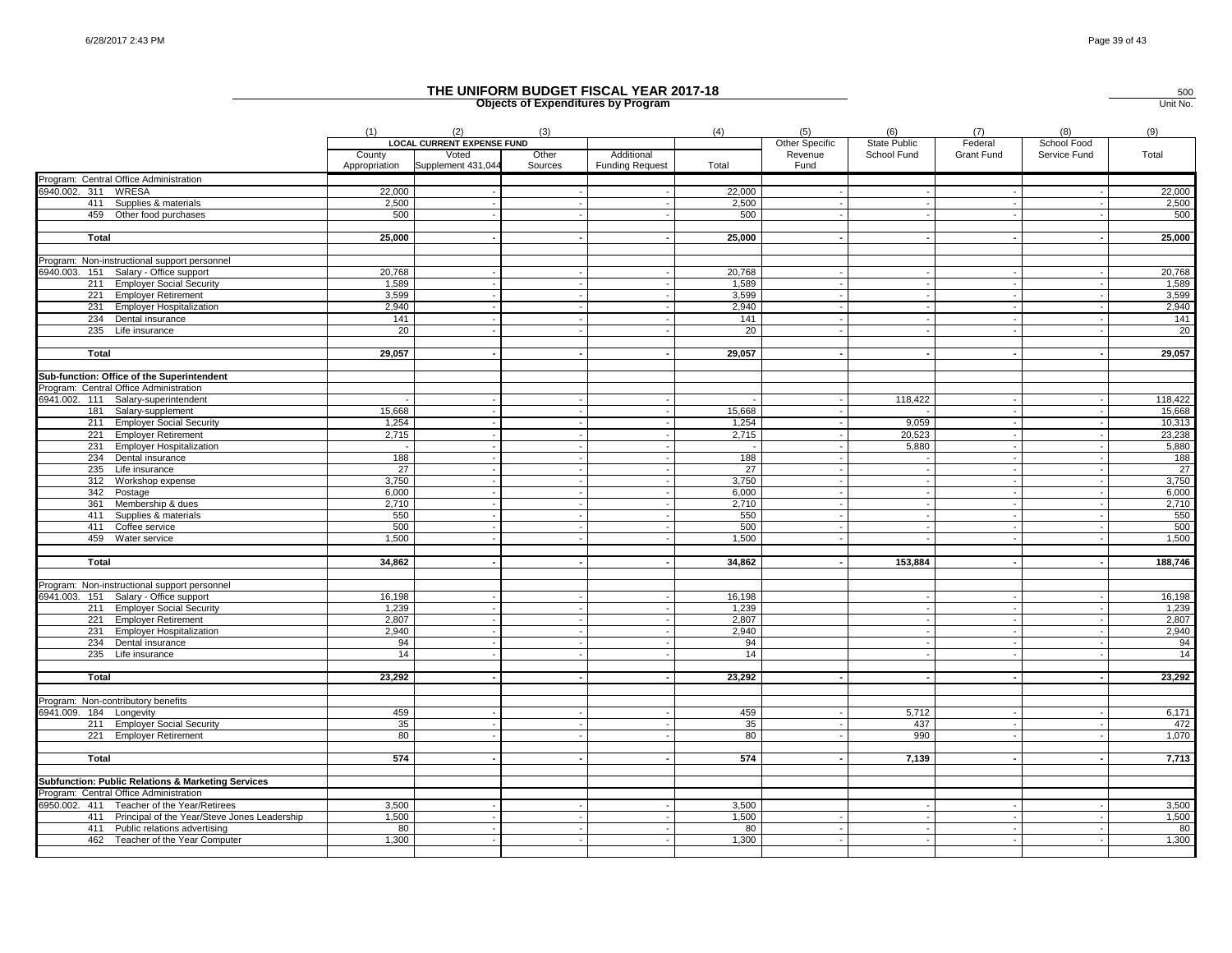|                                                             |                                                               |                          |                                          |                          | THE UNIFORM BUDGET FISCAL YEAR 2017-18<br><b>Objects of Expenditures by Program</b> |                |                                                     |             |                |                          | 500<br>Unit No.  |
|-------------------------------------------------------------|---------------------------------------------------------------|--------------------------|------------------------------------------|--------------------------|-------------------------------------------------------------------------------------|----------------|-----------------------------------------------------|-------------|----------------|--------------------------|------------------|
|                                                             |                                                               | (1)                      | (2)<br><b>LOCAL CURRENT EXPENSE FUND</b> | (3)                      |                                                                                     | (4)            | (5)<br>(6)<br>Other Specific<br><b>State Public</b> |             | (7)<br>Federal | (8)<br>School Food       | (9)              |
|                                                             |                                                               | County<br>Appropriation  | Voted<br>Supplement 431,044              | Other<br>Sources         | Additional<br><b>Funding Request</b>                                                | Total          | Revenue<br>Fund                                     | School Fund | Grant Fund     | Service Fund             | Total            |
| Total                                                       |                                                               | 6,380                    |                                          |                          |                                                                                     | 6,380          |                                                     |             |                |                          | 6,380            |
|                                                             | TOTAL POLICY, LEADERSHIP & PUB REL SVCS                       | 254,416                  |                                          |                          | $\sim$                                                                              | 254,416        | 200                                                 | 161,023     |                | $\overline{\phantom{a}}$ | 415,639          |
|                                                             | TOTAL SYSTEM-WIDE SUPPORT SERVICES                            | 3,684,562                |                                          | 820,528                  | $\overline{\phantom{a}}$                                                            | 4,505,090      | 354,896                                             | 2,532,933   | 323,912        |                          | 7,716,831        |
| <b>Purpose: Ancillary Services</b>                          |                                                               |                          |                                          |                          |                                                                                     |                |                                                     |             |                |                          |                  |
| <b>Function: Community Services</b>                         |                                                               |                          |                                          |                          |                                                                                     |                |                                                     |             |                |                          |                  |
| Program: Summer Day Camp                                    |                                                               |                          |                                          |                          |                                                                                     |                |                                                     |             |                |                          |                  |
|                                                             | 7100.702. 178 Salary - summer day camp                        |                          |                                          |                          |                                                                                     |                | 48,065                                              |             |                |                          | 48,065           |
|                                                             | 211 Employer Social Security                                  |                          |                                          |                          | $\overline{\phantom{a}}$                                                            |                | 3,677                                               |             |                |                          | 3,677            |
|                                                             | 221 Employer Retirement                                       |                          |                                          | $\sim$                   | $\overline{\phantom{a}}$                                                            |                | 7,678                                               |             |                |                          | 7,678            |
|                                                             | 231 Employer Hospitalization<br>234 Dental insurance          |                          |                                          |                          | $\overline{\phantom{a}}$                                                            |                | 174<br>34                                           |             |                |                          | 174<br>34        |
| 235                                                         | Life insurance                                                |                          |                                          |                          |                                                                                     |                | 38                                                  |             |                |                          | 38               |
| 331                                                         | Contracted transportation                                     |                          |                                          |                          | $\sim$                                                                              |                | 2,750                                               |             |                |                          | 2,750            |
|                                                             | 333 Fieldtrips                                                |                          |                                          |                          | $\overline{a}$                                                                      |                | 6,250                                               |             |                |                          | 6,250            |
| 411                                                         | Supplies & materials                                          |                          |                                          |                          |                                                                                     |                | 2,925                                               |             |                |                          | 2,925            |
|                                                             | 422 Playground maintenance supplies                           |                          |                                          |                          | $\overline{\phantom{a}}$                                                            |                | 500                                                 |             |                |                          | 500              |
| 459 Snacks                                                  |                                                               |                          |                                          |                          | $\overline{\phantom{a}}$                                                            | $\sim$         | 1,900                                               |             |                |                          | 1,900            |
|                                                             |                                                               |                          |                                          |                          |                                                                                     |                |                                                     |             |                |                          |                  |
| Total                                                       |                                                               |                          |                                          |                          | $\overline{\phantom{a}}$                                                            |                | 73,991                                              |             |                |                          | 73,991           |
| <b>TOTAL COMMUNITY SERVICES</b>                             |                                                               |                          |                                          |                          | $\sim$                                                                              |                | 73,991                                              |             |                |                          | 73,991           |
|                                                             |                                                               |                          |                                          |                          |                                                                                     |                |                                                     |             |                |                          |                  |
| <b>Function: Nutrition Services</b>                         |                                                               |                          |                                          |                          |                                                                                     |                |                                                     |             |                |                          |                  |
| Program: Central Office                                     |                                                               |                          |                                          |                          |                                                                                     |                |                                                     |             |                |                          |                  |
| 7200.002. 113 Salary - Director                             |                                                               |                          |                                          |                          | $\overline{a}$                                                                      |                |                                                     | 59,530      |                |                          | 59,530           |
|                                                             | 211 Employer Social Security                                  |                          |                                          |                          |                                                                                     |                |                                                     | 4,554       |                |                          | 4,554            |
| 221                                                         | <b>Employer Retirement</b>                                    |                          |                                          |                          | $\overline{a}$                                                                      |                |                                                     | 10,317      |                |                          | 10,317           |
| 231                                                         | <b>Employer Hospitalization</b>                               |                          |                                          |                          |                                                                                     |                |                                                     | 5,880       |                |                          | 5,880            |
|                                                             | 234 Dental insurance<br>235 Life insurance                    | 188<br>27                |                                          |                          | $\overline{a}$                                                                      | 188<br>27      |                                                     |             |                |                          | 188<br>27        |
|                                                             |                                                               |                          |                                          |                          |                                                                                     |                |                                                     |             |                |                          |                  |
|                                                             | Total                                                         | 215                      |                                          |                          | $\sim$                                                                              | 215            |                                                     | 80,281      |                |                          | 80,496           |
|                                                             |                                                               |                          |                                          |                          |                                                                                     |                |                                                     |             |                |                          |                  |
| Program: Child Nutrition<br>7200.035. 113 Salary - Director |                                                               |                          |                                          |                          |                                                                                     |                |                                                     |             |                | 59,530                   | 59,530           |
| 151                                                         | Salary - Other Assignments                                    |                          |                                          |                          |                                                                                     |                |                                                     |             |                | 45.500                   | 45.500           |
| 165                                                         | Salary - substitute                                           |                          |                                          |                          | $\sim$                                                                              |                |                                                     |             |                | 20,000                   | 20,000           |
| 174                                                         | Salary - food service employees                               | 2.500                    |                                          |                          | $\sim$                                                                              | 2.500          |                                                     |             |                | 452.551                  | 455,051          |
| 176                                                         | Salary - food service managers                                |                          |                                          |                          |                                                                                     |                |                                                     |             |                | 165,000                  | 165,000          |
|                                                             | 184 Longevity pay                                             |                          |                                          |                          |                                                                                     |                |                                                     |             |                | 6,000                    | 6,000            |
|                                                             | 185 Bonus leave                                               |                          |                                          | $\overline{\phantom{a}}$ | $\overline{\phantom{a}}$                                                            |                |                                                     |             |                | 200                      | 200              |
| 188                                                         | Annual leave                                                  |                          |                                          |                          | $\sim$                                                                              |                |                                                     |             |                | 2,000                    | 2,000            |
| 211<br>221                                                  | <b>Employer Social Security</b><br><b>Employer Retirement</b> | 191<br>433               |                                          |                          |                                                                                     | 191<br>433     |                                                     |             |                | 50,000<br>90.000         | 50,191<br>90,433 |
| 231                                                         | <b>Employer Hospitalization</b>                               | 500                      |                                          |                          | $\sim$                                                                              | 500            |                                                     |             |                | 161,000                  | 161,500          |
| 232                                                         | Workers compensation                                          |                          |                                          |                          | $\sim$                                                                              |                |                                                     |             |                | 14.000                   | 14,000           |
| 233                                                         | Unemployment insurance                                        |                          |                                          |                          |                                                                                     |                |                                                     |             |                | 12,500                   | 12,500           |
| 234                                                         | Dental insurance                                              | 3,000                    |                                          |                          |                                                                                     | 3,000          |                                                     |             |                | 200                      | 3,200            |
| 235                                                         | Life insurance                                                | 1,000                    |                                          |                          | $\overline{\phantom{a}}$                                                            | 1,000          |                                                     |             |                | 750                      | 1,750            |
| 312                                                         | <b>Workshop Expenses</b>                                      |                          |                                          | $\sim$                   | $\sim$                                                                              |                |                                                     |             |                | 3,500                    | 3,500            |
| 313                                                         | Advertising cost                                              |                          |                                          |                          |                                                                                     |                |                                                     |             |                | 200                      | 200              |
| 314                                                         | Printing and binding                                          |                          |                                          |                          |                                                                                     |                |                                                     |             |                | 200                      | 200              |
| 326                                                         | Contracted repair & maintenance-equipment                     | $\overline{\phantom{a}}$ | $\overline{\phantom{a}}$                 | $\sim$                   | $\sim$                                                                              | $\overline{a}$ |                                                     |             |                | 30.000                   | 30,000<br>2,500  |
| 332                                                         | Travel<br>344 Mobile communication cost                       | $\sim$                   |                                          |                          | $\sim$                                                                              |                |                                                     |             |                | 2,500<br>900             | 900              |
| 361                                                         | Membership dues & fees                                        |                          |                                          |                          |                                                                                     |                |                                                     |             |                | 100                      | 100              |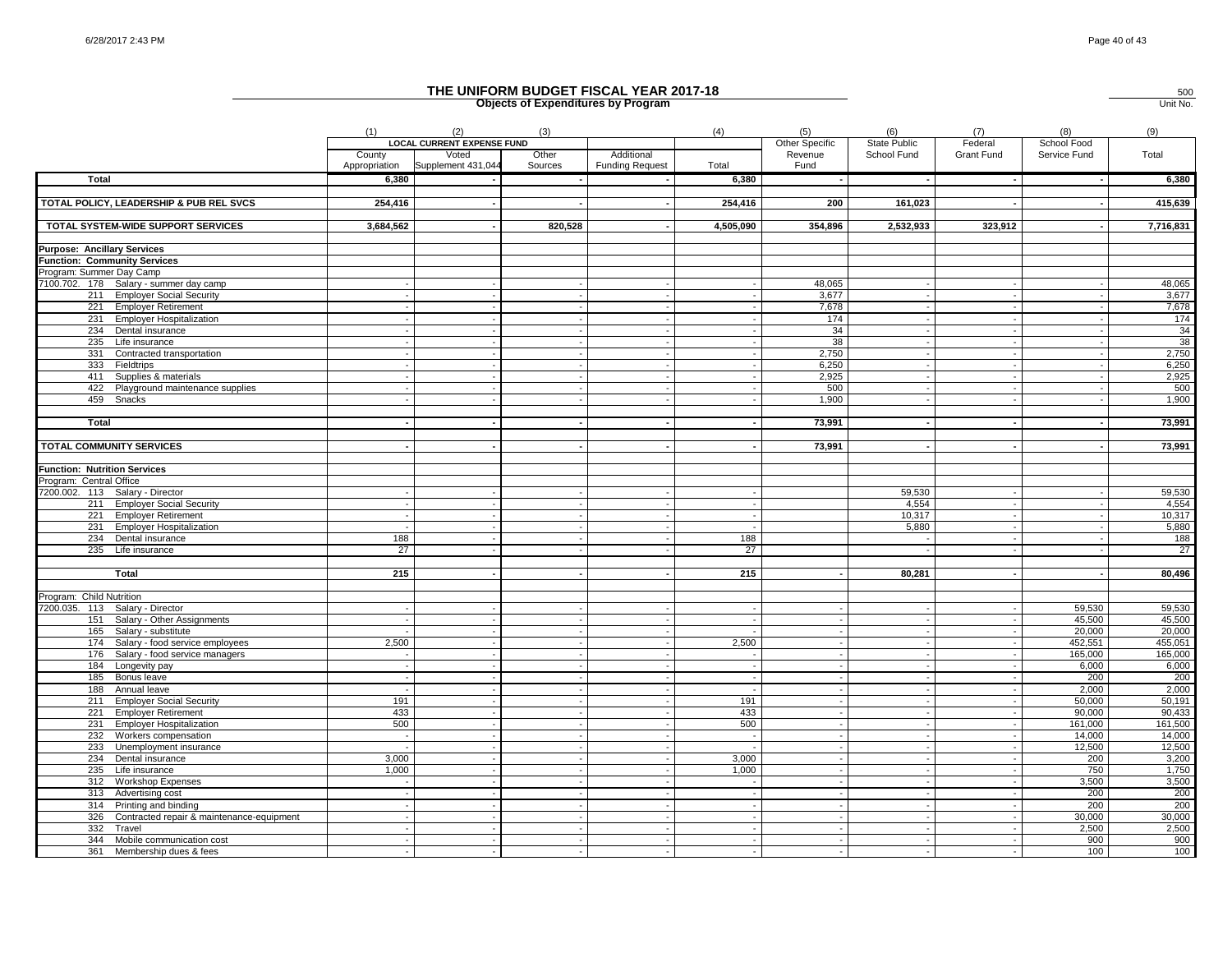|                                                    |                         |                                                                  |                  | THE UNIFORM BUDGET FISCAL YEAR 2017-18<br><b>Objects of Expenditures by Program</b> |         |                                   |                             |                       |                             | $\frac{500}{\text{Unit No.}}$ |
|----------------------------------------------------|-------------------------|------------------------------------------------------------------|------------------|-------------------------------------------------------------------------------------|---------|-----------------------------------|-----------------------------|-----------------------|-----------------------------|-------------------------------|
|                                                    | (1)                     | (2)                                                              | (3)              |                                                                                     | (4)     | (5)<br>(6)                        |                             | (7)                   | (8)                         | (9)                           |
|                                                    | County<br>Appropriation | <b>LOCAL CURRENT EXPENSE FUND</b><br>Voted<br>Supplement 431,044 | Other<br>Sources | Additional<br><b>Funding Request</b>                                                | Total   | Other Specific<br>Revenue<br>Fund | State Public<br>School Fund | Federal<br>Grant Fund | School Food<br>Service Fund | Total                         |
| 411 Supplies & materials                           |                         |                                                                  |                  |                                                                                     |         |                                   |                             |                       | 20,000                      | 20,000                        |
| 418<br>Computer software & supplies                |                         |                                                                  |                  | $\overline{\phantom{a}}$                                                            |         |                                   |                             |                       | 9,000                       | 9,000                         |
| 422 Repair parts, grease, antifreeze               |                         |                                                                  |                  | $\overline{\phantom{a}}$<br>$\sim$                                                  |         |                                   |                             |                       | 15,000                      | 15,000                        |
| 451 Food purchased<br>453 Food Processing supplies |                         |                                                                  |                  |                                                                                     |         |                                   |                             |                       | 844,785<br>60,000           | 844,785<br>60,000             |
| 461<br>Equipment-inventoried                       |                         |                                                                  |                  |                                                                                     |         |                                   |                             |                       | 5.000                       | 5,000                         |
| 462 Computer equipment-inventoried                 |                         |                                                                  |                  | $\overline{\phantom{a}}$                                                            |         |                                   |                             |                       | 500                         | 500                           |
| 541 Equipment-capitalized                          |                         |                                                                  |                  | $\blacksquare$                                                                      |         |                                   |                             |                       | 50,000                      | 50,000                        |
|                                                    |                         |                                                                  |                  |                                                                                     |         |                                   |                             |                       |                             |                               |
| Total                                              | 7,624                   |                                                                  | $\blacksquare$   |                                                                                     | 7,624   |                                   |                             |                       | 2,120,916                   | 2,128,540                     |
| <b>TOTAL NUTRITION SERVICES</b>                    | 7,839                   |                                                                  |                  | $\sim$                                                                              | 7,839   |                                   | 80,281                      |                       | 2,120,916                   | 2,209,036                     |
| <b>TOTAL ANCILLARY SERVICES</b>                    | 7,839                   |                                                                  |                  |                                                                                     | 7,839   | 73,991                            | 80,281                      |                       | 2,120,916                   | 2,283,027                     |
| Purpose: Non-Programmed Charges                    |                         |                                                                  |                  |                                                                                     |         |                                   |                             |                       |                             |                               |
| Function: Payments to Other Governmental Units     |                         |                                                                  |                  |                                                                                     |         |                                   |                             |                       |                             |                               |
| Program: Charter Schools                           |                         |                                                                  |                  |                                                                                     |         |                                   |                             |                       |                             |                               |
| 8100.036. 717 Transfer to Charter Schools          | 485,000                 |                                                                  |                  |                                                                                     | 485,000 |                                   |                             |                       |                             | 485,000                       |
| Total                                              | 485,000                 |                                                                  |                  |                                                                                     | 485,000 |                                   |                             |                       |                             | 485,000                       |
| TOTAL PAYMENTS TO OTHER GOV'T UNITS                | 485,000                 |                                                                  |                  |                                                                                     | 485,000 |                                   |                             |                       |                             | 485,000                       |
| <b>Function: Unbudgeted Funds</b>                  |                         |                                                                  |                  |                                                                                     |         |                                   |                             |                       |                             |                               |
| Program: IDEA VI-B Pre-School Grant                |                         |                                                                  |                  |                                                                                     |         |                                   |                             |                       |                             |                               |
| 8200.049. 399 Unbudgeted Reserve                   |                         |                                                                  |                  |                                                                                     |         |                                   |                             | 25,227                |                             | 25,227                        |
|                                                    |                         |                                                                  |                  |                                                                                     |         |                                   |                             |                       |                             |                               |
| Total                                              |                         |                                                                  |                  | $\overline{\phantom{a}}$                                                            |         |                                   |                             | 25,227                |                             | 25,227                        |
| Program: ECIA Chapter I                            |                         |                                                                  |                  |                                                                                     |         |                                   |                             |                       |                             |                               |
| 8200.050. 399 Unbudgeted Reserve                   |                         |                                                                  |                  |                                                                                     |         |                                   |                             | 173,401               |                             | 173,401                       |
|                                                    |                         |                                                                  |                  |                                                                                     |         |                                   |                             |                       |                             |                               |
| Total                                              |                         |                                                                  |                  |                                                                                     |         |                                   |                             | 173,401               |                             | 173,401                       |
| Program: Program: EHA VI.B Handicapped             |                         |                                                                  |                  |                                                                                     |         |                                   |                             |                       |                             |                               |
| 8200.060. 399 Unbudgeted Reserve                   |                         |                                                                  |                  |                                                                                     |         |                                   |                             | 224,492               |                             | 224,492                       |
|                                                    |                         |                                                                  |                  |                                                                                     |         |                                   |                             |                       |                             |                               |
| Total                                              |                         |                                                                  |                  |                                                                                     |         |                                   |                             | 224,492               |                             | 224,492                       |
| Program: Improving Teacher Quality                 |                         |                                                                  |                  |                                                                                     |         |                                   |                             |                       |                             |                               |
| 8200.103. 399 Unbudgeted Reserve                   |                         |                                                                  |                  |                                                                                     |         |                                   |                             | 11,255                |                             | 11,255                        |
|                                                    |                         |                                                                  |                  |                                                                                     |         |                                   |                             |                       |                             |                               |
| Total                                              |                         |                                                                  |                  | $\sim$                                                                              |         |                                   |                             | 11,255                |                             | 11,255                        |
|                                                    |                         |                                                                  |                  |                                                                                     |         |                                   |                             |                       |                             |                               |
| Program: Title I School Improvement                |                         |                                                                  |                  |                                                                                     |         |                                   |                             |                       |                             |                               |
| 8200.105. 399 Unbudgeted Reserve                   |                         |                                                                  |                  |                                                                                     |         |                                   |                             | 118                   |                             | 118                           |
| Total                                              |                         |                                                                  |                  | $\sim$                                                                              |         |                                   |                             | 118                   |                             | 118                           |
|                                                    |                         |                                                                  |                  |                                                                                     |         |                                   |                             |                       |                             |                               |
| <b>TOTAL UNBUDGETED FUNDS</b>                      |                         |                                                                  |                  |                                                                                     |         |                                   |                             | 434,493               |                             | 434,493                       |
| <b>Function: Interfund Transfers</b>               |                         |                                                                  |                  |                                                                                     |         |                                   |                             |                       |                             |                               |
| Program: CTE Program Improvement                   |                         |                                                                  |                  |                                                                                     |         |                                   |                             |                       |                             |                               |
| 8100.017. 392 Indirect Cost                        |                         |                                                                  |                  |                                                                                     |         |                                   |                             | 2,453                 |                             | 2,453                         |
|                                                    |                         |                                                                  |                  |                                                                                     |         |                                   |                             |                       |                             |                               |
| Total                                              |                         |                                                                  |                  |                                                                                     |         |                                   |                             | 2,453                 |                             | 2,453                         |
|                                                    |                         |                                                                  |                  |                                                                                     |         |                                   |                             |                       |                             |                               |
| Program: Child Nutrition                           |                         |                                                                  |                  |                                                                                     |         |                                   |                             |                       |                             |                               |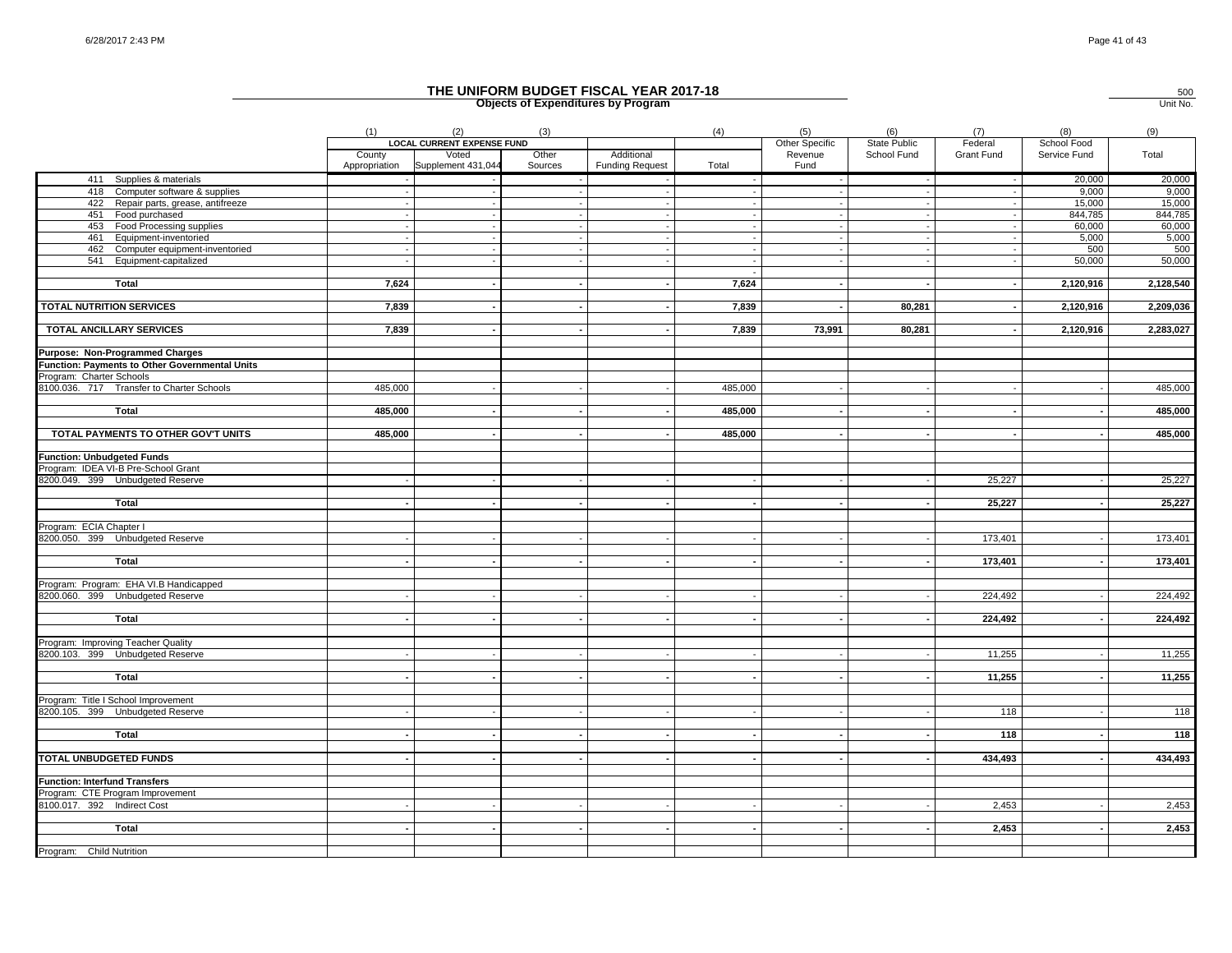|                                                                     | THE UNIFORM BUDGET FISCAL YEAR 2017-18<br><b>Objects of Expenditures by Program</b> |                                                                  |                          |                                      |           |                                                                                |            |                       |                             |            |  |
|---------------------------------------------------------------------|-------------------------------------------------------------------------------------|------------------------------------------------------------------|--------------------------|--------------------------------------|-----------|--------------------------------------------------------------------------------|------------|-----------------------|-----------------------------|------------|--|
|                                                                     | (1)                                                                                 | (2)                                                              | (3)                      |                                      | (4)       | (5)<br>(6)<br>Other Specific<br>State Public<br>School Fund<br>Revenue<br>Fund |            | (7)                   | (8)                         | (9)        |  |
|                                                                     | County<br>Appropriation                                                             | <b>LOCAL CURRENT EXPENSE FUND</b><br>Voted<br>Supplement 431,044 | Other<br>Sources         | Additional<br><b>Funding Request</b> | Total     |                                                                                |            | Federal<br>Grant Fund | School Food<br>Service Fund | Total      |  |
| 8100.035. 392 Indirect Costs                                        |                                                                                     |                                                                  |                          |                                      |           |                                                                                |            |                       | 175,000                     | 175,000    |  |
|                                                                     |                                                                                     |                                                                  |                          |                                      |           |                                                                                |            |                       |                             |            |  |
| Total                                                               |                                                                                     |                                                                  |                          |                                      |           |                                                                                |            |                       | 175,000                     | 175,000    |  |
| Program: Preschool Federal                                          |                                                                                     |                                                                  |                          |                                      |           |                                                                                |            |                       |                             |            |  |
| 8100.049. 392 Indirect Costs                                        |                                                                                     |                                                                  |                          |                                      |           |                                                                                |            | 1,248                 |                             | 1,248      |  |
| Total                                                               |                                                                                     |                                                                  |                          |                                      |           |                                                                                |            | 1,248                 |                             | 1,248      |  |
|                                                                     |                                                                                     |                                                                  |                          |                                      |           |                                                                                |            |                       |                             |            |  |
| Program: ECIA Title I<br>8100.050. 392 Indirect Costs               |                                                                                     |                                                                  |                          |                                      |           |                                                                                |            | 75,994                |                             | 75,994     |  |
|                                                                     |                                                                                     |                                                                  |                          |                                      |           |                                                                                |            |                       |                             |            |  |
| Total                                                               |                                                                                     |                                                                  |                          |                                      |           |                                                                                |            | 75,994                |                             | 75,994     |  |
| EHA VI.B Handicapped                                                |                                                                                     |                                                                  |                          |                                      |           |                                                                                |            |                       |                             |            |  |
| 8100.060. 392 Indirect Costs                                        |                                                                                     |                                                                  |                          |                                      |           |                                                                                |            | 58,262                |                             | 58,262     |  |
| Total                                                               |                                                                                     |                                                                  |                          |                                      |           |                                                                                |            | 58,262                |                             | 58,262     |  |
|                                                                     |                                                                                     |                                                                  |                          |                                      |           |                                                                                |            |                       |                             |            |  |
| Program: Improving Teacher Quality                                  |                                                                                     |                                                                  |                          |                                      |           |                                                                                |            |                       |                             |            |  |
| 8100.103. 392 Indirect Costs                                        |                                                                                     |                                                                  |                          |                                      |           |                                                                                |            | 10,251                |                             | 10,251     |  |
| Total                                                               |                                                                                     |                                                                  |                          |                                      |           |                                                                                |            | 10,251                |                             | 10,251     |  |
|                                                                     |                                                                                     |                                                                  |                          |                                      |           |                                                                                |            |                       |                             |            |  |
| Program: Language Acquisition                                       |                                                                                     |                                                                  |                          |                                      |           |                                                                                |            |                       |                             |            |  |
| 8100.104. 392 Indirect Costs                                        |                                                                                     |                                                                  |                          |                                      |           |                                                                                |            | 530                   |                             | 530        |  |
| Total                                                               |                                                                                     |                                                                  |                          |                                      |           |                                                                                |            | 530                   |                             | 530        |  |
|                                                                     |                                                                                     |                                                                  |                          |                                      |           |                                                                                |            |                       |                             |            |  |
| Program: Title I School Improvement<br>8100.105. 392 Indirect Costs |                                                                                     |                                                                  |                          |                                      |           |                                                                                |            | 3,073                 |                             | 3,073      |  |
|                                                                     |                                                                                     |                                                                  |                          |                                      |           |                                                                                |            |                       |                             |            |  |
| Total                                                               |                                                                                     |                                                                  |                          |                                      |           |                                                                                |            | 3,073                 |                             | 3,073      |  |
| TOTAL INTERFUND TRANSFERS                                           |                                                                                     | $\overline{\phantom{a}}$                                         | $\overline{\phantom{a}}$ | $\overline{\phantom{a}}$             |           |                                                                                |            | 151,811               | 175,000                     | 326,811    |  |
|                                                                     |                                                                                     |                                                                  |                          |                                      |           |                                                                                |            |                       |                             |            |  |
| <b>Function: Contingency</b>                                        |                                                                                     |                                                                  |                          |                                      |           |                                                                                |            |                       |                             |            |  |
| Program: Summer Camp                                                |                                                                                     |                                                                  |                          |                                      |           |                                                                                |            |                       |                             |            |  |
| 8500.702. 393 Contingency                                           |                                                                                     |                                                                  |                          |                                      |           | 14.265                                                                         |            |                       |                             | 14,265     |  |
| Total                                                               |                                                                                     |                                                                  |                          |                                      |           | 14,265                                                                         |            |                       |                             | 14,265     |  |
|                                                                     |                                                                                     |                                                                  |                          |                                      |           |                                                                                |            |                       |                             |            |  |
| <b>TOTAL - CONTINGENCY</b>                                          |                                                                                     |                                                                  |                          |                                      |           | 14,265                                                                         |            |                       |                             | 14,265     |  |
| TOTAL NON-PROGRAMMED CHARGES                                        | 485,000                                                                             |                                                                  |                          |                                      | 485,000   | 14,265                                                                         |            | 586,304               | 175,000                     | 1,260,569  |  |
| <b>GRAND BUDGET TOTAL</b>                                           | 6,484,028                                                                           | 431,044                                                          | 874,998                  | $\sim$                               | 7,790,070 | 1,471,365                                                                      | 23,142,378 | 3,360,600             | 2,295,916                   | 38,060,329 |  |
|                                                                     |                                                                                     |                                                                  |                          |                                      |           |                                                                                |            |                       |                             |            |  |